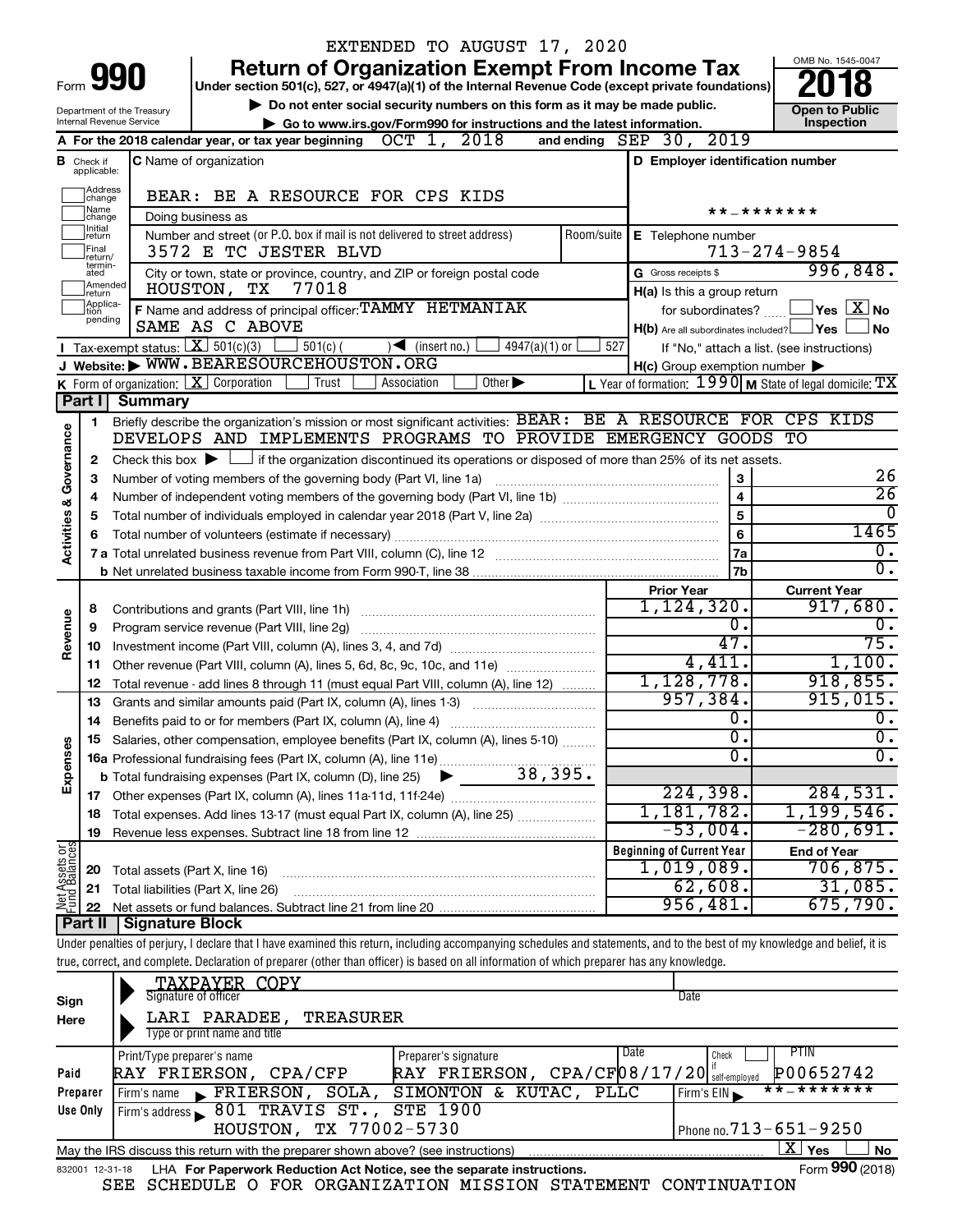| 1              | Part III   Statement of Program Service Accomplishments<br>Briefly describe the organization's mission:                                                 |
|----------------|---------------------------------------------------------------------------------------------------------------------------------------------------------|
|                |                                                                                                                                                         |
|                |                                                                                                                                                         |
|                |                                                                                                                                                         |
|                | SEE SCHEDULE O                                                                                                                                          |
|                |                                                                                                                                                         |
|                |                                                                                                                                                         |
|                |                                                                                                                                                         |
| $\overline{2}$ | Did the organization undertake any significant program services during the year which were not listed on the                                            |
|                | $\sqrt{}$ Yes $\boxed{\text{X}}$ No<br>prior Form 990 or 990-EZ?                                                                                        |
|                | If "Yes," describe these new services on Schedule O.                                                                                                    |
| 3              | $\Box$ Yes $[\overline{\mathrm{X}}]$ No<br>Did the organization cease conducting, or make significant changes in how it conducts, any program services? |
|                | If "Yes," describe these changes on Schedule O.                                                                                                         |
| 4              | Describe the organization's program service accomplishments for each of its three largest program services, as measured by expenses.                    |
|                |                                                                                                                                                         |
|                | Section 501(c)(3) and 501(c)(4) organizations are required to report the amount of grants and allocations to others, the total expenses, and            |
|                | revenue, if any, for each program service reported.                                                                                                     |
| 4a             | 520, 870. $ $ (Revenue \$<br>655,651.<br>including grants of \$<br>(Code:<br>(Expenses \$                                                               |
|                | "BEAR NECESSITIES"<br>IS THE GIVING PROGRAM THROUGH WHICH EMERGENCY                                                                                     |
|                | SUPPLIES ARE PROVIDED TO ANY CHILD UNDER THE CARE OF HARRIS COUNTY CPS,                                                                                 |
|                | PARTICULARLY THOSE WHO ARE REMOVED FROM UNSAFE HOMES. CPS CASEWORKERS                                                                                   |
|                | OBTAIN EMERGENCY ITEMS SUCH AS CLOTHING, DIAPERS, FOOD, HYGIENE ITEMS,                                                                                  |
|                | "BEAR ROOMS" WHICH ARE HOUSED IN CPS OFFICES IN<br>AND SHOES FROM THE                                                                                   |
|                | HOUSTON. BEAR ROOM INVENTORY IS FUNDED BY FOUNDATION, FAMILY, AND                                                                                       |
|                | CORPORATE GRANTS, AS WELL AS CASH AND IN-KIND GIFTS FROM INDIVIDUALS.                                                                                   |
|                | BEAR EMPLOYEES AND VOLUNTEERS STAFF THE BEAR ROOMS. IN 2018, THE                                                                                        |
|                | PROGRAM RECEIVED THE HELP OF THE 392 YEAR-ROUND VOLUNTEERS AND SERVED                                                                                   |
|                | 14,467 CHILDREN.                                                                                                                                        |
|                |                                                                                                                                                         |
|                |                                                                                                                                                         |
|                | 211, 179.<br>$197, 720.$ (Revenue \$                                                                                                                    |
| 4b             | including grants of \$<br>(Code:<br>(Expenses \$<br>"BEARING GIFTS"<br>IS AN ANNUAL PROGRAM THAT PROVIDES TOYS AND GIFTS TO                             |
|                |                                                                                                                                                         |
|                | ABUSED AND NEGLECTED CHILDREN UNDER THE CARE OF CPS DURING THE HOLIDAY                                                                                  |
|                | SEASON. 10, 212 CHILDREN RECEIVED GIFTS AND TOYS IN DECEMBER 2018.                                                                                      |
|                | CASEWORKERS SUBMIT WISH LISTS FOR THE CPS CHILDREN TO BEAR STAFF. OVER                                                                                  |
|                | 735 VOLUNTEERS ASSISTED BEAR IN 2018 BY SORTYING, BOXING, AND WRAPPING                                                                                  |
|                | GIFTS. FUNDS FOR THIS PROGRAM ARE FROM FOUNDATIONS, INDIVIDUALS,                                                                                        |
|                | CORPORATE, CHURCH GROUPS, AND IN-KIND DONATIONS.                                                                                                        |
|                |                                                                                                                                                         |
|                |                                                                                                                                                         |
|                |                                                                                                                                                         |
|                |                                                                                                                                                         |
|                |                                                                                                                                                         |
| 4c             | 160,874.<br>$157, 145.$ (Revenue \$)<br>including grants of \$                                                                                          |
|                | (Expenses \$<br>(Code:<br>$"$ BACK-TO-SCHOOL"<br>IS AN ANNUAL PROGRAM THAT PROVIDES<br>SCHOOL<br>SUPPLIES,                                              |
|                | UNIFORMS, AND BACK PACKS TO CHILDREN UNDER<br>THE CARE OF CPS IN HARRIS                                                                                 |
|                |                                                                                                                                                         |
|                | IN 2018, THIS PROGRAM SERVED 5,772 CPS CHILDREN WITH ESSENTIAL<br>COUNTY.                                                                               |
|                | ITEMS NEEDED TO RETURN TO SCHOOL IN THE FALL.<br>THIS PROGRAM IS FUNDED BY                                                                              |
|                | CORPORATE GRANTS, FOUNDATIONS, INDIVIDUALS AND IN-KIND DONATIONS.                                                                                       |
|                | APPROXIMATELY 323 VOLUNTEERS ASSISTED WITH<br>THIS PROGRAM<br>2018.<br>$\overline{\texttt{IN}}$                                                         |
|                |                                                                                                                                                         |
|                |                                                                                                                                                         |
|                |                                                                                                                                                         |
|                |                                                                                                                                                         |
|                |                                                                                                                                                         |
|                |                                                                                                                                                         |
|                |                                                                                                                                                         |
|                | Other program services (Describe in Schedule O.)                                                                                                        |
| 4d             |                                                                                                                                                         |
|                | 39, 279. including grants of \$<br>39, 279.) (Revenue \$<br>Expenses \$                                                                                 |
| 4e             | 1,066,983.<br>Total program service expenses<br>Form 990 (2018)                                                                                         |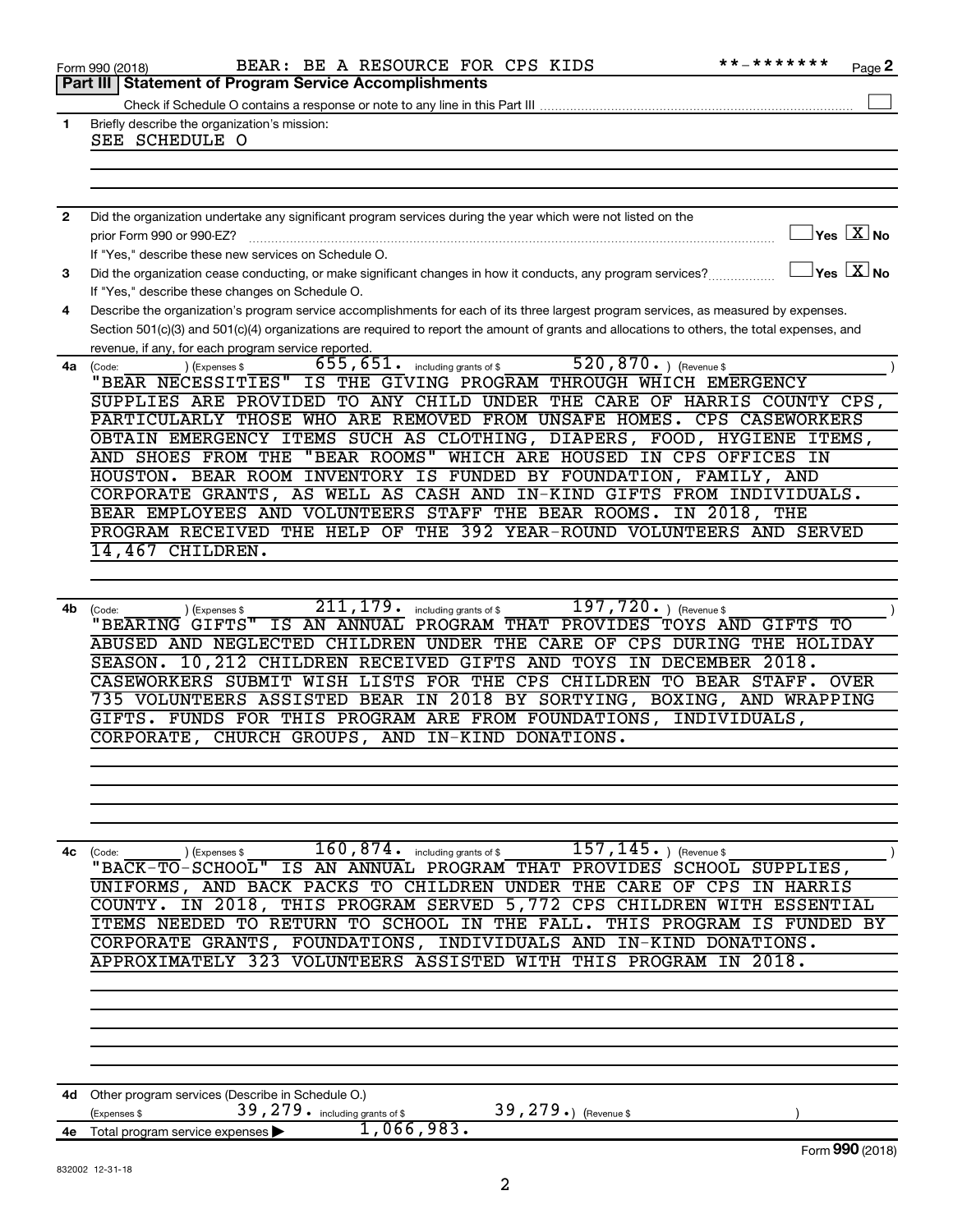| Form 990 (2018) |  |  |
|-----------------|--|--|

**Part IV Checklist of Required Schedules**

|     |                                                                                                                                                                                                                  |                 | Yes                     | No                      |
|-----|------------------------------------------------------------------------------------------------------------------------------------------------------------------------------------------------------------------|-----------------|-------------------------|-------------------------|
| 1   | Is the organization described in section $501(c)(3)$ or $4947(a)(1)$ (other than a private foundation)?                                                                                                          |                 |                         |                         |
|     | If "Yes," complete Schedule A                                                                                                                                                                                    | 1               | x                       |                         |
| 2   |                                                                                                                                                                                                                  | $\mathbf{2}$    | $\overline{\textbf{x}}$ |                         |
| 3   | Did the organization engage in direct or indirect political campaign activities on behalf of or in opposition to candidates for                                                                                  |                 |                         |                         |
|     | public office? If "Yes," complete Schedule C, Part I                                                                                                                                                             | 3               |                         | x                       |
| 4   | Section 501(c)(3) organizations. Did the organization engage in lobbying activities, or have a section 501(h) election in effect                                                                                 |                 |                         | x                       |
|     | Is the organization a section 501(c)(4), 501(c)(5), or 501(c)(6) organization that receives membership dues, assessments, or                                                                                     | 4               |                         |                         |
| 5   |                                                                                                                                                                                                                  | 5               |                         | x                       |
| 6   | Did the organization maintain any donor advised funds or any similar funds or accounts for which donors have the right to                                                                                        |                 |                         |                         |
|     | provide advice on the distribution or investment of amounts in such funds or accounts? If "Yes," complete Schedule D, Part I                                                                                     | 6               |                         | x                       |
| 7   | Did the organization receive or hold a conservation easement, including easements to preserve open space,                                                                                                        |                 |                         |                         |
|     | the environment, historic land areas, or historic structures? If "Yes," complete Schedule D, Part II                                                                                                             | $\overline{7}$  |                         | x                       |
| 8   | Did the organization maintain collections of works of art, historical treasures, or other similar assets? If "Yes," complete                                                                                     |                 |                         |                         |
|     | Schedule D, Part III <b>www.communications.communications.communications.communications</b>                                                                                                                      | 8               |                         | X.                      |
| 9   | Did the organization report an amount in Part X, line 21, for escrow or custodial account liability, serve as a custodian for                                                                                    |                 |                         |                         |
|     | amounts not listed in Part X; or provide credit counseling, debt management, credit repair, or debt negotiation services?                                                                                        |                 |                         |                         |
|     | If "Yes," complete Schedule D, Part IV                                                                                                                                                                           | 9               |                         | x                       |
| 10  | Did the organization, directly or through a related organization, hold assets in temporarily restricted endowments, permanent                                                                                    |                 |                         |                         |
|     |                                                                                                                                                                                                                  | 10              |                         | x.                      |
| 11  | If the organization's answer to any of the following questions is "Yes," then complete Schedule D, Parts VI, VII, VIII, IX, or X                                                                                 |                 |                         |                         |
|     | as applicable.                                                                                                                                                                                                   |                 |                         |                         |
|     | a Did the organization report an amount for land, buildings, and equipment in Part X, line 10? If "Yes," complete Schedule D,                                                                                    |                 |                         |                         |
|     | Part VI                                                                                                                                                                                                          | 11a             | х                       |                         |
| b   | Did the organization report an amount for investments - other securities in Part X, line 12 that is 5% or more of its total                                                                                      |                 |                         | x                       |
|     |                                                                                                                                                                                                                  | 11b             |                         |                         |
|     | Did the organization report an amount for investments - program related in Part X, line 13 that is 5% or more of its total                                                                                       | 11c             |                         | x                       |
|     | d Did the organization report an amount for other assets in Part X, line 15 that is 5% or more of its total assets reported in                                                                                   |                 |                         |                         |
|     |                                                                                                                                                                                                                  | 11d             |                         | x                       |
|     | Did the organization report an amount for other liabilities in Part X, line 25? If "Yes," complete Schedule D, Part X                                                                                            | 11e             |                         | $\overline{\mathtt{x}}$ |
| f   | Did the organization's separate or consolidated financial statements for the tax year include a footnote that addresses                                                                                          |                 |                         |                         |
|     | the organization's liability for uncertain tax positions under FIN 48 (ASC 740)? If "Yes," complete Schedule D, Part X                                                                                           | 11f             |                         | x                       |
|     | 12a Did the organization obtain separate, independent audited financial statements for the tax year? If "Yes," complete                                                                                          |                 |                         |                         |
|     | Schedule D, Parts XI and XII                                                                                                                                                                                     | 12a             | x                       |                         |
|     | b Was the organization included in consolidated, independent audited financial statements for the tax year?                                                                                                      |                 |                         |                         |
|     | If "Yes," and if the organization answered "No" to line 12a, then completing Schedule D, Parts XI and XII is optional                                                                                            | 12 <sub>b</sub> |                         | X                       |
| 13  |                                                                                                                                                                                                                  | 13              |                         | $\overline{\textbf{x}}$ |
| 14a |                                                                                                                                                                                                                  | 14a             |                         | X                       |
| b   | Did the organization have aggregate revenues or expenses of more than \$10,000 from grantmaking, fundraising, business,                                                                                          |                 |                         |                         |
|     | investment, and program service activities outside the United States, or aggregate foreign investments valued at \$100,000                                                                                       | 14b             |                         | x                       |
| 15  | Did the organization report on Part IX, column (A), line 3, more than \$5,000 of grants or other assistance to or for any                                                                                        |                 |                         |                         |
|     |                                                                                                                                                                                                                  | 15              |                         | x                       |
| 16  | Did the organization report on Part IX, column (A), line 3, more than \$5,000 of aggregate grants or other assistance to                                                                                         |                 |                         |                         |
|     |                                                                                                                                                                                                                  | 16              |                         | x                       |
| 17  | Did the organization report a total of more than \$15,000 of expenses for professional fundraising services on Part IX,                                                                                          |                 |                         |                         |
|     |                                                                                                                                                                                                                  | 17              |                         | x                       |
| 18  | Did the organization report more than \$15,000 total of fundraising event gross income and contributions on Part VIII, lines                                                                                     |                 |                         |                         |
|     |                                                                                                                                                                                                                  | 18              | x                       |                         |
| 19  | Did the organization report more than \$15,000 of gross income from gaming activities on Part VIII, line 9a? If "Yes,"                                                                                           |                 |                         |                         |
|     |                                                                                                                                                                                                                  | 19              |                         | x                       |
| 20a | Did the organization operate one or more hospital facilities? If "Yes," complete Schedule H                                                                                                                      | 20a             |                         | $\overline{\mathbf{X}}$ |
| b   |                                                                                                                                                                                                                  | 20 <sub>b</sub> |                         |                         |
| 21  | Did the organization report more than \$5,000 of grants or other assistance to any domestic organization or<br>domestic government on Part IX, column (A), line 1? If "Yes," complete Schedule I, Parts I and II | 21              |                         | x                       |
|     |                                                                                                                                                                                                                  |                 |                         |                         |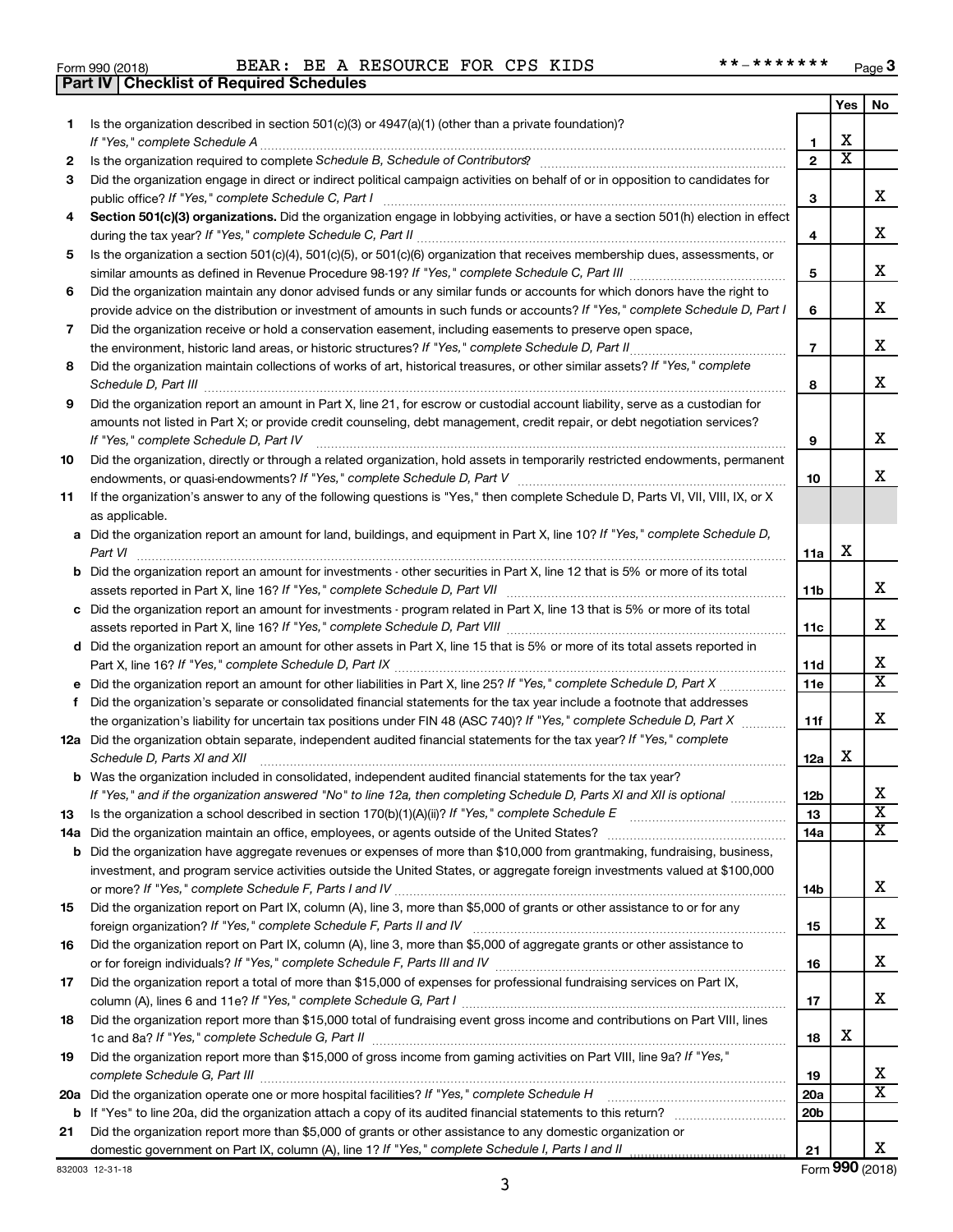|  | Form 990 (2018) |
|--|-----------------|
|  |                 |

*(continued)* **Part IV Checklist of Required Schedules**

Form 990 (2018) BEAR: BE A RESOURCE FOR CPS KIDS \*\*\_\*\*\*\*\*\*\*\* <sub>Page</sub>

|        |                                                                                                                                                        |                 | Yes | No                      |
|--------|--------------------------------------------------------------------------------------------------------------------------------------------------------|-----------------|-----|-------------------------|
| 22     | Did the organization report more than \$5,000 of grants or other assistance to or for domestic individuals on                                          |                 |     |                         |
|        |                                                                                                                                                        | 22              | X   |                         |
| 23     | Did the organization answer "Yes" to Part VII, Section A, line 3, 4, or 5 about compensation of the organization's current                             |                 |     |                         |
|        | and former officers, directors, trustees, key employees, and highest compensated employees? If "Yes," complete                                         |                 |     |                         |
|        | Schedule J                                                                                                                                             | 23              | X   |                         |
|        | 24a Did the organization have a tax-exempt bond issue with an outstanding principal amount of more than \$100,000 as of the                            |                 |     |                         |
|        | last day of the year, that was issued after December 31, 2002? If "Yes," answer lines 24b through 24d and complete                                     |                 |     |                         |
|        | Schedule K. If "No," go to line 25a                                                                                                                    | 24a             |     | x                       |
|        |                                                                                                                                                        | 24 <sub>b</sub> |     |                         |
|        | c Did the organization maintain an escrow account other than a refunding escrow at any time during the year to defease                                 |                 |     |                         |
|        |                                                                                                                                                        | 24c             |     |                         |
|        |                                                                                                                                                        | 24 <sub>d</sub> |     |                         |
|        | 25a Section 501(c)(3), 501(c)(4), and 501(c)(29) organizations. Did the organization engage in an excess benefit                                       |                 |     | x                       |
|        |                                                                                                                                                        | 25a             |     |                         |
|        | b Is the organization aware that it engaged in an excess benefit transaction with a disqualified person in a prior year, and                           |                 |     |                         |
|        | that the transaction has not been reported on any of the organization's prior Forms 990 or 990-EZ? If "Yes," complete                                  |                 |     | x                       |
|        | Schedule L, Part I                                                                                                                                     | 25b             |     |                         |
| 26     | Did the organization report any amount on Part X, line 5, 6, or 22 for receivables from or payables to any current or                                  |                 |     |                         |
|        | former officers, directors, trustees, key employees, highest compensated employees, or disqualified persons? If "Yes,"<br>complete Schedule L, Part II | 26              |     | х                       |
| 27     | Did the organization provide a grant or other assistance to an officer, director, trustee, key employee, substantial                                   |                 |     |                         |
|        | contributor or employee thereof, a grant selection committee member, or to a 35% controlled entity or family member                                    |                 |     |                         |
|        |                                                                                                                                                        | 27              |     | x                       |
| 28     | Was the organization a party to a business transaction with one of the following parties (see Schedule L, Part IV                                      |                 |     |                         |
|        | instructions for applicable filing thresholds, conditions, and exceptions):                                                                            |                 |     |                         |
| а      | A current or former officer, director, trustee, or key employee? If "Yes," complete Schedule L, Part IV                                                | 28a             |     | х                       |
| b      | A family member of a current or former officer, director, trustee, or key employee? If "Yes," complete Schedule L, Part IV                             | 28 <sub>b</sub> |     | $\overline{\texttt{x}}$ |
|        | c An entity of which a current or former officer, director, trustee, or key employee (or a family member thereof) was an officer,                      |                 |     |                         |
|        |                                                                                                                                                        | 28c             |     | х                       |
| 29     |                                                                                                                                                        | 29              | X   |                         |
| 30     | Did the organization receive contributions of art, historical treasures, or other similar assets, or qualified conservation                            |                 |     |                         |
|        |                                                                                                                                                        | 30              |     | x                       |
| 31     | Did the organization liquidate, terminate, or dissolve and cease operations?                                                                           |                 |     |                         |
|        | If "Yes," complete Schedule N, Part I                                                                                                                  | 31              |     | x                       |
| 32     | Did the organization sell, exchange, dispose of, or transfer more than 25% of its net assets? If "Yes," complete                                       |                 |     |                         |
|        | Schedule N, Part II                                                                                                                                    | 32              |     | x                       |
| 33     | Did the organization own 100% of an entity disregarded as separate from the organization under Regulations                                             |                 |     |                         |
|        |                                                                                                                                                        | 33              |     | х                       |
| 34     | Was the organization related to any tax-exempt or taxable entity? If "Yes," complete Schedule R, Part II, III, or IV, and                              |                 |     |                         |
|        | Part V, line 1                                                                                                                                         | 34              |     | х                       |
|        |                                                                                                                                                        | 35a             |     | $\overline{\texttt{X}}$ |
|        | b If "Yes" to line 35a, did the organization receive any payment from or engage in any transaction with a controlled entity                            |                 |     |                         |
|        |                                                                                                                                                        | 35 <sub>b</sub> |     |                         |
| 36     | Section 501(c)(3) organizations. Did the organization make any transfers to an exempt non-charitable related organization?                             |                 |     |                         |
|        |                                                                                                                                                        | 36              |     | x                       |
| 37     | Did the organization conduct more than 5% of its activities through an entity that is not a related organization                                       |                 |     |                         |
|        | and that is treated as a partnership for federal income tax purposes? If "Yes," complete Schedule R, Part VI                                           | 37              |     | x                       |
| 38     | Did the organization complete Schedule O and provide explanations in Schedule O for Part VI, lines 11b and 19?                                         | 38              | х   |                         |
| Part V | <b>Statements Regarding Other IRS Filings and Tax Compliance</b>                                                                                       |                 |     |                         |
|        | Check if Schedule O contains a response or note to any line in this Part V                                                                             |                 |     |                         |
|        |                                                                                                                                                        |                 | Yes | No                      |
|        | 1a                                                                                                                                                     |                 |     |                         |
|        | ŋ<br>b Enter the number of Forms W-2G included in line 1a. Enter -0- if not applicable<br>1b                                                           |                 |     |                         |
| с      | Did the organization comply with backup withholding rules for reportable payments to vendors and reportable gaming                                     |                 |     |                         |
|        |                                                                                                                                                        | 1c              | х   |                         |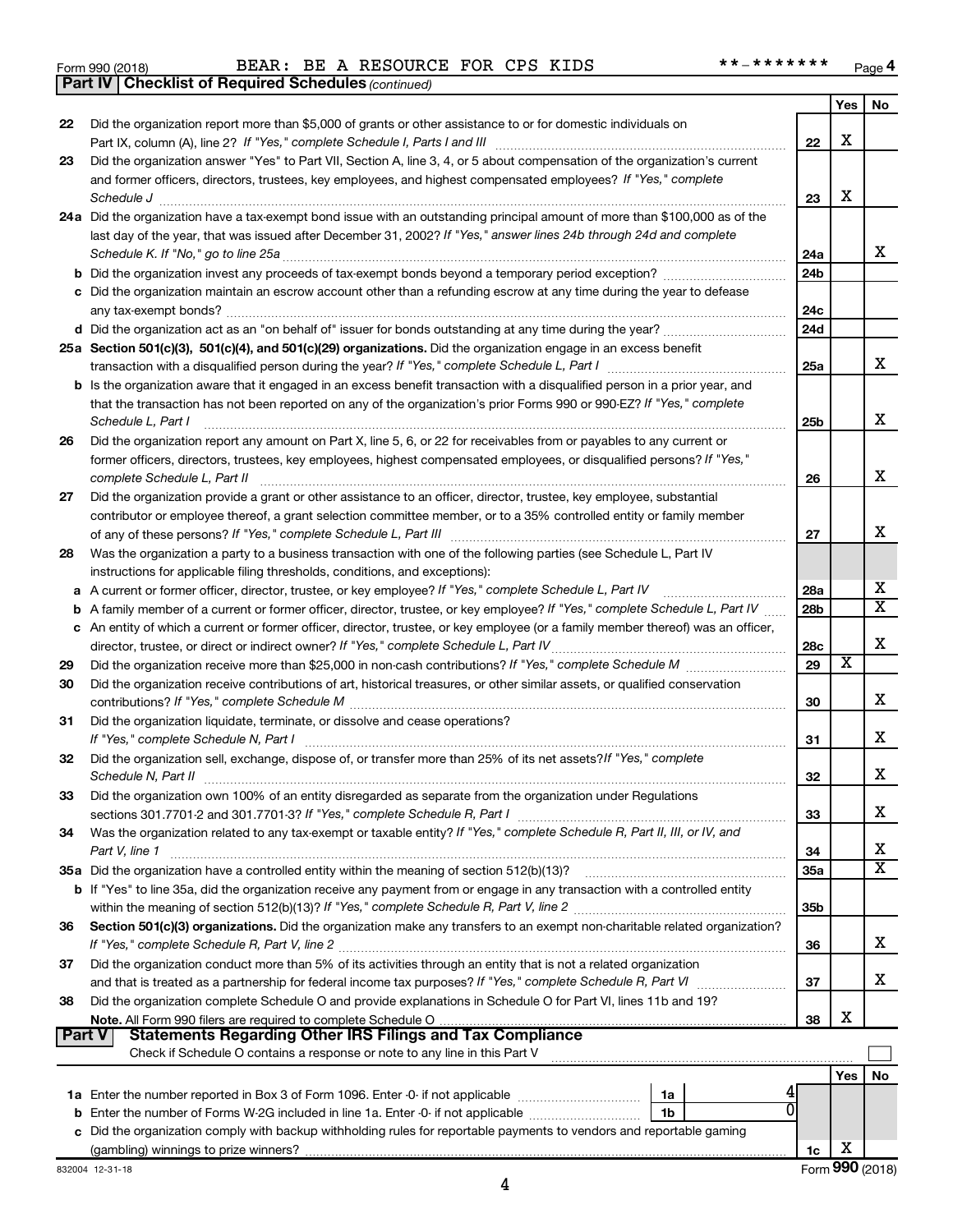# Form 990 (2018) BEAR: BE A RESOURCE FOR CPS KIDS \*\*\_\*\*\*\*\*\*\*\* <sub>Page</sub>

**Part V** Statements Regarding Other IRS Filings and Tax Compliance (continued)

|     |                                                                                                                                                                                                                                     |                 | Yes | No                      |  |  |  |  |  |
|-----|-------------------------------------------------------------------------------------------------------------------------------------------------------------------------------------------------------------------------------------|-----------------|-----|-------------------------|--|--|--|--|--|
|     | 2a Enter the number of employees reported on Form W-3, Transmittal of Wage and Tax Statements,                                                                                                                                      |                 |     |                         |  |  |  |  |  |
|     | 0<br>filed for the calendar year ending with or within the year covered by this return <i></i><br>2a                                                                                                                                |                 |     |                         |  |  |  |  |  |
|     |                                                                                                                                                                                                                                     | 2b              |     |                         |  |  |  |  |  |
|     |                                                                                                                                                                                                                                     |                 |     |                         |  |  |  |  |  |
|     | 3a Did the organization have unrelated business gross income of \$1,000 or more during the year?                                                                                                                                    |                 |     |                         |  |  |  |  |  |
|     |                                                                                                                                                                                                                                     | 3b              |     |                         |  |  |  |  |  |
|     | 4a At any time during the calendar year, did the organization have an interest in, or a signature or other authority over, a                                                                                                        |                 |     |                         |  |  |  |  |  |
|     | financial account in a foreign country (such as a bank account, securities account, or other financial account)?                                                                                                                    | 4a              |     | х                       |  |  |  |  |  |
|     | <b>b</b> If "Yes," enter the name of the foreign country:                                                                                                                                                                           |                 |     |                         |  |  |  |  |  |
|     | See instructions for filing requirements for FinCEN Form 114, Report of Foreign Bank and Financial Accounts (FBAR).                                                                                                                 |                 |     | x                       |  |  |  |  |  |
| 5а  |                                                                                                                                                                                                                                     | 5a<br>5b        |     | $\overline{\texttt{x}}$ |  |  |  |  |  |
| b   |                                                                                                                                                                                                                                     | 5c              |     |                         |  |  |  |  |  |
| c   | 6a Does the organization have annual gross receipts that are normally greater than \$100,000, and did the organization solicit                                                                                                      |                 |     |                         |  |  |  |  |  |
|     | any contributions that were not tax deductible as charitable contributions?                                                                                                                                                         | 6a              |     | х                       |  |  |  |  |  |
|     | <b>b</b> If "Yes," did the organization include with every solicitation an express statement that such contributions or gifts                                                                                                       |                 |     |                         |  |  |  |  |  |
|     | were not tax deductible?                                                                                                                                                                                                            | 6b              |     |                         |  |  |  |  |  |
| 7   | Organizations that may receive deductible contributions under section 170(c).                                                                                                                                                       |                 |     |                         |  |  |  |  |  |
| a   | Did the organization receive a payment in excess of \$75 made partly as a contribution and partly for goods and services provided to the payor?                                                                                     | 7a              | x   |                         |  |  |  |  |  |
| b   |                                                                                                                                                                                                                                     | 7b              | X   |                         |  |  |  |  |  |
|     | c Did the organization sell, exchange, or otherwise dispose of tangible personal property for which it was required                                                                                                                 |                 |     |                         |  |  |  |  |  |
|     | to file Form 8282?                                                                                                                                                                                                                  | 7c              |     | х                       |  |  |  |  |  |
| d   | 7d                                                                                                                                                                                                                                  |                 |     |                         |  |  |  |  |  |
| е   |                                                                                                                                                                                                                                     | 7e              |     | x                       |  |  |  |  |  |
| f.  | Did the organization, during the year, pay premiums, directly or indirectly, on a personal benefit contract?                                                                                                                        |                 |     |                         |  |  |  |  |  |
| g   | If the organization received a contribution of qualified intellectual property, did the organization file Form 8899 as required?                                                                                                    | 7g              |     |                         |  |  |  |  |  |
| h   | If the organization received a contribution of cars, boats, airplanes, or other vehicles, did the organization file a Form 1098-C?                                                                                                  | 7h              |     |                         |  |  |  |  |  |
| 8   | Sponsoring organizations maintaining donor advised funds. Did a donor advised fund maintained by the                                                                                                                                |                 |     |                         |  |  |  |  |  |
|     | sponsoring organization have excess business holdings at any time during the year?                                                                                                                                                  | 8               |     |                         |  |  |  |  |  |
| 9   | Sponsoring organizations maintaining donor advised funds.                                                                                                                                                                           |                 |     |                         |  |  |  |  |  |
| a   | Did the sponsoring organization make any taxable distributions under section 4966?                                                                                                                                                  | 9а              |     |                         |  |  |  |  |  |
| b   |                                                                                                                                                                                                                                     | 9b              |     |                         |  |  |  |  |  |
| 10  | Section 501(c)(7) organizations. Enter:                                                                                                                                                                                             |                 |     |                         |  |  |  |  |  |
| а   | 10a                                                                                                                                                                                                                                 |                 |     |                         |  |  |  |  |  |
| b   | 10 <sub>b</sub><br>Gross receipts, included on Form 990, Part VIII, line 12, for public use of club facilities                                                                                                                      |                 |     |                         |  |  |  |  |  |
| 11. | Section 501(c)(12) organizations. Enter:                                                                                                                                                                                            |                 |     |                         |  |  |  |  |  |
|     | 11a<br>a Gross income from members or shareholders                                                                                                                                                                                  |                 |     |                         |  |  |  |  |  |
|     | <b>b</b> Gross income from other sources (Do not net amounts due or paid to other sources against                                                                                                                                   |                 |     |                         |  |  |  |  |  |
|     | 11 <sub>b</sub>                                                                                                                                                                                                                     |                 |     |                         |  |  |  |  |  |
|     | 12a Section 4947(a)(1) non-exempt charitable trusts. Is the organization filing Form 990 in lieu of Form 1041?<br>12 <sub>b</sub><br><b>b</b> If "Yes," enter the amount of tax-exempt interest received or accrued during the year | 12a             |     |                         |  |  |  |  |  |
| 13  | Section 501(c)(29) qualified nonprofit health insurance issuers.                                                                                                                                                                    |                 |     |                         |  |  |  |  |  |
|     |                                                                                                                                                                                                                                     | 13a             |     |                         |  |  |  |  |  |
|     | Note. See the instructions for additional information the organization must report on Schedule O.                                                                                                                                   |                 |     |                         |  |  |  |  |  |
|     | <b>b</b> Enter the amount of reserves the organization is required to maintain by the states in which the                                                                                                                           |                 |     |                         |  |  |  |  |  |
|     | 13 <sub>b</sub>                                                                                                                                                                                                                     |                 |     |                         |  |  |  |  |  |
|     | 13с                                                                                                                                                                                                                                 |                 |     |                         |  |  |  |  |  |
|     | 14a Did the organization receive any payments for indoor tanning services during the tax year?                                                                                                                                      | 14a             |     | X                       |  |  |  |  |  |
|     |                                                                                                                                                                                                                                     | 14 <sub>b</sub> |     |                         |  |  |  |  |  |
| 15  | Is the organization subject to the section 4960 tax on payment(s) of more than \$1,000,000 in remuneration or                                                                                                                       |                 |     |                         |  |  |  |  |  |
|     | excess parachute payment(s) during the year?                                                                                                                                                                                        | 15              |     | х                       |  |  |  |  |  |
|     | If "Yes," see instructions and file Form 4720, Schedule N.                                                                                                                                                                          |                 |     |                         |  |  |  |  |  |
| 16  | Is the organization an educational institution subject to the section 4968 excise tax on net investment income?                                                                                                                     | 16              |     | x                       |  |  |  |  |  |
|     | If "Yes," complete Form 4720, Schedule O.                                                                                                                                                                                           |                 |     |                         |  |  |  |  |  |

Form (2018) **990**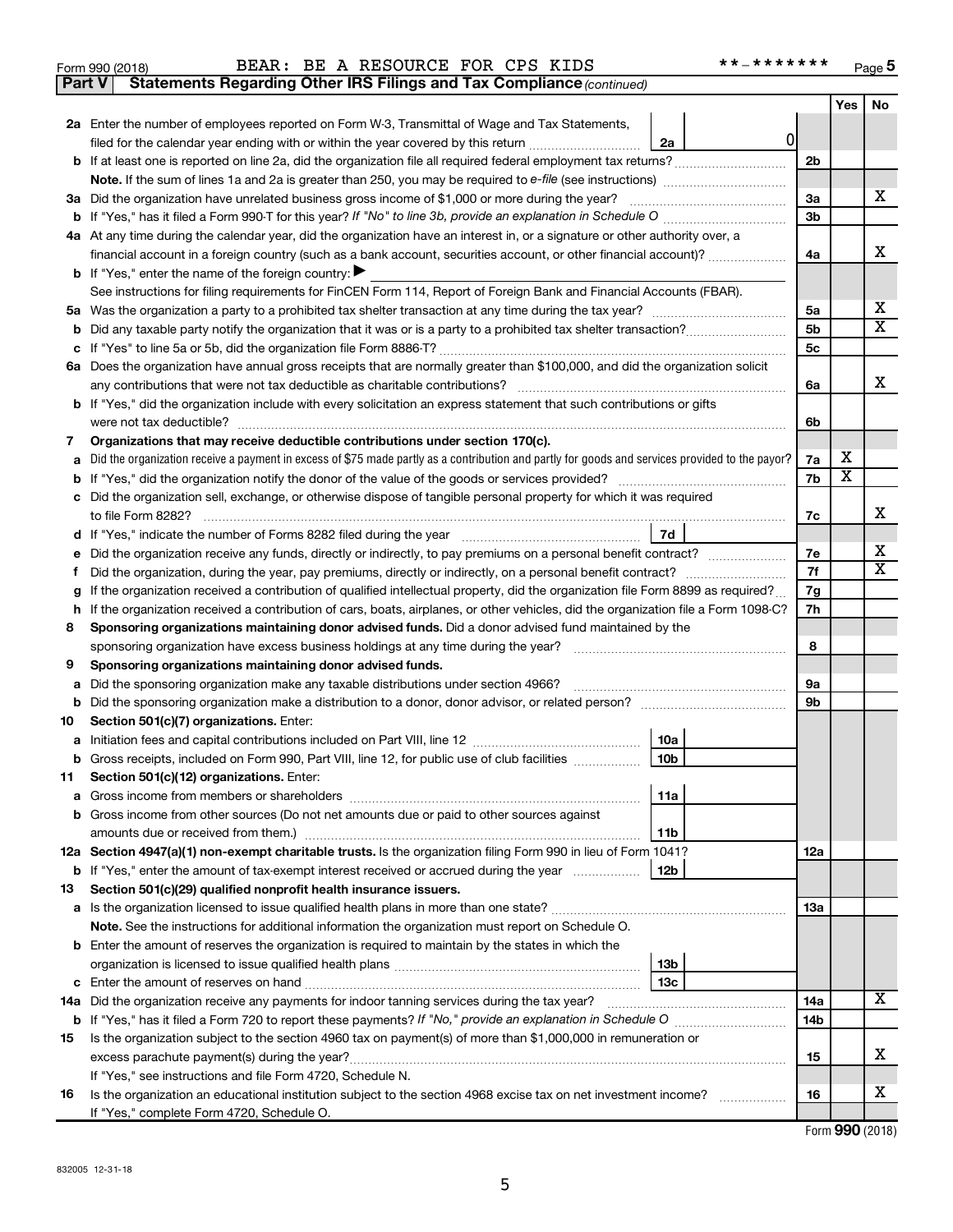| 832006 12-31-18 |  |
|-----------------|--|
|                 |  |

| body delegated broad authority to an executive committee or similar committee, explain in Schedule O.<br>26<br>Enter the number of voting members included in line 1a, above, who are independent<br>1b<br>Did any officer, director, trustee, or key employee have a family relationship or a business relationship with any other<br>officer, director, trustee, or key employee?<br>Did the organization delegate control over management duties customarily performed by or under the direct supervision<br>Did the organization make any significant changes to its governing documents since the prior Form 990 was filed?<br>Did the organization have members, stockholders, or other persons who had the power to elect or appoint one or<br><b>b</b> Are any governance decisions of the organization reserved to (or subject to approval by) members, stockholders, or<br>Did the organization contemporaneously document the meetings held or written actions undertaken during the year by the following:<br>Is there any officer, director, trustee, or key employee listed in Part VII, Section A, who cannot be reached at the<br>Section B. Policies (This Section B requests information about policies not required by the Internal Revenue Code.) | $\mathbf{2}$<br>3<br>4<br>5<br>6<br>7a<br>7b<br>8а<br>8b<br>9                                                                                                                                                                                                                                                                                                                                                                                                                                                                                                                                                                                                                                                                                                                                                                                                                                                                                                                                                                                                                                                                                                                                                                                                                                                                                                                        | х<br>$\overline{\textbf{x}}$                                        | х<br>Χ<br>$\overline{\mathtt{x}}$<br>$\overline{\text{x}}$<br>$\overline{\text{x}}$<br>x<br>х                                                                                                                                                                                                                                                                       |
|-----------------------------------------------------------------------------------------------------------------------------------------------------------------------------------------------------------------------------------------------------------------------------------------------------------------------------------------------------------------------------------------------------------------------------------------------------------------------------------------------------------------------------------------------------------------------------------------------------------------------------------------------------------------------------------------------------------------------------------------------------------------------------------------------------------------------------------------------------------------------------------------------------------------------------------------------------------------------------------------------------------------------------------------------------------------------------------------------------------------------------------------------------------------------------------------------------------------------------------------------------------------------|--------------------------------------------------------------------------------------------------------------------------------------------------------------------------------------------------------------------------------------------------------------------------------------------------------------------------------------------------------------------------------------------------------------------------------------------------------------------------------------------------------------------------------------------------------------------------------------------------------------------------------------------------------------------------------------------------------------------------------------------------------------------------------------------------------------------------------------------------------------------------------------------------------------------------------------------------------------------------------------------------------------------------------------------------------------------------------------------------------------------------------------------------------------------------------------------------------------------------------------------------------------------------------------------------------------------------------------------------------------------------------------|---------------------------------------------------------------------|---------------------------------------------------------------------------------------------------------------------------------------------------------------------------------------------------------------------------------------------------------------------------------------------------------------------------------------------------------------------|
|                                                                                                                                                                                                                                                                                                                                                                                                                                                                                                                                                                                                                                                                                                                                                                                                                                                                                                                                                                                                                                                                                                                                                                                                                                                                       |                                                                                                                                                                                                                                                                                                                                                                                                                                                                                                                                                                                                                                                                                                                                                                                                                                                                                                                                                                                                                                                                                                                                                                                                                                                                                                                                                                                      |                                                                     |                                                                                                                                                                                                                                                                                                                                                                     |
|                                                                                                                                                                                                                                                                                                                                                                                                                                                                                                                                                                                                                                                                                                                                                                                                                                                                                                                                                                                                                                                                                                                                                                                                                                                                       |                                                                                                                                                                                                                                                                                                                                                                                                                                                                                                                                                                                                                                                                                                                                                                                                                                                                                                                                                                                                                                                                                                                                                                                                                                                                                                                                                                                      |                                                                     |                                                                                                                                                                                                                                                                                                                                                                     |
|                                                                                                                                                                                                                                                                                                                                                                                                                                                                                                                                                                                                                                                                                                                                                                                                                                                                                                                                                                                                                                                                                                                                                                                                                                                                       |                                                                                                                                                                                                                                                                                                                                                                                                                                                                                                                                                                                                                                                                                                                                                                                                                                                                                                                                                                                                                                                                                                                                                                                                                                                                                                                                                                                      |                                                                     |                                                                                                                                                                                                                                                                                                                                                                     |
|                                                                                                                                                                                                                                                                                                                                                                                                                                                                                                                                                                                                                                                                                                                                                                                                                                                                                                                                                                                                                                                                                                                                                                                                                                                                       |                                                                                                                                                                                                                                                                                                                                                                                                                                                                                                                                                                                                                                                                                                                                                                                                                                                                                                                                                                                                                                                                                                                                                                                                                                                                                                                                                                                      |                                                                     |                                                                                                                                                                                                                                                                                                                                                                     |
|                                                                                                                                                                                                                                                                                                                                                                                                                                                                                                                                                                                                                                                                                                                                                                                                                                                                                                                                                                                                                                                                                                                                                                                                                                                                       |                                                                                                                                                                                                                                                                                                                                                                                                                                                                                                                                                                                                                                                                                                                                                                                                                                                                                                                                                                                                                                                                                                                                                                                                                                                                                                                                                                                      |                                                                     |                                                                                                                                                                                                                                                                                                                                                                     |
|                                                                                                                                                                                                                                                                                                                                                                                                                                                                                                                                                                                                                                                                                                                                                                                                                                                                                                                                                                                                                                                                                                                                                                                                                                                                       |                                                                                                                                                                                                                                                                                                                                                                                                                                                                                                                                                                                                                                                                                                                                                                                                                                                                                                                                                                                                                                                                                                                                                                                                                                                                                                                                                                                      |                                                                     |                                                                                                                                                                                                                                                                                                                                                                     |
|                                                                                                                                                                                                                                                                                                                                                                                                                                                                                                                                                                                                                                                                                                                                                                                                                                                                                                                                                                                                                                                                                                                                                                                                                                                                       |                                                                                                                                                                                                                                                                                                                                                                                                                                                                                                                                                                                                                                                                                                                                                                                                                                                                                                                                                                                                                                                                                                                                                                                                                                                                                                                                                                                      |                                                                     |                                                                                                                                                                                                                                                                                                                                                                     |
|                                                                                                                                                                                                                                                                                                                                                                                                                                                                                                                                                                                                                                                                                                                                                                                                                                                                                                                                                                                                                                                                                                                                                                                                                                                                       |                                                                                                                                                                                                                                                                                                                                                                                                                                                                                                                                                                                                                                                                                                                                                                                                                                                                                                                                                                                                                                                                                                                                                                                                                                                                                                                                                                                      |                                                                     |                                                                                                                                                                                                                                                                                                                                                                     |
|                                                                                                                                                                                                                                                                                                                                                                                                                                                                                                                                                                                                                                                                                                                                                                                                                                                                                                                                                                                                                                                                                                                                                                                                                                                                       |                                                                                                                                                                                                                                                                                                                                                                                                                                                                                                                                                                                                                                                                                                                                                                                                                                                                                                                                                                                                                                                                                                                                                                                                                                                                                                                                                                                      |                                                                     |                                                                                                                                                                                                                                                                                                                                                                     |
|                                                                                                                                                                                                                                                                                                                                                                                                                                                                                                                                                                                                                                                                                                                                                                                                                                                                                                                                                                                                                                                                                                                                                                                                                                                                       |                                                                                                                                                                                                                                                                                                                                                                                                                                                                                                                                                                                                                                                                                                                                                                                                                                                                                                                                                                                                                                                                                                                                                                                                                                                                                                                                                                                      |                                                                     |                                                                                                                                                                                                                                                                                                                                                                     |
|                                                                                                                                                                                                                                                                                                                                                                                                                                                                                                                                                                                                                                                                                                                                                                                                                                                                                                                                                                                                                                                                                                                                                                                                                                                                       |                                                                                                                                                                                                                                                                                                                                                                                                                                                                                                                                                                                                                                                                                                                                                                                                                                                                                                                                                                                                                                                                                                                                                                                                                                                                                                                                                                                      |                                                                     |                                                                                                                                                                                                                                                                                                                                                                     |
|                                                                                                                                                                                                                                                                                                                                                                                                                                                                                                                                                                                                                                                                                                                                                                                                                                                                                                                                                                                                                                                                                                                                                                                                                                                                       |                                                                                                                                                                                                                                                                                                                                                                                                                                                                                                                                                                                                                                                                                                                                                                                                                                                                                                                                                                                                                                                                                                                                                                                                                                                                                                                                                                                      |                                                                     |                                                                                                                                                                                                                                                                                                                                                                     |
|                                                                                                                                                                                                                                                                                                                                                                                                                                                                                                                                                                                                                                                                                                                                                                                                                                                                                                                                                                                                                                                                                                                                                                                                                                                                       |                                                                                                                                                                                                                                                                                                                                                                                                                                                                                                                                                                                                                                                                                                                                                                                                                                                                                                                                                                                                                                                                                                                                                                                                                                                                                                                                                                                      |                                                                     |                                                                                                                                                                                                                                                                                                                                                                     |
|                                                                                                                                                                                                                                                                                                                                                                                                                                                                                                                                                                                                                                                                                                                                                                                                                                                                                                                                                                                                                                                                                                                                                                                                                                                                       |                                                                                                                                                                                                                                                                                                                                                                                                                                                                                                                                                                                                                                                                                                                                                                                                                                                                                                                                                                                                                                                                                                                                                                                                                                                                                                                                                                                      |                                                                     |                                                                                                                                                                                                                                                                                                                                                                     |
|                                                                                                                                                                                                                                                                                                                                                                                                                                                                                                                                                                                                                                                                                                                                                                                                                                                                                                                                                                                                                                                                                                                                                                                                                                                                       |                                                                                                                                                                                                                                                                                                                                                                                                                                                                                                                                                                                                                                                                                                                                                                                                                                                                                                                                                                                                                                                                                                                                                                                                                                                                                                                                                                                      |                                                                     |                                                                                                                                                                                                                                                                                                                                                                     |
|                                                                                                                                                                                                                                                                                                                                                                                                                                                                                                                                                                                                                                                                                                                                                                                                                                                                                                                                                                                                                                                                                                                                                                                                                                                                       |                                                                                                                                                                                                                                                                                                                                                                                                                                                                                                                                                                                                                                                                                                                                                                                                                                                                                                                                                                                                                                                                                                                                                                                                                                                                                                                                                                                      |                                                                     |                                                                                                                                                                                                                                                                                                                                                                     |
|                                                                                                                                                                                                                                                                                                                                                                                                                                                                                                                                                                                                                                                                                                                                                                                                                                                                                                                                                                                                                                                                                                                                                                                                                                                                       |                                                                                                                                                                                                                                                                                                                                                                                                                                                                                                                                                                                                                                                                                                                                                                                                                                                                                                                                                                                                                                                                                                                                                                                                                                                                                                                                                                                      |                                                                     |                                                                                                                                                                                                                                                                                                                                                                     |
|                                                                                                                                                                                                                                                                                                                                                                                                                                                                                                                                                                                                                                                                                                                                                                                                                                                                                                                                                                                                                                                                                                                                                                                                                                                                       |                                                                                                                                                                                                                                                                                                                                                                                                                                                                                                                                                                                                                                                                                                                                                                                                                                                                                                                                                                                                                                                                                                                                                                                                                                                                                                                                                                                      |                                                                     | x                                                                                                                                                                                                                                                                                                                                                                   |
|                                                                                                                                                                                                                                                                                                                                                                                                                                                                                                                                                                                                                                                                                                                                                                                                                                                                                                                                                                                                                                                                                                                                                                                                                                                                       |                                                                                                                                                                                                                                                                                                                                                                                                                                                                                                                                                                                                                                                                                                                                                                                                                                                                                                                                                                                                                                                                                                                                                                                                                                                                                                                                                                                      |                                                                     |                                                                                                                                                                                                                                                                                                                                                                     |
|                                                                                                                                                                                                                                                                                                                                                                                                                                                                                                                                                                                                                                                                                                                                                                                                                                                                                                                                                                                                                                                                                                                                                                                                                                                                       |                                                                                                                                                                                                                                                                                                                                                                                                                                                                                                                                                                                                                                                                                                                                                                                                                                                                                                                                                                                                                                                                                                                                                                                                                                                                                                                                                                                      | Yes                                                                 | No                                                                                                                                                                                                                                                                                                                                                                  |
|                                                                                                                                                                                                                                                                                                                                                                                                                                                                                                                                                                                                                                                                                                                                                                                                                                                                                                                                                                                                                                                                                                                                                                                                                                                                       | 10a                                                                                                                                                                                                                                                                                                                                                                                                                                                                                                                                                                                                                                                                                                                                                                                                                                                                                                                                                                                                                                                                                                                                                                                                                                                                                                                                                                                  |                                                                     | х                                                                                                                                                                                                                                                                                                                                                                   |
| b If "Yes," did the organization have written policies and procedures governing the activities of such chapters, affiliates,                                                                                                                                                                                                                                                                                                                                                                                                                                                                                                                                                                                                                                                                                                                                                                                                                                                                                                                                                                                                                                                                                                                                          |                                                                                                                                                                                                                                                                                                                                                                                                                                                                                                                                                                                                                                                                                                                                                                                                                                                                                                                                                                                                                                                                                                                                                                                                                                                                                                                                                                                      |                                                                     |                                                                                                                                                                                                                                                                                                                                                                     |
|                                                                                                                                                                                                                                                                                                                                                                                                                                                                                                                                                                                                                                                                                                                                                                                                                                                                                                                                                                                                                                                                                                                                                                                                                                                                       |                                                                                                                                                                                                                                                                                                                                                                                                                                                                                                                                                                                                                                                                                                                                                                                                                                                                                                                                                                                                                                                                                                                                                                                                                                                                                                                                                                                      |                                                                     |                                                                                                                                                                                                                                                                                                                                                                     |
|                                                                                                                                                                                                                                                                                                                                                                                                                                                                                                                                                                                                                                                                                                                                                                                                                                                                                                                                                                                                                                                                                                                                                                                                                                                                       |                                                                                                                                                                                                                                                                                                                                                                                                                                                                                                                                                                                                                                                                                                                                                                                                                                                                                                                                                                                                                                                                                                                                                                                                                                                                                                                                                                                      |                                                                     |                                                                                                                                                                                                                                                                                                                                                                     |
|                                                                                                                                                                                                                                                                                                                                                                                                                                                                                                                                                                                                                                                                                                                                                                                                                                                                                                                                                                                                                                                                                                                                                                                                                                                                       |                                                                                                                                                                                                                                                                                                                                                                                                                                                                                                                                                                                                                                                                                                                                                                                                                                                                                                                                                                                                                                                                                                                                                                                                                                                                                                                                                                                      |                                                                     |                                                                                                                                                                                                                                                                                                                                                                     |
|                                                                                                                                                                                                                                                                                                                                                                                                                                                                                                                                                                                                                                                                                                                                                                                                                                                                                                                                                                                                                                                                                                                                                                                                                                                                       |                                                                                                                                                                                                                                                                                                                                                                                                                                                                                                                                                                                                                                                                                                                                                                                                                                                                                                                                                                                                                                                                                                                                                                                                                                                                                                                                                                                      |                                                                     |                                                                                                                                                                                                                                                                                                                                                                     |
|                                                                                                                                                                                                                                                                                                                                                                                                                                                                                                                                                                                                                                                                                                                                                                                                                                                                                                                                                                                                                                                                                                                                                                                                                                                                       |                                                                                                                                                                                                                                                                                                                                                                                                                                                                                                                                                                                                                                                                                                                                                                                                                                                                                                                                                                                                                                                                                                                                                                                                                                                                                                                                                                                      |                                                                     |                                                                                                                                                                                                                                                                                                                                                                     |
|                                                                                                                                                                                                                                                                                                                                                                                                                                                                                                                                                                                                                                                                                                                                                                                                                                                                                                                                                                                                                                                                                                                                                                                                                                                                       |                                                                                                                                                                                                                                                                                                                                                                                                                                                                                                                                                                                                                                                                                                                                                                                                                                                                                                                                                                                                                                                                                                                                                                                                                                                                                                                                                                                      |                                                                     |                                                                                                                                                                                                                                                                                                                                                                     |
|                                                                                                                                                                                                                                                                                                                                                                                                                                                                                                                                                                                                                                                                                                                                                                                                                                                                                                                                                                                                                                                                                                                                                                                                                                                                       | 12c                                                                                                                                                                                                                                                                                                                                                                                                                                                                                                                                                                                                                                                                                                                                                                                                                                                                                                                                                                                                                                                                                                                                                                                                                                                                                                                                                                                  |                                                                     |                                                                                                                                                                                                                                                                                                                                                                     |
|                                                                                                                                                                                                                                                                                                                                                                                                                                                                                                                                                                                                                                                                                                                                                                                                                                                                                                                                                                                                                                                                                                                                                                                                                                                                       |                                                                                                                                                                                                                                                                                                                                                                                                                                                                                                                                                                                                                                                                                                                                                                                                                                                                                                                                                                                                                                                                                                                                                                                                                                                                                                                                                                                      |                                                                     |                                                                                                                                                                                                                                                                                                                                                                     |
|                                                                                                                                                                                                                                                                                                                                                                                                                                                                                                                                                                                                                                                                                                                                                                                                                                                                                                                                                                                                                                                                                                                                                                                                                                                                       |                                                                                                                                                                                                                                                                                                                                                                                                                                                                                                                                                                                                                                                                                                                                                                                                                                                                                                                                                                                                                                                                                                                                                                                                                                                                                                                                                                                      |                                                                     |                                                                                                                                                                                                                                                                                                                                                                     |
|                                                                                                                                                                                                                                                                                                                                                                                                                                                                                                                                                                                                                                                                                                                                                                                                                                                                                                                                                                                                                                                                                                                                                                                                                                                                       |                                                                                                                                                                                                                                                                                                                                                                                                                                                                                                                                                                                                                                                                                                                                                                                                                                                                                                                                                                                                                                                                                                                                                                                                                                                                                                                                                                                      |                                                                     |                                                                                                                                                                                                                                                                                                                                                                     |
| persons, comparability data, and contemporaneous substantiation of the deliberation and decision?                                                                                                                                                                                                                                                                                                                                                                                                                                                                                                                                                                                                                                                                                                                                                                                                                                                                                                                                                                                                                                                                                                                                                                     |                                                                                                                                                                                                                                                                                                                                                                                                                                                                                                                                                                                                                                                                                                                                                                                                                                                                                                                                                                                                                                                                                                                                                                                                                                                                                                                                                                                      |                                                                     |                                                                                                                                                                                                                                                                                                                                                                     |
|                                                                                                                                                                                                                                                                                                                                                                                                                                                                                                                                                                                                                                                                                                                                                                                                                                                                                                                                                                                                                                                                                                                                                                                                                                                                       | <b>15a</b>                                                                                                                                                                                                                                                                                                                                                                                                                                                                                                                                                                                                                                                                                                                                                                                                                                                                                                                                                                                                                                                                                                                                                                                                                                                                                                                                                                           |                                                                     | x                                                                                                                                                                                                                                                                                                                                                                   |
|                                                                                                                                                                                                                                                                                                                                                                                                                                                                                                                                                                                                                                                                                                                                                                                                                                                                                                                                                                                                                                                                                                                                                                                                                                                                       | 15b                                                                                                                                                                                                                                                                                                                                                                                                                                                                                                                                                                                                                                                                                                                                                                                                                                                                                                                                                                                                                                                                                                                                                                                                                                                                                                                                                                                  |                                                                     | $\overline{\textbf{x}}$                                                                                                                                                                                                                                                                                                                                             |
| If "Yes" to line 15a or 15b, describe the process in Schedule O (see instructions).                                                                                                                                                                                                                                                                                                                                                                                                                                                                                                                                                                                                                                                                                                                                                                                                                                                                                                                                                                                                                                                                                                                                                                                   |                                                                                                                                                                                                                                                                                                                                                                                                                                                                                                                                                                                                                                                                                                                                                                                                                                                                                                                                                                                                                                                                                                                                                                                                                                                                                                                                                                                      |                                                                     |                                                                                                                                                                                                                                                                                                                                                                     |
| 16a Did the organization invest in, contribute assets to, or participate in a joint venture or similar arrangement with a                                                                                                                                                                                                                                                                                                                                                                                                                                                                                                                                                                                                                                                                                                                                                                                                                                                                                                                                                                                                                                                                                                                                             |                                                                                                                                                                                                                                                                                                                                                                                                                                                                                                                                                                                                                                                                                                                                                                                                                                                                                                                                                                                                                                                                                                                                                                                                                                                                                                                                                                                      |                                                                     |                                                                                                                                                                                                                                                                                                                                                                     |
| taxable entity during the year?                                                                                                                                                                                                                                                                                                                                                                                                                                                                                                                                                                                                                                                                                                                                                                                                                                                                                                                                                                                                                                                                                                                                                                                                                                       | 16a                                                                                                                                                                                                                                                                                                                                                                                                                                                                                                                                                                                                                                                                                                                                                                                                                                                                                                                                                                                                                                                                                                                                                                                                                                                                                                                                                                                  |                                                                     | x                                                                                                                                                                                                                                                                                                                                                                   |
| b If "Yes," did the organization follow a written policy or procedure requiring the organization to evaluate its participation                                                                                                                                                                                                                                                                                                                                                                                                                                                                                                                                                                                                                                                                                                                                                                                                                                                                                                                                                                                                                                                                                                                                        |                                                                                                                                                                                                                                                                                                                                                                                                                                                                                                                                                                                                                                                                                                                                                                                                                                                                                                                                                                                                                                                                                                                                                                                                                                                                                                                                                                                      |                                                                     |                                                                                                                                                                                                                                                                                                                                                                     |
|                                                                                                                                                                                                                                                                                                                                                                                                                                                                                                                                                                                                                                                                                                                                                                                                                                                                                                                                                                                                                                                                                                                                                                                                                                                                       |                                                                                                                                                                                                                                                                                                                                                                                                                                                                                                                                                                                                                                                                                                                                                                                                                                                                                                                                                                                                                                                                                                                                                                                                                                                                                                                                                                                      |                                                                     |                                                                                                                                                                                                                                                                                                                                                                     |
| exempt status with respect to such arrangements?                                                                                                                                                                                                                                                                                                                                                                                                                                                                                                                                                                                                                                                                                                                                                                                                                                                                                                                                                                                                                                                                                                                                                                                                                      | 16b                                                                                                                                                                                                                                                                                                                                                                                                                                                                                                                                                                                                                                                                                                                                                                                                                                                                                                                                                                                                                                                                                                                                                                                                                                                                                                                                                                                  |                                                                     |                                                                                                                                                                                                                                                                                                                                                                     |
|                                                                                                                                                                                                                                                                                                                                                                                                                                                                                                                                                                                                                                                                                                                                                                                                                                                                                                                                                                                                                                                                                                                                                                                                                                                                       |                                                                                                                                                                                                                                                                                                                                                                                                                                                                                                                                                                                                                                                                                                                                                                                                                                                                                                                                                                                                                                                                                                                                                                                                                                                                                                                                                                                      |                                                                     |                                                                                                                                                                                                                                                                                                                                                                     |
| List the states with which a copy of this Form 990 is required to be filed $\blacktriangleright$                                                                                                                                                                                                                                                                                                                                                                                                                                                                                                                                                                                                                                                                                                                                                                                                                                                                                                                                                                                                                                                                                                                                                                      |                                                                                                                                                                                                                                                                                                                                                                                                                                                                                                                                                                                                                                                                                                                                                                                                                                                                                                                                                                                                                                                                                                                                                                                                                                                                                                                                                                                      |                                                                     |                                                                                                                                                                                                                                                                                                                                                                     |
|                                                                                                                                                                                                                                                                                                                                                                                                                                                                                                                                                                                                                                                                                                                                                                                                                                                                                                                                                                                                                                                                                                                                                                                                                                                                       |                                                                                                                                                                                                                                                                                                                                                                                                                                                                                                                                                                                                                                                                                                                                                                                                                                                                                                                                                                                                                                                                                                                                                                                                                                                                                                                                                                                      |                                                                     |                                                                                                                                                                                                                                                                                                                                                                     |
|                                                                                                                                                                                                                                                                                                                                                                                                                                                                                                                                                                                                                                                                                                                                                                                                                                                                                                                                                                                                                                                                                                                                                                                                                                                                       |                                                                                                                                                                                                                                                                                                                                                                                                                                                                                                                                                                                                                                                                                                                                                                                                                                                                                                                                                                                                                                                                                                                                                                                                                                                                                                                                                                                      |                                                                     |                                                                                                                                                                                                                                                                                                                                                                     |
| <b>X</b> Own website<br>Other (explain in Schedule O)                                                                                                                                                                                                                                                                                                                                                                                                                                                                                                                                                                                                                                                                                                                                                                                                                                                                                                                                                                                                                                                                                                                                                                                                                 |                                                                                                                                                                                                                                                                                                                                                                                                                                                                                                                                                                                                                                                                                                                                                                                                                                                                                                                                                                                                                                                                                                                                                                                                                                                                                                                                                                                      |                                                                     |                                                                                                                                                                                                                                                                                                                                                                     |
|                                                                                                                                                                                                                                                                                                                                                                                                                                                                                                                                                                                                                                                                                                                                                                                                                                                                                                                                                                                                                                                                                                                                                                                                                                                                       |                                                                                                                                                                                                                                                                                                                                                                                                                                                                                                                                                                                                                                                                                                                                                                                                                                                                                                                                                                                                                                                                                                                                                                                                                                                                                                                                                                                      |                                                                     |                                                                                                                                                                                                                                                                                                                                                                     |
| statements available to the public during the tax year.                                                                                                                                                                                                                                                                                                                                                                                                                                                                                                                                                                                                                                                                                                                                                                                                                                                                                                                                                                                                                                                                                                                                                                                                               |                                                                                                                                                                                                                                                                                                                                                                                                                                                                                                                                                                                                                                                                                                                                                                                                                                                                                                                                                                                                                                                                                                                                                                                                                                                                                                                                                                                      |                                                                     |                                                                                                                                                                                                                                                                                                                                                                     |
| State the name, address, and telephone number of the person who possesses the organization's books and records                                                                                                                                                                                                                                                                                                                                                                                                                                                                                                                                                                                                                                                                                                                                                                                                                                                                                                                                                                                                                                                                                                                                                        |                                                                                                                                                                                                                                                                                                                                                                                                                                                                                                                                                                                                                                                                                                                                                                                                                                                                                                                                                                                                                                                                                                                                                                                                                                                                                                                                                                                      |                                                                     |                                                                                                                                                                                                                                                                                                                                                                     |
| TINA HOLMES -                                                                                                                                                                                                                                                                                                                                                                                                                                                                                                                                                                                                                                                                                                                                                                                                                                                                                                                                                                                                                                                                                                                                                                                                                                                         |                                                                                                                                                                                                                                                                                                                                                                                                                                                                                                                                                                                                                                                                                                                                                                                                                                                                                                                                                                                                                                                                                                                                                                                                                                                                                                                                                                                      |                                                                     |                                                                                                                                                                                                                                                                                                                                                                     |
|                                                                                                                                                                                                                                                                                                                                                                                                                                                                                                                                                                                                                                                                                                                                                                                                                                                                                                                                                                                                                                                                                                                                                                                                                                                                       |                                                                                                                                                                                                                                                                                                                                                                                                                                                                                                                                                                                                                                                                                                                                                                                                                                                                                                                                                                                                                                                                                                                                                                                                                                                                                                                                                                                      |                                                                     |                                                                                                                                                                                                                                                                                                                                                                     |
|                                                                                                                                                                                                                                                                                                                                                                                                                                                                                                                                                                                                                                                                                                                                                                                                                                                                                                                                                                                                                                                                                                                                                                                                                                                                       | 11a Has the organization provided a complete copy of this Form 990 to all members of its governing body before filing the form?<br>Describe in Schedule O the process, if any, used by the organization to review this Form 990.<br>Did the organization have a written conflict of interest policy? If "No," go to line 13<br>Were officers, directors, or trustees, and key employees required to disclose annually interests that could give rise to conflicts?<br>Did the organization regularly and consistently monitor and enforce compliance with the policy? If "Yes," describe<br>in Schedule O how this was done<br>Did the process for determining compensation of the following persons include a review and approval by independent<br>The organization's CEO, Executive Director, or top management official manufactured content of the organization's CEO, Executive Director, or top management official manufactured content of the organization's<br>in joint venture arrangements under applicable federal tax law, and take steps to safeguard the organization's<br><b>Section C. Disclosure</b><br><b>NONE</b><br>for public inspection. Indicate how you made these available. Check all that apply.<br>$\underline{X}$ Another's website<br>$\lfloor \underline{X} \rfloor$ Upon request<br>713-274-9854<br>3572 E TC JESTER BLVD, HOUSTON,<br>77018<br>TХ | 10b<br>11a<br>12a<br>12 <sub>b</sub><br>13<br>14<br>832006 12-31-18 | X<br>х<br>$\overline{\textbf{x}}$<br>х<br>х<br>х<br>Section 6104 requires an organization to make its Forms 1023 (1024 or 1024 A if applicable), 990, and 990 T (Section 501(c)(3)s only) available<br>Describe in Schedule O whether (and if so, how) the organization made its governing documents, conflict of interest policy, and financial<br>Form 990 (2018) |

6

**1a** Enter the number of voting members of the governing body at the end of the tax year *www.www.* 

Check if Schedule O contains a response or note to any line in this Part VI

**Section A. Governing Body and Management**

If there are material differences in voting rights among members of the governing body, or if the governing

**6** \* \* - \* \* \* \* \* \* \*

26

**1a**

**Yes No**

 $\boxed{\text{X}}$ 

| Form 990 (2018) |  |  | BEAR: BE A RESOURCE FOR CPS KIDS |  | **_*******                                                                                                                    | Pag |
|-----------------|--|--|----------------------------------|--|-------------------------------------------------------------------------------------------------------------------------------|-----|
|                 |  |  |                                  |  | Part VI   Governance, Management, and Disclosure For each "Yes" response to lines 2 through 7b below, and for a "No" response |     |
|                 |  |  |                                  |  | to line 8a, 8b, or 10b below, describe the circumstances, processes, or changes in Schedule O. See instructions.              |     |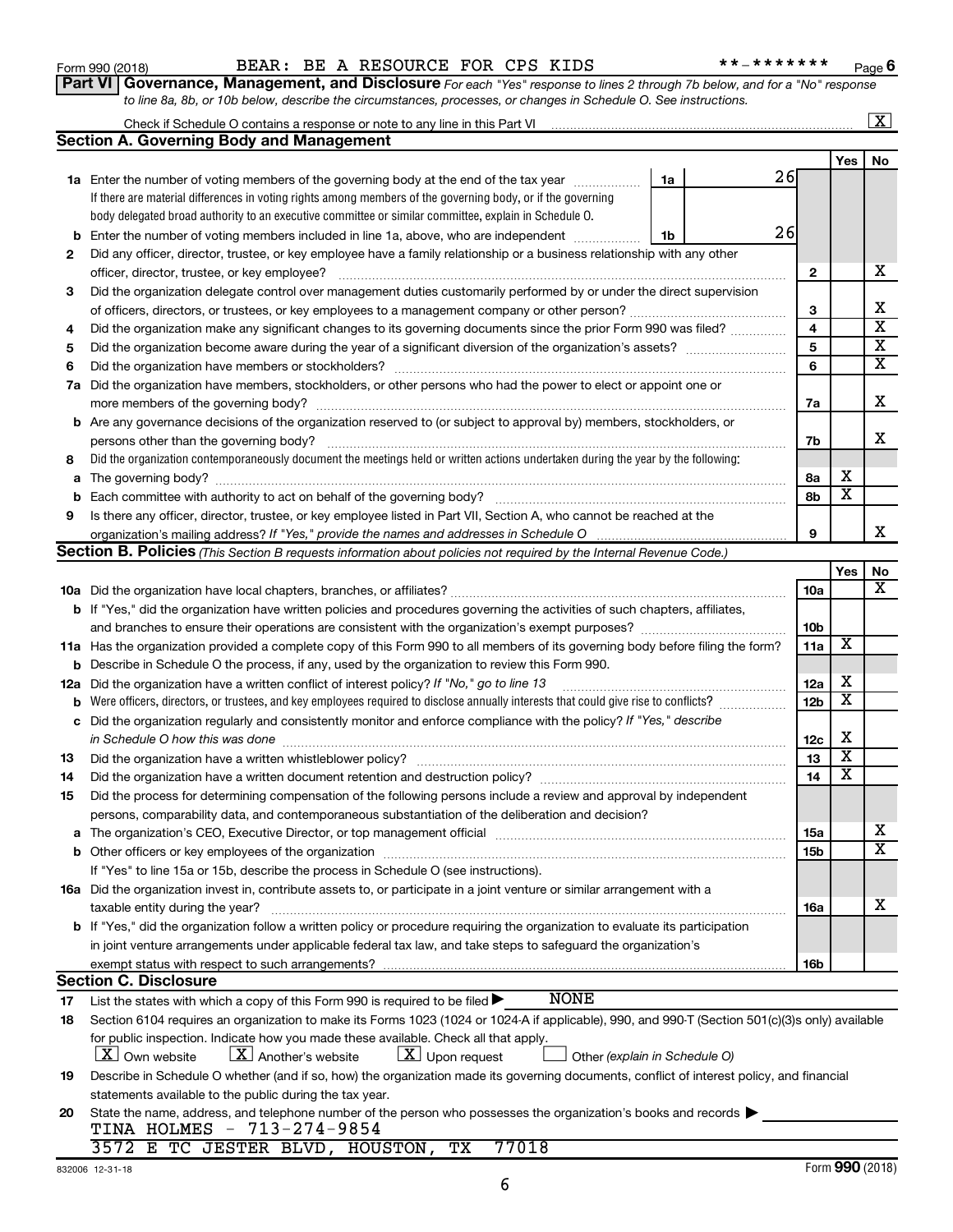$\Box$ 

| Part VII Compensation of Officers, Directors, Trustees, Key Employees, Highest Compensated |
|--------------------------------------------------------------------------------------------|
| <b>Employees, and Independent Contractors</b>                                              |

#### Check if Schedule O contains a response or note to any line in this Part VII

**Section A. Officers, Directors, Trustees, Key Employees, and Highest Compensated Employees**

**1a**  Complete this table for all persons required to be listed. Report compensation for the calendar year ending with or within the organization's tax year.

**•** List all of the organization's current officers, directors, trustees (whether individuals or organizations), regardless of amount of compensation.

**•** List all of the organization's **current** key employees, if any. See instructions for definition of "key employee." Enter -0- in columns  $(D)$ ,  $(E)$ , and  $(F)$  if no compensation was paid.

**•** List the organization's five current highest compensated employees (other than an officer, director, trustee, or key employee) who received reportable compensation (Box 5 of Form W-2 and/or Box 7 of Form 1099-MISC) of more than \$100,000 from the organization and any related organizations.

**•** List all of the organization's former officers, key employees, and highest compensated employees who received more than \$100,000 of reportable compensation from the organization and any related organizations.

**•** List all of the organization's former directors or trustees that received, in the capacity as a former director or trustee of the organization, more than \$10,000 of reportable compensation from the organization and any related organizations.

List persons in the following order: individual trustees or directors; institutional trustees; officers; key employees; highest compensated employees; and former such persons.

Check this box if neither the organization nor any related organization compensated any current officer, director, or trustee.  $\Box$ 

| (A)                      | (B)                    |                               |                                                                  |             | (C)          |                                 |        | (D)             | (E)             | (F)                |
|--------------------------|------------------------|-------------------------------|------------------------------------------------------------------|-------------|--------------|---------------------------------|--------|-----------------|-----------------|--------------------|
| Name and Title           | Average                |                               | (do not check more than one                                      | Position    |              |                                 |        | Reportable      | Reportable      | Estimated          |
|                          | hours per              |                               | box, unless person is both an<br>officer and a director/trustee) |             |              |                                 |        | compensation    | compensation    | amount of          |
|                          | week                   |                               |                                                                  |             |              |                                 |        | from            | from related    | other              |
|                          | (list any              |                               |                                                                  |             |              |                                 |        | the             | organizations   | compensation       |
|                          | hours for              |                               |                                                                  |             |              |                                 |        | organization    | (W-2/1099-MISC) | from the           |
|                          | related                |                               |                                                                  |             |              |                                 |        | (W-2/1099-MISC) |                 | organization       |
|                          | organizations<br>below |                               |                                                                  |             |              |                                 |        |                 |                 | and related        |
|                          | line)                  | ndividual trustee or director | Institutional trustee                                            | Officer     | Key employee | Highest compensated<br>employee | Former |                 |                 | organizations      |
| STEVE SANDWEISS<br>(1)   | 2.00                   |                               |                                                                  |             |              |                                 |        |                 |                 |                    |
| <b>CHAIR</b>             | 0.00                   | $\mathbf X$                   |                                                                  | $\mathbf X$ |              |                                 |        | $\mathbf 0$     | $\mathbf 0$ .   | 0.                 |
|                          | 2.00                   |                               |                                                                  |             |              |                                 |        |                 |                 |                    |
| (2)<br>KARI GREENWALT    |                        |                               |                                                                  |             |              |                                 |        |                 |                 |                    |
| VICE CHAIR               | 0.00                   | X                             |                                                                  | $\mathbf X$ |              |                                 |        | 0               | $\mathbf 0$     | $\mathbf 0$ .      |
| LARI PARADEE<br>(3)      | 4.00                   |                               |                                                                  |             |              |                                 |        |                 |                 |                    |
| <b>TREASURER</b>         | 0.00                   | $\mathbf X$                   |                                                                  | $\mathbf X$ |              |                                 |        | 0               | $\mathbf 0$ .   | $\mathbf 0$ .      |
| CATHY ANDERSON<br>(4)    | 2.00                   |                               |                                                                  |             |              |                                 |        |                 |                 |                    |
| <b>SECRETARY</b>         | 0.00                   | X                             |                                                                  | $\mathbf X$ |              |                                 |        | $\mathbf 0$ .   | $\mathbf 0$ .   | $\mathbf 0$ .      |
| CLAIRE BAKER<br>(5)      | 1.00                   |                               |                                                                  |             |              |                                 |        |                 |                 |                    |
| <b>DIRECTOR</b>          | 0.00                   | X                             |                                                                  |             |              |                                 |        | $\mathbf 0$ .   | $\mathbf 0$ .   | $\boldsymbol{0}$ . |
| (6)<br>THOMAS BASTIAN    | 1.00                   |                               |                                                                  |             |              |                                 |        |                 |                 |                    |
| <b>DIRECTOR</b>          | 0.00                   | X                             |                                                                  |             |              |                                 |        | $\mathbf 0$ .   | $\mathbf 0$ .   | 0.                 |
| MICHELLE BOUCHARD<br>(7) | 1.00                   |                               |                                                                  |             |              |                                 |        |                 |                 |                    |
| <b>DIRECTOR</b>          | 0.00                   | $\mathbf X$                   |                                                                  |             |              |                                 |        | $\mathbf 0$ .   | $\mathbf 0$ .   | $0$ .              |
| KATY BURTON<br>(8)       | 1.00                   |                               |                                                                  |             |              |                                 |        |                 |                 |                    |
| <b>DIRECTOR</b>          | 0.00                   | $\mathbf X$                   |                                                                  |             |              |                                 |        | $\mathbf 0$ .   | $\mathbf 0$ .   | $\mathbf 0$ .      |
| PATRICIA DOLAN<br>(9)    | 1.00                   |                               |                                                                  |             |              |                                 |        |                 |                 |                    |
| <b>DIRECTOR</b>          | 0.00                   | $\mathbf X$                   |                                                                  |             |              |                                 |        | 0.              | $\mathbf 0$ .   | $\mathbf 0$ .      |
| (10) ALEX GALLAGHER      | 1.00                   |                               |                                                                  |             |              |                                 |        |                 |                 |                    |
| <b>DIRECTOR</b>          | 0.00                   | $\mathbf X$                   |                                                                  |             |              |                                 |        | $\mathbf 0$ .   | $\mathbf 0$ .   | $\mathbf 0$ .      |
| (11) MARK HOBBS          | 1.00                   |                               |                                                                  |             |              |                                 |        |                 |                 |                    |
| <b>DIRECTOR</b>          | 0.00                   | $\mathbf X$                   |                                                                  |             |              |                                 |        | 0.              | $\mathbf 0$ .   | $\mathbf 0$ .      |
| (12) KATHERINE KARDESCH  | 1.00                   |                               |                                                                  |             |              |                                 |        |                 |                 |                    |
| <b>DIRECTOR</b>          | 0.00                   | $\mathbf X$                   |                                                                  |             |              |                                 |        | 0.              | $\mathbf 0$ .   | $\mathbf 0$ .      |
| (13) KELLY LAUDADIO      | 3.00                   |                               |                                                                  |             |              |                                 |        |                 |                 |                    |
| <b>DIRECTOR</b>          | 0.00                   | $\mathbf X$                   |                                                                  |             |              |                                 |        | 0.              | 0.              | $\mathbf 0$ .      |
| $(14)$ PAT LEE           | 1.00                   |                               |                                                                  |             |              |                                 |        |                 |                 |                    |
| <b>DIRECTOR</b>          | 0.00                   | X                             |                                                                  |             |              |                                 |        | $\mathbf 0$ .   | $\mathbf 0$ .   | $\mathbf 0$ .      |
| (15) MARY LYNN MANNON    | 1.00                   |                               |                                                                  |             |              |                                 |        |                 |                 |                    |
| <b>DIRECTOR</b>          | 0.00                   | $\mathbf X$                   |                                                                  |             |              |                                 |        | $\mathbf{0}$ .  | $\mathbf 0$ .   | $\mathbf 0$ .      |
| (16) CHARLIE MEACHAM     | 1.00                   |                               |                                                                  |             |              |                                 |        |                 |                 |                    |
| <b>DIRECTOR</b>          | 0.00                   | $\mathbf X$                   |                                                                  |             |              |                                 |        | $\mathbf 0$ .   | $\mathbf 0$ .   | 0.                 |
| (17) BETSY MERCER        | 2.00                   |                               |                                                                  |             |              |                                 |        |                 |                 |                    |
| <b>DIRECTOR</b>          | 0.00                   | $\mathbf X$                   |                                                                  |             |              |                                 |        | $\mathbf{0}$ .  | 0.              | $\mathbf 0$ .      |

832007 12-31-18

Form (2018) **990**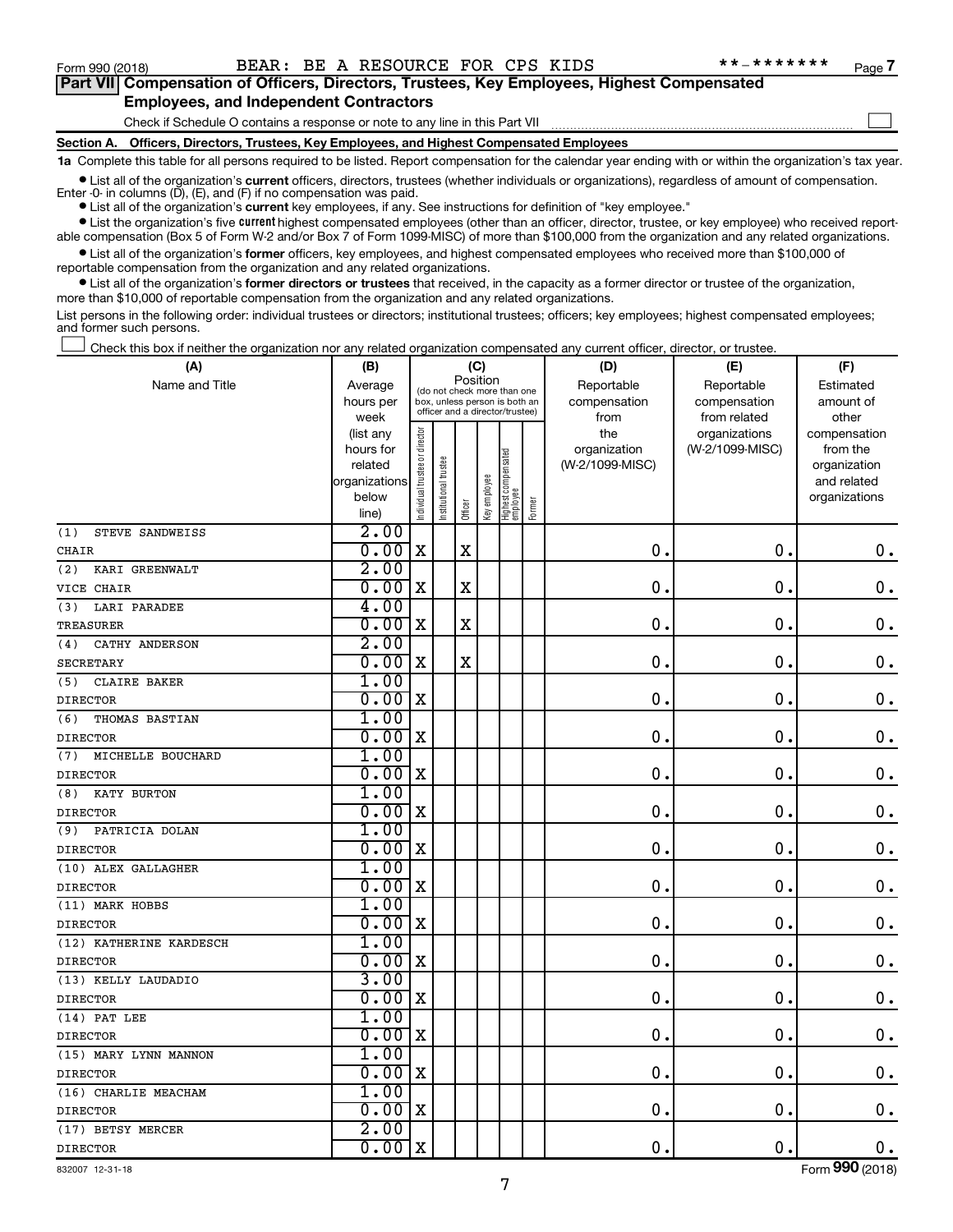| Form 990 (2018) |  |  |
|-----------------|--|--|
|                 |  |  |

Form 990 (2018) BEAR: BE A RESOURCE FOR CPS KIDS \*\*\_\*\*\*\*\*\*\*\* Page

\*\*\_\*\*\*\*\*\*\* Page 8

| Part VII Section A. Officers, Directors, Trustees, Key Employees, and Highest Compensated Employees (continued)                                                                                                                                   |                          |                                |                       |         |              |                                                              |        |                             |                  |                              |
|---------------------------------------------------------------------------------------------------------------------------------------------------------------------------------------------------------------------------------------------------|--------------------------|--------------------------------|-----------------------|---------|--------------|--------------------------------------------------------------|--------|-----------------------------|------------------|------------------------------|
| (A)                                                                                                                                                                                                                                               | (B)                      | (C)                            |                       |         |              |                                                              |        | (D)                         | (E)              | (F)                          |
| Name and title                                                                                                                                                                                                                                    | Average                  |                                |                       |         | Position     |                                                              |        | Reportable                  | Reportable       | Estimated                    |
|                                                                                                                                                                                                                                                   | hours per                |                                |                       |         |              | (do not check more than one<br>box, unless person is both an |        | compensation                | compensation     | amount of                    |
|                                                                                                                                                                                                                                                   | week                     |                                |                       |         |              | officer and a director/trustee)                              |        | from                        | from related     | other                        |
|                                                                                                                                                                                                                                                   | (list any                |                                |                       |         |              |                                                              |        | the                         | organizations    | compensation                 |
|                                                                                                                                                                                                                                                   | hours for                |                                |                       |         |              |                                                              |        | organization                | (W-2/1099-MISC)  | from the                     |
|                                                                                                                                                                                                                                                   | related<br>organizations |                                |                       |         |              |                                                              |        | (W-2/1099-MISC)             |                  | organization                 |
|                                                                                                                                                                                                                                                   | below                    |                                |                       |         |              |                                                              |        |                             |                  | and related<br>organizations |
|                                                                                                                                                                                                                                                   | line)                    | Individual trustee or director | Institutional trustee | Officer | key employee | Highest compensated<br>employee                              | Former |                             |                  |                              |
| (18) CHARLES PHILPOTT                                                                                                                                                                                                                             | 2.00                     |                                |                       |         |              |                                                              |        |                             |                  |                              |
| <b>DIRECTOR</b>                                                                                                                                                                                                                                   | 0.00                     | X                              |                       |         |              |                                                              |        | $\mathbf 0$ .               | 0.               | 0.                           |
| (19) JENNIFER SHAUNTY                                                                                                                                                                                                                             | 1.00                     |                                |                       |         |              |                                                              |        |                             |                  |                              |
| <b>DIRECTOR</b>                                                                                                                                                                                                                                   | 0.00                     | X                              |                       |         |              |                                                              |        | 0.                          | 0.               | $\mathbf 0$ .                |
| (20) CINDY STEELE                                                                                                                                                                                                                                 | 2.00                     |                                |                       |         |              |                                                              |        |                             |                  |                              |
| <b>DIRECTOR</b>                                                                                                                                                                                                                                   | 0.00                     | X                              |                       |         |              |                                                              |        | 0.                          | 0.               | $\mathbf 0$ .                |
| (21) BRIE BARNES                                                                                                                                                                                                                                  | 2.00<br>0.00             | X                              |                       |         |              |                                                              |        | 0.                          | 0.               |                              |
| <b>DIRECTOR</b><br>(22) JENNIFER JEFFERY                                                                                                                                                                                                          | 1.00                     |                                |                       |         |              |                                                              |        |                             |                  | $\mathbf 0$ .                |
| <b>DIRECTOR</b>                                                                                                                                                                                                                                   | 0.00                     | X                              |                       |         |              |                                                              |        | 0.                          | 0.               | $\mathbf 0$ .                |
| (23) MEREDITH MARSHALL                                                                                                                                                                                                                            | 1.00                     |                                |                       |         |              |                                                              |        |                             |                  |                              |
| <b>DIRECTOR</b>                                                                                                                                                                                                                                   | 0.00                     | X                              |                       |         |              |                                                              |        | 0.                          | 0.               | $\mathbf 0$ .                |
| (24) NATALIE MOHTASHAMI                                                                                                                                                                                                                           | 1.00                     |                                |                       |         |              |                                                              |        |                             |                  |                              |
| <b>DIRECTOR</b>                                                                                                                                                                                                                                   | 0.00                     | X                              |                       |         |              |                                                              |        | 0.                          | 0.               | 0.                           |
| (25) CHRISTI QUINN                                                                                                                                                                                                                                | 2.00                     |                                |                       |         |              |                                                              |        | 0.                          |                  |                              |
| <b>DIRECTOR</b><br>(26) JORGE VALENCIA                                                                                                                                                                                                            | 0.00<br>2.00             | X                              |                       |         |              |                                                              |        |                             | 0.               | $\boldsymbol{0}$ .           |
| <b>DIRECTOR</b>                                                                                                                                                                                                                                   | 0.00x                    |                                |                       |         |              |                                                              |        | 0.                          | 0.               | 0.                           |
| 1b Sub-total                                                                                                                                                                                                                                      |                          |                                |                       |         |              |                                                              |        | σ.                          | $\overline{0}$ . | $\overline{0}$ .             |
|                                                                                                                                                                                                                                                   |                          |                                |                       |         |              |                                                              |        | $\overline{0}$ .            | 64,754.          | 23, 104.                     |
|                                                                                                                                                                                                                                                   |                          |                                |                       |         |              |                                                              |        | $\overline{\mathfrak{o}}$ . | 64,754.          | 23, 104.                     |
| Total number of individuals (including but not limited to those listed above) who received more than \$100,000 of reportable<br>$\mathbf{2}$                                                                                                      |                          |                                |                       |         |              |                                                              |        |                             |                  |                              |
| compensation from the organization $\blacktriangleright$                                                                                                                                                                                          |                          |                                |                       |         |              |                                                              |        |                             |                  | 0                            |
|                                                                                                                                                                                                                                                   |                          |                                |                       |         |              |                                                              |        |                             |                  | No<br>Yes                    |
| Did the organization list any former officer, director, or trustee, key employee, or highest compensated employee on<br>3                                                                                                                         |                          |                                |                       |         |              |                                                              |        |                             |                  |                              |
| line 1a? If "Yes," complete Schedule J for such individual                                                                                                                                                                                        |                          |                                |                       |         |              |                                                              |        |                             |                  | x<br>3                       |
| For any individual listed on line 1a, is the sum of reportable compensation and other compensation from the organization<br>4                                                                                                                     |                          |                                |                       |         |              |                                                              |        |                             |                  | $\overline{\textbf{X}}$      |
|                                                                                                                                                                                                                                                   |                          |                                |                       |         |              |                                                              |        |                             |                  | 4                            |
| Did any person listed on line 1a receive or accrue compensation from any unrelated organization or individual for services<br>5<br>rendered to the organization? If "Yes," complete Schedule J for such person manufaction contains and contained |                          |                                |                       |         |              |                                                              |        |                             |                  | х<br>5                       |
| <b>Section B. Independent Contractors</b>                                                                                                                                                                                                         |                          |                                |                       |         |              |                                                              |        |                             |                  |                              |
| Complete this table for your five highest compensated independent contractors that received more than \$100,000 of compensation from<br>1                                                                                                         |                          |                                |                       |         |              |                                                              |        |                             |                  |                              |
| the organization. Report compensation for the calendar year ending with or within the organization's tax year.                                                                                                                                    |                          |                                |                       |         |              |                                                              |        |                             |                  |                              |
| (A)                                                                                                                                                                                                                                               |                          |                                |                       |         |              |                                                              |        | (B)                         |                  | (C)                          |
| Name and business address                                                                                                                                                                                                                         |                          |                                | <b>NONE</b>           |         |              |                                                              |        | Description of services     |                  | Compensation                 |
|                                                                                                                                                                                                                                                   |                          |                                |                       |         |              |                                                              |        |                             |                  |                              |
|                                                                                                                                                                                                                                                   |                          |                                |                       |         |              |                                                              |        |                             |                  |                              |
|                                                                                                                                                                                                                                                   |                          |                                |                       |         |              |                                                              |        |                             |                  |                              |
|                                                                                                                                                                                                                                                   |                          |                                |                       |         |              |                                                              |        |                             |                  |                              |
|                                                                                                                                                                                                                                                   |                          |                                |                       |         |              |                                                              |        |                             |                  |                              |
|                                                                                                                                                                                                                                                   |                          |                                |                       |         |              |                                                              |        |                             |                  |                              |
|                                                                                                                                                                                                                                                   |                          |                                |                       |         |              |                                                              |        |                             |                  |                              |
| Total number of independent contractors (including but not limited to those listed above) who received more than<br>2                                                                                                                             |                          |                                |                       |         |              |                                                              |        |                             |                  |                              |

**2** \$100,000 of compensation from the organization 0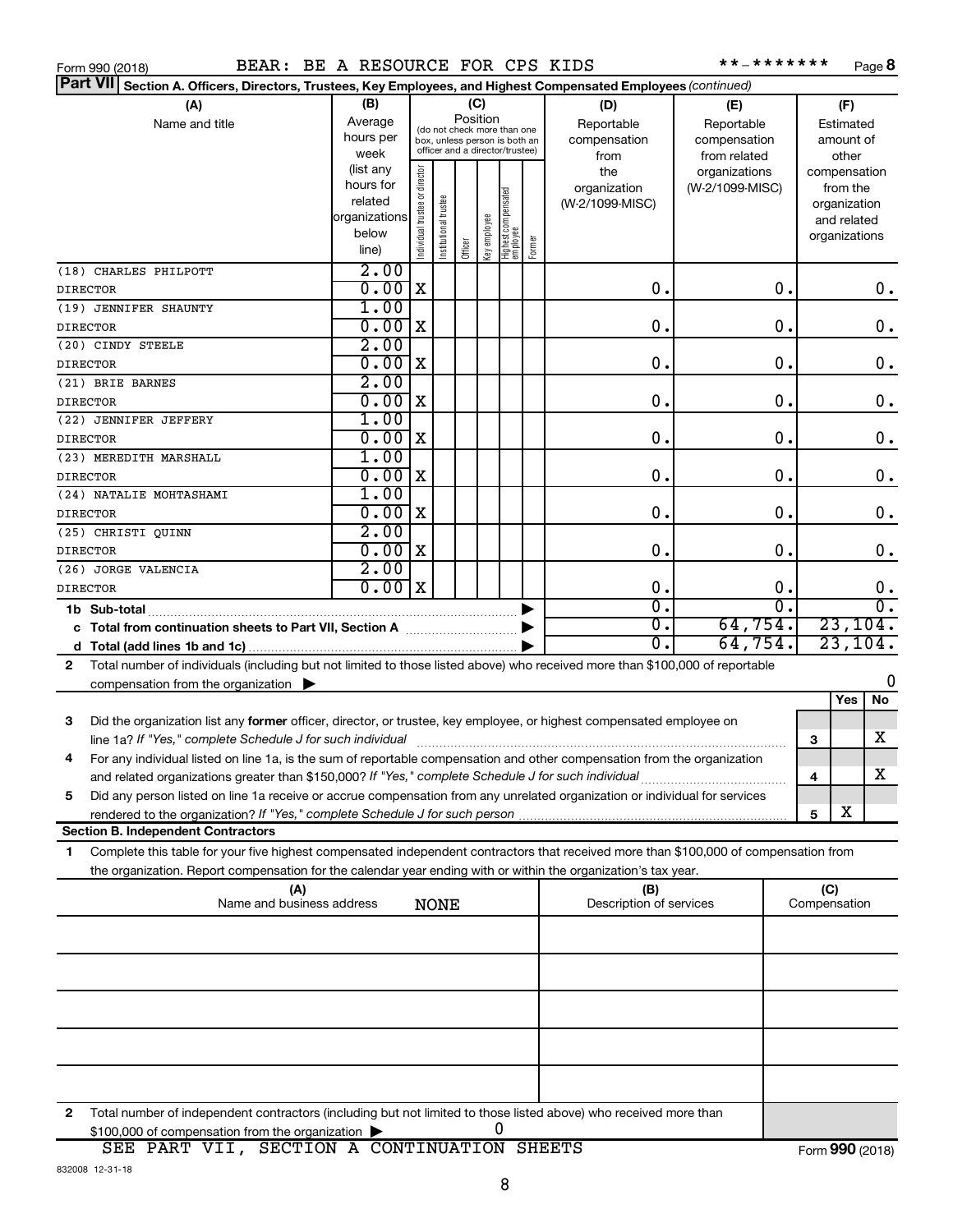| BEAR: BE A RESOURCE FOR CPS KIDS<br>Form 990                                                                    |                                                                                     |                                |                       |             |              |                              |        |                                                | **_*******                                        |                                                                          |
|-----------------------------------------------------------------------------------------------------------------|-------------------------------------------------------------------------------------|--------------------------------|-----------------------|-------------|--------------|------------------------------|--------|------------------------------------------------|---------------------------------------------------|--------------------------------------------------------------------------|
| Part VII Section A. Officers, Directors, Trustees, Key Employees, and Highest Compensated Employees (continued) |                                                                                     |                                |                       |             |              |                              |        |                                                |                                                   |                                                                          |
| (A)<br>Name and title                                                                                           | (B)<br>Average<br>hours                                                             |                                |                       | Position    | (C)          | (check all that apply)       |        | (D)<br>Reportable<br>compensation              | (E)<br>Reportable<br>compensation<br>from related | (F)<br>Estimated<br>amount of<br>other                                   |
|                                                                                                                 | per<br>week<br>(list any<br>hours for<br>related<br>organizations<br>below<br>line) | Individual trustee or director | Institutional trustee | Officer     | Key employee | Highest compensated employee | Former | from<br>the<br>organization<br>(W-2/1099-MISC) | organizations<br>(W-2/1099-MISC)                  | compensation<br>from the<br>organization<br>and related<br>organizations |
| (27) TAMMY HETMANIAK                                                                                            | 40.00                                                                               |                                |                       |             |              |                              |        |                                                |                                                   |                                                                          |
| EXECUTIVE DIRECTOR                                                                                              | 0.00                                                                                |                                |                       | $\mathbf X$ |              |                              |        | $0$ .                                          | 64,754.                                           | 23,104.                                                                  |
|                                                                                                                 |                                                                                     |                                |                       |             |              |                              |        |                                                |                                                   |                                                                          |
|                                                                                                                 |                                                                                     |                                |                       |             |              |                              |        |                                                |                                                   |                                                                          |
|                                                                                                                 |                                                                                     |                                |                       |             |              |                              |        |                                                |                                                   |                                                                          |
|                                                                                                                 |                                                                                     |                                |                       |             |              |                              |        |                                                |                                                   |                                                                          |
|                                                                                                                 |                                                                                     |                                |                       |             |              |                              |        |                                                |                                                   |                                                                          |
|                                                                                                                 |                                                                                     |                                |                       |             |              |                              |        |                                                |                                                   |                                                                          |
|                                                                                                                 |                                                                                     |                                |                       |             |              |                              |        |                                                |                                                   |                                                                          |
|                                                                                                                 |                                                                                     |                                |                       |             |              |                              |        |                                                |                                                   |                                                                          |
|                                                                                                                 |                                                                                     |                                |                       |             |              |                              |        |                                                |                                                   |                                                                          |
|                                                                                                                 |                                                                                     |                                |                       |             |              |                              |        |                                                |                                                   |                                                                          |
|                                                                                                                 |                                                                                     |                                |                       |             |              |                              |        |                                                |                                                   |                                                                          |
|                                                                                                                 |                                                                                     |                                |                       |             |              |                              |        |                                                |                                                   |                                                                          |
|                                                                                                                 |                                                                                     |                                |                       |             |              |                              |        |                                                |                                                   |                                                                          |
|                                                                                                                 |                                                                                     |                                |                       |             |              |                              |        |                                                |                                                   |                                                                          |
|                                                                                                                 |                                                                                     |                                |                       |             |              |                              |        |                                                |                                                   |                                                                          |
|                                                                                                                 |                                                                                     |                                |                       |             |              |                              |        |                                                |                                                   |                                                                          |
|                                                                                                                 |                                                                                     |                                |                       |             |              |                              |        |                                                |                                                   | $64, 754.$ 23, 104.                                                      |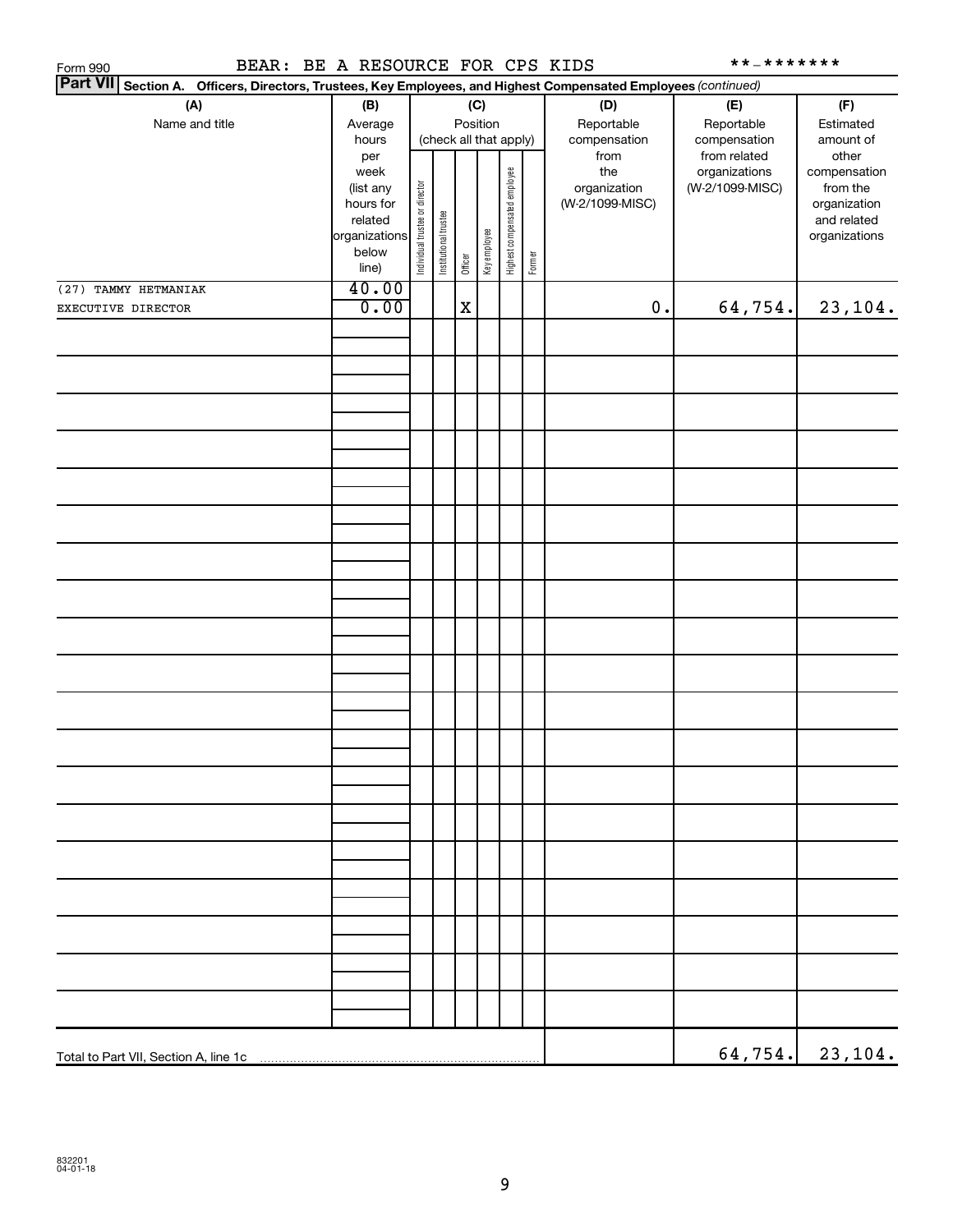|                                                           |                  |   | Form 990 (2018)                                                                                                     |                |                             | BEAR: BE A RESOURCE FOR CPS KIDS |                                          | * * _ * * * * * * *              | Page 9                                                             |
|-----------------------------------------------------------|------------------|---|---------------------------------------------------------------------------------------------------------------------|----------------|-----------------------------|----------------------------------|------------------------------------------|----------------------------------|--------------------------------------------------------------------|
|                                                           | <b>Part VIII</b> |   | <b>Statement of Revenue</b>                                                                                         |                |                             |                                  |                                          |                                  |                                                                    |
|                                                           |                  |   |                                                                                                                     |                |                             |                                  |                                          |                                  |                                                                    |
|                                                           |                  |   |                                                                                                                     |                |                             | Total revenue                    | Related or<br>exempt function<br>revenue | Unrelated<br>business<br>revenue | (D)<br>Revenue excluded<br>from tax under<br>sections<br>512 - 514 |
|                                                           |                  |   | 1 a Federated campaigns                                                                                             | 1a             |                             |                                  |                                          |                                  |                                                                    |
|                                                           |                  |   |                                                                                                                     |                |                             |                                  |                                          |                                  |                                                                    |
|                                                           |                  |   |                                                                                                                     | 1 <sub>b</sub> | 338,385.                    |                                  |                                          |                                  |                                                                    |
|                                                           |                  |   | c Fundraising events                                                                                                | 1c             |                             |                                  |                                          |                                  |                                                                    |
|                                                           |                  |   | d Related organizations                                                                                             | 1d             |                             |                                  |                                          |                                  |                                                                    |
|                                                           |                  |   | e Government grants (contributions)                                                                                 | 1e             |                             |                                  |                                          |                                  |                                                                    |
|                                                           |                  |   | f All other contributions, gifts, grants, and                                                                       |                |                             |                                  |                                          |                                  |                                                                    |
| Contributions, Gifts, Grants<br>and Other Similar Amounts |                  |   | similar amounts not included above                                                                                  | 1f             | 579,295.                    |                                  |                                          |                                  |                                                                    |
|                                                           |                  |   | g Noncash contributions included in lines 1a-1f: \$                                                                 |                | 301,807.                    |                                  |                                          |                                  |                                                                    |
|                                                           |                  |   |                                                                                                                     |                | ▶                           | 917,680.                         |                                          |                                  |                                                                    |
|                                                           |                  |   |                                                                                                                     |                | <b>Business Code</b>        |                                  |                                          |                                  |                                                                    |
|                                                           | 2a               |   | the control of the control of the control of the control of the control of                                          |                |                             |                                  |                                          |                                  |                                                                    |
|                                                           |                  | b | the control of the control of the control of the control of the control of                                          |                |                             |                                  |                                          |                                  |                                                                    |
|                                                           |                  | с | <u> 1989 - Johann Barbara, martxa alemaniar arg</u>                                                                 |                |                             |                                  |                                          |                                  |                                                                    |
|                                                           |                  | d | the control of the control of the control of the control of the control of                                          |                |                             |                                  |                                          |                                  |                                                                    |
| Program Service<br>Revenue                                |                  |   |                                                                                                                     |                |                             |                                  |                                          |                                  |                                                                    |
|                                                           |                  |   |                                                                                                                     |                |                             |                                  |                                          |                                  |                                                                    |
|                                                           |                  |   |                                                                                                                     |                | ▶                           |                                  |                                          |                                  |                                                                    |
|                                                           | 3                |   | Investment income (including dividends, interest, and                                                               |                |                             |                                  |                                          |                                  |                                                                    |
|                                                           |                  |   |                                                                                                                     |                |                             | 75.                              |                                          |                                  | 75.                                                                |
|                                                           | 4                |   | Income from investment of tax-exempt bond proceeds                                                                  |                |                             |                                  |                                          |                                  |                                                                    |
|                                                           | 5                |   |                                                                                                                     |                |                             |                                  |                                          |                                  |                                                                    |
|                                                           |                  |   |                                                                                                                     | (i) Real       | (ii) Personal               |                                  |                                          |                                  |                                                                    |
|                                                           |                  |   | 6 a Gross rents                                                                                                     |                |                             |                                  |                                          |                                  |                                                                    |
|                                                           |                  |   | b Less: rental expenses                                                                                             |                |                             |                                  |                                          |                                  |                                                                    |
|                                                           |                  |   | c Rental income or (loss)                                                                                           |                |                             |                                  |                                          |                                  |                                                                    |
|                                                           |                  |   |                                                                                                                     |                | ▶                           |                                  |                                          |                                  |                                                                    |
|                                                           |                  |   | <b>7 a</b> Gross amount from sales of                                                                               | (i) Securities | (ii) Other                  |                                  |                                          |                                  |                                                                    |
|                                                           |                  |   | assets other than inventory                                                                                         |                |                             |                                  |                                          |                                  |                                                                    |
|                                                           |                  |   | <b>b</b> Less: cost or other basis                                                                                  |                |                             |                                  |                                          |                                  |                                                                    |
|                                                           |                  |   |                                                                                                                     |                |                             |                                  |                                          |                                  |                                                                    |
|                                                           |                  |   | and sales expenses                                                                                                  |                |                             |                                  |                                          |                                  |                                                                    |
|                                                           |                  |   |                                                                                                                     |                |                             |                                  |                                          |                                  |                                                                    |
|                                                           |                  |   |                                                                                                                     |                |                             |                                  |                                          |                                  |                                                                    |
| <b>Other Revenue</b>                                      |                  |   | 8 a Gross income from fundraising events (not<br>including $$338,385.$ of                                           |                |                             |                                  |                                          |                                  |                                                                    |
|                                                           |                  |   |                                                                                                                     |                |                             |                                  |                                          |                                  |                                                                    |
|                                                           |                  |   | contributions reported on line 1c). See                                                                             |                |                             |                                  |                                          |                                  |                                                                    |
|                                                           |                  |   |                                                                                                                     |                | $b \ 77,993.$               |                                  |                                          |                                  |                                                                    |
|                                                           |                  |   |                                                                                                                     |                |                             |                                  |                                          |                                  |                                                                    |
|                                                           |                  |   | c Net income or (loss) from fundraising events                                                                      |                | ▶<br>$\ldots \ldots \ldots$ | 1,100.                           |                                          |                                  | 1,100.                                                             |
|                                                           |                  |   | 9 a Gross income from gaming activities. See                                                                        |                |                             |                                  |                                          |                                  |                                                                    |
|                                                           |                  |   |                                                                                                                     |                |                             |                                  |                                          |                                  |                                                                    |
|                                                           |                  |   | <b>b</b> Less: direct expenses <b>manually contained</b>                                                            | b              |                             |                                  |                                          |                                  |                                                                    |
|                                                           |                  |   | c Net income or (loss) from gaming activities                                                                       |                | ▶                           |                                  |                                          |                                  |                                                                    |
|                                                           |                  |   | 10 a Gross sales of inventory, less returns                                                                         |                |                             |                                  |                                          |                                  |                                                                    |
|                                                           |                  |   |                                                                                                                     |                |                             |                                  |                                          |                                  |                                                                    |
|                                                           |                  |   | <b>b</b> Less: cost of goods sold $\ldots$ <b>b</b>                                                                 |                |                             |                                  |                                          |                                  |                                                                    |
|                                                           |                  |   | c Net income or (loss) from sales of inventory                                                                      |                | ▶                           |                                  |                                          |                                  |                                                                    |
|                                                           |                  |   | Miscellaneous Revenue                                                                                               |                | <b>Business Code</b>        |                                  |                                          |                                  |                                                                    |
|                                                           | 11 a             |   |                                                                                                                     |                |                             |                                  |                                          |                                  |                                                                    |
|                                                           |                  | b | <u> 1989 - Johann Stein, markin fan it ferstjer fan de ferstjer fan it ferstjer fan it ferstjer fan it ferstjer</u> |                |                             |                                  |                                          |                                  |                                                                    |
|                                                           |                  | с | the control of the control of the control of the                                                                    |                |                             |                                  |                                          |                                  |                                                                    |
|                                                           |                  | d |                                                                                                                     |                |                             |                                  |                                          |                                  |                                                                    |
|                                                           |                  |   |                                                                                                                     |                |                             |                                  |                                          |                                  |                                                                    |
|                                                           | 12               |   |                                                                                                                     |                |                             | 918,855.                         | $\overline{0}$ .                         | $\overline{0}$ .                 | 1,175.                                                             |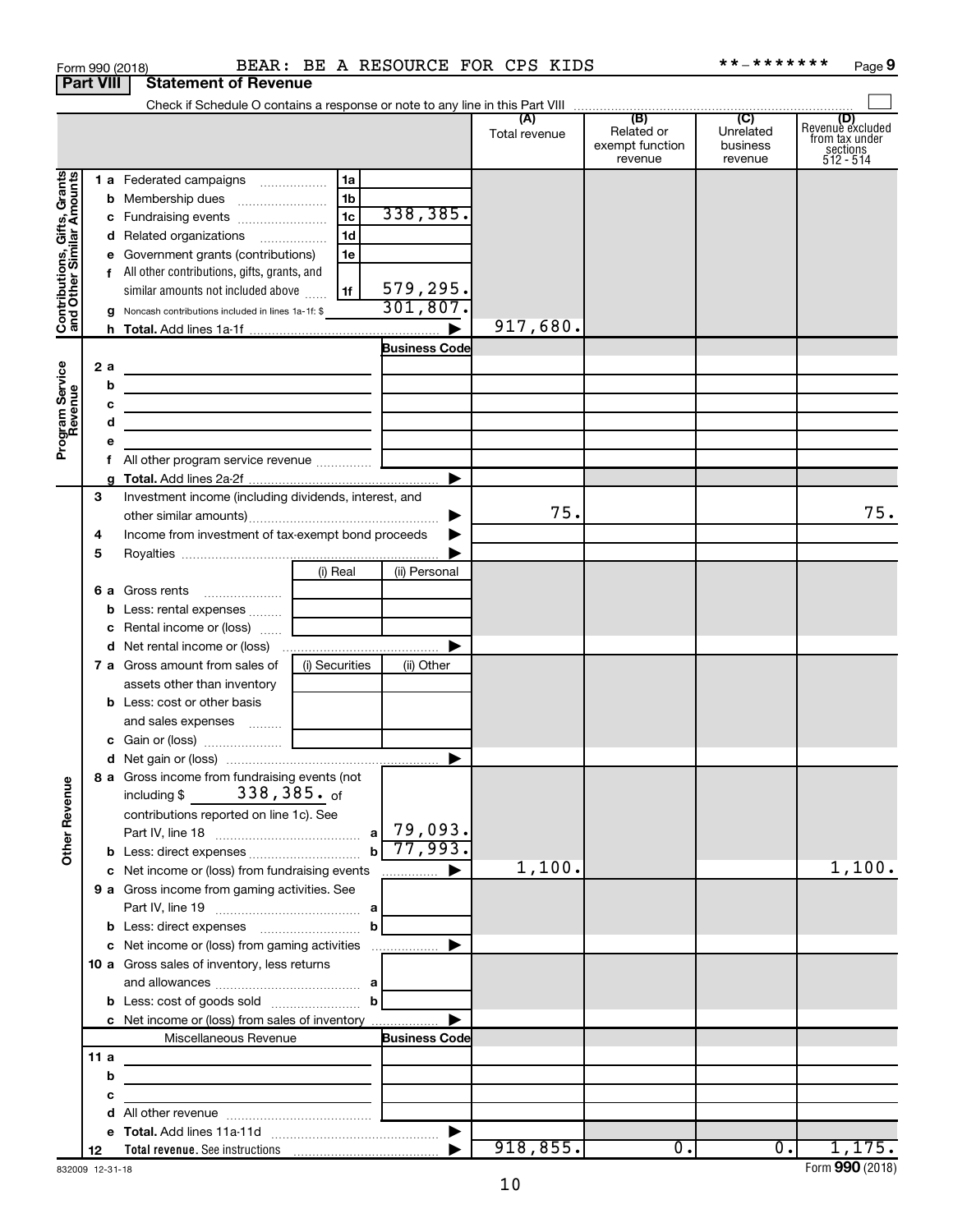**Part IX Statement of Functional Expenses**

Form 990 (2018) BEAR: BE A KESOURCE FOR CPS KIDS \* \* = \* \* \* \* \* \* \* Page BEAR: BE A RESOURCE FOR CPS KIDS \*\*-\*\*\*\*\*\*\*

|              | Section 501(c)(3) and 501(c)(4) organizations must complete all columns. All other organizations must complete column (A).                                                                                  |                |                             |                                    |                         |
|--------------|-------------------------------------------------------------------------------------------------------------------------------------------------------------------------------------------------------------|----------------|-----------------------------|------------------------------------|-------------------------|
|              | Check if Schedule O contains a response or note to any line in this Part IX                                                                                                                                 | (A)            | (B)                         | (C)                                | (D)                     |
|              | Do not include amounts reported on lines 6b,<br>7b, 8b, 9b, and 10b of Part VIII.                                                                                                                           | Total expenses | Program service<br>expenses | Management and<br>general expenses | Fundraising<br>expenses |
| 1            | Grants and other assistance to domestic organizations                                                                                                                                                       |                |                             |                                    |                         |
|              | and domestic governments. See Part IV, line 21                                                                                                                                                              |                |                             |                                    |                         |
| $\mathbf{2}$ | Grants and other assistance to domestic                                                                                                                                                                     |                |                             |                                    |                         |
|              | individuals. See Part IV, line 22<br>.                                                                                                                                                                      | 915,015.       | 915,015.                    |                                    |                         |
| 3            | Grants and other assistance to foreign                                                                                                                                                                      |                |                             |                                    |                         |
|              | organizations, foreign governments, and foreign                                                                                                                                                             |                |                             |                                    |                         |
|              | individuals. See Part IV, lines 15 and 16                                                                                                                                                                   |                |                             |                                    |                         |
| 4            | Benefits paid to or for members                                                                                                                                                                             |                |                             |                                    |                         |
| 5            | Compensation of current officers, directors,                                                                                                                                                                |                |                             |                                    |                         |
|              | trustees, and key employees                                                                                                                                                                                 |                |                             |                                    |                         |
| 6            | Compensation not included above, to disqualified                                                                                                                                                            |                |                             |                                    |                         |
|              | persons (as defined under section $4958(f)(1)$ ) and                                                                                                                                                        |                |                             |                                    |                         |
|              | persons described in section 4958(c)(3)(B)                                                                                                                                                                  |                |                             |                                    |                         |
| 7            |                                                                                                                                                                                                             |                |                             |                                    |                         |
| 8            | Pension plan accruals and contributions (include                                                                                                                                                            |                |                             |                                    |                         |
|              | section 401(k) and 403(b) employer contributions)                                                                                                                                                           |                |                             |                                    |                         |
| 9            |                                                                                                                                                                                                             |                |                             |                                    |                         |
| 10           |                                                                                                                                                                                                             |                |                             |                                    |                         |
| 11           | Fees for services (non-employees):                                                                                                                                                                          |                |                             |                                    |                         |
| а            |                                                                                                                                                                                                             |                |                             |                                    |                         |
| b            |                                                                                                                                                                                                             |                |                             |                                    |                         |
| с            |                                                                                                                                                                                                             | 12,963.        |                             | 12,963.                            |                         |
| d            |                                                                                                                                                                                                             |                |                             |                                    |                         |
|              | Professional fundraising services. See Part IV, line 17                                                                                                                                                     |                |                             |                                    |                         |
| f            | Investment management fees                                                                                                                                                                                  |                |                             |                                    |                         |
| g            | Other. (If line 11g amount exceeds 10% of line 25,                                                                                                                                                          |                |                             |                                    |                         |
|              | column (A) amount, list line 11g expenses on Sch O.)                                                                                                                                                        | 70,565.        | 3,591.                      | 66,845.                            | 129.                    |
| 12           |                                                                                                                                                                                                             |                |                             |                                    |                         |
| 13           |                                                                                                                                                                                                             | 29,809.        | 22, 357.                    | 5,962.                             | 1,490.                  |
| 14           |                                                                                                                                                                                                             | 11,859.        | 5,098.                      | 6,578.                             | $\overline{183}$ .      |
| 15           |                                                                                                                                                                                                             |                |                             |                                    |                         |
| 16           |                                                                                                                                                                                                             | 115, 146.      | 114,798.                    | 278.                               | 70.                     |
| 17           |                                                                                                                                                                                                             |                |                             |                                    |                         |
|              | Payments of travel or entertainment expenses                                                                                                                                                                |                |                             |                                    |                         |
|              | for any federal, state, or local public officials                                                                                                                                                           |                |                             |                                    |                         |
| 19           | Conferences, conventions, and meetings                                                                                                                                                                      |                |                             |                                    |                         |
| 20           | Interest                                                                                                                                                                                                    |                |                             |                                    |                         |
| 21           |                                                                                                                                                                                                             |                |                             |                                    |                         |
| 22           | Depreciation, depletion, and amortization                                                                                                                                                                   | 7,168.         | 5,376.                      | 1,434.                             | 358.                    |
| 23           | Insurance                                                                                                                                                                                                   | 883.           | 748.                        | 108.                               | 27.                     |
| 24           | Other expenses. Itemize expenses not covered<br>above. (List miscellaneous expenses in line 24e. If line<br>24e amount exceeds 10% of line 25, column (A)<br>amount, list line 24e expenses on Schedule O.) |                |                             |                                    |                         |
| a            | EVENT COSTS                                                                                                                                                                                                 | 36, 138.       |                             |                                    | 36, 138.                |
| b            |                                                                                                                                                                                                             |                |                             |                                    |                         |
| c            | the control of the control of the control of the control of the control of                                                                                                                                  |                |                             |                                    |                         |
| d            |                                                                                                                                                                                                             |                |                             |                                    |                         |
|              | e All other expenses                                                                                                                                                                                        |                |                             |                                    |                         |
| 25           | Total functional expenses. Add lines 1 through 24e                                                                                                                                                          | 1,199,546.     | 1,066,983.                  | 94,168.                            | 38,395.                 |
| 26           | Joint costs. Complete this line only if the organization                                                                                                                                                    |                |                             |                                    |                         |
|              | reported in column (B) joint costs from a combined                                                                                                                                                          |                |                             |                                    |                         |
|              | educational campaign and fundraising solicitation.                                                                                                                                                          |                |                             |                                    |                         |
|              | Check here       if following SOP 98-2 (ASC 958-720)                                                                                                                                                        |                |                             |                                    |                         |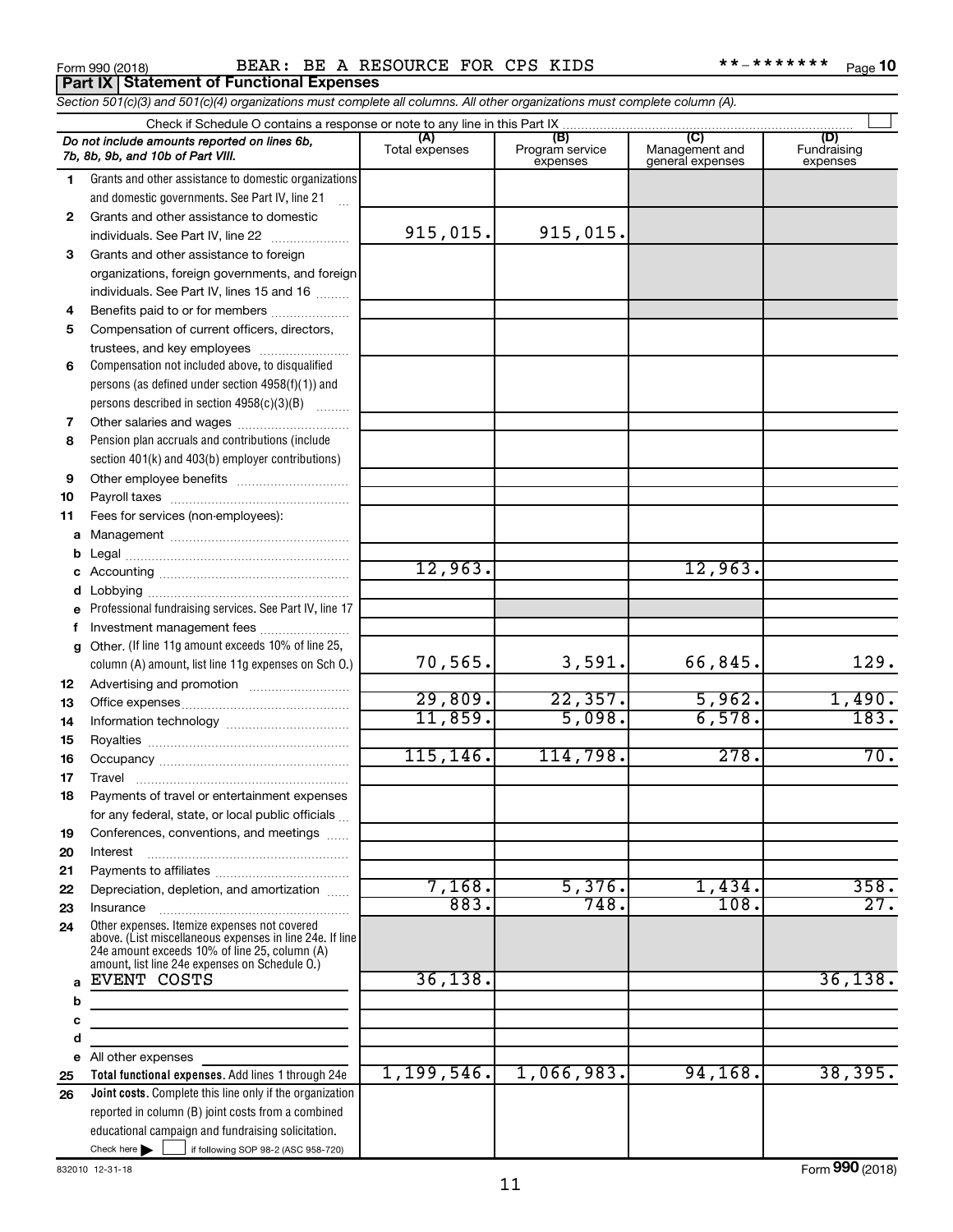| ВE<br>BEAR<br>*******<br><b>CPS</b><br>KIDS<br><b>FOR</b><br><b>RESOURCE</b><br>**<br>$\mathbf{r}$<br>Form 990 (2018)<br>A | Page |  |
|----------------------------------------------------------------------------------------------------------------------------|------|--|
|----------------------------------------------------------------------------------------------------------------------------|------|--|

|                             |    |                                                                                                                         |                 |                        | (A)<br>Beginning of year |                 | (B)<br>End of year |
|-----------------------------|----|-------------------------------------------------------------------------------------------------------------------------|-----------------|------------------------|--------------------------|-----------------|--------------------|
|                             | 1  |                                                                                                                         |                 |                        | 580, 919.                | $\mathbf{1}$    | 439,629.           |
|                             | 2  |                                                                                                                         |                 |                        | 89,361.                  | $\mathbf{2}$    | 81,810.            |
|                             | з  |                                                                                                                         |                 |                        | 75,000.                  | 3               | 18,000.            |
|                             | 4  |                                                                                                                         |                 |                        | 2,221.                   | $\overline{4}$  | $\overline{0}$ .   |
|                             | 5  | Loans and other receivables from current and former officers, directors,                                                |                 |                        |                          |                 |                    |
|                             |    | trustees, key employees, and highest compensated employees. Complete                                                    |                 |                        |                          |                 |                    |
|                             |    |                                                                                                                         |                 |                        |                          | 5               |                    |
|                             | 6  | Loans and other receivables from other disqualified persons (as defined under                                           |                 |                        |                          |                 |                    |
|                             |    | section 4958(f)(1)), persons described in section 4958(c)(3)(B), and contributing                                       |                 |                        |                          |                 |                    |
|                             |    | employers and sponsoring organizations of section 501(c)(9) voluntary                                                   |                 |                        |                          |                 |                    |
|                             |    | employees' beneficiary organizations (see instr). Complete Part II of Sch L                                             |                 |                        |                          | 6               |                    |
| Assets                      | 7  |                                                                                                                         |                 |                        |                          | $\overline{7}$  |                    |
|                             | 8  |                                                                                                                         |                 |                        | 214,946.                 | 8               | 116,839.           |
|                             | 9  | Prepaid expenses and deferred charges                                                                                   |                 |                        | 6,923.                   | 9               | 7,801.             |
|                             |    | <b>10a</b> Land, buildings, and equipment: cost or other                                                                |                 |                        |                          |                 |                    |
|                             |    | basis. Complete Part VI of Schedule D    10a                                                                            |                 | $\frac{42,989}{8,142}$ |                          |                 |                    |
|                             |    | <b>b</b> Less: accumulated depreciation                                                                                 | 10 <sub>b</sub> |                        | 41,770.                  | 10 <sub>c</sub> | 34,847.            |
|                             | 11 |                                                                                                                         |                 |                        |                          | 11              |                    |
|                             | 12 |                                                                                                                         |                 |                        |                          | 12              |                    |
|                             | 13 |                                                                                                                         |                 |                        |                          | 13              |                    |
|                             | 14 |                                                                                                                         |                 |                        |                          | 14              |                    |
|                             | 15 |                                                                                                                         |                 |                        | 7,949.                   | 15              | 7,949.             |
|                             | 16 |                                                                                                                         |                 |                        | 1,019,089.               | 16              | 706,875.           |
|                             | 17 |                                                                                                                         |                 |                        | 62,608.                  | 17              | 31,085.            |
|                             | 18 |                                                                                                                         |                 |                        |                          | 18              |                    |
|                             | 19 |                                                                                                                         |                 |                        |                          | 19              |                    |
|                             | 20 |                                                                                                                         |                 |                        |                          | 20              |                    |
|                             | 21 | Escrow or custodial account liability. Complete Part IV of Schedule D                                                   |                 |                        |                          | 21              |                    |
| Liabilities                 | 22 | Loans and other payables to current and former officers, directors, trustees,                                           |                 |                        |                          |                 |                    |
|                             |    | key employees, highest compensated employees, and disqualified persons.                                                 |                 |                        |                          |                 |                    |
|                             |    |                                                                                                                         |                 |                        |                          | 22              |                    |
|                             | 23 | Secured mortgages and notes payable to unrelated third parties                                                          |                 |                        |                          | 23              |                    |
|                             | 24 | Unsecured notes and loans payable to unrelated third parties                                                            |                 |                        |                          | 24              |                    |
|                             | 25 | Other liabilities (including federal income tax, payables to related third                                              |                 |                        |                          |                 |                    |
|                             |    | parties, and other liabilities not included on lines 17-24). Complete Part X of                                         |                 |                        |                          |                 |                    |
|                             |    | Schedule D<br>Total liabilities. Add lines 17 through 25                                                                |                 |                        | 62,608.                  | 25              | 31,085.            |
|                             | 26 | Organizations that follow SFAS 117 (ASC 958), check here $\blacktriangleright \begin{array}{c} \perp X \end{array}$ and |                 |                        |                          | 26              |                    |
|                             |    | complete lines 27 through 29, and lines 33 and 34.                                                                      |                 |                        |                          |                 |                    |
|                             | 27 |                                                                                                                         |                 |                        | 862,950.                 | 27              | 591,558.           |
|                             | 28 |                                                                                                                         |                 |                        | 93,531.                  | 28              | 84, 232.           |
|                             | 29 | Permanently restricted net assets                                                                                       |                 |                        |                          | 29              |                    |
|                             |    | Organizations that do not follow SFAS 117 (ASC 958), check here ▶                                                       |                 |                        |                          |                 |                    |
|                             |    | and complete lines 30 through 34.                                                                                       |                 |                        |                          |                 |                    |
| Net Assets or Fund Balances | 30 |                                                                                                                         |                 |                        |                          | 30              |                    |
|                             | 31 | Paid-in or capital surplus, or land, building, or equipment fund                                                        |                 |                        |                          | 31              |                    |
|                             | 32 | Retained earnings, endowment, accumulated income, or other funds                                                        |                 |                        |                          | 32              |                    |
|                             | 33 |                                                                                                                         |                 |                        | 956, 481.                | 33              | 675,790.           |
|                             | 34 |                                                                                                                         |                 |                        | 1,019,089.               | 34              | 706, 875.          |

Form (2018) **990**

| Form 990 (2018) |                               |  |
|-----------------|-------------------------------|--|
|                 | <b>Part X   Balance Sheet</b> |  |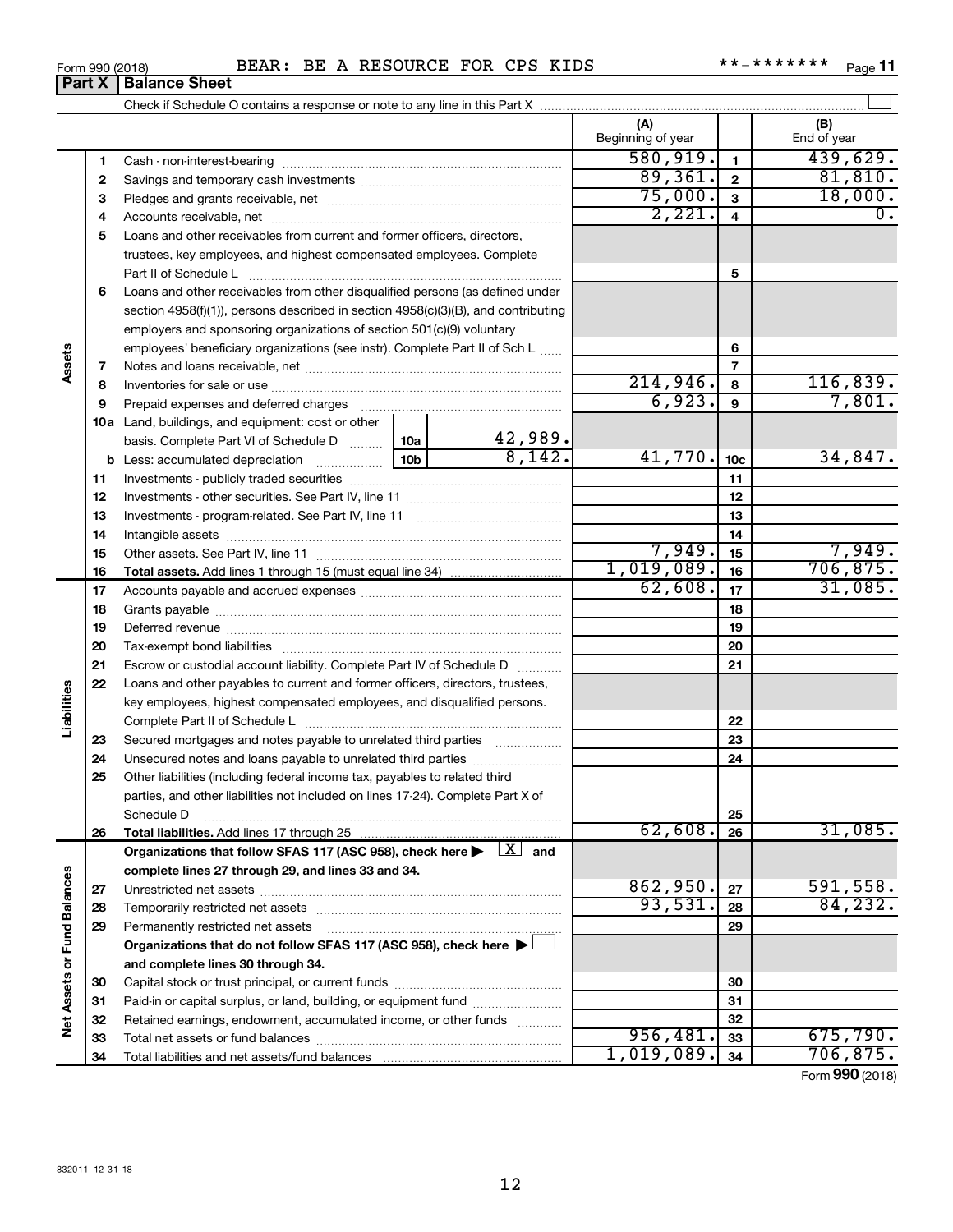| Part XI<br><b>Reconciliation of Net Assets</b><br>Check if Schedule O contains a response or note to any line in this Part XI                                       |                     |
|---------------------------------------------------------------------------------------------------------------------------------------------------------------------|---------------------|
|                                                                                                                                                                     |                     |
|                                                                                                                                                                     |                     |
|                                                                                                                                                                     |                     |
| 918,855.<br>1<br>1                                                                                                                                                  |                     |
| 1, 199, 546.<br>$\mathbf{2}$<br>2                                                                                                                                   |                     |
| $-280,691.$<br>3<br>Revenue less expenses. Subtract line 2 from line 1<br>3                                                                                         |                     |
| 956,481.<br>4<br>4                                                                                                                                                  |                     |
| 5<br>Net unrealized gains (losses) on investments [111] www.martime.community.community.community.community.communi<br>5                                            |                     |
| 6<br>Donated services and use of facilities<br>6                                                                                                                    |                     |
| $\overline{\phantom{a}}$<br>Investment expenses<br>7                                                                                                                |                     |
| 8<br>Prior period adjustments<br>8                                                                                                                                  |                     |
| 9<br>9                                                                                                                                                              | 0.                  |
| Net assets or fund balances at end of year. Combine lines 3 through 9 (must equal Part X, line 33,<br>10                                                            |                     |
| 675,790.<br>10<br>column (B))                                                                                                                                       |                     |
| <b>Part XII Financial Statements and Reporting</b>                                                                                                                  |                     |
| Check if Schedule O contains a response or note to any line in this Part XII [11] [11] Check if Schedule O contains a response or note to any line in this Part XII |                     |
| Yes                                                                                                                                                                 | No                  |
| $X$ Accrual<br>Accounting method used to prepare the Form 990: $\Box$ Cash<br>Other<br>1.                                                                           |                     |
| If the organization changed its method of accounting from a prior year or checked "Other," explain in Schedule O.                                                   |                     |
| 2a Were the organization's financial statements compiled or reviewed by an independent accountant?<br>2a                                                            | x                   |
| If "Yes," check a box below to indicate whether the financial statements for the year were compiled or reviewed on a                                                |                     |
| separate basis, consolidated basis, or both:                                                                                                                        |                     |
| Separate basis<br>Consolidated basis<br>Both consolidated and separate basis                                                                                        |                     |
| х<br>2 <sub>b</sub><br>b                                                                                                                                            |                     |
| If "Yes," check a box below to indicate whether the financial statements for the year were audited on a separate basis,                                             |                     |
| consolidated basis, or both:                                                                                                                                        |                     |
| $ \mathbf{X} $ Separate basis<br>Consolidated basis<br>Both consolidated and separate basis                                                                         |                     |
| c If "Yes" to line 2a or 2b, does the organization have a committee that assumes responsibility for oversight of the audit,                                         |                     |
| х<br>2c                                                                                                                                                             |                     |
| If the organization changed either its oversight process or selection process during the tax year, explain in Schedule O.                                           |                     |
| 3a As a result of a federal award, was the organization required to undergo an audit or audits as set forth in the Single Audit                                     |                     |
| Act and OMB Circular A-133?<br>За                                                                                                                                   | x                   |
| b If "Yes," did the organization undergo the required audit or audits? If the organization did not undergo the required audit                                       |                     |
| 3b                                                                                                                                                                  | $000 \text{ hours}$ |

Form (2018) **990**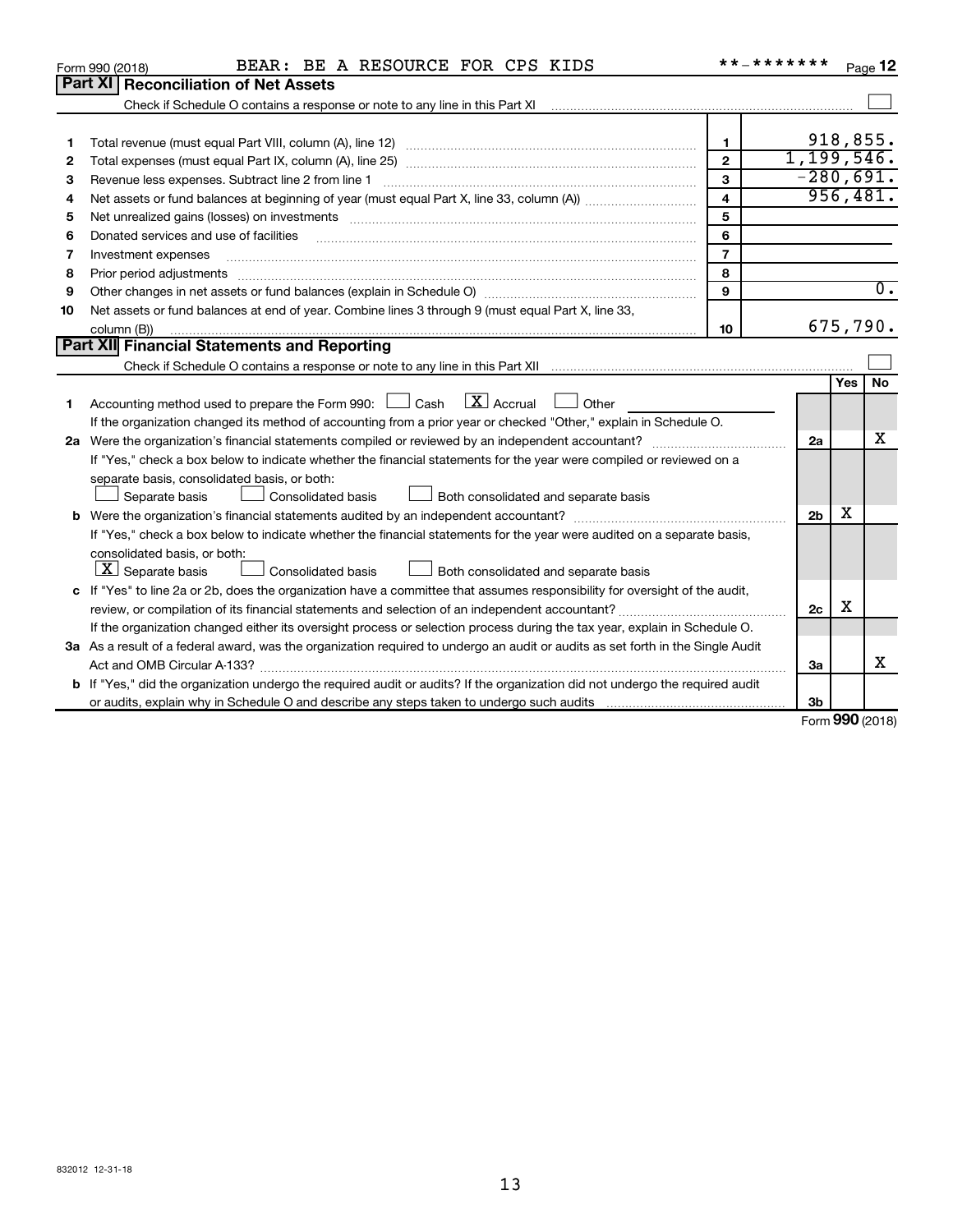**SCHEDULE A**

# Form 990 or 990-EZ) **Public Charity Status and Public Support**<br>
Complete if the organization is a section 501(c)(3) organization or a section<br> **2018**

**4947(a)(1) nonexempt charitable trust. | Attach to Form 990 or Form 990-EZ.** 

| OMB No 1545-0047                    |
|-------------------------------------|
|                                     |
| <b>Open to Public</b><br>Inspection |

|       | Attach to Form 990 or Form 990-EZ.<br><b>Open to Public</b><br>Department of the Treasury<br><b>Internal Revenue Service</b><br>Inspection<br>Go to www.irs.gov/Form990 for instructions and the latest information. |                                                                                                                                                                                            |  |                                                                        |                                                                                                                                                                                             |                                 |    |                                                      |  |                                                    |
|-------|----------------------------------------------------------------------------------------------------------------------------------------------------------------------------------------------------------------------|--------------------------------------------------------------------------------------------------------------------------------------------------------------------------------------------|--|------------------------------------------------------------------------|---------------------------------------------------------------------------------------------------------------------------------------------------------------------------------------------|---------------------------------|----|------------------------------------------------------|--|----------------------------------------------------|
|       |                                                                                                                                                                                                                      | Name of the organization                                                                                                                                                                   |  |                                                                        |                                                                                                                                                                                             |                                 |    |                                                      |  | <b>Employer identification number</b>              |
|       |                                                                                                                                                                                                                      |                                                                                                                                                                                            |  |                                                                        | BEAR: BE A RESOURCE FOR CPS KIDS                                                                                                                                                            |                                 |    |                                                      |  | **_*******                                         |
|       | Part I                                                                                                                                                                                                               |                                                                                                                                                                                            |  |                                                                        | Reason for Public Charity Status (All organizations must complete this part.) See instructions.                                                                                             |                                 |    |                                                      |  |                                                    |
|       |                                                                                                                                                                                                                      |                                                                                                                                                                                            |  |                                                                        | The organization is not a private foundation because it is: (For lines 1 through 12, check only one box.)                                                                                   |                                 |    |                                                      |  |                                                    |
| 1     |                                                                                                                                                                                                                      |                                                                                                                                                                                            |  |                                                                        | A church, convention of churches, or association of churches described in section 170(b)(1)(A)(i).                                                                                          |                                 |    |                                                      |  |                                                    |
| 2     |                                                                                                                                                                                                                      |                                                                                                                                                                                            |  |                                                                        | A school described in section 170(b)(1)(A)(ii). (Attach Schedule E (Form 990 or 990-EZ).)                                                                                                   |                                 |    |                                                      |  |                                                    |
| з     |                                                                                                                                                                                                                      |                                                                                                                                                                                            |  |                                                                        | A hospital or a cooperative hospital service organization described in section 170(b)(1)(A)(iii).                                                                                           |                                 |    |                                                      |  |                                                    |
| 4     |                                                                                                                                                                                                                      |                                                                                                                                                                                            |  |                                                                        | A medical research organization operated in conjunction with a hospital described in section 170(b)(1)(A)(iii). Enter the hospital's name,                                                  |                                 |    |                                                      |  |                                                    |
|       |                                                                                                                                                                                                                      | city, and state:                                                                                                                                                                           |  |                                                                        |                                                                                                                                                                                             |                                 |    |                                                      |  |                                                    |
| 5     |                                                                                                                                                                                                                      |                                                                                                                                                                                            |  |                                                                        | An organization operated for the benefit of a college or university owned or operated by a governmental unit described in                                                                   |                                 |    |                                                      |  |                                                    |
|       |                                                                                                                                                                                                                      |                                                                                                                                                                                            |  | section 170(b)(1)(A)(iv). (Complete Part II.)                          |                                                                                                                                                                                             |                                 |    |                                                      |  |                                                    |
| 6     |                                                                                                                                                                                                                      | A federal, state, or local government or governmental unit described in section 170(b)(1)(A)(v).                                                                                           |  |                                                                        |                                                                                                                                                                                             |                                 |    |                                                      |  |                                                    |
|       | $7 \mid X \mid$                                                                                                                                                                                                      | An organization that normally receives a substantial part of its support from a governmental unit or from the general public described in<br>section 170(b)(1)(A)(vi). (Complete Part II.) |  |                                                                        |                                                                                                                                                                                             |                                 |    |                                                      |  |                                                    |
|       |                                                                                                                                                                                                                      |                                                                                                                                                                                            |  |                                                                        |                                                                                                                                                                                             |                                 |    |                                                      |  |                                                    |
| 8     |                                                                                                                                                                                                                      |                                                                                                                                                                                            |  |                                                                        | A community trust described in section 170(b)(1)(A)(vi). (Complete Part II.)                                                                                                                |                                 |    |                                                      |  |                                                    |
| 9     |                                                                                                                                                                                                                      |                                                                                                                                                                                            |  |                                                                        | An agricultural research organization described in section 170(b)(1)(A)(ix) operated in conjunction with a land-grant college                                                               |                                 |    |                                                      |  |                                                    |
|       |                                                                                                                                                                                                                      | university:                                                                                                                                                                                |  |                                                                        | or university or a non-land-grant college of agriculture (see instructions). Enter the name, city, and state of the college or                                                              |                                 |    |                                                      |  |                                                    |
| 10    |                                                                                                                                                                                                                      |                                                                                                                                                                                            |  |                                                                        | An organization that normally receives: (1) more than 33 1/3% of its support from contributions, membership fees, and gross receipts from                                                   |                                 |    |                                                      |  |                                                    |
|       |                                                                                                                                                                                                                      |                                                                                                                                                                                            |  |                                                                        | activities related to its exempt functions - subject to certain exceptions, and (2) no more than 33 1/3% of its support from gross investment                                               |                                 |    |                                                      |  |                                                    |
|       |                                                                                                                                                                                                                      |                                                                                                                                                                                            |  |                                                                        | income and unrelated business taxable income (less section 511 tax) from businesses acquired by the organization after June 30, 1975.                                                       |                                 |    |                                                      |  |                                                    |
|       |                                                                                                                                                                                                                      |                                                                                                                                                                                            |  | See section 509(a)(2). (Complete Part III.)                            |                                                                                                                                                                                             |                                 |    |                                                      |  |                                                    |
| 11    |                                                                                                                                                                                                                      |                                                                                                                                                                                            |  |                                                                        | An organization organized and operated exclusively to test for public safety. See section 509(a)(4).                                                                                        |                                 |    |                                                      |  |                                                    |
| 12    |                                                                                                                                                                                                                      |                                                                                                                                                                                            |  |                                                                        | An organization organized and operated exclusively for the benefit of, to perform the functions of, or to carry out the purposes of one or                                                  |                                 |    |                                                      |  |                                                    |
|       |                                                                                                                                                                                                                      |                                                                                                                                                                                            |  |                                                                        | more publicly supported organizations described in section 509(a)(1) or section 509(a)(2). See section 509(a)(3). Check the box in                                                          |                                 |    |                                                      |  |                                                    |
|       |                                                                                                                                                                                                                      |                                                                                                                                                                                            |  |                                                                        | lines 12a through 12d that describes the type of supporting organization and complete lines 12e, 12f, and 12g.                                                                              |                                 |    |                                                      |  |                                                    |
| а     |                                                                                                                                                                                                                      |                                                                                                                                                                                            |  |                                                                        | Type I. A supporting organization operated, supervised, or controlled by its supported organization(s), typically by giving                                                                 |                                 |    |                                                      |  |                                                    |
|       |                                                                                                                                                                                                                      |                                                                                                                                                                                            |  |                                                                        | the supported organization(s) the power to regularly appoint or elect a majority of the directors or trustees of the supporting                                                             |                                 |    |                                                      |  |                                                    |
|       |                                                                                                                                                                                                                      |                                                                                                                                                                                            |  | organization. You must complete Part IV, Sections A and B.             |                                                                                                                                                                                             |                                 |    |                                                      |  |                                                    |
| b     |                                                                                                                                                                                                                      |                                                                                                                                                                                            |  |                                                                        | Type II. A supporting organization supervised or controlled in connection with its supported organization(s), by having                                                                     |                                 |    |                                                      |  |                                                    |
|       |                                                                                                                                                                                                                      |                                                                                                                                                                                            |  |                                                                        | control or management of the supporting organization vested in the same persons that control or manage the supported                                                                        |                                 |    |                                                      |  |                                                    |
| c     |                                                                                                                                                                                                                      |                                                                                                                                                                                            |  |                                                                        | organization(s). You must complete Part IV, Sections A and C.<br>Type III functionally integrated. A supporting organization operated in connection with, and functionally integrated with, |                                 |    |                                                      |  |                                                    |
|       |                                                                                                                                                                                                                      |                                                                                                                                                                                            |  |                                                                        | its supported organization(s) (see instructions). You must complete Part IV, Sections A, D, and E.                                                                                          |                                 |    |                                                      |  |                                                    |
| d     |                                                                                                                                                                                                                      |                                                                                                                                                                                            |  |                                                                        | Type III non-functionally integrated. A supporting organization operated in connection with its supported organization(s)                                                                   |                                 |    |                                                      |  |                                                    |
|       |                                                                                                                                                                                                                      |                                                                                                                                                                                            |  |                                                                        | that is not functionally integrated. The organization generally must satisfy a distribution requirement and an attentiveness                                                                |                                 |    |                                                      |  |                                                    |
|       |                                                                                                                                                                                                                      |                                                                                                                                                                                            |  |                                                                        | requirement (see instructions). You must complete Part IV, Sections A and D, and Part V.                                                                                                    |                                 |    |                                                      |  |                                                    |
| е     |                                                                                                                                                                                                                      |                                                                                                                                                                                            |  |                                                                        | Check this box if the organization received a written determination from the IRS that it is a Type I, Type II, Type III                                                                     |                                 |    |                                                      |  |                                                    |
|       |                                                                                                                                                                                                                      |                                                                                                                                                                                            |  |                                                                        | functionally integrated, or Type III non-functionally integrated supporting organization.                                                                                                   |                                 |    |                                                      |  |                                                    |
|       |                                                                                                                                                                                                                      | Enter the number of supported organizations                                                                                                                                                |  |                                                                        |                                                                                                                                                                                             |                                 |    |                                                      |  |                                                    |
|       |                                                                                                                                                                                                                      |                                                                                                                                                                                            |  | Provide the following information about the supported organization(s). |                                                                                                                                                                                             | (iv) Is the organization listed |    |                                                      |  |                                                    |
|       |                                                                                                                                                                                                                      | (i) Name of supported<br>organization                                                                                                                                                      |  | (ii) EIN                                                               | (iii) Type of organization<br>(described on lines 1-10                                                                                                                                      | in your governing document?     |    | (v) Amount of monetary<br>support (see instructions) |  | (vi) Amount of other<br>support (see instructions) |
|       |                                                                                                                                                                                                                      |                                                                                                                                                                                            |  |                                                                        | above (see instructions))                                                                                                                                                                   | Yes                             | No |                                                      |  |                                                    |
|       |                                                                                                                                                                                                                      |                                                                                                                                                                                            |  |                                                                        |                                                                                                                                                                                             |                                 |    |                                                      |  |                                                    |
|       |                                                                                                                                                                                                                      |                                                                                                                                                                                            |  |                                                                        |                                                                                                                                                                                             |                                 |    |                                                      |  |                                                    |
|       |                                                                                                                                                                                                                      |                                                                                                                                                                                            |  |                                                                        |                                                                                                                                                                                             |                                 |    |                                                      |  |                                                    |
|       |                                                                                                                                                                                                                      |                                                                                                                                                                                            |  |                                                                        |                                                                                                                                                                                             |                                 |    |                                                      |  |                                                    |
|       |                                                                                                                                                                                                                      |                                                                                                                                                                                            |  |                                                                        |                                                                                                                                                                                             |                                 |    |                                                      |  |                                                    |
|       |                                                                                                                                                                                                                      |                                                                                                                                                                                            |  |                                                                        |                                                                                                                                                                                             |                                 |    |                                                      |  |                                                    |
|       |                                                                                                                                                                                                                      |                                                                                                                                                                                            |  |                                                                        |                                                                                                                                                                                             |                                 |    |                                                      |  |                                                    |
|       |                                                                                                                                                                                                                      |                                                                                                                                                                                            |  |                                                                        |                                                                                                                                                                                             |                                 |    |                                                      |  |                                                    |
|       |                                                                                                                                                                                                                      |                                                                                                                                                                                            |  |                                                                        |                                                                                                                                                                                             |                                 |    |                                                      |  |                                                    |
| Total |                                                                                                                                                                                                                      |                                                                                                                                                                                            |  |                                                                        |                                                                                                                                                                                             |                                 |    |                                                      |  |                                                    |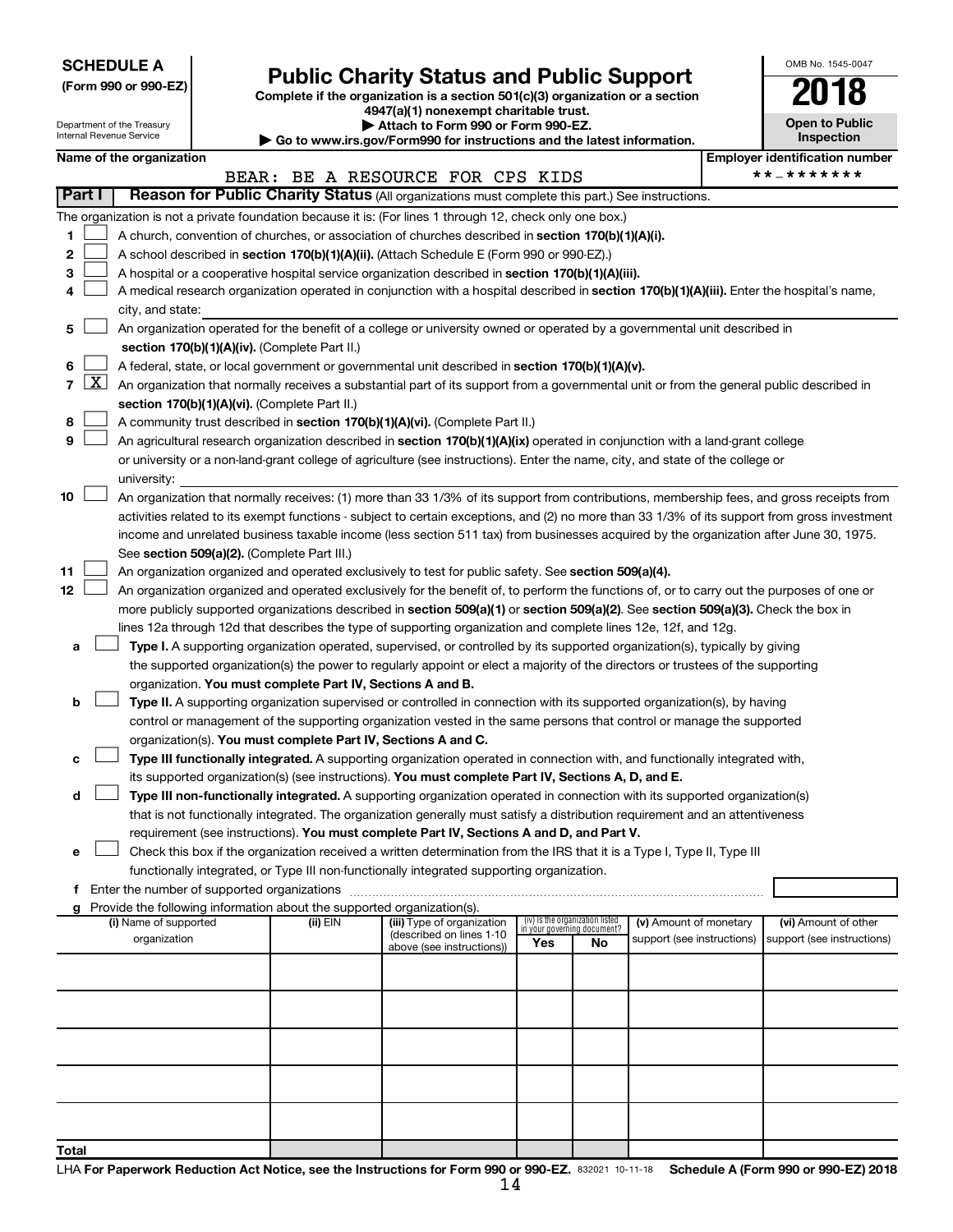# Schedule A (Form 990 or 990-EZ) 2018 BEAR: BE A RESOURCE FOR CPS KIDS \*\*-\*\*\*\*\*\*\*\*\* Page

(Complete only if you checked the box on line 5, 7, or 8 of Part I or if the organization failed to qualify under Part III. If the organization fails to qualify under the tests listed below, please complete Part III.) **Part II Support Schedule for Organizations Described in Sections 170(b)(1)(A)(iv) and 170(b)(1)(A)(vi)**

| <b>Section A. Public Support</b>                                                                                                                                                                                              |            |              |                       |              |            |                                    |
|-------------------------------------------------------------------------------------------------------------------------------------------------------------------------------------------------------------------------------|------------|--------------|-----------------------|--------------|------------|------------------------------------|
| Calendar year (or fiscal year beginning in)                                                                                                                                                                                   | (a) 2014   | (b) 2015     | $(c)$ 2016            | $(d)$ 2017   | (e) 2018   | (f) Total                          |
| 1 Gifts, grants, contributions, and                                                                                                                                                                                           |            |              |                       |              |            |                                    |
| membership fees received. (Do not                                                                                                                                                                                             |            |              |                       |              |            |                                    |
| include any "unusual grants.")                                                                                                                                                                                                | 1,148,922. | 863,023.     | 1,481,768.            | 1, 124, 320. | 917,680.   | 5, 535, 713.                       |
| 2 Tax revenues levied for the organ-                                                                                                                                                                                          |            |              |                       |              |            |                                    |
| ization's benefit and either paid to                                                                                                                                                                                          |            |              |                       |              |            |                                    |
| or expended on its behalf                                                                                                                                                                                                     |            |              |                       |              |            |                                    |
| 3 The value of services or facilities                                                                                                                                                                                         |            |              |                       |              |            |                                    |
| furnished by a governmental unit to                                                                                                                                                                                           |            |              |                       |              |            |                                    |
| the organization without charge                                                                                                                                                                                               | 364,895.   |              | $371, 579$ . 387,460. | 352,815.     | 344,963.   | 1,821,712.                         |
| 4 Total. Add lines 1 through 3                                                                                                                                                                                                | 1,513,817. | 1, 234, 602. | 1,869,228.            | 1,477,135.   | 1,262,643. | 7, 357, 425.                       |
| 5 The portion of total contributions                                                                                                                                                                                          |            |              |                       |              |            |                                    |
| by each person (other than a                                                                                                                                                                                                  |            |              |                       |              |            |                                    |
| governmental unit or publicly                                                                                                                                                                                                 |            |              |                       |              |            |                                    |
|                                                                                                                                                                                                                               |            |              |                       |              |            |                                    |
| supported organization) included<br>on line 1 that exceeds 2% of the                                                                                                                                                          |            |              |                       |              |            |                                    |
|                                                                                                                                                                                                                               |            |              |                       |              |            |                                    |
| amount shown on line 11,                                                                                                                                                                                                      |            |              |                       |              |            |                                    |
| column (f)                                                                                                                                                                                                                    |            |              |                       |              |            | 305,692.                           |
| 6 Public support. Subtract line 5 from line 4.                                                                                                                                                                                |            |              |                       |              |            | 7,051,733.                         |
| <b>Section B. Total Support</b>                                                                                                                                                                                               |            |              |                       |              |            |                                    |
| Calendar year (or fiscal year beginning in)                                                                                                                                                                                   | (a) 2014   | (b) 2015     | $(c)$ 2016            | $(d)$ 2017   | (e) 2018   | (f) Total                          |
| <b>7</b> Amounts from line 4                                                                                                                                                                                                  | 1,513,817  | 1,234,602.   | 1,869,228             | 1,477,135    | 1,262,643  | 7, 357, 425.                       |
| 8 Gross income from interest,                                                                                                                                                                                                 |            |              |                       |              |            |                                    |
| dividends, payments received on                                                                                                                                                                                               |            |              |                       |              |            |                                    |
| securities loans, rents, royalties,                                                                                                                                                                                           |            |              |                       |              |            |                                    |
| and income from similar sources                                                                                                                                                                                               | 77.        | 40.          | 39.                   | 47.          | 75.        | 278.                               |
| <b>9</b> Net income from unrelated business                                                                                                                                                                                   |            |              |                       |              |            |                                    |
| activities, whether or not the                                                                                                                                                                                                |            |              |                       |              |            |                                    |
| business is regularly carried on                                                                                                                                                                                              |            |              |                       |              |            |                                    |
| 10 Other income. Do not include gain                                                                                                                                                                                          |            |              |                       |              |            |                                    |
| or loss from the sale of capital                                                                                                                                                                                              |            |              |                       |              |            |                                    |
| assets (Explain in Part VI.)                                                                                                                                                                                                  |            |              |                       |              |            |                                    |
| 11 Total support. Add lines 7 through 10                                                                                                                                                                                      |            |              |                       |              |            | 7,357,703.                         |
| <b>12</b> Gross receipts from related activities, etc. (see instructions)                                                                                                                                                     |            |              |                       |              | 12         |                                    |
| 13 First five years. If the Form 990 is for the organization's first, second, third, fourth, or fifth tax year as a section 501(c)(3)                                                                                         |            |              |                       |              |            |                                    |
| organization, check this box and stop here                                                                                                                                                                                    |            |              |                       |              |            |                                    |
| <b>Section C. Computation of Public Support Percentage</b>                                                                                                                                                                    |            |              |                       |              |            |                                    |
|                                                                                                                                                                                                                               |            |              |                       |              | 14         | 95.84<br>%                         |
|                                                                                                                                                                                                                               |            |              |                       |              | 15         | 95.58<br>%                         |
| 16a 33 1/3% support test - 2018. If the organization did not check the box on line 13, and line 14 is 33 1/3% or more, check this box and                                                                                     |            |              |                       |              |            |                                    |
| stop here. The organization qualifies as a publicly supported organization manufactured content and the organization manufactured and the state of the state of the state of the state of the state of the state of the state |            |              |                       |              |            | $\blacktriangleright$ $\mathbf{X}$ |
| b 33 1/3% support test - 2017. If the organization did not check a box on line 13 or 16a, and line 15 is 33 1/3% or more, check this box                                                                                      |            |              |                       |              |            |                                    |
|                                                                                                                                                                                                                               |            |              |                       |              |            |                                    |
| 17a 10% -facts-and-circumstances test - 2018. If the organization did not check a box on line 13, 16a, or 16b, and line 14 is 10% or more,                                                                                    |            |              |                       |              |            |                                    |
| and if the organization meets the "facts-and-circumstances" test, check this box and stop here. Explain in Part VI how the organization                                                                                       |            |              |                       |              |            |                                    |
|                                                                                                                                                                                                                               |            |              |                       |              |            |                                    |
|                                                                                                                                                                                                                               |            |              |                       |              |            |                                    |
| <b>b 10%</b> -facts-and-circumstances test - 2017. If the organization did not check a box on line 13, 16a, 16b, or 17a, and line 15 is 10% or                                                                                |            |              |                       |              |            |                                    |
| more, and if the organization meets the "facts-and-circumstances" test, check this box and stop here. Explain in Part VI how the                                                                                              |            |              |                       |              |            |                                    |
| organization meets the "facts-and-circumstances" test. The organization qualifies as a publicly supported organization                                                                                                        |            |              |                       |              |            |                                    |
| 18 Private foundation. If the organization did not check a box on line 13, 16a, 16b, 17a, or 17b, check this box and see instructions                                                                                         |            |              |                       |              |            |                                    |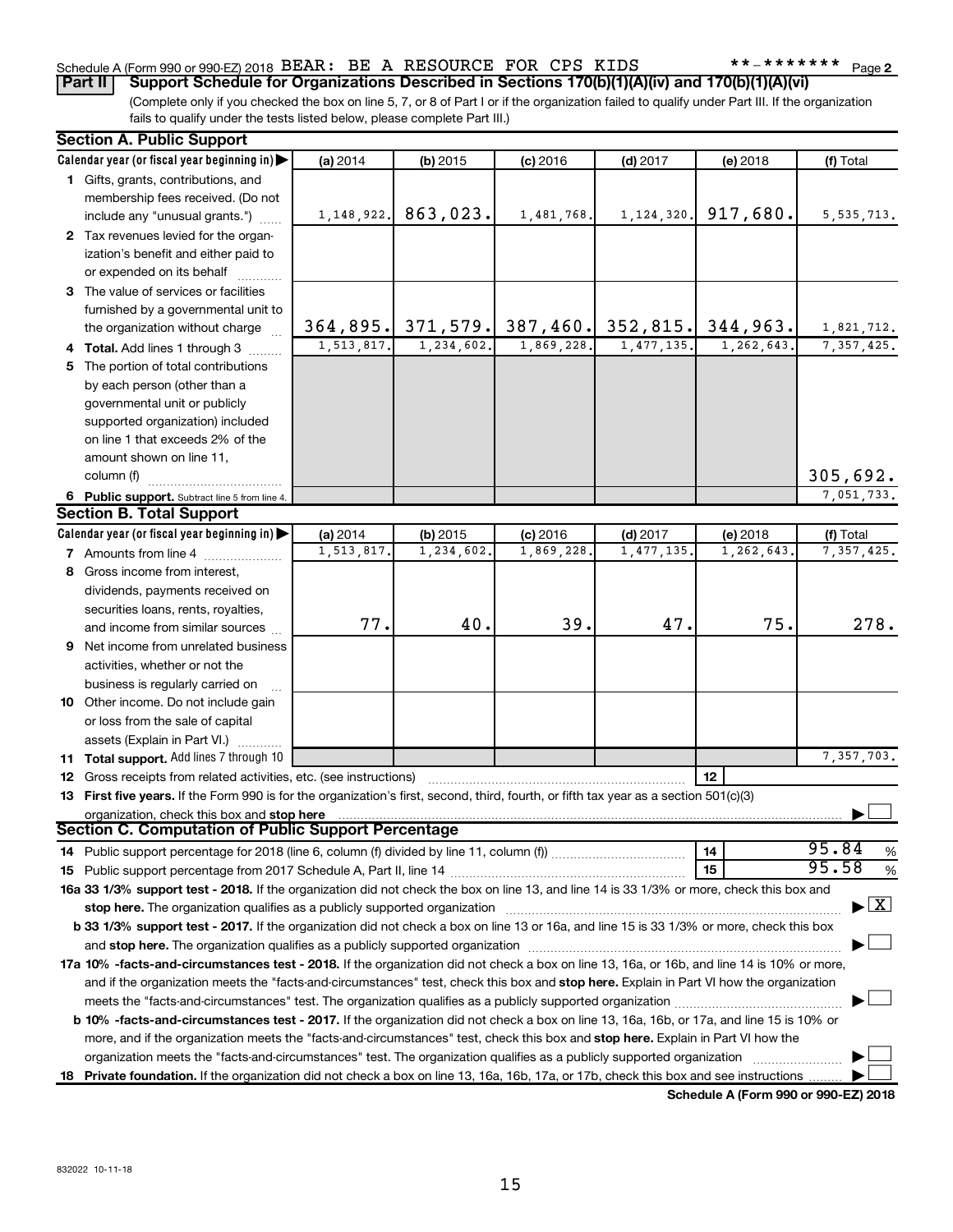## Schedule A (Form 990 or 990-EZ) 2018 BEAR: BE A RESOURCE FOR CPS KIDS \*\*-\*\*\*\*\*\*\*\*\* Page **Part III Support Schedule for Organizations Described in Section 509(a)(2)**

(Complete only if you checked the box on line 10 of Part I or if the organization failed to qualify under Part II. If the organization fails to qualify under the tests listed below, please complete Part II.)

| <b>Section A. Public Support</b>                                                                                                                                                                                               |          |          |            |            |          |                                      |
|--------------------------------------------------------------------------------------------------------------------------------------------------------------------------------------------------------------------------------|----------|----------|------------|------------|----------|--------------------------------------|
| Calendar year (or fiscal year beginning in)                                                                                                                                                                                    | (a) 2014 | (b) 2015 | $(c)$ 2016 | $(d)$ 2017 | (e) 2018 | (f) Total                            |
| 1 Gifts, grants, contributions, and                                                                                                                                                                                            |          |          |            |            |          |                                      |
| membership fees received. (Do not                                                                                                                                                                                              |          |          |            |            |          |                                      |
| include any "unusual grants.")                                                                                                                                                                                                 |          |          |            |            |          |                                      |
| 2 Gross receipts from admissions,<br>merchandise sold or services per-<br>formed, or facilities furnished in<br>any activity that is related to the<br>organization's tax-exempt purpose                                       |          |          |            |            |          |                                      |
| 3 Gross receipts from activities that                                                                                                                                                                                          |          |          |            |            |          |                                      |
| are not an unrelated trade or bus-<br>iness under section 513                                                                                                                                                                  |          |          |            |            |          |                                      |
| 4 Tax revenues levied for the organ-                                                                                                                                                                                           |          |          |            |            |          |                                      |
| ization's benefit and either paid to<br>or expended on its behalf                                                                                                                                                              |          |          |            |            |          |                                      |
| 5 The value of services or facilities                                                                                                                                                                                          |          |          |            |            |          |                                      |
| furnished by a governmental unit to<br>the organization without charge                                                                                                                                                         |          |          |            |            |          |                                      |
| 6 Total. Add lines 1 through 5                                                                                                                                                                                                 |          |          |            |            |          |                                      |
| 7a Amounts included on lines 1, 2, and                                                                                                                                                                                         |          |          |            |            |          |                                      |
| 3 received from disqualified persons                                                                                                                                                                                           |          |          |            |            |          |                                      |
| <b>b</b> Amounts included on lines 2 and 3 received<br>from other than disqualified persons that<br>exceed the greater of \$5,000 or 1% of the<br>amount on line 13 for the year                                               |          |          |            |            |          |                                      |
| c Add lines 7a and 7b                                                                                                                                                                                                          |          |          |            |            |          |                                      |
| 8 Public support. (Subtract line 7c from line 6.)                                                                                                                                                                              |          |          |            |            |          |                                      |
| <b>Section B. Total Support</b>                                                                                                                                                                                                |          |          |            |            |          |                                      |
| Calendar year (or fiscal year beginning in)                                                                                                                                                                                    | (a) 2014 | (b) 2015 | $(c)$ 2016 | $(d)$ 2017 | (e) 2018 | (f) Total                            |
| 9 Amounts from line 6                                                                                                                                                                                                          |          |          |            |            |          |                                      |
| <b>10a</b> Gross income from interest,<br>dividends, payments received on<br>securities loans, rents, royalties,<br>and income from similar sources                                                                            |          |          |            |            |          |                                      |
| <b>b</b> Unrelated business taxable income                                                                                                                                                                                     |          |          |            |            |          |                                      |
| (less section 511 taxes) from businesses<br>acquired after June 30, 1975                                                                                                                                                       |          |          |            |            |          |                                      |
| c Add lines 10a and 10b                                                                                                                                                                                                        |          |          |            |            |          |                                      |
| <b>11</b> Net income from unrelated business<br>activities not included in line 10b,<br>whether or not the business is<br>regularly carried on                                                                                 |          |          |            |            |          |                                      |
| <b>12</b> Other income. Do not include gain<br>or loss from the sale of capital<br>assets (Explain in Part VI.)                                                                                                                |          |          |            |            |          |                                      |
| <b>13</b> Total support. (Add lines 9, 10c, 11, and 12.)                                                                                                                                                                       |          |          |            |            |          |                                      |
| 14 First five years. If the Form 990 is for the organization's first, second, third, fourth, or fifth tax year as a section 501(c)(3) organization,                                                                            |          |          |            |            |          |                                      |
| check this box and stop here measurements and contact the state of the state of the state of the state of the state of the state of the state of the state of the state of the state of the state of the state of the state of |          |          |            |            |          |                                      |
| Section C. Computation of Public Support Percentage                                                                                                                                                                            |          |          |            |            |          |                                      |
|                                                                                                                                                                                                                                |          |          |            |            | 15       | %                                    |
|                                                                                                                                                                                                                                |          |          |            |            | 16       | %                                    |
| Section D. Computation of Investment Income Percentage                                                                                                                                                                         |          |          |            |            |          |                                      |
| 17 Investment income percentage for 2018 (line 10c, column (f), divided by line 13, column (f))                                                                                                                                |          |          |            |            | 17       | %                                    |
| 18 Investment income percentage from 2017 Schedule A, Part III, line 17                                                                                                                                                        |          |          |            |            | 18       | %                                    |
| 19a 33 1/3% support tests - 2018. If the organization did not check the box on line 14, and line 15 is more than 33 1/3%, and line 17 is not                                                                                   |          |          |            |            |          |                                      |
| more than 33 1/3%, check this box and stop here. The organization qualifies as a publicly supported organization                                                                                                               |          |          |            |            |          |                                      |
| b 33 1/3% support tests - 2017. If the organization did not check a box on line 14 or line 19a, and line 16 is more than 33 1/3%, and                                                                                          |          |          |            |            |          |                                      |
| line 18 is not more than 33 1/3%, check this box and stop here. The organization qualifies as a publicly supported organization                                                                                                |          |          |            |            |          |                                      |
|                                                                                                                                                                                                                                |          |          |            |            |          |                                      |
| 832023 10-11-18                                                                                                                                                                                                                |          |          |            |            |          | Schedule A (Form 990 or 990-EZ) 2018 |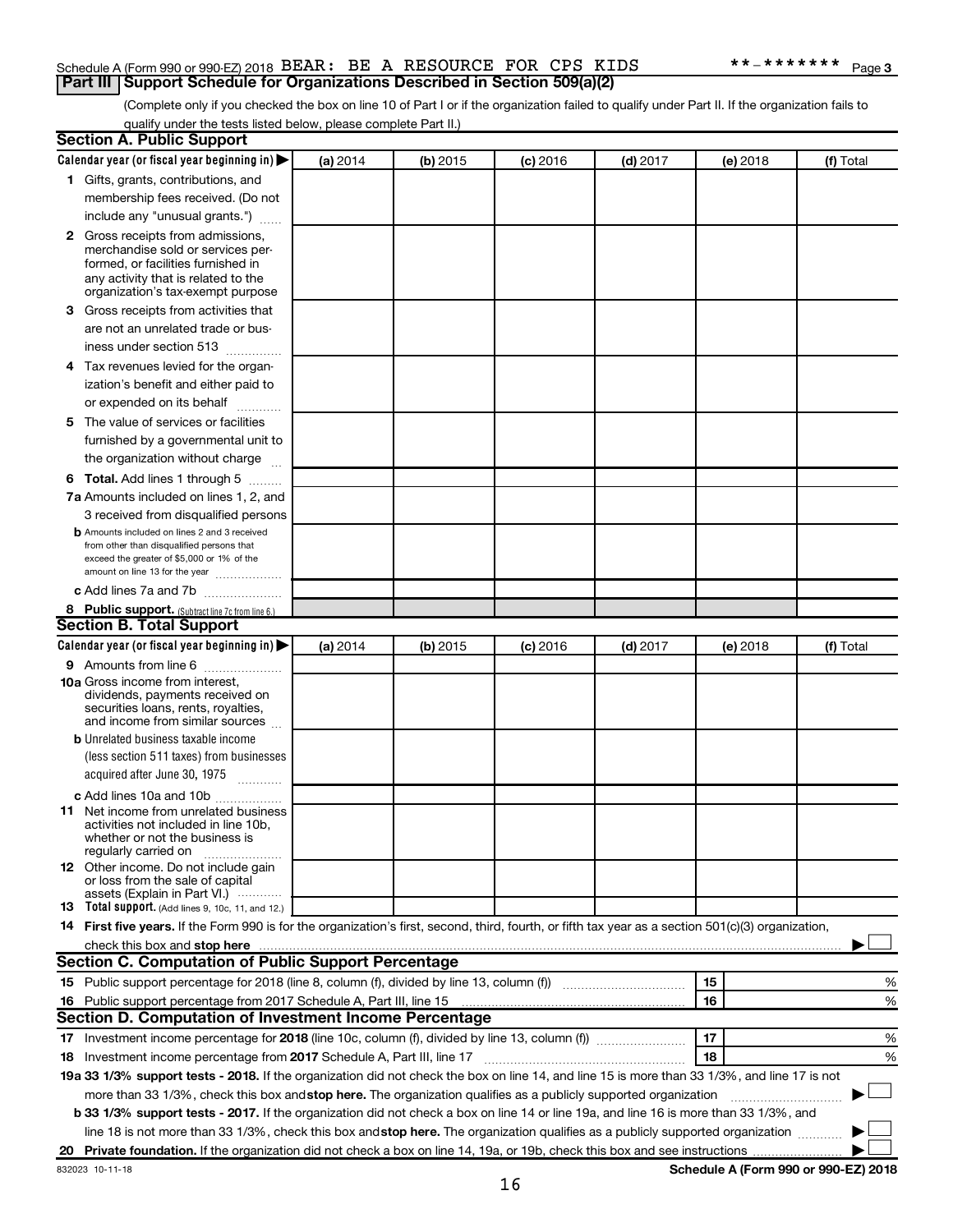**Yes No**

# **Part IV Supporting Organizations**

(Complete only if you checked a box in line 12 on Part I. If you checked 12a of Part I, complete Sections A and B. If you checked 12b of Part I, complete Sections A and C. If you checked 12c of Part I, complete Sections A, D, and E. If you checked 12d of Part I, complete Sections A and D, and complete Part V.)

#### **Section A. All Supporting Organizations**

- **1** Are all of the organization's supported organizations listed by name in the organization's governing documents? If "No," describe in Part VI how the supported organizations are designated. If designated by *class or purpose, describe the designation. If historic and continuing relationship, explain.*
- **2** Did the organization have any supported organization that does not have an IRS determination of status under section 509(a)(1) or (2)? If "Yes," explain in Part **VI** how the organization determined that the supported *organization was described in section 509(a)(1) or (2).*
- **3a** Did the organization have a supported organization described in section 501(c)(4), (5), or (6)? If "Yes," answer *(b) and (c) below.*
- **b** Did the organization confirm that each supported organization qualified under section 501(c)(4), (5), or (6) and satisfied the public support tests under section 509(a)(2)? If "Yes," describe in Part VI when and how the *organization made the determination.*
- **c** Did the organization ensure that all support to such organizations was used exclusively for section 170(c)(2)(B) purposes? If "Yes," explain in Part VI what controls the organization put in place to ensure such use.
- **4 a** *If* Was any supported organization not organized in the United States ("foreign supported organization")? *"Yes," and if you checked 12a or 12b in Part I, answer (b) and (c) below.*
- **b** Did the organization have ultimate control and discretion in deciding whether to make grants to the foreign supported organization? If "Yes," describe in Part VI how the organization had such control and discretion *despite being controlled or supervised by or in connection with its supported organizations.*
- **c** Did the organization support any foreign supported organization that does not have an IRS determination under sections 501(c)(3) and 509(a)(1) or (2)? If "Yes," explain in Part VI what controls the organization used *to ensure that all support to the foreign supported organization was used exclusively for section 170(c)(2)(B) purposes.*
- **5a** Did the organization add, substitute, or remove any supported organizations during the tax year? If "Yes," answer (b) and (c) below (if applicable). Also, provide detail in **Part VI,** including (i) the names and EIN *numbers of the supported organizations added, substituted, or removed; (ii) the reasons for each such action; (iii) the authority under the organization's organizing document authorizing such action; and (iv) how the action was accomplished (such as by amendment to the organizing document).*
- **b Type I or Type II only.** Was any added or substituted supported organization part of a class already designated in the organization's organizing document?
- **c Substitutions only.**  Was the substitution the result of an event beyond the organization's control?
- **6** Did the organization provide support (whether in the form of grants or the provision of services or facilities) to **Part VI.** support or benefit one or more of the filing organization's supported organizations? If "Yes," provide detail in anyone other than (i) its supported organizations, (ii) individuals that are part of the charitable class benefited by one or more of its supported organizations, or (iii) other supporting organizations that also
- **7** Did the organization provide a grant, loan, compensation, or other similar payment to a substantial contributor regard to a substantial contributor? If "Yes," complete Part I of Schedule L (Form 990 or 990-EZ). (as defined in section 4958(c)(3)(C)), a family member of a substantial contributor, or a 35% controlled entity with
- **8** Did the organization make a loan to a disqualified person (as defined in section 4958) not described in line 7? *If "Yes," complete Part I of Schedule L (Form 990 or 990-EZ).*
- **9 a** Was the organization controlled directly or indirectly at any time during the tax year by one or more in section 509(a)(1) or (2))? If "Yes," provide detail in **Part VI.** disqualified persons as defined in section 4946 (other than foundation managers and organizations described
- **b** Did one or more disqualified persons (as defined in line 9a) hold a controlling interest in any entity in which the supporting organization had an interest? If "Yes," provide detail in Part VI.
- **c** Did a disqualified person (as defined in line 9a) have an ownership interest in, or derive any personal benefit from, assets in which the supporting organization also had an interest? If "Yes," provide detail in Part VI.
- **10 a** Was the organization subject to the excess business holdings rules of section 4943 because of section supporting organizations)? If "Yes," answer 10b below. 4943(f) (regarding certain Type II supporting organizations, and all Type III non-functionally integrated
- **b** Did the organization have any excess business holdings in the tax year? (Use Schedule C, Form 4720, to *determine whether the organization had excess business holdings.)*

**1 2 3a 3b 3c 4a 4b 4c 5a 5b 5c 6 7 8 9a 9b 9c 10a**

17

**10b**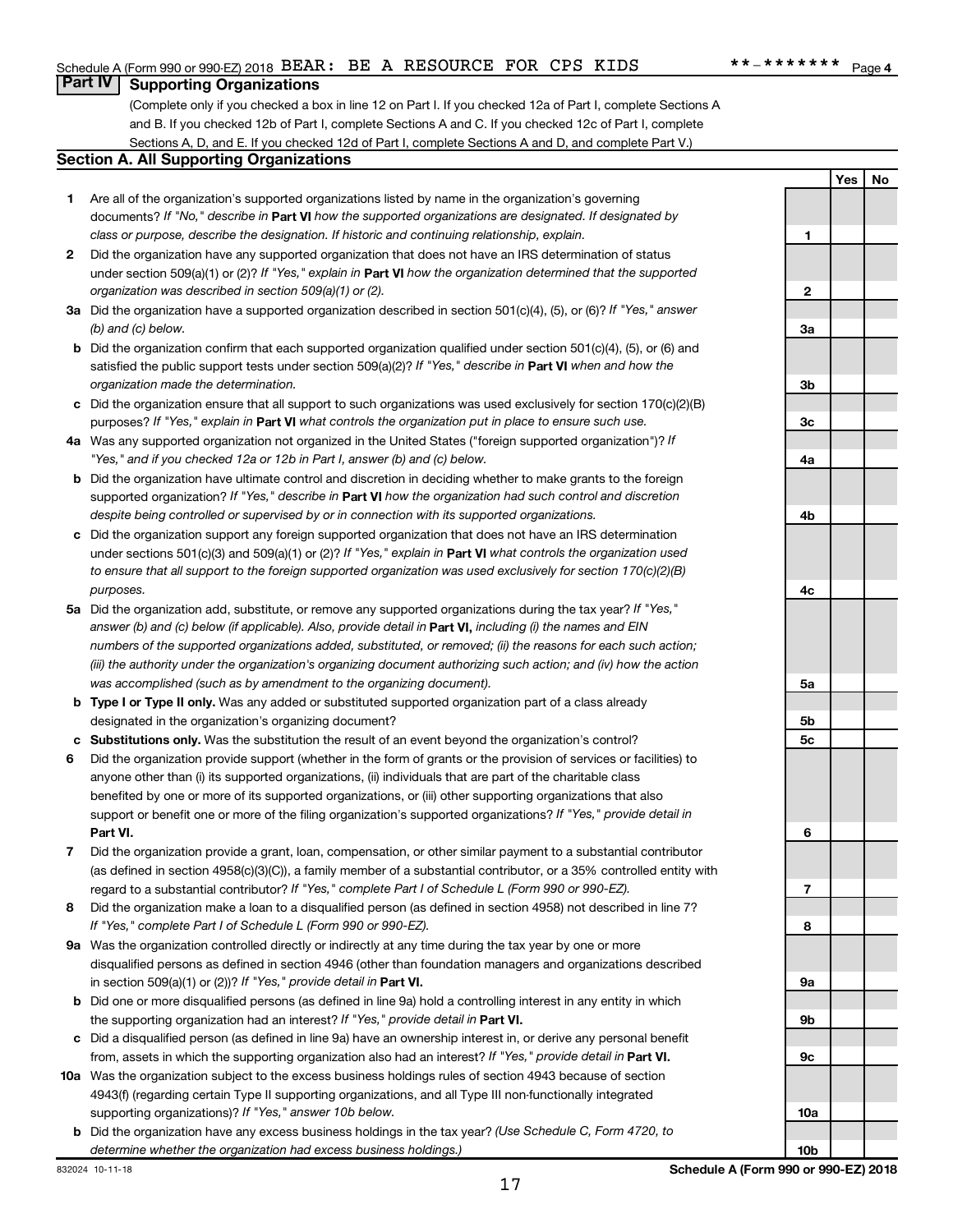# Schedule A (Form 990 or 990-EZ) 2018 BEAR: BE A RESOURCE FOR CPS KIDS \*\*-\*\*\*\*\*\*\*\*\* Page **Part IV** Supporting Organizations *(continued)*

|    |                                                                                                                                 |                 | Yes | No |
|----|---------------------------------------------------------------------------------------------------------------------------------|-----------------|-----|----|
| 11 | Has the organization accepted a gift or contribution from any of the following persons?                                         |                 |     |    |
|    | a A person who directly or indirectly controls, either alone or together with persons described in (b) and (c)                  |                 |     |    |
|    | below, the governing body of a supported organization?                                                                          | 11a             |     |    |
|    | <b>b</b> A family member of a person described in (a) above?                                                                    | 11 <sub>b</sub> |     |    |
|    | c A 35% controlled entity of a person described in (a) or (b) above? If "Yes" to a, b, or c, provide detail in Part VI.         | 11c             |     |    |
|    | <b>Section B. Type I Supporting Organizations</b>                                                                               |                 |     |    |
|    |                                                                                                                                 |                 | Yes | No |
| 1. | Did the directors, trustees, or membership of one or more supported organizations have the power to                             |                 |     |    |
|    | regularly appoint or elect at least a majority of the organization's directors or trustees at all times during the              |                 |     |    |
|    | tax year? If "No," describe in Part VI how the supported organization(s) effectively operated, supervised, or                   |                 |     |    |
|    | controlled the organization's activities. If the organization had more than one supported organization,                         |                 |     |    |
|    | describe how the powers to appoint and/or remove directors or trustees were allocated among the supported                       |                 |     |    |
|    | organizations and what conditions or restrictions, if any, applied to such powers during the tax year.                          | 1               |     |    |
| 2  | Did the organization operate for the benefit of any supported organization other than the supported                             |                 |     |    |
|    | organization(s) that operated, supervised, or controlled the supporting organization? If "Yes," explain in                      |                 |     |    |
|    | Part VI how providing such benefit carried out the purposes of the supported organization(s) that operated,                     |                 |     |    |
|    | supervised, or controlled the supporting organization.                                                                          | 2               |     |    |
|    | <b>Section C. Type II Supporting Organizations</b>                                                                              |                 |     |    |
|    |                                                                                                                                 |                 | Yes | No |
| 1. | Were a majority of the organization's directors or trustees during the tax year also a majority of the directors                |                 |     |    |
|    | or trustees of each of the organization's supported organization(s)? If "No," describe in Part VI how control                   |                 |     |    |
|    | or management of the supporting organization was vested in the same persons that controlled or managed                          |                 |     |    |
|    | the supported organization(s).                                                                                                  | 1               |     |    |
|    | <b>Section D. All Type III Supporting Organizations</b>                                                                         |                 |     |    |
|    |                                                                                                                                 |                 | Yes | No |
| 1. | Did the organization provide to each of its supported organizations, by the last day of the fifth month of the                  |                 |     |    |
|    | organization's tax year, (i) a written notice describing the type and amount of support provided during the prior tax           |                 |     |    |
|    | year, (ii) a copy of the Form 990 that was most recently filed as of the date of notification, and (iii) copies of the          |                 |     |    |
|    | organization's governing documents in effect on the date of notification, to the extent not previously provided?                | 1               |     |    |
| 2  | Were any of the organization's officers, directors, or trustees either (i) appointed or elected by the supported                |                 |     |    |
|    | organization(s) or (ii) serving on the governing body of a supported organization? If "No," explain in Part VI how              |                 |     |    |
|    | the organization maintained a close and continuous working relationship with the supported organization(s).                     | 2               |     |    |
| 3  | By reason of the relationship described in (2), did the organization's supported organizations have a                           |                 |     |    |
|    | significant voice in the organization's investment policies and in directing the use of the organization's                      |                 |     |    |
|    | income or assets at all times during the tax year? If "Yes," describe in Part VI the role the organization's                    |                 |     |    |
|    | supported organizations played in this regard.                                                                                  | з               |     |    |
|    | Section E. Type III Functionally Integrated Supporting Organizations                                                            |                 |     |    |
| 1  | Check the box next to the method that the organization used to satisfy the Integral Part Test during the yealsee instructions). |                 |     |    |
| а  | The organization satisfied the Activities Test. Complete line 2 below.                                                          |                 |     |    |
| b  | The organization is the parent of each of its supported organizations. Complete line 3 below.                                   |                 |     |    |
| с  | The organization supported a governmental entity. Describe in Part VI how you supported a government entity (see instructions). |                 |     |    |
| 2  | Activities Test. Answer (a) and (b) below.                                                                                      |                 | Yes | No |
| а  | Did substantially all of the organization's activities during the tax year directly further the exempt purposes of              |                 |     |    |
|    | the supported organization(s) to which the organization was responsive? If "Yes," then in Part VI identify                      |                 |     |    |
|    | those supported organizations and explain how these activities directly furthered their exempt purposes,                        |                 |     |    |
|    | how the organization was responsive to those supported organizations, and how the organization determined                       |                 |     |    |
|    | that these activities constituted substantially all of its activities.                                                          | 2a              |     |    |
| b  | Did the activities described in (a) constitute activities that, but for the organization's involvement, one or more             |                 |     |    |
|    | of the organization's supported organization(s) would have been engaged in? If "Yes," explain in Part VI the                    |                 |     |    |
|    | reasons for the organization's position that its supported organization(s) would have engaged in these                          |                 |     |    |
|    | activities but for the organization's involvement.                                                                              | 2b              |     |    |
| 3  | Parent of Supported Organizations. Answer (a) and (b) below.                                                                    |                 |     |    |
| а  | Did the organization have the power to regularly appoint or elect a majority of the officers, directors, or                     |                 |     |    |
|    | trustees of each of the supported organizations? Provide details in Part VI.                                                    | За              |     |    |
| b  | Did the organization exercise a substantial degree of direction over the policies, programs, and activities of each             |                 |     |    |
|    | of its supported organizations? If "Yes," describe in Part VI the role played by the organization in this regard.               | 3b              |     |    |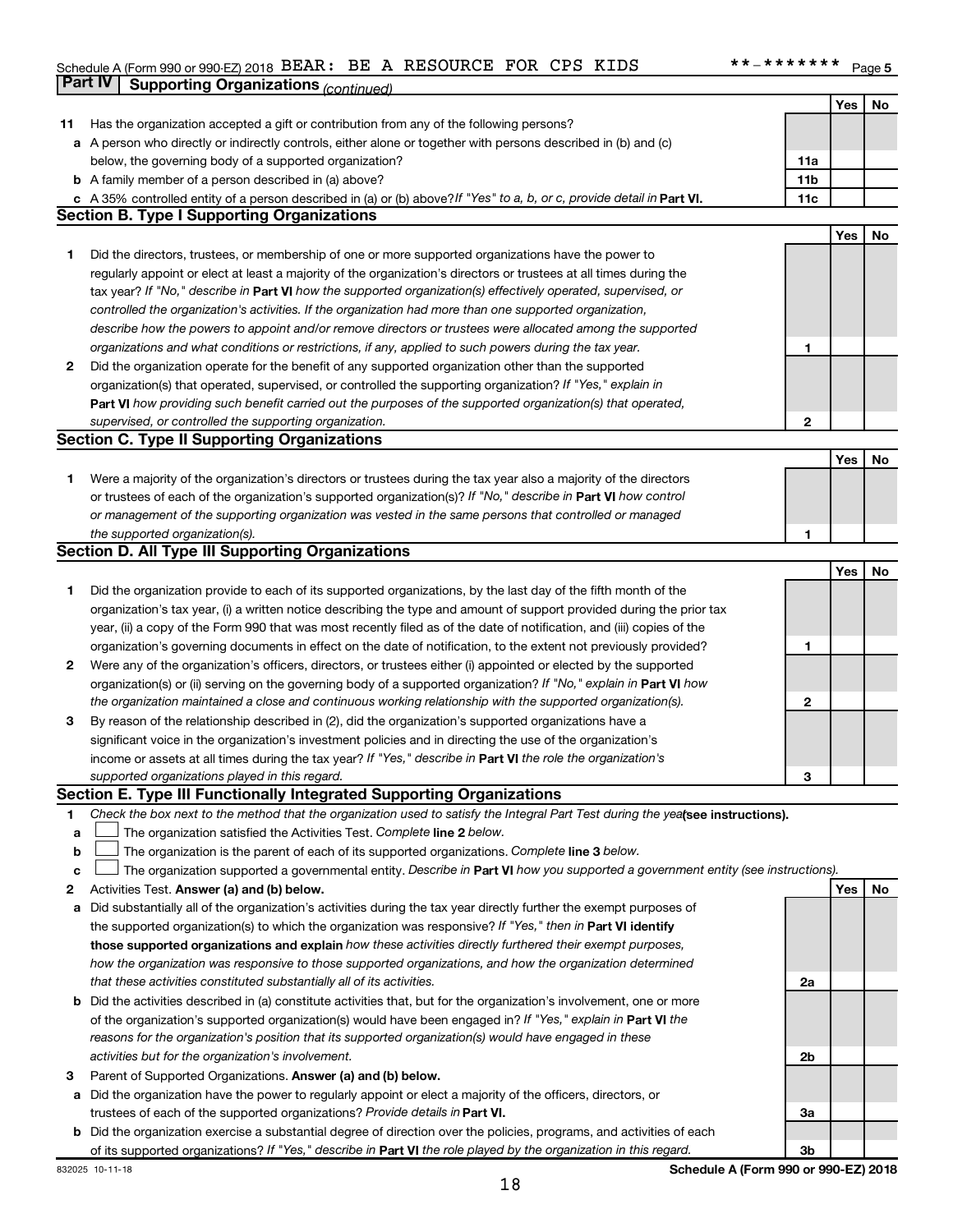|  | Part V   Type III Non-Functionally Integrated 509(a)(3) Supporting Organizations |  |
|--|----------------------------------------------------------------------------------|--|
|  | Schedule A (Form 990 or 990-EZ) 2018 BEAR: BE A RESOURCE FOR CPS KIDS            |  |

1 **Letter See instructions.** All Check here if the organization satisfied the Integral Part Test as a qualifying trust on Nov. 20, 1970 (explain in Part VI.) See instructions. All other Type III non-functionally integrated supporting organizations must complete Sections A through E.

|              | Section A - Adjusted Net Income                                              | (A) Prior Year | (B) Current Year<br>(optional) |                                |
|--------------|------------------------------------------------------------------------------|----------------|--------------------------------|--------------------------------|
| 1            | Net short-term capital gain                                                  | 1              |                                |                                |
| 2            | Recoveries of prior-year distributions                                       | $\overline{2}$ |                                |                                |
| 3            | Other gross income (see instructions)                                        | 3              |                                |                                |
| 4            | Add lines 1 through 3                                                        | 4              |                                |                                |
| 5            | Depreciation and depletion                                                   | 5              |                                |                                |
| 6            | Portion of operating expenses paid or incurred for production or             |                |                                |                                |
|              | collection of gross income or for management, conservation, or               |                |                                |                                |
|              | maintenance of property held for production of income (see instructions)     | 6              |                                |                                |
| 7            | Other expenses (see instructions)                                            | $\overline{7}$ |                                |                                |
| 8            | <b>Adjusted Net Income</b> (subtract lines 5, 6, and 7 from line 4)          | 8              |                                |                                |
|              | <b>Section B - Minimum Asset Amount</b>                                      |                | (A) Prior Year                 | (B) Current Year<br>(optional) |
| 1.           | Aggregate fair market value of all non-exempt-use assets (see                |                |                                |                                |
|              | instructions for short tax year or assets held for part of year):            |                |                                |                                |
|              | a Average monthly value of securities                                        | 1a             |                                |                                |
|              | <b>b</b> Average monthly cash balances                                       | 1 <sub>b</sub> |                                |                                |
|              | c Fair market value of other non-exempt-use assets                           | 1c             |                                |                                |
|              | d Total (add lines 1a, 1b, and 1c)                                           | 1 <sub>d</sub> |                                |                                |
|              | e Discount claimed for blockage or other                                     |                |                                |                                |
|              | factors (explain in detail in <b>Part VI</b> ):                              |                |                                |                                |
| 2            | Acquisition indebtedness applicable to non-exempt-use assets                 | $\mathbf{2}$   |                                |                                |
| 3            | Subtract line 2 from line 1d                                                 | 3              |                                |                                |
| 4            | Cash deemed held for exempt use. Enter 1-1/2% of line 3 (for greater amount, |                |                                |                                |
|              | see instructions)                                                            | 4              |                                |                                |
| 5            | Net value of non-exempt-use assets (subtract line 4 from line 3)             | 5              |                                |                                |
| 6            | Multiply line 5 by .035                                                      | 6              |                                |                                |
| 7            | Recoveries of prior-year distributions                                       | 7              |                                |                                |
| 8            | Minimum Asset Amount (add line 7 to line 6)                                  | 8              |                                |                                |
|              | <b>Section C - Distributable Amount</b>                                      |                |                                | <b>Current Year</b>            |
| 1            | Adjusted net income for prior year (from Section A, line 8, Column A)        | 1              |                                |                                |
| $\mathbf{2}$ | Enter 85% of line 1                                                          | $\overline{2}$ |                                |                                |
| з            | Minimum asset amount for prior year (from Section B, line 8, Column A)       | 3              |                                |                                |
| 4            | Enter greater of line 2 or line 3                                            | 4              |                                |                                |
| 5            | Income tax imposed in prior year                                             | 5              |                                |                                |
| 6            | Distributable Amount. Subtract line 5 from line 4, unless subject to         |                |                                |                                |
|              | emergency temporary reduction (see instructions)                             | 6              |                                |                                |
|              |                                                                              |                |                                |                                |

**7** Check here if the current year is the organization's first as a non-functionally integrated Type III supporting organization (see † instructions).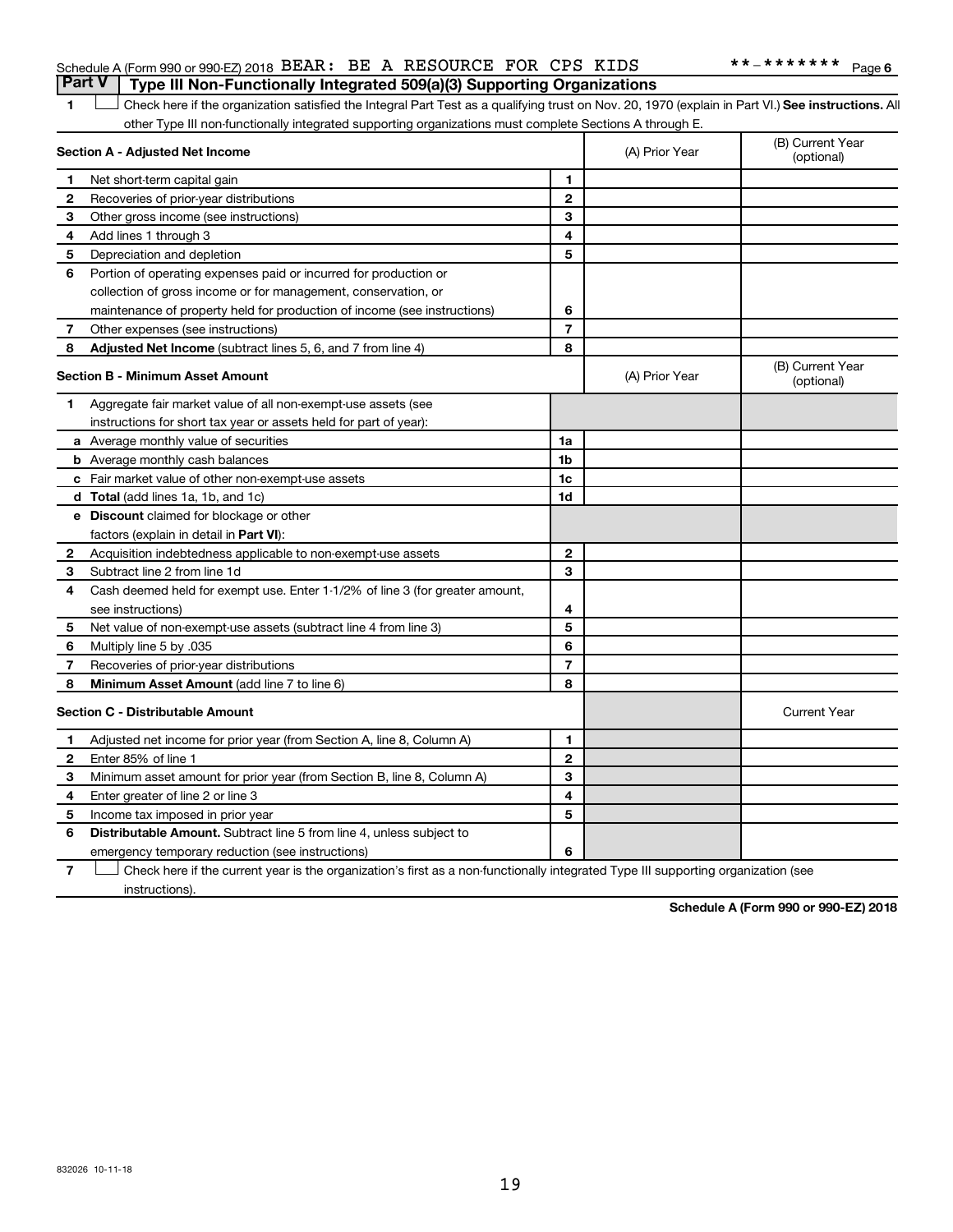#### Schedule A (Form 990 or 990-EZ) 2018 Page BEAR: BE A RESOURCE FOR CPS KIDS \*\*-\*\*\*\*\*\*\*\*

| <b>Part V</b> | Type III Non-Functionally Integrated 509(a)(3) Supporting Organizations (continued)        |                                    |                                               |                                                  |
|---------------|--------------------------------------------------------------------------------------------|------------------------------------|-----------------------------------------------|--------------------------------------------------|
|               | <b>Section D - Distributions</b>                                                           |                                    |                                               | <b>Current Year</b>                              |
| 1             | Amounts paid to supported organizations to accomplish exempt purposes                      |                                    |                                               |                                                  |
| 2             | Amounts paid to perform activity that directly furthers exempt purposes of supported       |                                    |                                               |                                                  |
|               | organizations, in excess of income from activity                                           |                                    |                                               |                                                  |
| 3             | Administrative expenses paid to accomplish exempt purposes of supported organizations      |                                    |                                               |                                                  |
| 4             | Amounts paid to acquire exempt-use assets                                                  |                                    |                                               |                                                  |
| 5             | Qualified set-aside amounts (prior IRS approval required)                                  |                                    |                                               |                                                  |
| 6             | Other distributions (describe in Part VI). See instructions.                               |                                    |                                               |                                                  |
| 7             | Total annual distributions. Add lines 1 through 6.                                         |                                    |                                               |                                                  |
| 8             | Distributions to attentive supported organizations to which the organization is responsive |                                    |                                               |                                                  |
|               | (provide details in Part VI). See instructions.                                            |                                    |                                               |                                                  |
| 9             | Distributable amount for 2018 from Section C, line 6                                       |                                    |                                               |                                                  |
| 10            | Line 8 amount divided by line 9 amount                                                     |                                    |                                               |                                                  |
|               | <b>Section E - Distribution Allocations (see instructions)</b>                             | (i)<br><b>Excess Distributions</b> | (ii)<br><b>Underdistributions</b><br>Pre-2018 | (iii)<br><b>Distributable</b><br>Amount for 2018 |
| 1.            | Distributable amount for 2018 from Section C, line 6                                       |                                    |                                               |                                                  |
| $\mathbf{2}$  | Underdistributions, if any, for years prior to 2018 (reason-                               |                                    |                                               |                                                  |
|               | able cause required- explain in Part VI). See instructions.                                |                                    |                                               |                                                  |
| 3             | Excess distributions carryover, if any, to 2018                                            |                                    |                                               |                                                  |
|               | a From 2013                                                                                |                                    |                                               |                                                  |
|               | <b>b</b> From 2014                                                                         |                                    |                                               |                                                  |
|               | c From 2015                                                                                |                                    |                                               |                                                  |
|               | d From 2016                                                                                |                                    |                                               |                                                  |
|               | e From 2017                                                                                |                                    |                                               |                                                  |
|               | f Total of lines 3a through e                                                              |                                    |                                               |                                                  |
|               | <b>g</b> Applied to underdistributions of prior years                                      |                                    |                                               |                                                  |
|               | <b>h</b> Applied to 2018 distributable amount                                              |                                    |                                               |                                                  |
|               | Carryover from 2013 not applied (see instructions)                                         |                                    |                                               |                                                  |
|               | Remainder. Subtract lines 3g, 3h, and 3i from 3f.                                          |                                    |                                               |                                                  |
| 4             | Distributions for 2018 from Section D,                                                     |                                    |                                               |                                                  |
|               | $line 7$ :                                                                                 |                                    |                                               |                                                  |
|               | a Applied to underdistributions of prior years                                             |                                    |                                               |                                                  |
|               | <b>b</b> Applied to 2018 distributable amount                                              |                                    |                                               |                                                  |
| с             | Remainder. Subtract lines 4a and 4b from 4.                                                |                                    |                                               |                                                  |
| 5             | Remaining underdistributions for years prior to 2018, if                                   |                                    |                                               |                                                  |
|               | any. Subtract lines 3g and 4a from line 2. For result greater                              |                                    |                                               |                                                  |
|               | than zero, explain in Part VI. See instructions.                                           |                                    |                                               |                                                  |
| 6             | Remaining underdistributions for 2018. Subtract lines 3h                                   |                                    |                                               |                                                  |
|               | and 4b from line 1. For result greater than zero, explain in                               |                                    |                                               |                                                  |
|               | <b>Part VI.</b> See instructions.                                                          |                                    |                                               |                                                  |
| $\mathbf{7}$  | Excess distributions carryover to 2019. Add lines 3j                                       |                                    |                                               |                                                  |
|               | and 4c.                                                                                    |                                    |                                               |                                                  |
| 8             | Breakdown of line 7:                                                                       |                                    |                                               |                                                  |
|               | a Excess from 2014                                                                         |                                    |                                               |                                                  |
|               | <b>b</b> Excess from 2015                                                                  |                                    |                                               |                                                  |
|               | c Excess from 2016                                                                         |                                    |                                               |                                                  |
|               | d Excess from 2017                                                                         |                                    |                                               |                                                  |
|               | e Excess from 2018                                                                         |                                    |                                               |                                                  |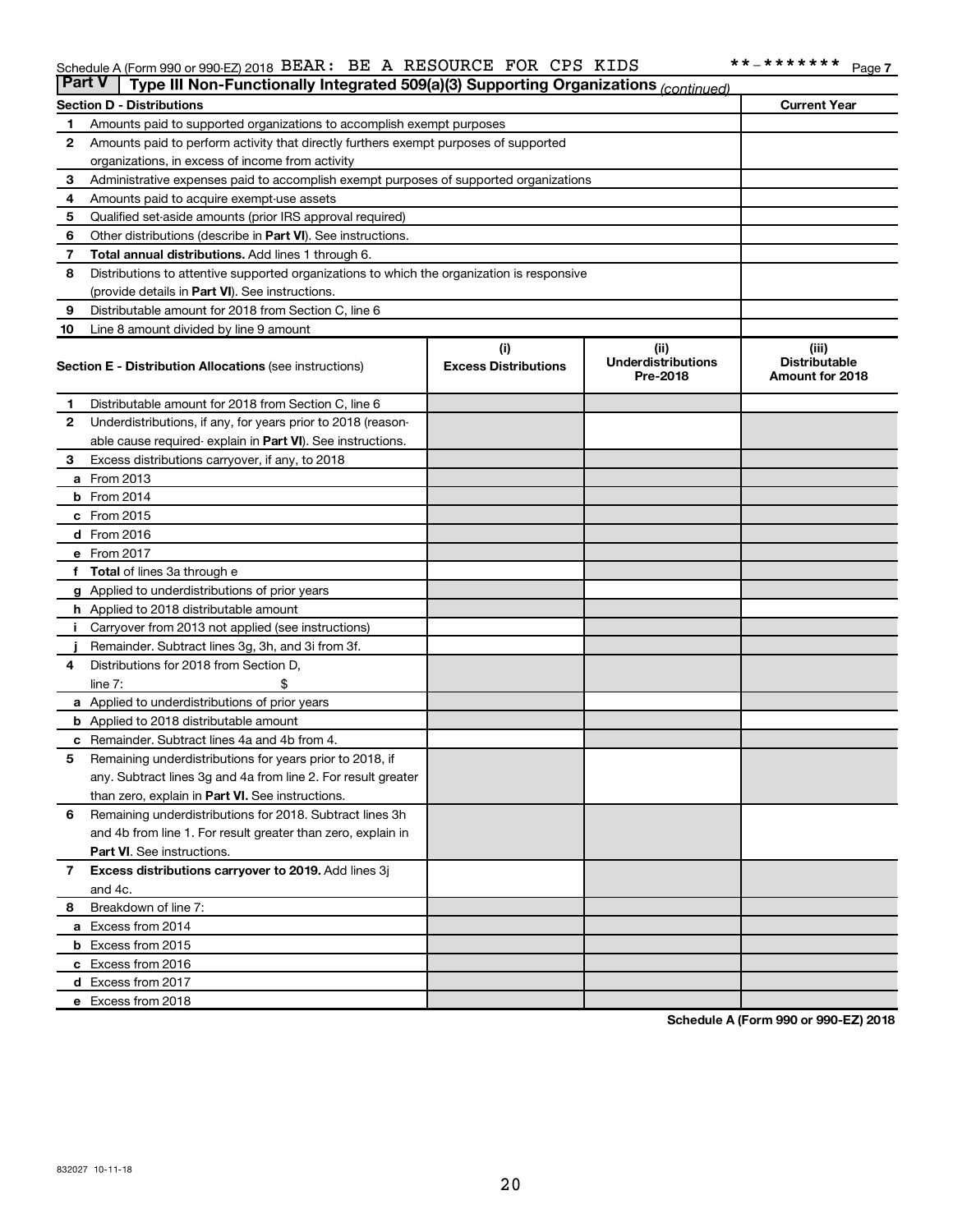| Supplemental Information. Provide the explanations required by Part II, line 10; Part II, line 17a or 17b; Part III, line 12;<br>Part IV, Section A, lines 1, 2, 3b, 3c, 4b, 4c, 5a, 6, 9a, 9b, 9c, 11a, 11b, and 11c; Part IV, Section B, lines 1 and 2; Part IV, Section C,<br>line 1; Part IV, Section D, lines 2 and 3; Part IV, Section E, lines 1c, 2a, 2b, 3a, and 3b; Part V, line 1; Part V, Section B, line 1e; Part V,<br>Section D, lines 5, 6, and 8; and Part V, Section E, lines 2, 5, and 6. Also complete this part for any additional information.<br>(See instructions.) |                | Schedule A (Form 990 or 990-EZ) 2018 BEAR: BE A RESOURCE FOR CPS KIDS |  |  | **_******* Page 8 |
|---------------------------------------------------------------------------------------------------------------------------------------------------------------------------------------------------------------------------------------------------------------------------------------------------------------------------------------------------------------------------------------------------------------------------------------------------------------------------------------------------------------------------------------------------------------------------------------------|----------------|-----------------------------------------------------------------------|--|--|-------------------|
|                                                                                                                                                                                                                                                                                                                                                                                                                                                                                                                                                                                             | <b>Part VI</b> |                                                                       |  |  |                   |
|                                                                                                                                                                                                                                                                                                                                                                                                                                                                                                                                                                                             |                |                                                                       |  |  |                   |
|                                                                                                                                                                                                                                                                                                                                                                                                                                                                                                                                                                                             |                |                                                                       |  |  |                   |
|                                                                                                                                                                                                                                                                                                                                                                                                                                                                                                                                                                                             |                |                                                                       |  |  |                   |
|                                                                                                                                                                                                                                                                                                                                                                                                                                                                                                                                                                                             |                |                                                                       |  |  |                   |
|                                                                                                                                                                                                                                                                                                                                                                                                                                                                                                                                                                                             |                |                                                                       |  |  |                   |
|                                                                                                                                                                                                                                                                                                                                                                                                                                                                                                                                                                                             |                |                                                                       |  |  |                   |
|                                                                                                                                                                                                                                                                                                                                                                                                                                                                                                                                                                                             |                |                                                                       |  |  |                   |
|                                                                                                                                                                                                                                                                                                                                                                                                                                                                                                                                                                                             |                |                                                                       |  |  |                   |
|                                                                                                                                                                                                                                                                                                                                                                                                                                                                                                                                                                                             |                |                                                                       |  |  |                   |
|                                                                                                                                                                                                                                                                                                                                                                                                                                                                                                                                                                                             |                |                                                                       |  |  |                   |
|                                                                                                                                                                                                                                                                                                                                                                                                                                                                                                                                                                                             |                |                                                                       |  |  |                   |
|                                                                                                                                                                                                                                                                                                                                                                                                                                                                                                                                                                                             |                |                                                                       |  |  |                   |
|                                                                                                                                                                                                                                                                                                                                                                                                                                                                                                                                                                                             |                |                                                                       |  |  |                   |
|                                                                                                                                                                                                                                                                                                                                                                                                                                                                                                                                                                                             |                |                                                                       |  |  |                   |
|                                                                                                                                                                                                                                                                                                                                                                                                                                                                                                                                                                                             |                |                                                                       |  |  |                   |
|                                                                                                                                                                                                                                                                                                                                                                                                                                                                                                                                                                                             |                |                                                                       |  |  |                   |
|                                                                                                                                                                                                                                                                                                                                                                                                                                                                                                                                                                                             |                |                                                                       |  |  |                   |
|                                                                                                                                                                                                                                                                                                                                                                                                                                                                                                                                                                                             |                |                                                                       |  |  |                   |
|                                                                                                                                                                                                                                                                                                                                                                                                                                                                                                                                                                                             |                |                                                                       |  |  |                   |
|                                                                                                                                                                                                                                                                                                                                                                                                                                                                                                                                                                                             |                |                                                                       |  |  |                   |
|                                                                                                                                                                                                                                                                                                                                                                                                                                                                                                                                                                                             |                |                                                                       |  |  |                   |
|                                                                                                                                                                                                                                                                                                                                                                                                                                                                                                                                                                                             |                |                                                                       |  |  |                   |
|                                                                                                                                                                                                                                                                                                                                                                                                                                                                                                                                                                                             |                |                                                                       |  |  |                   |
|                                                                                                                                                                                                                                                                                                                                                                                                                                                                                                                                                                                             |                |                                                                       |  |  |                   |
|                                                                                                                                                                                                                                                                                                                                                                                                                                                                                                                                                                                             |                |                                                                       |  |  |                   |
|                                                                                                                                                                                                                                                                                                                                                                                                                                                                                                                                                                                             |                |                                                                       |  |  |                   |
|                                                                                                                                                                                                                                                                                                                                                                                                                                                                                                                                                                                             |                |                                                                       |  |  |                   |
|                                                                                                                                                                                                                                                                                                                                                                                                                                                                                                                                                                                             |                |                                                                       |  |  |                   |
|                                                                                                                                                                                                                                                                                                                                                                                                                                                                                                                                                                                             |                |                                                                       |  |  |                   |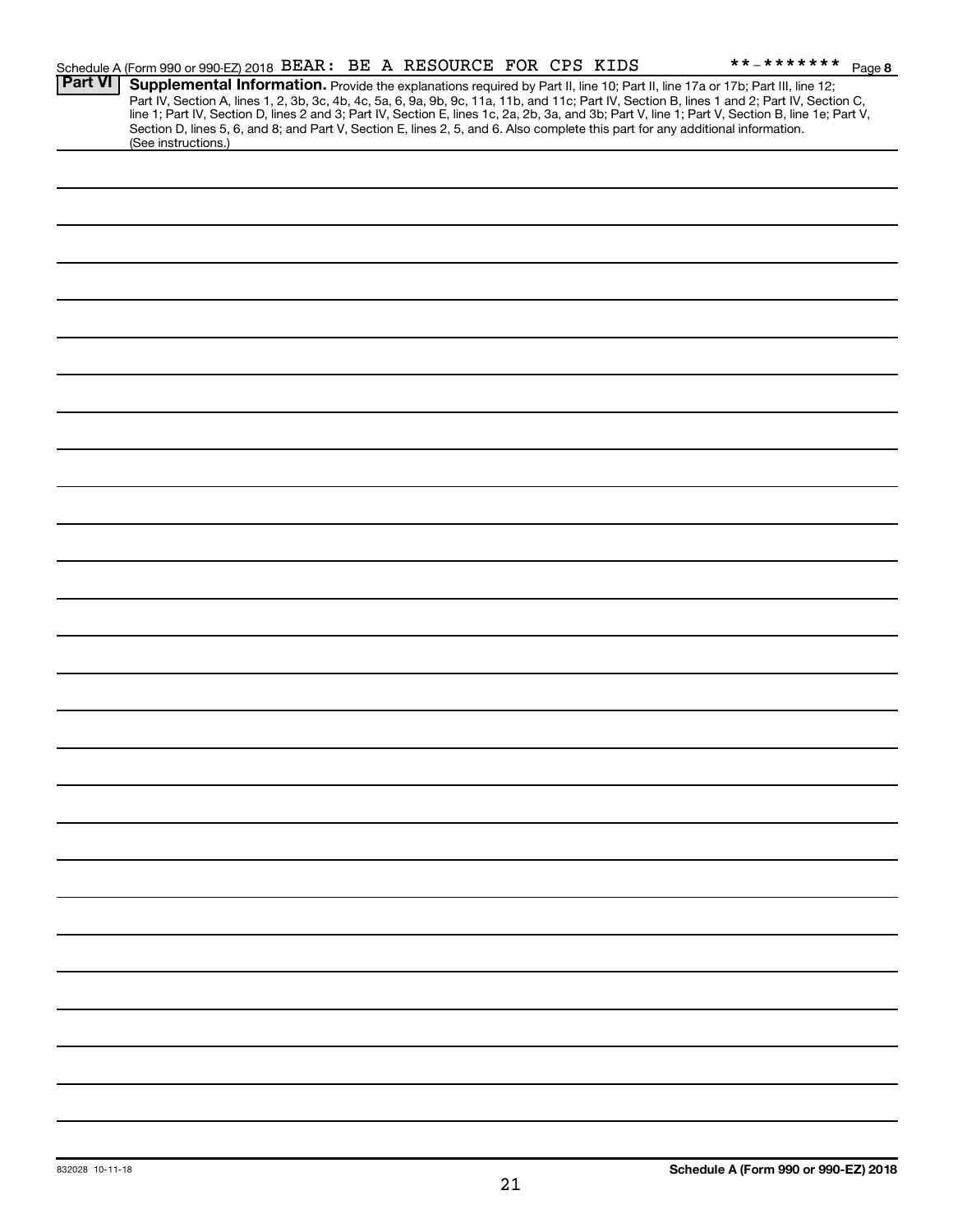# **Schedule B Schedule of Contributors**

**or 990-PF) | Attach to Form 990, Form 990-EZ, or Form 990-PF. | Go to www.irs.gov/Form990 for the latest information.** OMB No. 1545-0047

**2018**

**Employer identification number**

|  | BEAR: BE A RESOURCE FOR CPS KIDS |  |  |  | **_******* |
|--|----------------------------------|--|--|--|------------|
|--|----------------------------------|--|--|--|------------|

| .<br>Department of the Treasury<br>Internal Revenue Service |
|-------------------------------------------------------------|
| Name of the organization                                    |

| <b>Organization type (check one):</b> |                                                                                    |  |  |  |  |  |  |
|---------------------------------------|------------------------------------------------------------------------------------|--|--|--|--|--|--|
| Filers of:                            | Section:                                                                           |  |  |  |  |  |  |
| Form 990 or 990-EZ                    | $\boxed{\textbf{X}}$ 501(c)( 3) (enter number) organization                        |  |  |  |  |  |  |
|                                       | $4947(a)(1)$ nonexempt charitable trust <b>not</b> treated as a private foundation |  |  |  |  |  |  |
|                                       | 527 political organization                                                         |  |  |  |  |  |  |
| Form 990-PF                           | 501(c)(3) exempt private foundation                                                |  |  |  |  |  |  |
|                                       | 4947(a)(1) nonexempt charitable trust treated as a private foundation              |  |  |  |  |  |  |
|                                       | 501(c)(3) taxable private foundation                                               |  |  |  |  |  |  |

Check if your organization is covered by the General Rule or a Special Rule. **Note:**  Only a section 501(c)(7), (8), or (10) organization can check boxes for both the General Rule and a Special Rule. See instructions.

#### **General Rule**

 $\Box$ 

For an organization filing Form 990, 990-EZ, or 990-PF that received, during the year, contributions totaling \$5,000 or more (in money or property) from any one contributor. Complete Parts I and II. See instructions for determining a contributor's total contributions.

#### **Special Rules**

any one contributor, during the year, total contributions of the greater of (1) \$5,000; or (2) 2% of the amount on (i) Form 990, Part VIII, line 1h;  $\boxed{\text{X}}$  For an organization described in section 501(c)(3) filing Form 990 or 990-EZ that met the 33 1/3% support test of the regulations under sections 509(a)(1) and 170(b)(1)(A)(vi), that checked Schedule A (Form 990 or 990-EZ), Part II, line 13, 16a, or 16b, and that received from or (ii) Form 990-EZ, line 1. Complete Parts I and II.

year, total contributions of more than \$1,000 *exclusively* for religious, charitable, scientific, literary, or educational purposes, or for the For an organization described in section 501(c)(7), (8), or (10) filing Form 990 or 990-EZ that received from any one contributor, during the prevention of cruelty to children or animals. Complete Parts I (entering "N/A" in column (b) instead of the contributor name and address), II, and III.  $\Box$ 

purpose. Don't complete any of the parts unless the General Rule applies to this organization because it received nonexclusively year, contributions exclusively for religious, charitable, etc., purposes, but no such contributions totaled more than \$1,000. If this box is checked, enter here the total contributions that were received during the year for an exclusively religious, charitable, etc., For an organization described in section 501(c)(7), (8), or (10) filing Form 990 or 990-EZ that received from any one contributor, during the religious, charitable, etc., contributions totaling \$5,000 or more during the year  $~\ldots\ldots\ldots\ldots\ldots\ldots\ldots\ldots\ldots\blacktriangleright~$ \$  $\Box$ 

**Caution:**  An organization that isn't covered by the General Rule and/or the Special Rules doesn't file Schedule B (Form 990, 990-EZ, or 990-PF),  **must** but it answer "No" on Part IV, line 2, of its Form 990; or check the box on line H of its Form 990-EZ or on its Form 990-PF, Part I, line 2, to certify that it doesn't meet the filing requirements of Schedule B (Form 990, 990-EZ, or 990-PF).

**For Paperwork Reduction Act Notice, see the instructions for Form 990, 990-EZ, or 990-PF. Schedule B (Form 990, 990-EZ, or 990-PF) (2018)** LHA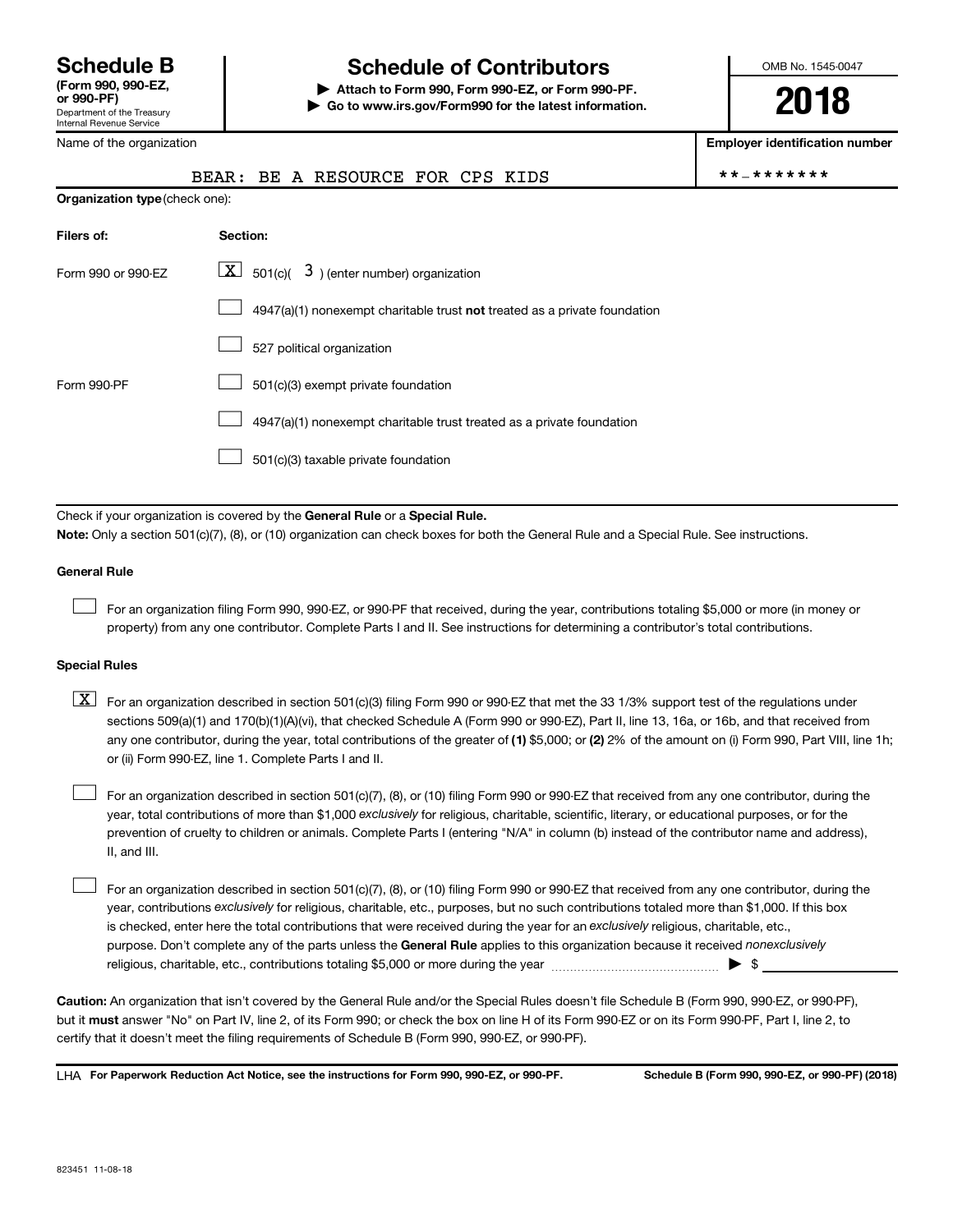Name of organization

**Employer identification number**

# BEAR: BE A RESOURCE FOR CPS KIDS \*\*-\*\*\*\*\*\*\*

| Part I     | <b>Contributors</b> (see instructions). Use duplicate copies of Part I if additional space is needed. |                                   |                                                                                                                          |
|------------|-------------------------------------------------------------------------------------------------------|-----------------------------------|--------------------------------------------------------------------------------------------------------------------------|
| (a)<br>No. | (b)<br>Name, address, and ZIP + 4                                                                     | (c)<br><b>Total contributions</b> | (d)<br>Type of contribution                                                                                              |
| 1          | <b>NAME &amp; ADDRESS OF DONOR REDACTED</b>                                                           | 25,000.<br>\$                     | $\boxed{\textbf{X}}$<br>Person<br>Payroll<br>Noncash<br>(Complete Part II for<br>noncash contributions.)                 |
| (a)<br>No. | (b)<br>Name, address, and ZIP + 4                                                                     | (c)<br><b>Total contributions</b> | (d)<br>Type of contribution                                                                                              |
| 2          | <b>NAME &amp; ADDRESS OF DONOR REDACTED</b>                                                           | 22,960.<br>\$                     | $\boxed{\textbf{X}}$<br>Person<br>Payroll<br>Noncash<br>(Complete Part II for<br>noncash contributions.)                 |
| (a)<br>No. | (b)<br>Name, address, and ZIP + 4                                                                     | (c)<br><b>Total contributions</b> | (d)<br>Type of contribution                                                                                              |
| 3          | <b>NAME &amp; ADDRESS OF DONOR REDACTED</b>                                                           | 25,000.<br>\$                     | $\boxed{\textbf{X}}$<br>Person<br>Payroll<br>Noncash<br>(Complete Part II for<br>noncash contributions.)                 |
| (a)<br>No. | (b)<br>Name, address, and ZIP + 4                                                                     | (c)<br><b>Total contributions</b> | (d)<br>Type of contribution                                                                                              |
| 4          | <b>NAME &amp; ADDRESS OF DONOR REDACTED</b>                                                           | 44,301.<br>\$                     | $\boxed{\textbf{X}}$<br>Person<br>Payroll<br>Noncash<br>(Complete Part II for<br>noncash contributions.)                 |
|            |                                                                                                       |                                   |                                                                                                                          |
| (a)<br>No. | (b)<br>Name, address, and ZIP + 4                                                                     | (c)<br><b>Total contributions</b> | (d)                                                                                                                      |
| 5          | <b>NAME &amp; ADDRESS OF DONOR REDACTED</b>                                                           | 29,169.<br>\$                     | Type of contribution<br>$\mathbf{X}$<br>Person<br>Payroll<br>Noncash<br>(Complete Part II for<br>noncash contributions.) |
| (a)<br>No. | (b)<br>Name, address, and ZIP + 4                                                                     | (c)<br><b>Total contributions</b> | (d)<br>Type of contribution                                                                                              |
| 6          | <b>NAME &amp; ADDRESS OF DONOR REDACTED</b>                                                           | 30,000.<br>\$                     | $\mathbf{X}$<br>Person<br>Payroll<br>Noncash<br>(Complete Part II for<br>noncash contributions.)                         |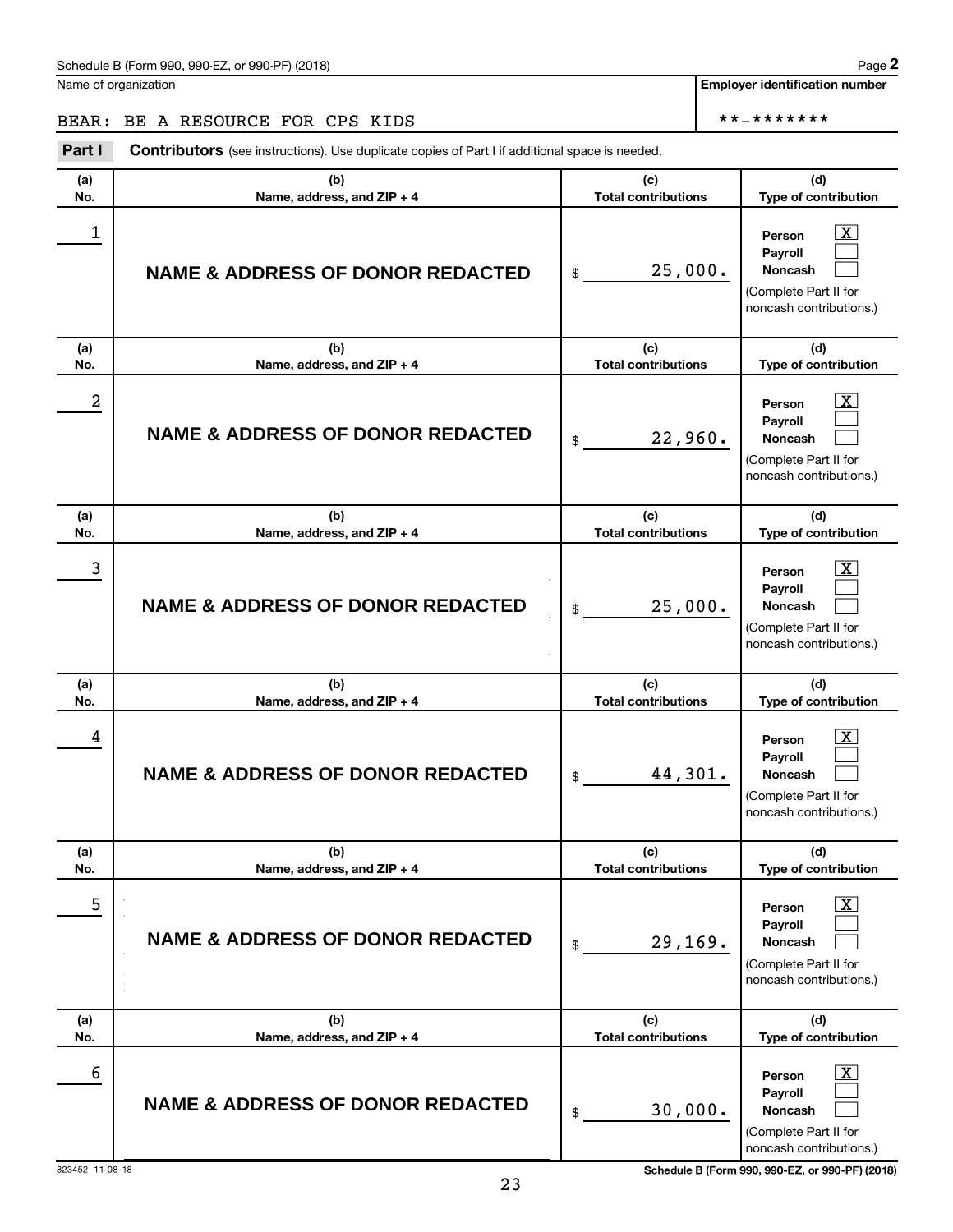**3**

**Employer identification number**

# BEAR: BE A RESOURCE FOR CPS KIDS \*\*-\*\*\*\*\*\*\*

Part II Noncash Property (see instructions). Use duplicate copies of Part II if additional space is needed.

| (a)<br>No.<br>from<br>Part I | (b)<br>Description of noncash property given | (c)<br>FMV (or estimate)<br>(See instructions.) | (d)<br>Date received                            |
|------------------------------|----------------------------------------------|-------------------------------------------------|-------------------------------------------------|
|                              |                                              |                                                 |                                                 |
|                              |                                              | \$                                              |                                                 |
| (a)<br>No.<br>from<br>Part I | (b)<br>Description of noncash property given | (c)<br>FMV (or estimate)<br>(See instructions.) | (d)<br>Date received                            |
|                              |                                              | $\$$                                            |                                                 |
| (a)<br>No.<br>from<br>Part I | (b)<br>Description of noncash property given | (c)<br>FMV (or estimate)<br>(See instructions.) | (d)<br>Date received                            |
|                              |                                              | $\$$                                            |                                                 |
| (a)<br>No.<br>from<br>Part I | (b)<br>Description of noncash property given | (c)<br>FMV (or estimate)<br>(See instructions.) | (d)<br>Date received                            |
|                              |                                              | \$                                              |                                                 |
| (a)<br>No.<br>from<br>Part I | (b)<br>Description of noncash property given | (c)<br>FMV (or estimate)<br>(See instructions.) | (d)<br>Date received                            |
|                              |                                              | \$                                              |                                                 |
| (a)<br>No.<br>from<br>Part I | (b)<br>Description of noncash property given | (c)<br>FMV (or estimate)<br>(See instructions.) | (d)<br>Date received                            |
|                              |                                              | \$                                              |                                                 |
| 823453 11-08-18              |                                              |                                                 | Schedule B (Form 990, 990-EZ, or 990-PF) (2018) |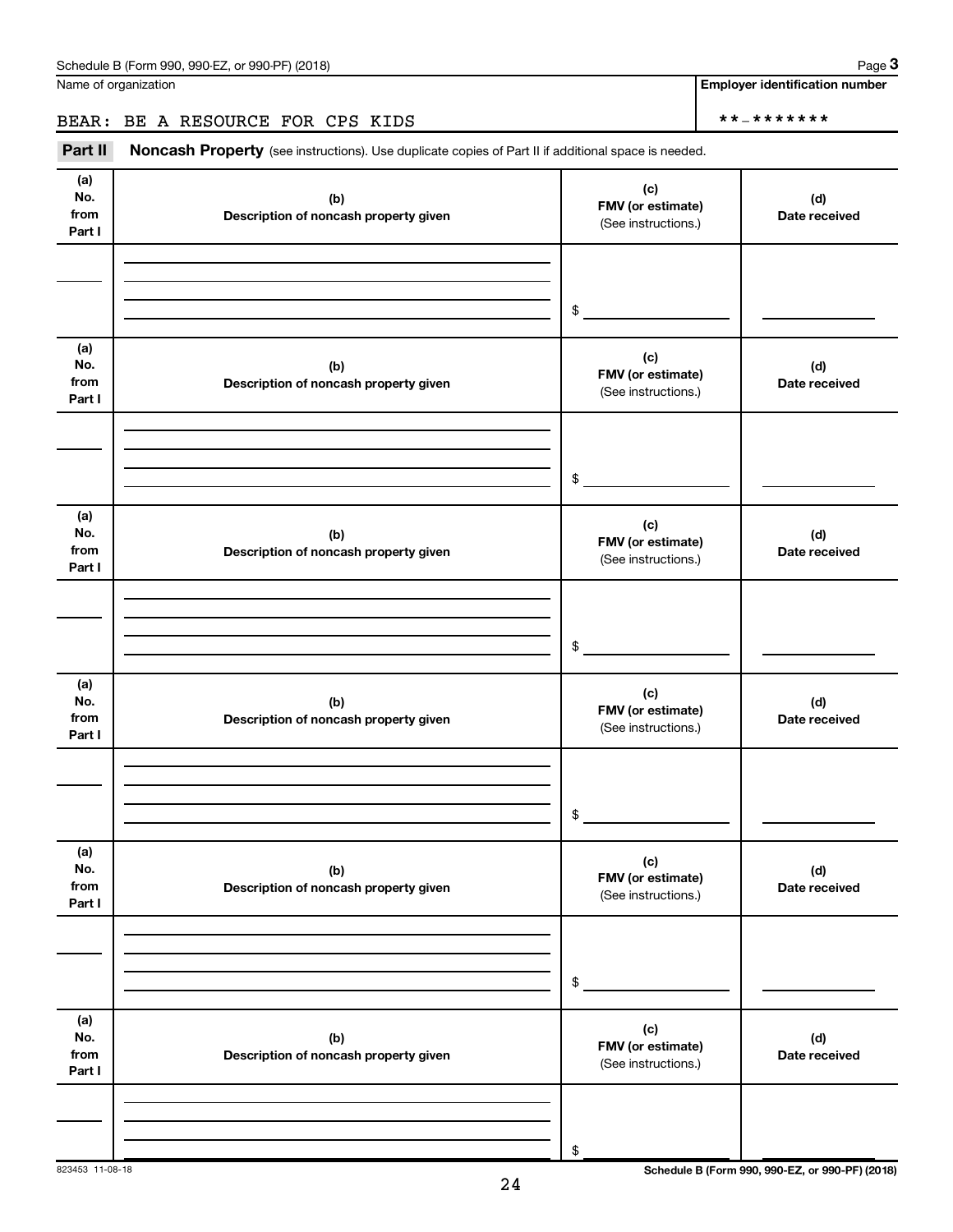|                           | Schedule B (Form 990, 990-EZ, or 990-PF) (2018)                                                                                                                                                                                                                                                                                                                    |                      | Page 4                                                                                                                                                         |  |  |  |  |
|---------------------------|--------------------------------------------------------------------------------------------------------------------------------------------------------------------------------------------------------------------------------------------------------------------------------------------------------------------------------------------------------------------|----------------------|----------------------------------------------------------------------------------------------------------------------------------------------------------------|--|--|--|--|
|                           | Name of organization                                                                                                                                                                                                                                                                                                                                               |                      | <b>Employer identification number</b>                                                                                                                          |  |  |  |  |
| BEAR:                     | BE A RESOURCE FOR CPS KIDS                                                                                                                                                                                                                                                                                                                                         |                      | **_*******                                                                                                                                                     |  |  |  |  |
| Part III                  | from any one contributor. Complete columns (a) through (e) and the following line entry. For organizations<br>completing Part III, enter the total of exclusively religious, charitable, etc., contributions of \$1,000 or less for the year. (Enter this info. once.) $\blacktriangleright$ \$<br>Use duplicate copies of Part III if additional space is needed. |                      | Exclusively religious, charitable, etc., contributions to organizations described in section 501(c)(7), (8), or (10) that total more than \$1,000 for the year |  |  |  |  |
| (a) No.<br>from<br>Part I | (b) Purpose of gift                                                                                                                                                                                                                                                                                                                                                | (c) Use of gift      | (d) Description of how gift is held                                                                                                                            |  |  |  |  |
|                           |                                                                                                                                                                                                                                                                                                                                                                    |                      |                                                                                                                                                                |  |  |  |  |
|                           |                                                                                                                                                                                                                                                                                                                                                                    | (e) Transfer of gift |                                                                                                                                                                |  |  |  |  |
|                           | Transferee's name, address, and ZIP + 4                                                                                                                                                                                                                                                                                                                            |                      | Relationship of transferor to transferee                                                                                                                       |  |  |  |  |
|                           |                                                                                                                                                                                                                                                                                                                                                                    |                      |                                                                                                                                                                |  |  |  |  |
| (a) No.<br>from<br>Part I | (b) Purpose of gift                                                                                                                                                                                                                                                                                                                                                | (c) Use of gift      | (d) Description of how gift is held                                                                                                                            |  |  |  |  |
|                           |                                                                                                                                                                                                                                                                                                                                                                    |                      |                                                                                                                                                                |  |  |  |  |
|                           | (e) Transfer of gift                                                                                                                                                                                                                                                                                                                                               |                      |                                                                                                                                                                |  |  |  |  |
|                           | Transferee's name, address, and ZIP + 4                                                                                                                                                                                                                                                                                                                            |                      | Relationship of transferor to transferee                                                                                                                       |  |  |  |  |
| (a) No.<br>from           | (b) Purpose of gift                                                                                                                                                                                                                                                                                                                                                | (c) Use of gift      | (d) Description of how gift is held                                                                                                                            |  |  |  |  |
| Part I                    |                                                                                                                                                                                                                                                                                                                                                                    |                      |                                                                                                                                                                |  |  |  |  |
|                           |                                                                                                                                                                                                                                                                                                                                                                    | (e) Transfer of gift |                                                                                                                                                                |  |  |  |  |
|                           | Transferee's name, address, and ZIP + 4                                                                                                                                                                                                                                                                                                                            |                      | Relationship of transferor to transferee                                                                                                                       |  |  |  |  |
|                           |                                                                                                                                                                                                                                                                                                                                                                    |                      |                                                                                                                                                                |  |  |  |  |
| (a) No.<br>from<br>Part I | (b) Purpose of gift                                                                                                                                                                                                                                                                                                                                                | (c) Use of gift      | (d) Description of how gift is held                                                                                                                            |  |  |  |  |
|                           |                                                                                                                                                                                                                                                                                                                                                                    |                      |                                                                                                                                                                |  |  |  |  |
|                           | (e) Transfer of gift                                                                                                                                                                                                                                                                                                                                               |                      |                                                                                                                                                                |  |  |  |  |
|                           | Transferee's name, address, and ZIP + 4                                                                                                                                                                                                                                                                                                                            |                      | Relationship of transferor to transferee                                                                                                                       |  |  |  |  |
|                           |                                                                                                                                                                                                                                                                                                                                                                    |                      |                                                                                                                                                                |  |  |  |  |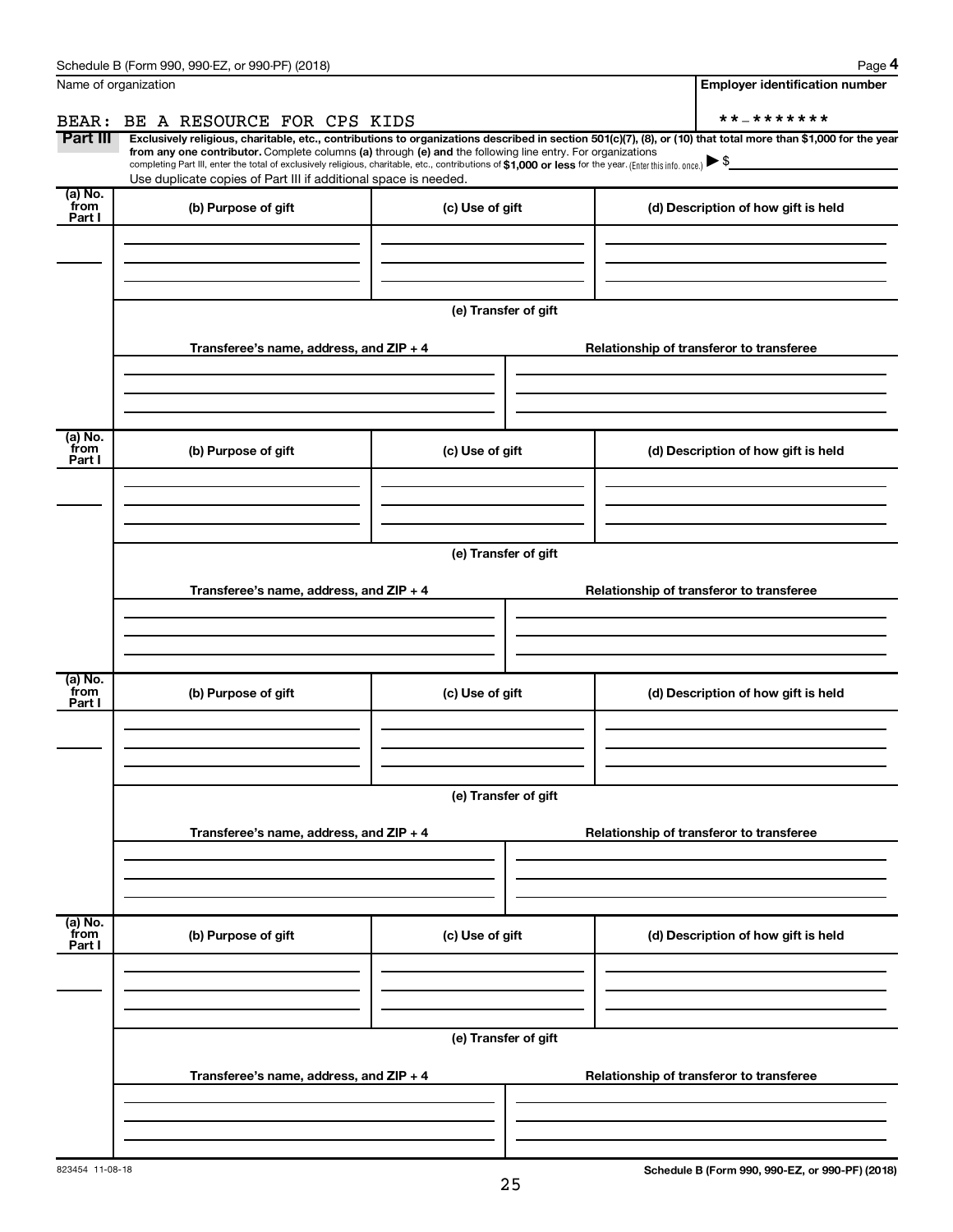| (Form 990) |  |
|------------|--|
|------------|--|

l,

# **SCHEDULE D Supplemental Financial Statements**<br> **Form 990 2018**<br> **Part IV** line 6.7.8.9.10, 11a, 11b, 11d, 11d, 11d, 11d, 11d, 12a, 0r, 12b

**(Form 990) | Complete if the organization answered "Yes" on Form 990, Part IV, line 6, 7, 8, 9, 10, 11a, 11b, 11c, 11d, 11e, 11f, 12a, or 12b.**



Department of the Treasury Internal Revenue Service

**| Attach to Form 990. |Go to www.irs.gov/Form990 for instructions and the latest information.**

| Organizations Maintaining Donor Advised Funds or Other Similar Funds or Accounts. Complete if the<br>Part I<br>organization answered "Yes" on Form 990, Part IV, line 6.<br>(a) Donor advised funds<br>(b) Funds and other accounts<br>1.<br>Aggregate value of contributions to (during year)<br>2<br>Aggregate value of grants from (during year)<br>з<br>4<br>Did the organization inform all donors and donor advisors in writing that the assets held in donor advised funds<br>5<br><b>No</b><br>Yes<br>Did the organization inform all grantees, donors, and donor advisors in writing that grant funds can be used only<br>6<br>for charitable purposes and not for the benefit of the donor or donor advisor, or for any other purpose conferring<br>No<br>impermissible private benefit?<br>Yes<br>Part II<br>Conservation Easements. Complete if the organization answered "Yes" on Form 990, Part IV, line 7.<br>Purpose(s) of conservation easements held by the organization (check all that apply).<br>1.<br>Preservation of land for public use (e.g., recreation or education)<br>Preservation of a historically important land area<br>Protection of natural habitat<br>Preservation of a certified historic structure<br>Preservation of open space<br>2<br>Complete lines 2a through 2d if the organization held a qualified conservation contribution in the form of a conservation easement on the last<br>Held at the End of the Tax Year<br>day of the tax year.<br>2a<br>2b<br>b<br>2c<br>Number of conservation easements included in (c) acquired after 7/25/06, and not on a historic structure<br>d<br>2d<br>Number of conservation easements modified, transferred, released, extinguished, or terminated by the organization during the tax<br>3<br>$year \triangleright$<br>Number of states where property subject to conservation easement is located ><br>4<br>Does the organization have a written policy regarding the periodic monitoring, inspection, handling of<br>5<br>Yes<br><b>No</b><br>violations, and enforcement of the conservation easements it holds?<br>Staff and volunteer hours devoted to monitoring, inspecting, handling of violations, and enforcing conservation easements during the year<br>6<br>Amount of expenses incurred in monitoring, inspecting, handling of violations, and enforcing conservation easements during the year<br>7<br>$\blacktriangleright$ \$<br>Does each conservation easement reported on line 2(d) above satisfy the requirements of section 170(h)(4)(B)(i)<br>8<br>Yes<br>No<br>In Part XIII, describe how the organization reports conservation easements in its revenue and expense statement, and balance sheet, and<br>include, if applicable, the text of the footnote to the organization's financial statements that describes the organization's accounting for<br>conservation easements.<br>Organizations Maintaining Collections of Art, Historical Treasures, or Other Similar Assets.<br>Part III<br>Complete if the organization answered "Yes" on Form 990, Part IV, line 8.<br>1a If the organization elected, as permitted under SFAS 116 (ASC 958), not to report in its revenue statement and balance sheet works of art,<br>historical treasures, or other similar assets held for public exhibition, education, or research in furtherance of public service, provide, in Part XIII,<br>the text of the footnote to its financial statements that describes these items.<br>If the organization elected, as permitted under SFAS 116 (ASC 958), to report in its revenue statement and balance sheet works of art, historical<br>b<br>treasures, or other similar assets held for public exhibition, education, or research in furtherance of public service, provide the following amounts<br>relating to these items:<br>$\frac{1}{2}$<br>▶<br>$\blacktriangleright$ \$<br>(ii) Assets included in Form 990, Part X<br>If the organization received or held works of art, historical treasures, or other similar assets for financial gain, provide<br>2<br>the following amounts required to be reported under SFAS 116 (ASC 958) relating to these items:<br>$\blacktriangleright$ \$<br>$\blacktriangleright$ \$ | Name of the organization<br>BEAR: BE A RESOURCE FOR CPS KIDS | <b>Employer identification number</b><br>* * _ * * * * * * * |  |  |
|---------------------------------------------------------------------------------------------------------------------------------------------------------------------------------------------------------------------------------------------------------------------------------------------------------------------------------------------------------------------------------------------------------------------------------------------------------------------------------------------------------------------------------------------------------------------------------------------------------------------------------------------------------------------------------------------------------------------------------------------------------------------------------------------------------------------------------------------------------------------------------------------------------------------------------------------------------------------------------------------------------------------------------------------------------------------------------------------------------------------------------------------------------------------------------------------------------------------------------------------------------------------------------------------------------------------------------------------------------------------------------------------------------------------------------------------------------------------------------------------------------------------------------------------------------------------------------------------------------------------------------------------------------------------------------------------------------------------------------------------------------------------------------------------------------------------------------------------------------------------------------------------------------------------------------------------------------------------------------------------------------------------------------------------------------------------------------------------------------------------------------------------------------------------------------------------------------------------------------------------------------------------------------------------------------------------------------------------------------------------------------------------------------------------------------------------------------------------------------------------------------------------------------------------------------------------------------------------------------------------------------------------------------------------------------------------------------------------------------------------------------------------------------------------------------------------------------------------------------------------------------------------------------------------------------------------------------------------------------------------------------------------------------------------------------------------------------------------------------------------------------------------------------------------------------------------------------------------------------------------------------------------------------------------------------------------------------------------------------------------------------------------------------------------------------------------------------------------------------------------------------------------------------------------------------------------------------------------------------------------------------------------------------------------------------------------------------------------------------------------------------------------------------------------------------------------------------------------------------------------------------------------------------------------------------------------------------------------------------------------------------------------------------------------------------------------------------------------------------------------------------------------------------------------------------------------------------------------------------------|--------------------------------------------------------------|--------------------------------------------------------------|--|--|
|                                                                                                                                                                                                                                                                                                                                                                                                                                                                                                                                                                                                                                                                                                                                                                                                                                                                                                                                                                                                                                                                                                                                                                                                                                                                                                                                                                                                                                                                                                                                                                                                                                                                                                                                                                                                                                                                                                                                                                                                                                                                                                                                                                                                                                                                                                                                                                                                                                                                                                                                                                                                                                                                                                                                                                                                                                                                                                                                                                                                                                                                                                                                                                                                                                                                                                                                                                                                                                                                                                                                                                                                                                                                                                                                                                                                                                                                                                                                                                                                                                                                                                                                                                                                                                       |                                                              |                                                              |  |  |
|                                                                                                                                                                                                                                                                                                                                                                                                                                                                                                                                                                                                                                                                                                                                                                                                                                                                                                                                                                                                                                                                                                                                                                                                                                                                                                                                                                                                                                                                                                                                                                                                                                                                                                                                                                                                                                                                                                                                                                                                                                                                                                                                                                                                                                                                                                                                                                                                                                                                                                                                                                                                                                                                                                                                                                                                                                                                                                                                                                                                                                                                                                                                                                                                                                                                                                                                                                                                                                                                                                                                                                                                                                                                                                                                                                                                                                                                                                                                                                                                                                                                                                                                                                                                                                       |                                                              |                                                              |  |  |
|                                                                                                                                                                                                                                                                                                                                                                                                                                                                                                                                                                                                                                                                                                                                                                                                                                                                                                                                                                                                                                                                                                                                                                                                                                                                                                                                                                                                                                                                                                                                                                                                                                                                                                                                                                                                                                                                                                                                                                                                                                                                                                                                                                                                                                                                                                                                                                                                                                                                                                                                                                                                                                                                                                                                                                                                                                                                                                                                                                                                                                                                                                                                                                                                                                                                                                                                                                                                                                                                                                                                                                                                                                                                                                                                                                                                                                                                                                                                                                                                                                                                                                                                                                                                                                       |                                                              |                                                              |  |  |
|                                                                                                                                                                                                                                                                                                                                                                                                                                                                                                                                                                                                                                                                                                                                                                                                                                                                                                                                                                                                                                                                                                                                                                                                                                                                                                                                                                                                                                                                                                                                                                                                                                                                                                                                                                                                                                                                                                                                                                                                                                                                                                                                                                                                                                                                                                                                                                                                                                                                                                                                                                                                                                                                                                                                                                                                                                                                                                                                                                                                                                                                                                                                                                                                                                                                                                                                                                                                                                                                                                                                                                                                                                                                                                                                                                                                                                                                                                                                                                                                                                                                                                                                                                                                                                       |                                                              |                                                              |  |  |
|                                                                                                                                                                                                                                                                                                                                                                                                                                                                                                                                                                                                                                                                                                                                                                                                                                                                                                                                                                                                                                                                                                                                                                                                                                                                                                                                                                                                                                                                                                                                                                                                                                                                                                                                                                                                                                                                                                                                                                                                                                                                                                                                                                                                                                                                                                                                                                                                                                                                                                                                                                                                                                                                                                                                                                                                                                                                                                                                                                                                                                                                                                                                                                                                                                                                                                                                                                                                                                                                                                                                                                                                                                                                                                                                                                                                                                                                                                                                                                                                                                                                                                                                                                                                                                       |                                                              |                                                              |  |  |
|                                                                                                                                                                                                                                                                                                                                                                                                                                                                                                                                                                                                                                                                                                                                                                                                                                                                                                                                                                                                                                                                                                                                                                                                                                                                                                                                                                                                                                                                                                                                                                                                                                                                                                                                                                                                                                                                                                                                                                                                                                                                                                                                                                                                                                                                                                                                                                                                                                                                                                                                                                                                                                                                                                                                                                                                                                                                                                                                                                                                                                                                                                                                                                                                                                                                                                                                                                                                                                                                                                                                                                                                                                                                                                                                                                                                                                                                                                                                                                                                                                                                                                                                                                                                                                       |                                                              |                                                              |  |  |
|                                                                                                                                                                                                                                                                                                                                                                                                                                                                                                                                                                                                                                                                                                                                                                                                                                                                                                                                                                                                                                                                                                                                                                                                                                                                                                                                                                                                                                                                                                                                                                                                                                                                                                                                                                                                                                                                                                                                                                                                                                                                                                                                                                                                                                                                                                                                                                                                                                                                                                                                                                                                                                                                                                                                                                                                                                                                                                                                                                                                                                                                                                                                                                                                                                                                                                                                                                                                                                                                                                                                                                                                                                                                                                                                                                                                                                                                                                                                                                                                                                                                                                                                                                                                                                       |                                                              |                                                              |  |  |
|                                                                                                                                                                                                                                                                                                                                                                                                                                                                                                                                                                                                                                                                                                                                                                                                                                                                                                                                                                                                                                                                                                                                                                                                                                                                                                                                                                                                                                                                                                                                                                                                                                                                                                                                                                                                                                                                                                                                                                                                                                                                                                                                                                                                                                                                                                                                                                                                                                                                                                                                                                                                                                                                                                                                                                                                                                                                                                                                                                                                                                                                                                                                                                                                                                                                                                                                                                                                                                                                                                                                                                                                                                                                                                                                                                                                                                                                                                                                                                                                                                                                                                                                                                                                                                       |                                                              |                                                              |  |  |
|                                                                                                                                                                                                                                                                                                                                                                                                                                                                                                                                                                                                                                                                                                                                                                                                                                                                                                                                                                                                                                                                                                                                                                                                                                                                                                                                                                                                                                                                                                                                                                                                                                                                                                                                                                                                                                                                                                                                                                                                                                                                                                                                                                                                                                                                                                                                                                                                                                                                                                                                                                                                                                                                                                                                                                                                                                                                                                                                                                                                                                                                                                                                                                                                                                                                                                                                                                                                                                                                                                                                                                                                                                                                                                                                                                                                                                                                                                                                                                                                                                                                                                                                                                                                                                       |                                                              |                                                              |  |  |
|                                                                                                                                                                                                                                                                                                                                                                                                                                                                                                                                                                                                                                                                                                                                                                                                                                                                                                                                                                                                                                                                                                                                                                                                                                                                                                                                                                                                                                                                                                                                                                                                                                                                                                                                                                                                                                                                                                                                                                                                                                                                                                                                                                                                                                                                                                                                                                                                                                                                                                                                                                                                                                                                                                                                                                                                                                                                                                                                                                                                                                                                                                                                                                                                                                                                                                                                                                                                                                                                                                                                                                                                                                                                                                                                                                                                                                                                                                                                                                                                                                                                                                                                                                                                                                       |                                                              |                                                              |  |  |
|                                                                                                                                                                                                                                                                                                                                                                                                                                                                                                                                                                                                                                                                                                                                                                                                                                                                                                                                                                                                                                                                                                                                                                                                                                                                                                                                                                                                                                                                                                                                                                                                                                                                                                                                                                                                                                                                                                                                                                                                                                                                                                                                                                                                                                                                                                                                                                                                                                                                                                                                                                                                                                                                                                                                                                                                                                                                                                                                                                                                                                                                                                                                                                                                                                                                                                                                                                                                                                                                                                                                                                                                                                                                                                                                                                                                                                                                                                                                                                                                                                                                                                                                                                                                                                       |                                                              |                                                              |  |  |
|                                                                                                                                                                                                                                                                                                                                                                                                                                                                                                                                                                                                                                                                                                                                                                                                                                                                                                                                                                                                                                                                                                                                                                                                                                                                                                                                                                                                                                                                                                                                                                                                                                                                                                                                                                                                                                                                                                                                                                                                                                                                                                                                                                                                                                                                                                                                                                                                                                                                                                                                                                                                                                                                                                                                                                                                                                                                                                                                                                                                                                                                                                                                                                                                                                                                                                                                                                                                                                                                                                                                                                                                                                                                                                                                                                                                                                                                                                                                                                                                                                                                                                                                                                                                                                       |                                                              |                                                              |  |  |
|                                                                                                                                                                                                                                                                                                                                                                                                                                                                                                                                                                                                                                                                                                                                                                                                                                                                                                                                                                                                                                                                                                                                                                                                                                                                                                                                                                                                                                                                                                                                                                                                                                                                                                                                                                                                                                                                                                                                                                                                                                                                                                                                                                                                                                                                                                                                                                                                                                                                                                                                                                                                                                                                                                                                                                                                                                                                                                                                                                                                                                                                                                                                                                                                                                                                                                                                                                                                                                                                                                                                                                                                                                                                                                                                                                                                                                                                                                                                                                                                                                                                                                                                                                                                                                       |                                                              |                                                              |  |  |
|                                                                                                                                                                                                                                                                                                                                                                                                                                                                                                                                                                                                                                                                                                                                                                                                                                                                                                                                                                                                                                                                                                                                                                                                                                                                                                                                                                                                                                                                                                                                                                                                                                                                                                                                                                                                                                                                                                                                                                                                                                                                                                                                                                                                                                                                                                                                                                                                                                                                                                                                                                                                                                                                                                                                                                                                                                                                                                                                                                                                                                                                                                                                                                                                                                                                                                                                                                                                                                                                                                                                                                                                                                                                                                                                                                                                                                                                                                                                                                                                                                                                                                                                                                                                                                       |                                                              |                                                              |  |  |
|                                                                                                                                                                                                                                                                                                                                                                                                                                                                                                                                                                                                                                                                                                                                                                                                                                                                                                                                                                                                                                                                                                                                                                                                                                                                                                                                                                                                                                                                                                                                                                                                                                                                                                                                                                                                                                                                                                                                                                                                                                                                                                                                                                                                                                                                                                                                                                                                                                                                                                                                                                                                                                                                                                                                                                                                                                                                                                                                                                                                                                                                                                                                                                                                                                                                                                                                                                                                                                                                                                                                                                                                                                                                                                                                                                                                                                                                                                                                                                                                                                                                                                                                                                                                                                       |                                                              |                                                              |  |  |
|                                                                                                                                                                                                                                                                                                                                                                                                                                                                                                                                                                                                                                                                                                                                                                                                                                                                                                                                                                                                                                                                                                                                                                                                                                                                                                                                                                                                                                                                                                                                                                                                                                                                                                                                                                                                                                                                                                                                                                                                                                                                                                                                                                                                                                                                                                                                                                                                                                                                                                                                                                                                                                                                                                                                                                                                                                                                                                                                                                                                                                                                                                                                                                                                                                                                                                                                                                                                                                                                                                                                                                                                                                                                                                                                                                                                                                                                                                                                                                                                                                                                                                                                                                                                                                       |                                                              |                                                              |  |  |
|                                                                                                                                                                                                                                                                                                                                                                                                                                                                                                                                                                                                                                                                                                                                                                                                                                                                                                                                                                                                                                                                                                                                                                                                                                                                                                                                                                                                                                                                                                                                                                                                                                                                                                                                                                                                                                                                                                                                                                                                                                                                                                                                                                                                                                                                                                                                                                                                                                                                                                                                                                                                                                                                                                                                                                                                                                                                                                                                                                                                                                                                                                                                                                                                                                                                                                                                                                                                                                                                                                                                                                                                                                                                                                                                                                                                                                                                                                                                                                                                                                                                                                                                                                                                                                       |                                                              |                                                              |  |  |
|                                                                                                                                                                                                                                                                                                                                                                                                                                                                                                                                                                                                                                                                                                                                                                                                                                                                                                                                                                                                                                                                                                                                                                                                                                                                                                                                                                                                                                                                                                                                                                                                                                                                                                                                                                                                                                                                                                                                                                                                                                                                                                                                                                                                                                                                                                                                                                                                                                                                                                                                                                                                                                                                                                                                                                                                                                                                                                                                                                                                                                                                                                                                                                                                                                                                                                                                                                                                                                                                                                                                                                                                                                                                                                                                                                                                                                                                                                                                                                                                                                                                                                                                                                                                                                       |                                                              |                                                              |  |  |
|                                                                                                                                                                                                                                                                                                                                                                                                                                                                                                                                                                                                                                                                                                                                                                                                                                                                                                                                                                                                                                                                                                                                                                                                                                                                                                                                                                                                                                                                                                                                                                                                                                                                                                                                                                                                                                                                                                                                                                                                                                                                                                                                                                                                                                                                                                                                                                                                                                                                                                                                                                                                                                                                                                                                                                                                                                                                                                                                                                                                                                                                                                                                                                                                                                                                                                                                                                                                                                                                                                                                                                                                                                                                                                                                                                                                                                                                                                                                                                                                                                                                                                                                                                                                                                       |                                                              |                                                              |  |  |
|                                                                                                                                                                                                                                                                                                                                                                                                                                                                                                                                                                                                                                                                                                                                                                                                                                                                                                                                                                                                                                                                                                                                                                                                                                                                                                                                                                                                                                                                                                                                                                                                                                                                                                                                                                                                                                                                                                                                                                                                                                                                                                                                                                                                                                                                                                                                                                                                                                                                                                                                                                                                                                                                                                                                                                                                                                                                                                                                                                                                                                                                                                                                                                                                                                                                                                                                                                                                                                                                                                                                                                                                                                                                                                                                                                                                                                                                                                                                                                                                                                                                                                                                                                                                                                       |                                                              |                                                              |  |  |
|                                                                                                                                                                                                                                                                                                                                                                                                                                                                                                                                                                                                                                                                                                                                                                                                                                                                                                                                                                                                                                                                                                                                                                                                                                                                                                                                                                                                                                                                                                                                                                                                                                                                                                                                                                                                                                                                                                                                                                                                                                                                                                                                                                                                                                                                                                                                                                                                                                                                                                                                                                                                                                                                                                                                                                                                                                                                                                                                                                                                                                                                                                                                                                                                                                                                                                                                                                                                                                                                                                                                                                                                                                                                                                                                                                                                                                                                                                                                                                                                                                                                                                                                                                                                                                       |                                                              |                                                              |  |  |
|                                                                                                                                                                                                                                                                                                                                                                                                                                                                                                                                                                                                                                                                                                                                                                                                                                                                                                                                                                                                                                                                                                                                                                                                                                                                                                                                                                                                                                                                                                                                                                                                                                                                                                                                                                                                                                                                                                                                                                                                                                                                                                                                                                                                                                                                                                                                                                                                                                                                                                                                                                                                                                                                                                                                                                                                                                                                                                                                                                                                                                                                                                                                                                                                                                                                                                                                                                                                                                                                                                                                                                                                                                                                                                                                                                                                                                                                                                                                                                                                                                                                                                                                                                                                                                       |                                                              |                                                              |  |  |
|                                                                                                                                                                                                                                                                                                                                                                                                                                                                                                                                                                                                                                                                                                                                                                                                                                                                                                                                                                                                                                                                                                                                                                                                                                                                                                                                                                                                                                                                                                                                                                                                                                                                                                                                                                                                                                                                                                                                                                                                                                                                                                                                                                                                                                                                                                                                                                                                                                                                                                                                                                                                                                                                                                                                                                                                                                                                                                                                                                                                                                                                                                                                                                                                                                                                                                                                                                                                                                                                                                                                                                                                                                                                                                                                                                                                                                                                                                                                                                                                                                                                                                                                                                                                                                       |                                                              |                                                              |  |  |
|                                                                                                                                                                                                                                                                                                                                                                                                                                                                                                                                                                                                                                                                                                                                                                                                                                                                                                                                                                                                                                                                                                                                                                                                                                                                                                                                                                                                                                                                                                                                                                                                                                                                                                                                                                                                                                                                                                                                                                                                                                                                                                                                                                                                                                                                                                                                                                                                                                                                                                                                                                                                                                                                                                                                                                                                                                                                                                                                                                                                                                                                                                                                                                                                                                                                                                                                                                                                                                                                                                                                                                                                                                                                                                                                                                                                                                                                                                                                                                                                                                                                                                                                                                                                                                       |                                                              |                                                              |  |  |
|                                                                                                                                                                                                                                                                                                                                                                                                                                                                                                                                                                                                                                                                                                                                                                                                                                                                                                                                                                                                                                                                                                                                                                                                                                                                                                                                                                                                                                                                                                                                                                                                                                                                                                                                                                                                                                                                                                                                                                                                                                                                                                                                                                                                                                                                                                                                                                                                                                                                                                                                                                                                                                                                                                                                                                                                                                                                                                                                                                                                                                                                                                                                                                                                                                                                                                                                                                                                                                                                                                                                                                                                                                                                                                                                                                                                                                                                                                                                                                                                                                                                                                                                                                                                                                       |                                                              |                                                              |  |  |
|                                                                                                                                                                                                                                                                                                                                                                                                                                                                                                                                                                                                                                                                                                                                                                                                                                                                                                                                                                                                                                                                                                                                                                                                                                                                                                                                                                                                                                                                                                                                                                                                                                                                                                                                                                                                                                                                                                                                                                                                                                                                                                                                                                                                                                                                                                                                                                                                                                                                                                                                                                                                                                                                                                                                                                                                                                                                                                                                                                                                                                                                                                                                                                                                                                                                                                                                                                                                                                                                                                                                                                                                                                                                                                                                                                                                                                                                                                                                                                                                                                                                                                                                                                                                                                       |                                                              |                                                              |  |  |
|                                                                                                                                                                                                                                                                                                                                                                                                                                                                                                                                                                                                                                                                                                                                                                                                                                                                                                                                                                                                                                                                                                                                                                                                                                                                                                                                                                                                                                                                                                                                                                                                                                                                                                                                                                                                                                                                                                                                                                                                                                                                                                                                                                                                                                                                                                                                                                                                                                                                                                                                                                                                                                                                                                                                                                                                                                                                                                                                                                                                                                                                                                                                                                                                                                                                                                                                                                                                                                                                                                                                                                                                                                                                                                                                                                                                                                                                                                                                                                                                                                                                                                                                                                                                                                       |                                                              |                                                              |  |  |
|                                                                                                                                                                                                                                                                                                                                                                                                                                                                                                                                                                                                                                                                                                                                                                                                                                                                                                                                                                                                                                                                                                                                                                                                                                                                                                                                                                                                                                                                                                                                                                                                                                                                                                                                                                                                                                                                                                                                                                                                                                                                                                                                                                                                                                                                                                                                                                                                                                                                                                                                                                                                                                                                                                                                                                                                                                                                                                                                                                                                                                                                                                                                                                                                                                                                                                                                                                                                                                                                                                                                                                                                                                                                                                                                                                                                                                                                                                                                                                                                                                                                                                                                                                                                                                       |                                                              |                                                              |  |  |
|                                                                                                                                                                                                                                                                                                                                                                                                                                                                                                                                                                                                                                                                                                                                                                                                                                                                                                                                                                                                                                                                                                                                                                                                                                                                                                                                                                                                                                                                                                                                                                                                                                                                                                                                                                                                                                                                                                                                                                                                                                                                                                                                                                                                                                                                                                                                                                                                                                                                                                                                                                                                                                                                                                                                                                                                                                                                                                                                                                                                                                                                                                                                                                                                                                                                                                                                                                                                                                                                                                                                                                                                                                                                                                                                                                                                                                                                                                                                                                                                                                                                                                                                                                                                                                       |                                                              |                                                              |  |  |
|                                                                                                                                                                                                                                                                                                                                                                                                                                                                                                                                                                                                                                                                                                                                                                                                                                                                                                                                                                                                                                                                                                                                                                                                                                                                                                                                                                                                                                                                                                                                                                                                                                                                                                                                                                                                                                                                                                                                                                                                                                                                                                                                                                                                                                                                                                                                                                                                                                                                                                                                                                                                                                                                                                                                                                                                                                                                                                                                                                                                                                                                                                                                                                                                                                                                                                                                                                                                                                                                                                                                                                                                                                                                                                                                                                                                                                                                                                                                                                                                                                                                                                                                                                                                                                       |                                                              |                                                              |  |  |
|                                                                                                                                                                                                                                                                                                                                                                                                                                                                                                                                                                                                                                                                                                                                                                                                                                                                                                                                                                                                                                                                                                                                                                                                                                                                                                                                                                                                                                                                                                                                                                                                                                                                                                                                                                                                                                                                                                                                                                                                                                                                                                                                                                                                                                                                                                                                                                                                                                                                                                                                                                                                                                                                                                                                                                                                                                                                                                                                                                                                                                                                                                                                                                                                                                                                                                                                                                                                                                                                                                                                                                                                                                                                                                                                                                                                                                                                                                                                                                                                                                                                                                                                                                                                                                       |                                                              |                                                              |  |  |
|                                                                                                                                                                                                                                                                                                                                                                                                                                                                                                                                                                                                                                                                                                                                                                                                                                                                                                                                                                                                                                                                                                                                                                                                                                                                                                                                                                                                                                                                                                                                                                                                                                                                                                                                                                                                                                                                                                                                                                                                                                                                                                                                                                                                                                                                                                                                                                                                                                                                                                                                                                                                                                                                                                                                                                                                                                                                                                                                                                                                                                                                                                                                                                                                                                                                                                                                                                                                                                                                                                                                                                                                                                                                                                                                                                                                                                                                                                                                                                                                                                                                                                                                                                                                                                       |                                                              |                                                              |  |  |
|                                                                                                                                                                                                                                                                                                                                                                                                                                                                                                                                                                                                                                                                                                                                                                                                                                                                                                                                                                                                                                                                                                                                                                                                                                                                                                                                                                                                                                                                                                                                                                                                                                                                                                                                                                                                                                                                                                                                                                                                                                                                                                                                                                                                                                                                                                                                                                                                                                                                                                                                                                                                                                                                                                                                                                                                                                                                                                                                                                                                                                                                                                                                                                                                                                                                                                                                                                                                                                                                                                                                                                                                                                                                                                                                                                                                                                                                                                                                                                                                                                                                                                                                                                                                                                       |                                                              |                                                              |  |  |
|                                                                                                                                                                                                                                                                                                                                                                                                                                                                                                                                                                                                                                                                                                                                                                                                                                                                                                                                                                                                                                                                                                                                                                                                                                                                                                                                                                                                                                                                                                                                                                                                                                                                                                                                                                                                                                                                                                                                                                                                                                                                                                                                                                                                                                                                                                                                                                                                                                                                                                                                                                                                                                                                                                                                                                                                                                                                                                                                                                                                                                                                                                                                                                                                                                                                                                                                                                                                                                                                                                                                                                                                                                                                                                                                                                                                                                                                                                                                                                                                                                                                                                                                                                                                                                       |                                                              |                                                              |  |  |
|                                                                                                                                                                                                                                                                                                                                                                                                                                                                                                                                                                                                                                                                                                                                                                                                                                                                                                                                                                                                                                                                                                                                                                                                                                                                                                                                                                                                                                                                                                                                                                                                                                                                                                                                                                                                                                                                                                                                                                                                                                                                                                                                                                                                                                                                                                                                                                                                                                                                                                                                                                                                                                                                                                                                                                                                                                                                                                                                                                                                                                                                                                                                                                                                                                                                                                                                                                                                                                                                                                                                                                                                                                                                                                                                                                                                                                                                                                                                                                                                                                                                                                                                                                                                                                       |                                                              |                                                              |  |  |
|                                                                                                                                                                                                                                                                                                                                                                                                                                                                                                                                                                                                                                                                                                                                                                                                                                                                                                                                                                                                                                                                                                                                                                                                                                                                                                                                                                                                                                                                                                                                                                                                                                                                                                                                                                                                                                                                                                                                                                                                                                                                                                                                                                                                                                                                                                                                                                                                                                                                                                                                                                                                                                                                                                                                                                                                                                                                                                                                                                                                                                                                                                                                                                                                                                                                                                                                                                                                                                                                                                                                                                                                                                                                                                                                                                                                                                                                                                                                                                                                                                                                                                                                                                                                                                       |                                                              |                                                              |  |  |
|                                                                                                                                                                                                                                                                                                                                                                                                                                                                                                                                                                                                                                                                                                                                                                                                                                                                                                                                                                                                                                                                                                                                                                                                                                                                                                                                                                                                                                                                                                                                                                                                                                                                                                                                                                                                                                                                                                                                                                                                                                                                                                                                                                                                                                                                                                                                                                                                                                                                                                                                                                                                                                                                                                                                                                                                                                                                                                                                                                                                                                                                                                                                                                                                                                                                                                                                                                                                                                                                                                                                                                                                                                                                                                                                                                                                                                                                                                                                                                                                                                                                                                                                                                                                                                       |                                                              |                                                              |  |  |
|                                                                                                                                                                                                                                                                                                                                                                                                                                                                                                                                                                                                                                                                                                                                                                                                                                                                                                                                                                                                                                                                                                                                                                                                                                                                                                                                                                                                                                                                                                                                                                                                                                                                                                                                                                                                                                                                                                                                                                                                                                                                                                                                                                                                                                                                                                                                                                                                                                                                                                                                                                                                                                                                                                                                                                                                                                                                                                                                                                                                                                                                                                                                                                                                                                                                                                                                                                                                                                                                                                                                                                                                                                                                                                                                                                                                                                                                                                                                                                                                                                                                                                                                                                                                                                       |                                                              |                                                              |  |  |
|                                                                                                                                                                                                                                                                                                                                                                                                                                                                                                                                                                                                                                                                                                                                                                                                                                                                                                                                                                                                                                                                                                                                                                                                                                                                                                                                                                                                                                                                                                                                                                                                                                                                                                                                                                                                                                                                                                                                                                                                                                                                                                                                                                                                                                                                                                                                                                                                                                                                                                                                                                                                                                                                                                                                                                                                                                                                                                                                                                                                                                                                                                                                                                                                                                                                                                                                                                                                                                                                                                                                                                                                                                                                                                                                                                                                                                                                                                                                                                                                                                                                                                                                                                                                                                       |                                                              |                                                              |  |  |
|                                                                                                                                                                                                                                                                                                                                                                                                                                                                                                                                                                                                                                                                                                                                                                                                                                                                                                                                                                                                                                                                                                                                                                                                                                                                                                                                                                                                                                                                                                                                                                                                                                                                                                                                                                                                                                                                                                                                                                                                                                                                                                                                                                                                                                                                                                                                                                                                                                                                                                                                                                                                                                                                                                                                                                                                                                                                                                                                                                                                                                                                                                                                                                                                                                                                                                                                                                                                                                                                                                                                                                                                                                                                                                                                                                                                                                                                                                                                                                                                                                                                                                                                                                                                                                       |                                                              |                                                              |  |  |
|                                                                                                                                                                                                                                                                                                                                                                                                                                                                                                                                                                                                                                                                                                                                                                                                                                                                                                                                                                                                                                                                                                                                                                                                                                                                                                                                                                                                                                                                                                                                                                                                                                                                                                                                                                                                                                                                                                                                                                                                                                                                                                                                                                                                                                                                                                                                                                                                                                                                                                                                                                                                                                                                                                                                                                                                                                                                                                                                                                                                                                                                                                                                                                                                                                                                                                                                                                                                                                                                                                                                                                                                                                                                                                                                                                                                                                                                                                                                                                                                                                                                                                                                                                                                                                       |                                                              |                                                              |  |  |
|                                                                                                                                                                                                                                                                                                                                                                                                                                                                                                                                                                                                                                                                                                                                                                                                                                                                                                                                                                                                                                                                                                                                                                                                                                                                                                                                                                                                                                                                                                                                                                                                                                                                                                                                                                                                                                                                                                                                                                                                                                                                                                                                                                                                                                                                                                                                                                                                                                                                                                                                                                                                                                                                                                                                                                                                                                                                                                                                                                                                                                                                                                                                                                                                                                                                                                                                                                                                                                                                                                                                                                                                                                                                                                                                                                                                                                                                                                                                                                                                                                                                                                                                                                                                                                       |                                                              |                                                              |  |  |
|                                                                                                                                                                                                                                                                                                                                                                                                                                                                                                                                                                                                                                                                                                                                                                                                                                                                                                                                                                                                                                                                                                                                                                                                                                                                                                                                                                                                                                                                                                                                                                                                                                                                                                                                                                                                                                                                                                                                                                                                                                                                                                                                                                                                                                                                                                                                                                                                                                                                                                                                                                                                                                                                                                                                                                                                                                                                                                                                                                                                                                                                                                                                                                                                                                                                                                                                                                                                                                                                                                                                                                                                                                                                                                                                                                                                                                                                                                                                                                                                                                                                                                                                                                                                                                       |                                                              |                                                              |  |  |
|                                                                                                                                                                                                                                                                                                                                                                                                                                                                                                                                                                                                                                                                                                                                                                                                                                                                                                                                                                                                                                                                                                                                                                                                                                                                                                                                                                                                                                                                                                                                                                                                                                                                                                                                                                                                                                                                                                                                                                                                                                                                                                                                                                                                                                                                                                                                                                                                                                                                                                                                                                                                                                                                                                                                                                                                                                                                                                                                                                                                                                                                                                                                                                                                                                                                                                                                                                                                                                                                                                                                                                                                                                                                                                                                                                                                                                                                                                                                                                                                                                                                                                                                                                                                                                       |                                                              |                                                              |  |  |
|                                                                                                                                                                                                                                                                                                                                                                                                                                                                                                                                                                                                                                                                                                                                                                                                                                                                                                                                                                                                                                                                                                                                                                                                                                                                                                                                                                                                                                                                                                                                                                                                                                                                                                                                                                                                                                                                                                                                                                                                                                                                                                                                                                                                                                                                                                                                                                                                                                                                                                                                                                                                                                                                                                                                                                                                                                                                                                                                                                                                                                                                                                                                                                                                                                                                                                                                                                                                                                                                                                                                                                                                                                                                                                                                                                                                                                                                                                                                                                                                                                                                                                                                                                                                                                       |                                                              |                                                              |  |  |
|                                                                                                                                                                                                                                                                                                                                                                                                                                                                                                                                                                                                                                                                                                                                                                                                                                                                                                                                                                                                                                                                                                                                                                                                                                                                                                                                                                                                                                                                                                                                                                                                                                                                                                                                                                                                                                                                                                                                                                                                                                                                                                                                                                                                                                                                                                                                                                                                                                                                                                                                                                                                                                                                                                                                                                                                                                                                                                                                                                                                                                                                                                                                                                                                                                                                                                                                                                                                                                                                                                                                                                                                                                                                                                                                                                                                                                                                                                                                                                                                                                                                                                                                                                                                                                       |                                                              |                                                              |  |  |
|                                                                                                                                                                                                                                                                                                                                                                                                                                                                                                                                                                                                                                                                                                                                                                                                                                                                                                                                                                                                                                                                                                                                                                                                                                                                                                                                                                                                                                                                                                                                                                                                                                                                                                                                                                                                                                                                                                                                                                                                                                                                                                                                                                                                                                                                                                                                                                                                                                                                                                                                                                                                                                                                                                                                                                                                                                                                                                                                                                                                                                                                                                                                                                                                                                                                                                                                                                                                                                                                                                                                                                                                                                                                                                                                                                                                                                                                                                                                                                                                                                                                                                                                                                                                                                       |                                                              |                                                              |  |  |
|                                                                                                                                                                                                                                                                                                                                                                                                                                                                                                                                                                                                                                                                                                                                                                                                                                                                                                                                                                                                                                                                                                                                                                                                                                                                                                                                                                                                                                                                                                                                                                                                                                                                                                                                                                                                                                                                                                                                                                                                                                                                                                                                                                                                                                                                                                                                                                                                                                                                                                                                                                                                                                                                                                                                                                                                                                                                                                                                                                                                                                                                                                                                                                                                                                                                                                                                                                                                                                                                                                                                                                                                                                                                                                                                                                                                                                                                                                                                                                                                                                                                                                                                                                                                                                       |                                                              |                                                              |  |  |
|                                                                                                                                                                                                                                                                                                                                                                                                                                                                                                                                                                                                                                                                                                                                                                                                                                                                                                                                                                                                                                                                                                                                                                                                                                                                                                                                                                                                                                                                                                                                                                                                                                                                                                                                                                                                                                                                                                                                                                                                                                                                                                                                                                                                                                                                                                                                                                                                                                                                                                                                                                                                                                                                                                                                                                                                                                                                                                                                                                                                                                                                                                                                                                                                                                                                                                                                                                                                                                                                                                                                                                                                                                                                                                                                                                                                                                                                                                                                                                                                                                                                                                                                                                                                                                       |                                                              |                                                              |  |  |
|                                                                                                                                                                                                                                                                                                                                                                                                                                                                                                                                                                                                                                                                                                                                                                                                                                                                                                                                                                                                                                                                                                                                                                                                                                                                                                                                                                                                                                                                                                                                                                                                                                                                                                                                                                                                                                                                                                                                                                                                                                                                                                                                                                                                                                                                                                                                                                                                                                                                                                                                                                                                                                                                                                                                                                                                                                                                                                                                                                                                                                                                                                                                                                                                                                                                                                                                                                                                                                                                                                                                                                                                                                                                                                                                                                                                                                                                                                                                                                                                                                                                                                                                                                                                                                       |                                                              |                                                              |  |  |
|                                                                                                                                                                                                                                                                                                                                                                                                                                                                                                                                                                                                                                                                                                                                                                                                                                                                                                                                                                                                                                                                                                                                                                                                                                                                                                                                                                                                                                                                                                                                                                                                                                                                                                                                                                                                                                                                                                                                                                                                                                                                                                                                                                                                                                                                                                                                                                                                                                                                                                                                                                                                                                                                                                                                                                                                                                                                                                                                                                                                                                                                                                                                                                                                                                                                                                                                                                                                                                                                                                                                                                                                                                                                                                                                                                                                                                                                                                                                                                                                                                                                                                                                                                                                                                       |                                                              |                                                              |  |  |
|                                                                                                                                                                                                                                                                                                                                                                                                                                                                                                                                                                                                                                                                                                                                                                                                                                                                                                                                                                                                                                                                                                                                                                                                                                                                                                                                                                                                                                                                                                                                                                                                                                                                                                                                                                                                                                                                                                                                                                                                                                                                                                                                                                                                                                                                                                                                                                                                                                                                                                                                                                                                                                                                                                                                                                                                                                                                                                                                                                                                                                                                                                                                                                                                                                                                                                                                                                                                                                                                                                                                                                                                                                                                                                                                                                                                                                                                                                                                                                                                                                                                                                                                                                                                                                       |                                                              |                                                              |  |  |

832051 10-29-18 **For Paperwork Reduction Act Notice, see the Instructions for Form 990. Schedule D (Form 990) 2018** LHA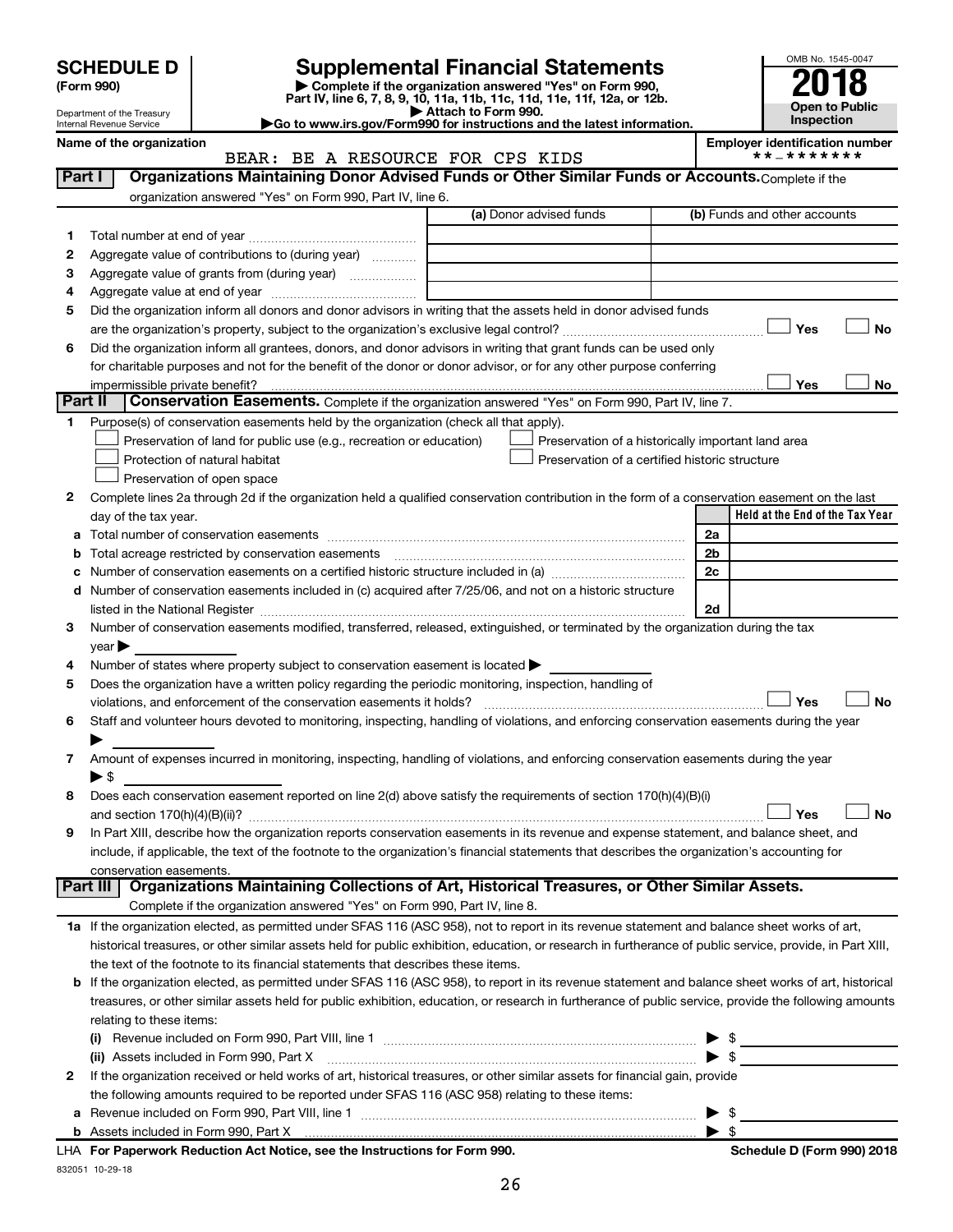|        | Schedule D (Form 990) 2018                                                                                                                                                                                                     | BEAR: BE A RESOURCE FOR CPS KIDS |   |                   |                                                                                                                                                                                                                               |  |                 | **_******* |                | Page 2    |
|--------|--------------------------------------------------------------------------------------------------------------------------------------------------------------------------------------------------------------------------------|----------------------------------|---|-------------------|-------------------------------------------------------------------------------------------------------------------------------------------------------------------------------------------------------------------------------|--|-----------------|------------|----------------|-----------|
|        | Part III  <br>Organizations Maintaining Collections of Art, Historical Treasures, or Other Similar Assets(continued)                                                                                                           |                                  |   |                   |                                                                                                                                                                                                                               |  |                 |            |                |           |
| 3      | Using the organization's acquisition, accession, and other records, check any of the following that are a significant use of its collection items                                                                              |                                  |   |                   |                                                                                                                                                                                                                               |  |                 |            |                |           |
|        | (check all that apply):                                                                                                                                                                                                        |                                  |   |                   |                                                                                                                                                                                                                               |  |                 |            |                |           |
| a      | Public exhibition                                                                                                                                                                                                              |                                  |   |                   | Loan or exchange programs                                                                                                                                                                                                     |  |                 |            |                |           |
| b      | Scholarly research                                                                                                                                                                                                             |                                  |   |                   | Other and the contract of the contract of the contract of the contract of the contract of the contract of the contract of the contract of the contract of the contract of the contract of the contract of the contract of the |  |                 |            |                |           |
| c      | Preservation for future generations                                                                                                                                                                                            |                                  |   |                   |                                                                                                                                                                                                                               |  |                 |            |                |           |
| 4      | Provide a description of the organization's collections and explain how they further the organization's exempt purpose in Part XIII.                                                                                           |                                  |   |                   |                                                                                                                                                                                                                               |  |                 |            |                |           |
| 5      | During the year, did the organization solicit or receive donations of art, historical treasures, or other similar assets                                                                                                       |                                  |   |                   |                                                                                                                                                                                                                               |  |                 |            |                |           |
|        |                                                                                                                                                                                                                                |                                  |   |                   |                                                                                                                                                                                                                               |  |                 |            | Yes            | No        |
|        | Part IV<br><b>Escrow and Custodial Arrangements.</b> Complete if the organization answered "Yes" on Form 990, Part IV, line 9, or                                                                                              |                                  |   |                   |                                                                                                                                                                                                                               |  |                 |            |                |           |
|        | reported an amount on Form 990, Part X, line 21.                                                                                                                                                                               |                                  |   |                   |                                                                                                                                                                                                                               |  |                 |            |                |           |
|        | 1a Is the organization an agent, trustee, custodian or other intermediary for contributions or other assets not included                                                                                                       |                                  |   |                   |                                                                                                                                                                                                                               |  |                 |            |                |           |
|        | on Form 990, Part X? [[[[[[[[[[[[[[[[[[[]]]]]]]]]]]] on Form 990, Part X?                                                                                                                                                      |                                  |   |                   |                                                                                                                                                                                                                               |  |                 |            | Yes            | No        |
|        | b If "Yes," explain the arrangement in Part XIII and complete the following table:                                                                                                                                             |                                  |   |                   |                                                                                                                                                                                                                               |  |                 |            |                |           |
|        |                                                                                                                                                                                                                                |                                  |   |                   |                                                                                                                                                                                                                               |  |                 |            | Amount         |           |
|        |                                                                                                                                                                                                                                |                                  |   |                   |                                                                                                                                                                                                                               |  | 1c              |            |                |           |
|        |                                                                                                                                                                                                                                |                                  |   |                   |                                                                                                                                                                                                                               |  | 1d              |            |                |           |
|        | e Distributions during the year manufactured and contained and contained and the year manufactured and contained and the year manufactured and contained and contained and contained and contained and contained and contained |                                  |   |                   |                                                                                                                                                                                                                               |  | 1е              |            |                |           |
| Ť.     |                                                                                                                                                                                                                                |                                  |   |                   |                                                                                                                                                                                                                               |  | 1f              |            |                |           |
|        | 2a Did the organization include an amount on Form 990, Part X, line 21, for escrow or custodial account liability?                                                                                                             |                                  |   |                   |                                                                                                                                                                                                                               |  |                 |            | Yes            | No        |
|        |                                                                                                                                                                                                                                |                                  |   |                   |                                                                                                                                                                                                                               |  |                 |            |                |           |
| Part V | <b>Endowment Funds.</b> Complete if the organization answered "Yes" on Form 990, Part IV, line 10.                                                                                                                             |                                  |   |                   |                                                                                                                                                                                                                               |  |                 |            |                |           |
|        |                                                                                                                                                                                                                                | (a) Current year                 |   | (b) Prior year    | (c) Two years back $\vert$ (d) Three years back $\vert$ (e) Four years back                                                                                                                                                   |  |                 |            |                |           |
|        | 1a Beginning of year balance                                                                                                                                                                                                   |                                  |   |                   |                                                                                                                                                                                                                               |  |                 |            |                |           |
| b      |                                                                                                                                                                                                                                |                                  |   |                   |                                                                                                                                                                                                                               |  |                 |            |                |           |
|        | Net investment earnings, gains, and losses                                                                                                                                                                                     |                                  |   |                   |                                                                                                                                                                                                                               |  |                 |            |                |           |
| d      | Grants or scholarships                                                                                                                                                                                                         |                                  |   |                   |                                                                                                                                                                                                                               |  |                 |            |                |           |
|        | e Other expenditures for facilities                                                                                                                                                                                            |                                  |   |                   |                                                                                                                                                                                                                               |  |                 |            |                |           |
|        | and programs                                                                                                                                                                                                                   |                                  |   |                   |                                                                                                                                                                                                                               |  |                 |            |                |           |
| Τ.     |                                                                                                                                                                                                                                |                                  |   |                   |                                                                                                                                                                                                                               |  |                 |            |                |           |
| g      |                                                                                                                                                                                                                                |                                  |   |                   |                                                                                                                                                                                                                               |  |                 |            |                |           |
| 2      | Provide the estimated percentage of the current year end balance (line 1g, column (a)) held as:                                                                                                                                |                                  |   |                   |                                                                                                                                                                                                                               |  |                 |            |                |           |
| а      | Board designated or quasi-endowment >                                                                                                                                                                                          |                                  | % |                   |                                                                                                                                                                                                                               |  |                 |            |                |           |
| b      | Permanent endowment                                                                                                                                                                                                            | %                                |   |                   |                                                                                                                                                                                                                               |  |                 |            |                |           |
|        | <b>c</b> Temporarily restricted endowment $\blacktriangleright$                                                                                                                                                                | %                                |   |                   |                                                                                                                                                                                                                               |  |                 |            |                |           |
|        | The percentages on lines 2a, 2b, and 2c should equal 100%.                                                                                                                                                                     |                                  |   |                   |                                                                                                                                                                                                                               |  |                 |            |                |           |
|        | 3a Are there endowment funds not in the possession of the organization that are held and administered for the organization                                                                                                     |                                  |   |                   |                                                                                                                                                                                                                               |  |                 |            |                |           |
|        | by:                                                                                                                                                                                                                            |                                  |   |                   |                                                                                                                                                                                                                               |  |                 |            |                | Yes<br>No |
|        | (i)                                                                                                                                                                                                                            |                                  |   |                   |                                                                                                                                                                                                                               |  |                 |            | 3a(i)          |           |
|        |                                                                                                                                                                                                                                |                                  |   |                   |                                                                                                                                                                                                                               |  |                 |            | 3a(ii)         |           |
|        |                                                                                                                                                                                                                                |                                  |   |                   |                                                                                                                                                                                                                               |  |                 |            | 3b             |           |
| 4      | Describe in Part XIII the intended uses of the organization's endowment funds.                                                                                                                                                 |                                  |   |                   |                                                                                                                                                                                                                               |  |                 |            |                |           |
|        | <b>Part VI</b><br>Land, Buildings, and Equipment.                                                                                                                                                                              |                                  |   |                   |                                                                                                                                                                                                                               |  |                 |            |                |           |
|        | Complete if the organization answered "Yes" on Form 990, Part IV, line 11a. See Form 990, Part X, line 10.                                                                                                                     |                                  |   |                   |                                                                                                                                                                                                                               |  |                 |            |                |           |
|        | Description of property                                                                                                                                                                                                        | (a) Cost or other                |   | (b) Cost or other |                                                                                                                                                                                                                               |  | (c) Accumulated |            | (d) Book value |           |
|        |                                                                                                                                                                                                                                | basis (investment)               |   | basis (other)     |                                                                                                                                                                                                                               |  | depreciation    |            |                |           |
|        |                                                                                                                                                                                                                                |                                  |   |                   |                                                                                                                                                                                                                               |  |                 |            |                |           |
|        |                                                                                                                                                                                                                                |                                  |   |                   |                                                                                                                                                                                                                               |  |                 |            |                |           |
|        |                                                                                                                                                                                                                                |                                  |   |                   |                                                                                                                                                                                                                               |  |                 |            |                |           |
|        |                                                                                                                                                                                                                                |                                  |   |                   |                                                                                                                                                                                                                               |  |                 |            |                |           |
|        |                                                                                                                                                                                                                                |                                  |   |                   | 42,989.                                                                                                                                                                                                                       |  | 8,142.          |            |                | 34,847.   |
|        | Total. Add lines 1a through 1e. (Column (d) must equal Form 990, Part X, column (B), line 10c.)                                                                                                                                |                                  |   |                   |                                                                                                                                                                                                                               |  |                 |            |                | 34,847.   |

**Schedule D (Form 990) 2018**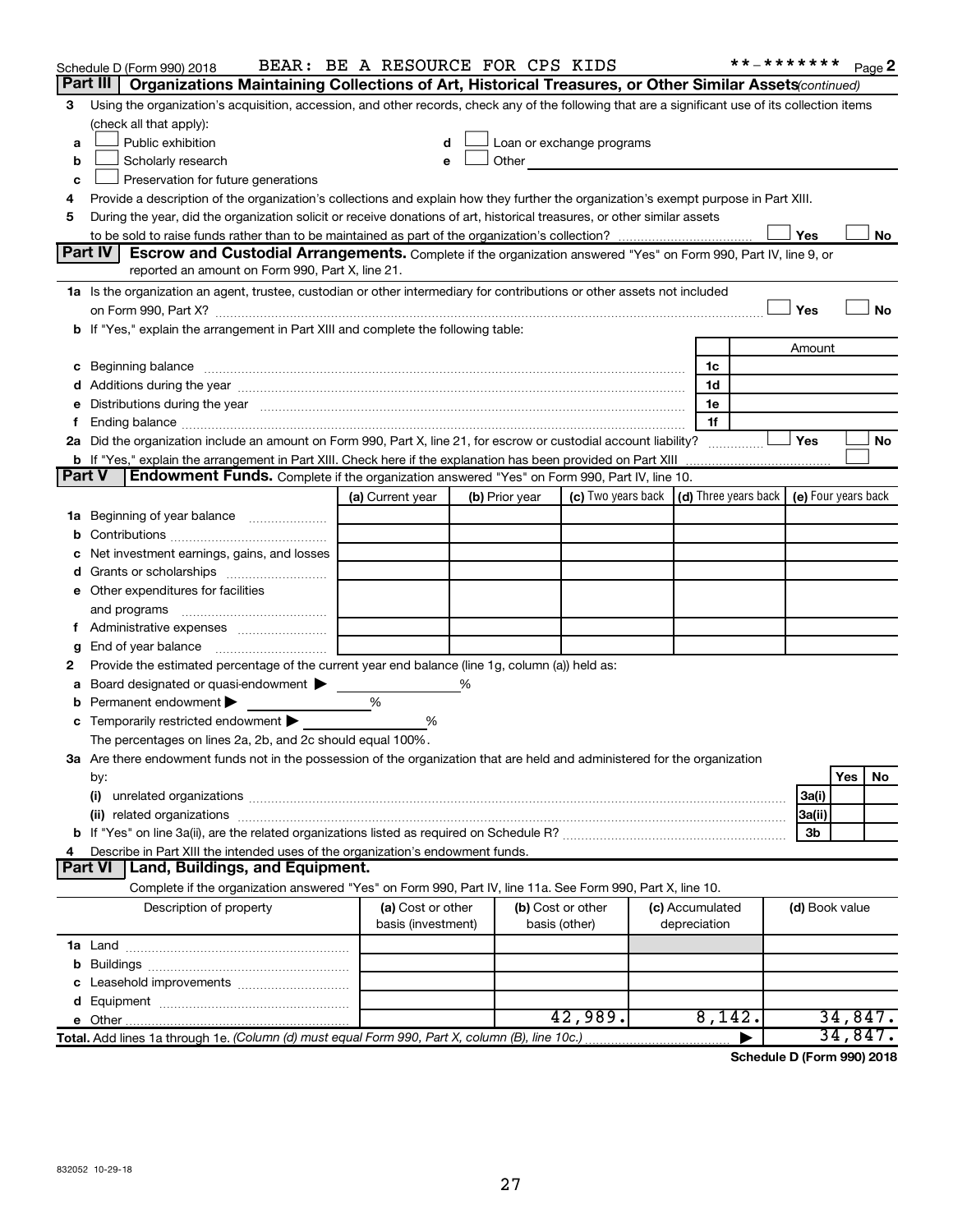| BEAR: BE A RESOURCE FOR CPS KIDS<br>Schedule D (Form 990) 2018                                                                                       |                 |                | **_******* Page 3                                         |
|------------------------------------------------------------------------------------------------------------------------------------------------------|-----------------|----------------|-----------------------------------------------------------|
| <b>Part VII</b> Investments - Other Securities.                                                                                                      |                 |                |                                                           |
| Complete if the organization answered "Yes" on Form 990, Part IV, line 11b. See Form 990, Part X, line 12.                                           |                 |                |                                                           |
| (a) Description of security or category (including name of security)                                                                                 | (b) Book value  |                | (c) Method of valuation: Cost or end-of-year market value |
|                                                                                                                                                      |                 |                |                                                           |
|                                                                                                                                                      |                 |                |                                                           |
| (3) Other                                                                                                                                            |                 |                |                                                           |
| (A)                                                                                                                                                  |                 |                |                                                           |
| (B)<br>(C)                                                                                                                                           |                 |                |                                                           |
| (D)                                                                                                                                                  |                 |                |                                                           |
| (E)                                                                                                                                                  |                 |                |                                                           |
| (F)                                                                                                                                                  |                 |                |                                                           |
| (G)                                                                                                                                                  |                 |                |                                                           |
| (H)                                                                                                                                                  |                 |                |                                                           |
| Total. (Col. (b) must equal Form 990, Part X, col. (B) line 12.) $\blacktriangleright$                                                               |                 |                |                                                           |
| Part VIII Investments - Program Related.                                                                                                             |                 |                |                                                           |
| Complete if the organization answered "Yes" on Form 990, Part IV, line 11c. See Form 990, Part X, line 13.                                           |                 |                |                                                           |
| (a) Description of investment                                                                                                                        | (b) Book value  |                | (c) Method of valuation: Cost or end-of-year market value |
| (1)                                                                                                                                                  |                 |                |                                                           |
| (2)                                                                                                                                                  |                 |                |                                                           |
| (3)                                                                                                                                                  |                 |                |                                                           |
| (4)                                                                                                                                                  |                 |                |                                                           |
| (5)                                                                                                                                                  |                 |                |                                                           |
| (6)                                                                                                                                                  |                 |                |                                                           |
| (7)                                                                                                                                                  |                 |                |                                                           |
| (8)                                                                                                                                                  |                 |                |                                                           |
| (9)<br>Total. (Col. (b) must equal Form 990, Part X, col. (B) line 13.)                                                                              |                 |                |                                                           |
| Part IX<br><b>Other Assets.</b>                                                                                                                      |                 |                |                                                           |
| Complete if the organization answered "Yes" on Form 990, Part IV, line 11d. See Form 990, Part X, line 15.                                           |                 |                |                                                           |
|                                                                                                                                                      | (a) Description |                | (b) Book value                                            |
| (1)                                                                                                                                                  |                 |                |                                                           |
| (2)                                                                                                                                                  |                 |                |                                                           |
| (3)                                                                                                                                                  |                 |                |                                                           |
| (4)                                                                                                                                                  |                 |                |                                                           |
| (5)                                                                                                                                                  |                 |                |                                                           |
| (6)                                                                                                                                                  |                 |                |                                                           |
| (7)                                                                                                                                                  |                 |                |                                                           |
| (8)                                                                                                                                                  |                 |                |                                                           |
| (9)                                                                                                                                                  |                 |                |                                                           |
| Total. (Column (b) must equal Form 990, Part X, col. (B) line 15.)                                                                                   |                 |                |                                                           |
| <b>Other Liabilities.</b><br>Part X                                                                                                                  |                 |                |                                                           |
| Complete if the organization answered "Yes" on Form 990, Part IV, line 11e or 11f. See Form 990, Part X, line 25.<br>(a) Description of liability    |                 | (b) Book value |                                                           |
| 1.                                                                                                                                                   |                 |                |                                                           |
| Federal income taxes<br>(1)                                                                                                                          |                 |                |                                                           |
| (2)                                                                                                                                                  |                 |                |                                                           |
| (3)                                                                                                                                                  |                 |                |                                                           |
| (4)<br>(5)                                                                                                                                           |                 |                |                                                           |
| (6)                                                                                                                                                  |                 |                |                                                           |
| (7)                                                                                                                                                  |                 |                |                                                           |
| (8)                                                                                                                                                  |                 |                |                                                           |
| (9)                                                                                                                                                  |                 |                |                                                           |
| Total. (Column (b) must equal Form 990, Part X, col. (B) line 25.)                                                                                   |                 |                |                                                           |
| 2. Liability for uncertain tax positions. In Part XIII, provide the text of the footnote to the organization's financial statements that reports the |                 |                |                                                           |

organization's liability for uncertain tax positions under FIN 48 (ASC 740). Check here if the text of the footnote has been provided in Part XIII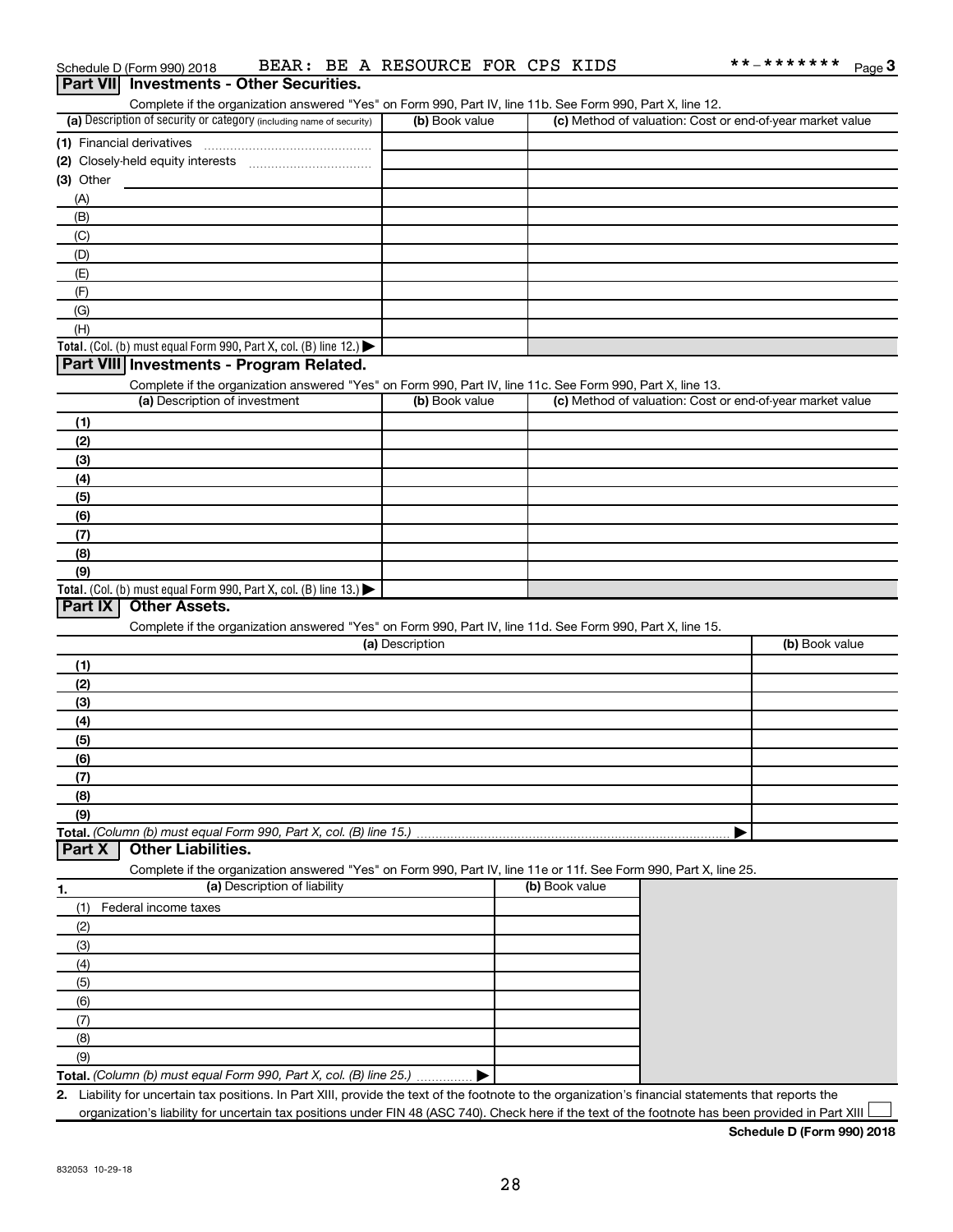|    | BEAR: BE A RESOURCE FOR CPS KIDS<br>Schedule D (Form 990) 2018                                                                                                                                                                      |                |          |                | * * _ * * * * * * * | Page 4   |
|----|-------------------------------------------------------------------------------------------------------------------------------------------------------------------------------------------------------------------------------------|----------------|----------|----------------|---------------------|----------|
|    | Reconciliation of Revenue per Audited Financial Statements With Revenue per Return.<br>Part XI                                                                                                                                      |                |          |                |                     |          |
|    | Complete if the organization answered "Yes" on Form 990, Part IV, line 12a.                                                                                                                                                         |                |          |                |                     |          |
| 1  | Total revenue, gains, and other support per audited financial statements [11] [11] Total revenue, gains, and other support per audited financial statements                                                                         |                |          | $\blacksquare$ | 1, 297, 291.        |          |
| 2  | Amounts included on line 1 but not on Form 990, Part VIII, line 12:                                                                                                                                                                 |                |          |                |                     |          |
| a  | Net unrealized gains (losses) on investments [111] Net unrealized mains (losses) on investments [11] Metamana                                                                                                                       | 2a             |          |                |                     |          |
| b  |                                                                                                                                                                                                                                     | 2 <sub>b</sub> | 378,436. |                |                     |          |
| c  |                                                                                                                                                                                                                                     | 2c             |          |                |                     |          |
| d  | Other (Describe in Part XIII.) <b>Construction Contract Construction</b> Chemistry Chemistry Chemistry Chemistry Chemistry                                                                                                          | 2d             |          |                |                     |          |
| е  | Add lines 2a through 2d <b>continuum continuum contract and continuum contract a</b> through 2d continuum contract and continuum contract a term of the contract and contract a term of the contract and contract a term of the con |                |          | 2e             |                     | 378,436. |
| 3  |                                                                                                                                                                                                                                     |                |          | 3              |                     | 918,855. |
|    | Amounts included on Form 990, Part VIII, line 12, but not on line 1:                                                                                                                                                                |                |          |                |                     |          |
| а  |                                                                                                                                                                                                                                     | 4a             |          |                |                     |          |
| b  |                                                                                                                                                                                                                                     | 4 <sub>h</sub> |          |                |                     |          |
| C. | Add lines 4a and 4b                                                                                                                                                                                                                 |                |          | 4с             |                     | υ.       |
| 5  |                                                                                                                                                                                                                                     |                |          | $\overline{5}$ |                     | 918,855. |
|    | Part XII   Reconciliation of Expenses per Audited Financial Statements With Expenses per Return.                                                                                                                                    |                |          |                |                     |          |
|    | Complete if the organization answered "Yes" on Form 990, Part IV, line 12a.                                                                                                                                                         |                |          |                |                     |          |
|    |                                                                                                                                                                                                                                     |                |          |                |                     |          |
| 1  |                                                                                                                                                                                                                                     |                |          | $\mathbf{1}$   | 1,577,982.          |          |
| 2  | Amounts included on line 1 but not on Form 990, Part IX, line 25:                                                                                                                                                                   |                |          |                |                     |          |
| a  |                                                                                                                                                                                                                                     | 2a             | 378,436. |                |                     |          |
| b  | Prior year adjustments [11,111] Prior year adjustments [11,111] Prior year adjustments [11,111] Prior year adjustments [11,111] Prior (11,111] Prior (11,111) Prior (11,111) Prior (11,111) Prior (11,111) Prior (11,111) Prio      | 2 <sub>b</sub> |          |                |                     |          |
| c  |                                                                                                                                                                                                                                     | 2c             |          |                |                     |          |
| d  |                                                                                                                                                                                                                                     | 2d             |          |                |                     |          |
| e  | Add lines 2a through 2d                                                                                                                                                                                                             |                |          | 2е             |                     | 378,436. |
| 3  |                                                                                                                                                                                                                                     |                |          | 3              | 1,199,546.          |          |
| 4  | Amounts included on Form 990, Part IX, line 25, but not on line 1:                                                                                                                                                                  |                |          |                |                     |          |
| a  |                                                                                                                                                                                                                                     | 4a             |          |                |                     |          |
| b  |                                                                                                                                                                                                                                     | 4 <sub>h</sub> |          |                |                     |          |
| c  | Add lines 4a and 4b                                                                                                                                                                                                                 |                |          | 4c             |                     | υ.       |
| 5  | Part XIII Supplemental Information.                                                                                                                                                                                                 |                |          | 5              | $1,199,546$ .       |          |

Provide the descriptions required for Part II, lines 3, 5, and 9; Part III, lines 1a and 4; Part IV, lines 1b and 2b; Part V, line 4; Part X, line 2; Part XI, lines 2d and 4b; and Part XII, lines 2d and 4b. Also complete this part to provide any additional information.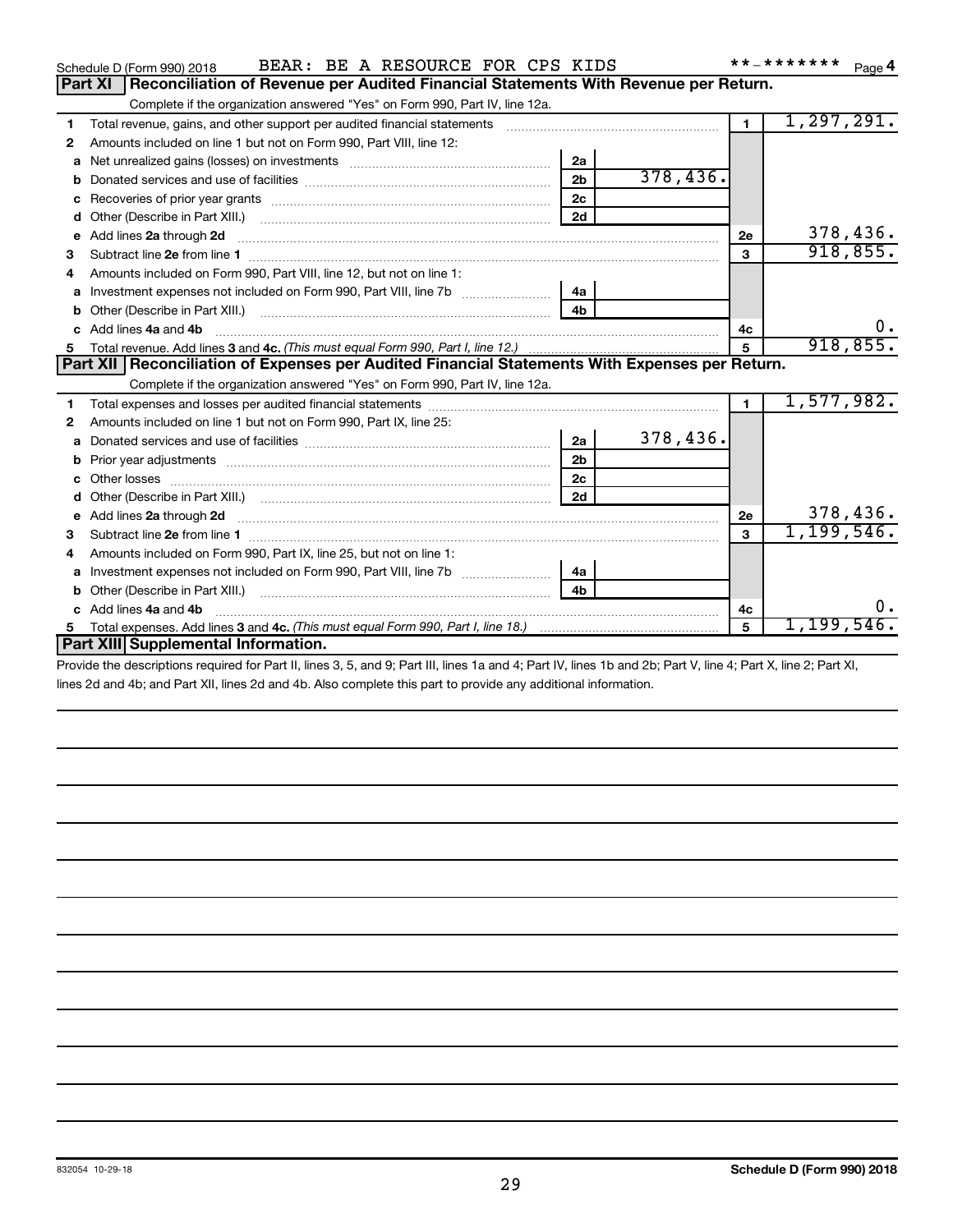| <b>SCHEDULE G</b>                                                                                                                                   |                                                                                         | <b>Supplemental Information Regarding Fundraising or Gaming Activities</b>                                                                                                                                                                                                                                                                                                                                                                                                                                                                              |     |                                                                            |                                                                            |  |                                                                            | OMB No. 1545-0047                                       |
|-----------------------------------------------------------------------------------------------------------------------------------------------------|-----------------------------------------------------------------------------------------|---------------------------------------------------------------------------------------------------------------------------------------------------------------------------------------------------------------------------------------------------------------------------------------------------------------------------------------------------------------------------------------------------------------------------------------------------------------------------------------------------------------------------------------------------------|-----|----------------------------------------------------------------------------|----------------------------------------------------------------------------|--|----------------------------------------------------------------------------|---------------------------------------------------------|
| (Form 990 or 990-EZ)                                                                                                                                |                                                                                         | Complete if the organization answered "Yes" on Form 990, Part IV, line 17, 18, or 19, or if the<br>organization entered more than \$15,000 on Form 990-EZ, line 6a.                                                                                                                                                                                                                                                                                                                                                                                     |     |                                                                            |                                                                            |  |                                                                            |                                                         |
| Department of the Treasury                                                                                                                          |                                                                                         | Attach to Form 990 or Form 990-EZ.                                                                                                                                                                                                                                                                                                                                                                                                                                                                                                                      |     |                                                                            |                                                                            |  |                                                                            | <b>Open to Public</b>                                   |
| <b>Internal Revenue Service</b>                                                                                                                     |                                                                                         | Go to www.irs.gov/Form990 for instructions and the latest information.                                                                                                                                                                                                                                                                                                                                                                                                                                                                                  |     |                                                                            |                                                                            |  |                                                                            | Inspection                                              |
| Name of the organization                                                                                                                            | <b>Employer identification number</b><br>**_*******<br>BEAR: BE A RESOURCE FOR CPS KIDS |                                                                                                                                                                                                                                                                                                                                                                                                                                                                                                                                                         |     |                                                                            |                                                                            |  |                                                                            |                                                         |
| <b>Part I</b>                                                                                                                                       | required to complete this part.                                                         | Fundraising Activities. Complete if the organization answered "Yes" on Form 990, Part IV, line 17. Form 990-EZ filers are not                                                                                                                                                                                                                                                                                                                                                                                                                           |     |                                                                            |                                                                            |  |                                                                            |                                                         |
| 1.<br>Mail solicitations<br>a<br>b<br>Phone solicitations<br>c<br>In-person solicitations<br>d<br>compensated at least \$5,000 by the organization. | Internet and email solicitations                                                        | Indicate whether the organization raised funds through any of the following activities. Check all that apply.<br>e<br>f<br>Special fundraising events<br>g<br>2 a Did the organization have a written or oral agreement with any individual (including officers, directors, trustees, or<br>key employees listed in Form 990, Part VII) or entity in connection with professional fundraising services?<br><b>b</b> If "Yes," list the 10 highest paid individuals or entities (fundraisers) pursuant to agreements under which the fundraiser is to be |     |                                                                            | Solicitation of non-government grants<br>Solicitation of government grants |  |                                                                            | Yes<br><b>No</b>                                        |
| (i) Name and address of individual<br>or entity (fundraiser)                                                                                        |                                                                                         | (ii) Activity                                                                                                                                                                                                                                                                                                                                                                                                                                                                                                                                           |     | (iii) Did<br>fundraiser<br>have custody<br>or control of<br>contributions? | (iv) Gross receipts<br>from activity                                       |  | (v) Amount paid<br>to (or retained by)<br>fundraiser<br>listed in col. (i) | (vi) Amount paid<br>to (or retained by)<br>organization |
|                                                                                                                                                     |                                                                                         |                                                                                                                                                                                                                                                                                                                                                                                                                                                                                                                                                         | Yes | No                                                                         |                                                                            |  |                                                                            |                                                         |
|                                                                                                                                                     |                                                                                         |                                                                                                                                                                                                                                                                                                                                                                                                                                                                                                                                                         |     |                                                                            |                                                                            |  |                                                                            |                                                         |
|                                                                                                                                                     |                                                                                         |                                                                                                                                                                                                                                                                                                                                                                                                                                                                                                                                                         |     |                                                                            |                                                                            |  |                                                                            |                                                         |
|                                                                                                                                                     |                                                                                         |                                                                                                                                                                                                                                                                                                                                                                                                                                                                                                                                                         |     |                                                                            |                                                                            |  |                                                                            |                                                         |
|                                                                                                                                                     |                                                                                         |                                                                                                                                                                                                                                                                                                                                                                                                                                                                                                                                                         |     |                                                                            |                                                                            |  |                                                                            |                                                         |
|                                                                                                                                                     |                                                                                         |                                                                                                                                                                                                                                                                                                                                                                                                                                                                                                                                                         |     |                                                                            |                                                                            |  |                                                                            |                                                         |
|                                                                                                                                                     |                                                                                         |                                                                                                                                                                                                                                                                                                                                                                                                                                                                                                                                                         |     |                                                                            |                                                                            |  |                                                                            |                                                         |
|                                                                                                                                                     |                                                                                         |                                                                                                                                                                                                                                                                                                                                                                                                                                                                                                                                                         |     |                                                                            |                                                                            |  |                                                                            |                                                         |
|                                                                                                                                                     |                                                                                         |                                                                                                                                                                                                                                                                                                                                                                                                                                                                                                                                                         |     |                                                                            |                                                                            |  |                                                                            |                                                         |
|                                                                                                                                                     |                                                                                         |                                                                                                                                                                                                                                                                                                                                                                                                                                                                                                                                                         |     |                                                                            |                                                                            |  |                                                                            |                                                         |
| Total                                                                                                                                               |                                                                                         |                                                                                                                                                                                                                                                                                                                                                                                                                                                                                                                                                         |     |                                                                            |                                                                            |  |                                                                            |                                                         |
| or licensing.                                                                                                                                       |                                                                                         | 3 List all states in which the organization is registered or licensed to solicit contributions or has been notified it is exempt from registration                                                                                                                                                                                                                                                                                                                                                                                                      |     |                                                                            |                                                                            |  |                                                                            |                                                         |
|                                                                                                                                                     |                                                                                         |                                                                                                                                                                                                                                                                                                                                                                                                                                                                                                                                                         |     |                                                                            |                                                                            |  |                                                                            |                                                         |
|                                                                                                                                                     |                                                                                         |                                                                                                                                                                                                                                                                                                                                                                                                                                                                                                                                                         |     |                                                                            |                                                                            |  |                                                                            |                                                         |
|                                                                                                                                                     |                                                                                         |                                                                                                                                                                                                                                                                                                                                                                                                                                                                                                                                                         |     |                                                                            |                                                                            |  |                                                                            |                                                         |
|                                                                                                                                                     |                                                                                         |                                                                                                                                                                                                                                                                                                                                                                                                                                                                                                                                                         |     |                                                                            |                                                                            |  |                                                                            |                                                         |

**For Paperwork Reduction Act Notice, see the Instructions for Form 990 or 990-EZ. Schedule G (Form 990 or 990-EZ) 2018** LHA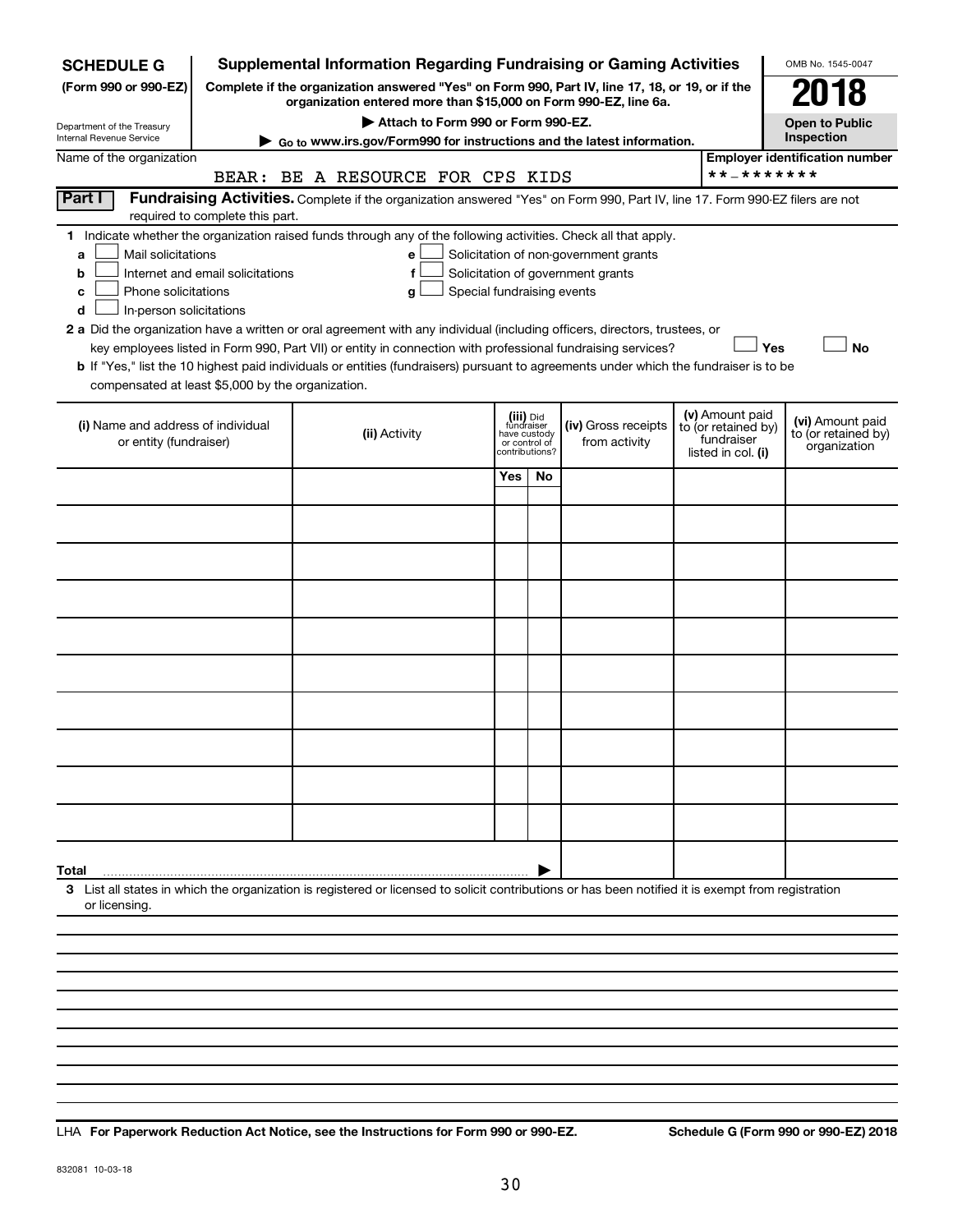Part II | Fundraising Events. Complete if the organization answered "Yes" on Form 990, Part IV, line 18, or reported more than \$15,000 of fundraising event contributions and gross income on Form 990-EZ, lines 1 and 6b. List events with gross receipts greater than \$5,000.

|                        |    | 01 Turidiaishiy event contributions and gross income on Form 990-EZ, illies T and OD. Elst events with gross receipts greater than \$0,000. |                       |                         |                  |                            |
|------------------------|----|---------------------------------------------------------------------------------------------------------------------------------------------|-----------------------|-------------------------|------------------|----------------------------|
|                        |    |                                                                                                                                             | $(a)$ Event #1        | (b) Event #2            | (c) Other events | (d) Total events           |
|                        |    |                                                                                                                                             | BEAR EVENINGCLAYS FOR |                         | <b>NONE</b>      |                            |
|                        |    |                                                                                                                                             | <b>EVENT</b>          | KIDS                    |                  | (add col. (a) through      |
|                        |    |                                                                                                                                             | (event type)          | (event type)            | (total number)   | col. (c)                   |
| Revenue                |    |                                                                                                                                             |                       |                         |                  |                            |
|                        |    |                                                                                                                                             | 292,147.              | 125,331.                |                  | 417,478.                   |
|                        |    |                                                                                                                                             |                       |                         |                  |                            |
|                        |    |                                                                                                                                             |                       |                         |                  |                            |
|                        |    |                                                                                                                                             | 237,579.              | 100,806.                |                  | 338,385.                   |
|                        |    |                                                                                                                                             |                       |                         |                  |                            |
|                        | 3  | Gross income (line 1 minus line 2)                                                                                                          | 54,568.               | 24,525.                 |                  | 79,093.                    |
|                        |    |                                                                                                                                             |                       |                         |                  |                            |
|                        |    |                                                                                                                                             |                       |                         |                  |                            |
|                        |    |                                                                                                                                             |                       |                         |                  |                            |
|                        | 5  |                                                                                                                                             |                       |                         |                  |                            |
|                        |    |                                                                                                                                             |                       |                         |                  |                            |
|                        | 6  |                                                                                                                                             | 48,750.               | 27,584.                 |                  | 76,334.                    |
| <b>Direct Expenses</b> |    |                                                                                                                                             |                       |                         |                  |                            |
|                        |    |                                                                                                                                             |                       | 1,659.                  |                  | 1,659.                     |
|                        |    |                                                                                                                                             |                       |                         |                  |                            |
|                        | 8  |                                                                                                                                             |                       |                         |                  |                            |
|                        | 9  |                                                                                                                                             |                       |                         |                  |                            |
|                        | 10 | Direct expense summary. Add lines 4 through 9 in column (d)                                                                                 |                       |                         |                  | 77,993.                    |
|                        |    | 11 Net income summary. Subtract line 10 from line 3, column (d)                                                                             |                       |                         |                  | 1,100.                     |
| <b>Part III</b>        |    | Gaming. Complete if the organization answered "Yes" on Form 990, Part IV, line 19, or reported more than                                    |                       |                         |                  |                            |
|                        |    | \$15,000 on Form 990-EZ, line 6a.                                                                                                           |                       |                         |                  |                            |
|                        |    |                                                                                                                                             |                       | (b) Pull tabs/instant   |                  | (d) Total gaming (add      |
|                        |    |                                                                                                                                             | (a) Bingo             | bingo/progressive bingo | (c) Other gaming | col. (a) through col. (c)) |
| Revenue                |    |                                                                                                                                             |                       |                         |                  |                            |
|                        |    |                                                                                                                                             |                       |                         |                  |                            |
|                        | 1. |                                                                                                                                             |                       |                         |                  |                            |
|                        |    |                                                                                                                                             |                       |                         |                  |                            |
|                        |    |                                                                                                                                             |                       |                         |                  |                            |
| <b>Direct Expenses</b> |    |                                                                                                                                             |                       |                         |                  |                            |
|                        | 3  |                                                                                                                                             |                       |                         |                  |                            |
|                        |    |                                                                                                                                             |                       |                         |                  |                            |
|                        | 4  |                                                                                                                                             |                       |                         |                  |                            |
|                        |    |                                                                                                                                             |                       |                         |                  |                            |
|                        |    |                                                                                                                                             |                       |                         |                  |                            |
|                        |    |                                                                                                                                             | Yes<br>%              | Yes<br>%                | Yes<br>%         |                            |
|                        | 6  | Volunteer labor                                                                                                                             | No                    | No                      | No               |                            |
|                        |    |                                                                                                                                             |                       |                         |                  |                            |
|                        | 7  | Direct expense summary. Add lines 2 through 5 in column (d)                                                                                 |                       |                         |                  |                            |
|                        |    |                                                                                                                                             |                       |                         |                  |                            |
|                        | 8  |                                                                                                                                             |                       |                         |                  |                            |
|                        |    |                                                                                                                                             |                       |                         |                  |                            |
| 9                      |    | Enter the state(s) in which the organization conducts gaming activities:                                                                    |                       |                         |                  |                            |
|                        |    |                                                                                                                                             |                       |                         |                  | Yes<br>No                  |
|                        |    | <b>b</b> If "No," explain:                                                                                                                  |                       |                         |                  |                            |
|                        |    |                                                                                                                                             |                       |                         |                  |                            |
|                        |    |                                                                                                                                             |                       |                         |                  |                            |
|                        |    | 10a Were any of the organization's gaming licenses revoked, suspended, or terminated during the tax year?                                   |                       |                         |                  | Yes<br><b>No</b>           |
|                        |    | <b>b</b> If "Yes," explain:                                                                                                                 |                       |                         |                  |                            |
|                        |    |                                                                                                                                             |                       |                         |                  |                            |
|                        |    |                                                                                                                                             |                       |                         |                  |                            |

832082 10-03-18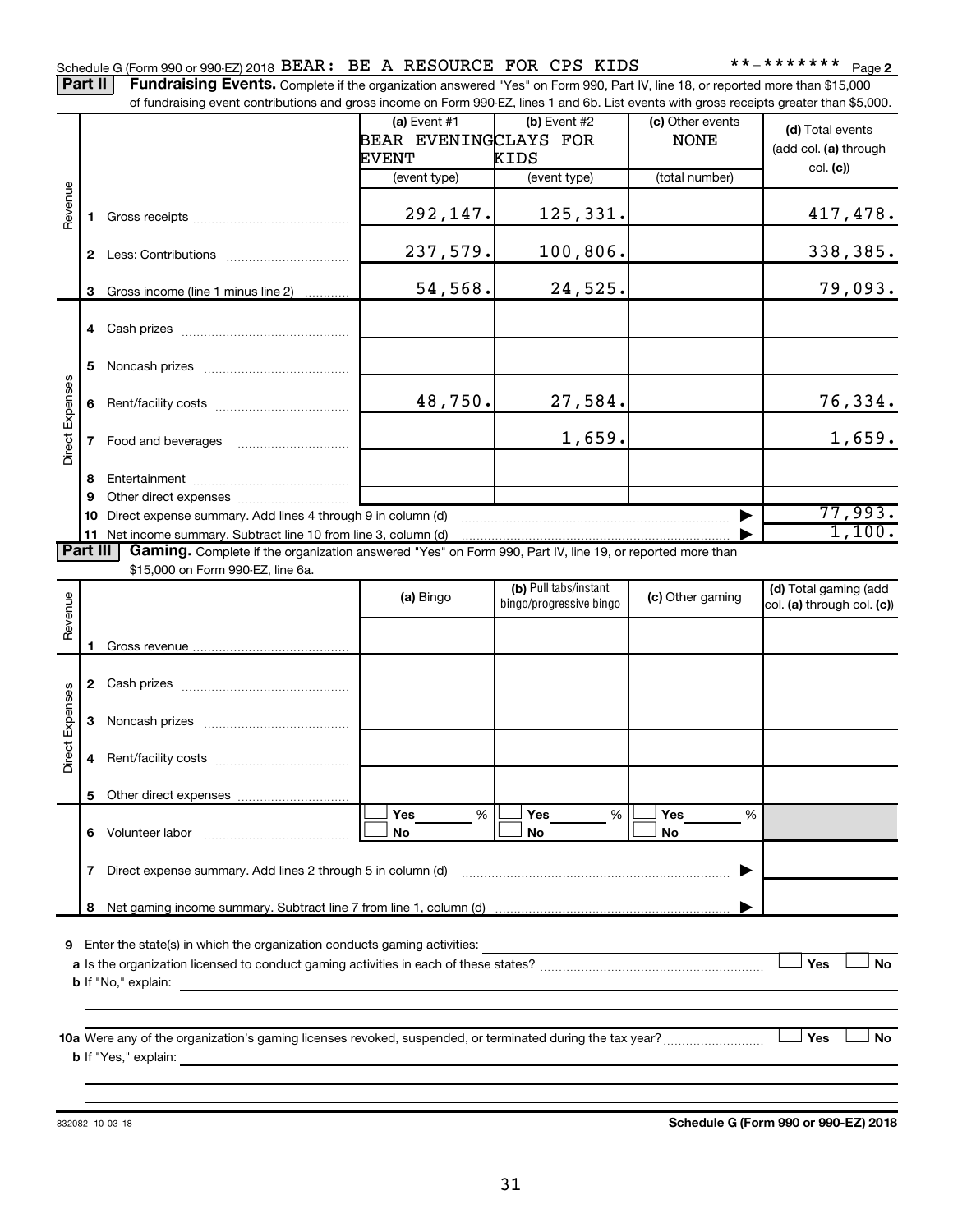| **_*******<br>Schedule G (Form 990 or 990-EZ) 2018 BEAR: BE A RESOURCE FOR CPS KIDS                                                                |                 |     | Page 3 |
|----------------------------------------------------------------------------------------------------------------------------------------------------|-----------------|-----|--------|
|                                                                                                                                                    |                 | Yes | No     |
| 12 Is the organization a grantor, beneficiary or trustee of a trust, or a member of a partnership or other entity formed                           |                 |     |        |
|                                                                                                                                                    |                 | Yes | No     |
| 13 Indicate the percentage of gaming activity conducted in:                                                                                        |                 |     |        |
|                                                                                                                                                    | 13a             |     | %      |
|                                                                                                                                                    | 13 <sub>b</sub> |     | %      |
| 14 Enter the name and address of the person who prepares the organization's gaming/special events books and records:                               |                 |     |        |
|                                                                                                                                                    |                 |     |        |
|                                                                                                                                                    |                 |     |        |
| 15a Does the organization have a contract with a third party from whom the organization receives gaming revenue?                                   |                 | Yes | No     |
|                                                                                                                                                    |                 |     |        |
|                                                                                                                                                    |                 |     |        |
| c If "Yes," enter name and address of the third party:                                                                                             |                 |     |        |
|                                                                                                                                                    |                 |     |        |
|                                                                                                                                                    |                 |     |        |
|                                                                                                                                                    |                 |     |        |
| 16 Gaming manager information:                                                                                                                     |                 |     |        |
|                                                                                                                                                    |                 |     |        |
| Gaming manager compensation > \$                                                                                                                   |                 |     |        |
|                                                                                                                                                    |                 |     |        |
|                                                                                                                                                    |                 |     |        |
|                                                                                                                                                    |                 |     |        |
| Director/officer<br>Employee<br>Independent contractor                                                                                             |                 |     |        |
| 17 Mandatory distributions:                                                                                                                        |                 |     |        |
| a Is the organization required under state law to make charitable distributions from the gaming proceeds to                                        |                 |     |        |
| retain the state gaming license? $\Box$ No                                                                                                         |                 |     |        |
| <b>b</b> Enter the amount of distributions required under state law to be distributed to other exempt organizations or spent in the                |                 |     |        |
| organization's own exempt activities during the tax year $\triangleright$ \$                                                                       |                 |     |        |
| Supplemental Information. Provide the explanations required by Part I, line 2b, columns (iii) and (v); and Part III, lines 9, 9b, 10b,<br> Part IV |                 |     |        |
| 15b, 15c, 16, and 17b, as applicable. Also provide any additional information. See instructions.                                                   |                 |     |        |
|                                                                                                                                                    |                 |     |        |
|                                                                                                                                                    |                 |     |        |
|                                                                                                                                                    |                 |     |        |
|                                                                                                                                                    |                 |     |        |
|                                                                                                                                                    |                 |     |        |
|                                                                                                                                                    |                 |     |        |
|                                                                                                                                                    |                 |     |        |
|                                                                                                                                                    |                 |     |        |
|                                                                                                                                                    |                 |     |        |
|                                                                                                                                                    |                 |     |        |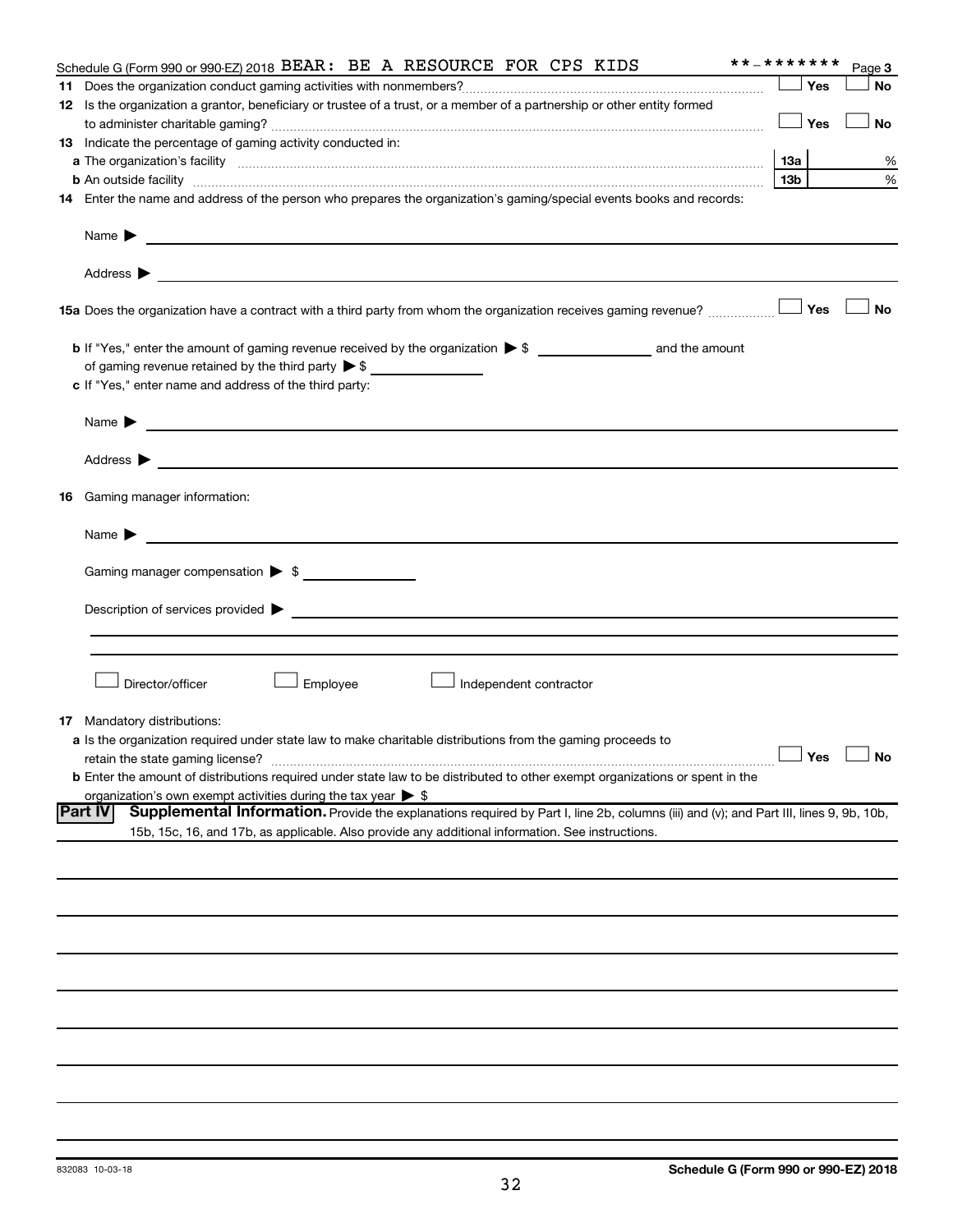| <b>Part IV   Supplemental Information</b> (continued) |  |
|-------------------------------------------------------|--|
|                                                       |  |
|                                                       |  |
|                                                       |  |
|                                                       |  |
|                                                       |  |
|                                                       |  |
|                                                       |  |
|                                                       |  |
|                                                       |  |
|                                                       |  |
|                                                       |  |
|                                                       |  |
|                                                       |  |
|                                                       |  |
|                                                       |  |
|                                                       |  |
|                                                       |  |
|                                                       |  |
|                                                       |  |
|                                                       |  |
|                                                       |  |
|                                                       |  |
|                                                       |  |
|                                                       |  |
|                                                       |  |
|                                                       |  |
|                                                       |  |
|                                                       |  |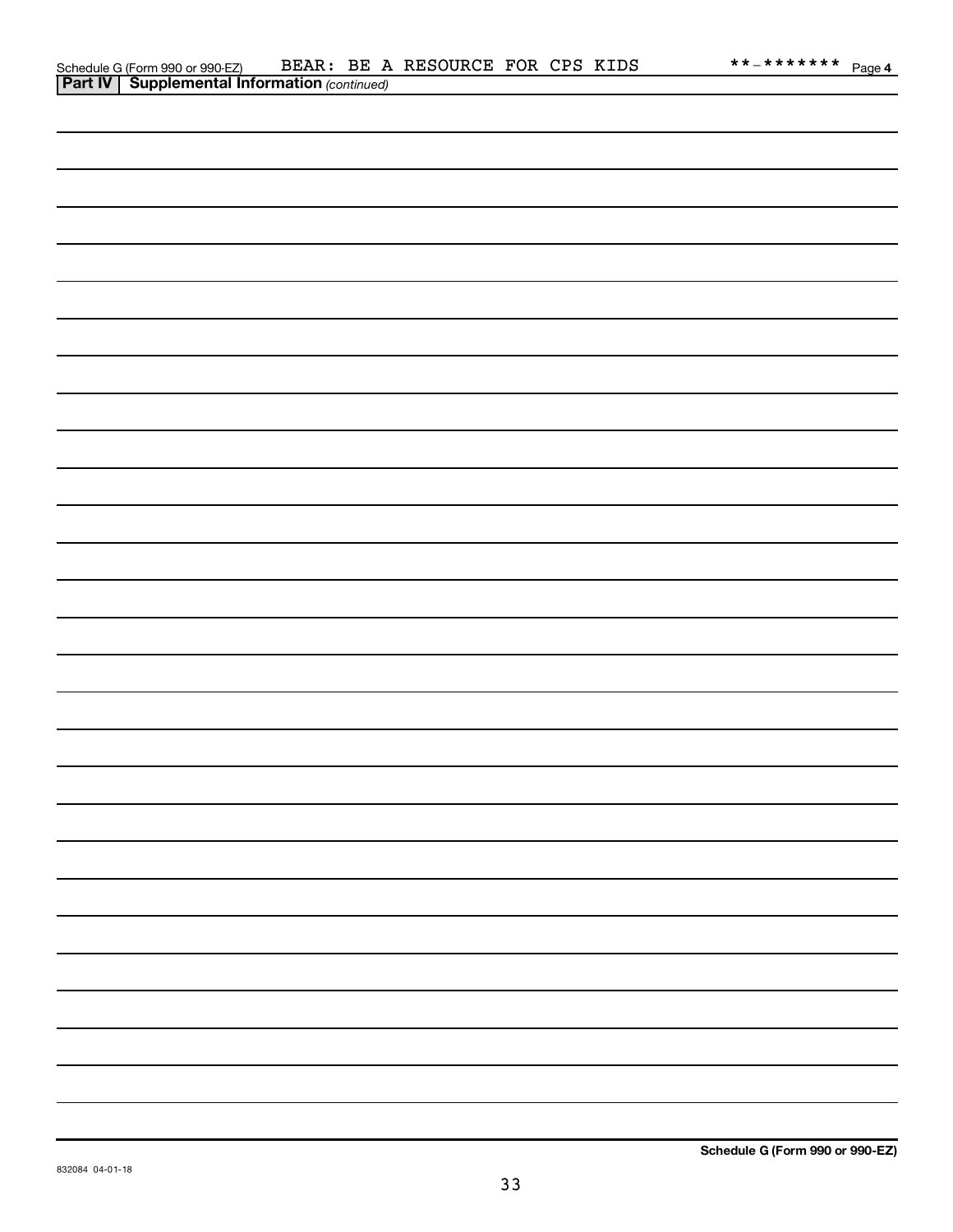| <b>SCHEDULE I</b>                                             |                                                                                                                                                                          |           | <b>Grants and Other Assistance to Organizations,</b>                                                                                  |                             |                                                       |                                                                |                                          | OMB No. 1545-0047                                   |
|---------------------------------------------------------------|--------------------------------------------------------------------------------------------------------------------------------------------------------------------------|-----------|---------------------------------------------------------------------------------------------------------------------------------------|-----------------------------|-------------------------------------------------------|----------------------------------------------------------------|------------------------------------------|-----------------------------------------------------|
| (Form 990)                                                    |                                                                                                                                                                          |           | Governments, and Individuals in the United States<br>Complete if the organization answered "Yes" on Form 990, Part IV, line 21 or 22. |                             |                                                       |                                                                |                                          | 2018                                                |
| Department of the Treasury<br><b>Internal Revenue Service</b> |                                                                                                                                                                          |           |                                                                                                                                       | Attach to Form 990.         | Go to www.irs.gov/Form990 for the latest information. |                                                                |                                          | <b>Open to Public</b><br>Inspection                 |
| Name of the organization                                      |                                                                                                                                                                          |           | BEAR: BE A RESOURCE FOR CPS KIDS                                                                                                      |                             |                                                       |                                                                |                                          | <b>Employer identification number</b><br>**_******* |
| Part I                                                        | <b>General Information on Grants and Assistance</b>                                                                                                                      |           |                                                                                                                                       |                             |                                                       |                                                                |                                          |                                                     |
| $\mathbf 1$                                                   | Does the organization maintain records to substantiate the amount of the grants or assistance, the grantees' eligibility for the grants or assistance, and the selection |           |                                                                                                                                       |                             |                                                       |                                                                |                                          | $\boxed{X}$ No<br>l Yes                             |
|                                                               | 2 Describe in Part IV the organization's procedures for monitoring the use of grant funds in the United States.                                                          |           |                                                                                                                                       |                             |                                                       |                                                                |                                          |                                                     |
| Part II                                                       | Grants and Other Assistance to Domestic Organizations and Domestic Governments. Complete if the organization answered "Yes" on Form 990, Part IV, line 21, for any       |           |                                                                                                                                       |                             |                                                       |                                                                |                                          |                                                     |
|                                                               | recipient that received more than \$5,000. Part II can be duplicated if additional space is needed.<br>1 (a) Name and address of organization<br>or government           | $(b)$ EIN | (c) IRC section<br>(if applicable)                                                                                                    | (d) Amount of<br>cash grant | (e) Amount of<br>non-cash<br>assistance               | (f) Method of<br>valuation (book,<br>FMV, appraisal,<br>other) | (g) Description of<br>noncash assistance | (h) Purpose of grant<br>or assistance               |
|                                                               |                                                                                                                                                                          |           |                                                                                                                                       |                             |                                                       |                                                                |                                          |                                                     |
| $\mathbf{2}$                                                  |                                                                                                                                                                          |           |                                                                                                                                       |                             |                                                       |                                                                |                                          | ▶                                                   |
| 3                                                             |                                                                                                                                                                          |           |                                                                                                                                       |                             |                                                       |                                                                |                                          |                                                     |

**For Paperwork Reduction Act Notice, see the Instructions for Form 990. Schedule I (Form 990) (2018)** LHA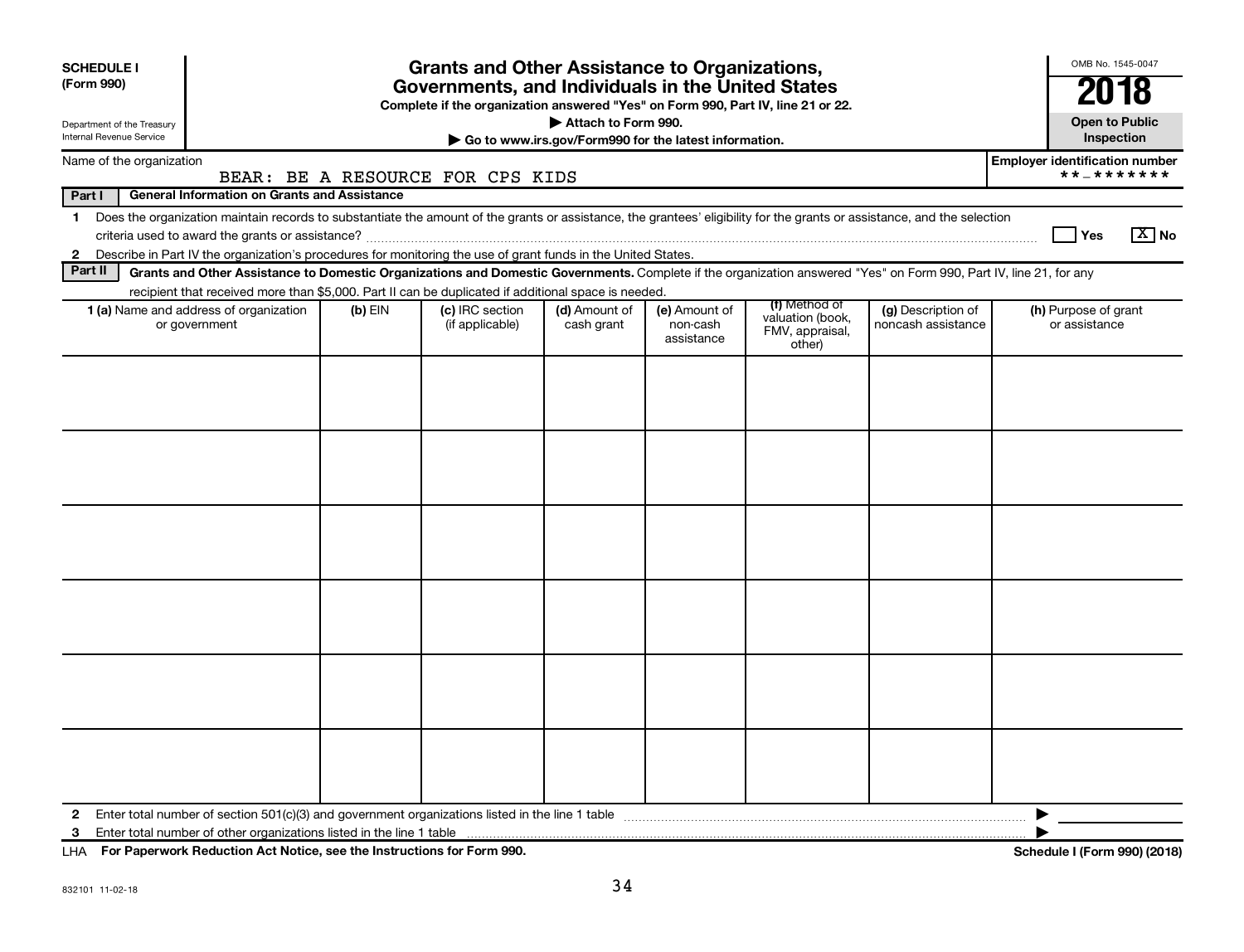**2**

Part III | Grants and Other Assistance to Domestic Individuals. Complete if the organization answered "Yes" on Form 990, Part IV, line 22. Part III can be duplicated if additional space is needed.

| (a) Type of grant or assistance                                                                                                                             | (b) Number of<br>recipients | (c) Amount of<br>cash grant | (d) Amount of non-<br>cash assistance | (e) Method of valuation<br>(book, FMV, appraisal, other) | (f) Description of noncash assistance |
|-------------------------------------------------------------------------------------------------------------------------------------------------------------|-----------------------------|-----------------------------|---------------------------------------|----------------------------------------------------------|---------------------------------------|
|                                                                                                                                                             |                             |                             |                                       |                                                          |                                       |
| BEAR NECESSITIES                                                                                                                                            | 14467                       | 0.                          | 520,870.FMV                           |                                                          | CLOTHING AND HOUSEHOLD ITEMS          |
|                                                                                                                                                             |                             |                             |                                       |                                                          |                                       |
| <b>BEARING GIFTS</b>                                                                                                                                        | 10212                       | 0.                          | 197,720.FMV                           |                                                          | TOYS, CLOTHING                        |
|                                                                                                                                                             |                             |                             |                                       |                                                          |                                       |
| BACK TO SCHOOL                                                                                                                                              | 5772                        | 0.                          | 157, 145.FMV                          |                                                          | CLOTHING AND SCHOOL SUPPLIES          |
|                                                                                                                                                             |                             |                             |                                       |                                                          |                                       |
| GRADUATION CELEBRATION                                                                                                                                      | 79                          | 0.                          | 38,755.FMV                            |                                                          | HOUSEHOLD ITEMS                       |
|                                                                                                                                                             |                             |                             |                                       |                                                          |                                       |
| HEART GALLERY                                                                                                                                               |                             | 0.                          | 525.FMV                               |                                                          | <b>ADOPTION AWARENESS</b>             |
| Supplemental Information. Provide the information required in Part I, line 2; Part III, column (b); and any other additional information.<br><b>Part IV</b> |                             |                             |                                       |                                                          |                                       |
| PART I, LINE 2:                                                                                                                                             |                             |                             |                                       |                                                          |                                       |
| BEAR: BE A RESOURCE FOR CPS KIDS DEVELOPS AND IMPLEMENTS PROGRAMS TO                                                                                        |                             |                             |                                       |                                                          |                                       |

PROVIDE EMERGENCY GOODS TO ABUSED AND NEGLECTED CHILDREN WHO ARE REMOVED

FROM THEIR HOMES AND ARE UNDER THE CARE OF CHILD PROTECTIVE SERVICES (CPS)

IN HARRIS COUNTY. REFER TO FORM 990, PART III FOR DETAILED DESCRIPTIONS.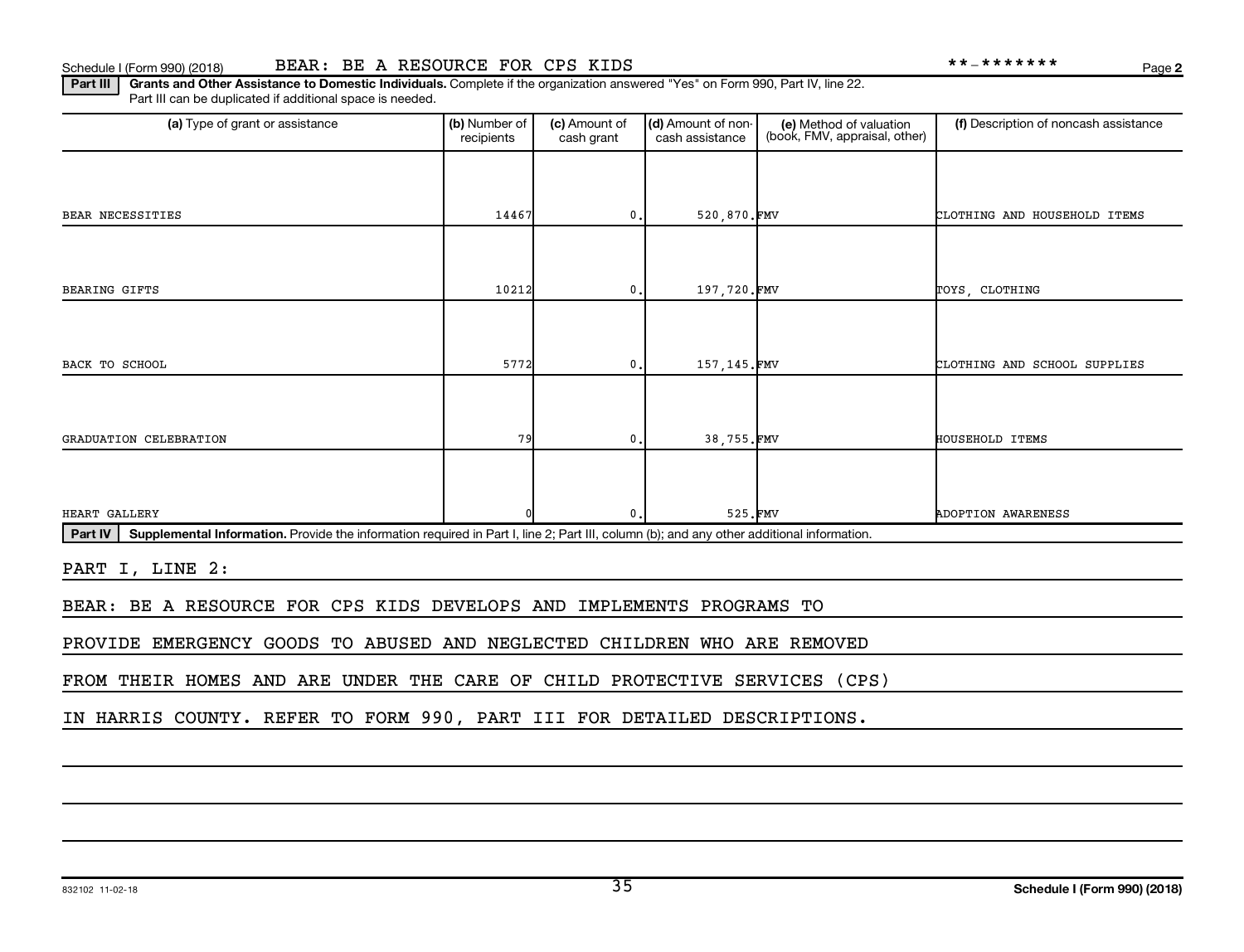|        | <b>Compensation Information</b><br><b>SCHEDULE J</b>                                                                                                                                                                      |                                                     | OMB No. 1545-0047     |                         |
|--------|---------------------------------------------------------------------------------------------------------------------------------------------------------------------------------------------------------------------------|-----------------------------------------------------|-----------------------|-------------------------|
|        | (Form 990)<br>For certain Officers, Directors, Trustees, Key Employees, and Highest                                                                                                                                       |                                                     | 2018                  |                         |
|        | <b>Compensated Employees</b><br>Complete if the organization answered "Yes" on Form 990, Part IV, line 23.                                                                                                                |                                                     |                       |                         |
|        | Attach to Form 990.<br>Department of the Treasury                                                                                                                                                                         |                                                     | <b>Open to Public</b> |                         |
|        | Go to www.irs.gov/Form990 for instructions and the latest information.<br>Internal Revenue Service                                                                                                                        |                                                     | Inspection            |                         |
|        | Name of the organization                                                                                                                                                                                                  | <b>Employer identification number</b><br>**_******* |                       |                         |
|        | BEAR: BE A RESOURCE FOR CPS KIDS                                                                                                                                                                                          |                                                     |                       |                         |
| Part I | <b>Questions Regarding Compensation</b>                                                                                                                                                                                   |                                                     |                       |                         |
|        |                                                                                                                                                                                                                           |                                                     | Yes                   | No                      |
| 1a     | Check the appropriate box(es) if the organization provided any of the following to or for a person listed on Form 990,                                                                                                    |                                                     |                       |                         |
|        | Part VII, Section A, line 1a. Complete Part III to provide any relevant information regarding these items.                                                                                                                |                                                     |                       |                         |
|        | First-class or charter travel<br>Housing allowance or residence for personal use                                                                                                                                          |                                                     |                       |                         |
|        | Travel for companions<br>Payments for business use of personal residence                                                                                                                                                  |                                                     |                       |                         |
|        | Tax indemnification and gross-up payments<br>Health or social club dues or initiation fees                                                                                                                                |                                                     |                       |                         |
|        | Discretionary spending account<br>Personal services (such as maid, chauffeur, chef)                                                                                                                                       |                                                     |                       |                         |
|        |                                                                                                                                                                                                                           |                                                     |                       |                         |
|        | <b>b</b> If any of the boxes on line 1a are checked, did the organization follow a written policy regarding payment or                                                                                                    |                                                     |                       |                         |
| 2      |                                                                                                                                                                                                                           |                                                     | 1b                    |                         |
|        | Did the organization require substantiation prior to reimbursing or allowing expenses incurred by all directors,<br>trustees, and officers, including the CEO/Executive Director, regarding the items checked on line 1a? |                                                     | $\mathbf{2}$          |                         |
|        |                                                                                                                                                                                                                           |                                                     |                       |                         |
| з      | Indicate which, if any, of the following the filing organization used to establish the compensation of the organization's                                                                                                 |                                                     |                       |                         |
|        | CEO/Executive Director. Check all that apply. Do not check any boxes for methods used by a related organization to                                                                                                        |                                                     |                       |                         |
|        | establish compensation of the CEO/Executive Director, but explain in Part III.                                                                                                                                            |                                                     |                       |                         |
|        | Compensation committee<br>Written employment contract                                                                                                                                                                     |                                                     |                       |                         |
|        | Independent compensation consultant<br>Compensation survey or study                                                                                                                                                       |                                                     |                       |                         |
|        | Form 990 of other organizations<br>Approval by the board or compensation committee                                                                                                                                        |                                                     |                       |                         |
|        |                                                                                                                                                                                                                           |                                                     |                       |                         |
| 4      | During the year, did any person listed on Form 990, Part VII, Section A, line 1a, with respect to the filing                                                                                                              |                                                     |                       |                         |
|        | organization or a related organization:                                                                                                                                                                                   |                                                     |                       |                         |
| а      | Receive a severance payment or change-of-control payment?                                                                                                                                                                 |                                                     | 4a                    | х                       |
| b      |                                                                                                                                                                                                                           |                                                     | 4b                    | $\overline{\mathbf{x}}$ |
| c      |                                                                                                                                                                                                                           |                                                     | 4c                    | $\overline{\textbf{x}}$ |
|        | If "Yes" to any of lines 4a-c, list the persons and provide the applicable amounts for each item in Part III.                                                                                                             |                                                     |                       |                         |
|        |                                                                                                                                                                                                                           |                                                     |                       |                         |
|        | Only section 501(c)(3), 501(c)(4), and 501(c)(29) organizations must complete lines 5-9.                                                                                                                                  |                                                     |                       |                         |
|        | For persons listed on Form 990, Part VII, Section A, line 1a, did the organization pay or accrue any compensation                                                                                                         |                                                     |                       |                         |
|        | contingent on the revenues of:                                                                                                                                                                                            |                                                     |                       |                         |
|        |                                                                                                                                                                                                                           |                                                     | 5a                    | х                       |
|        |                                                                                                                                                                                                                           |                                                     | 5b                    | $\overline{\mathbf{X}}$ |
|        | If "Yes" on line 5a or 5b, describe in Part III.                                                                                                                                                                          |                                                     |                       |                         |
| 6.     | For persons listed on Form 990, Part VII, Section A, line 1a, did the organization pay or accrue any compensation                                                                                                         |                                                     |                       |                         |
|        | contingent on the net earnings of:                                                                                                                                                                                        |                                                     |                       |                         |
|        |                                                                                                                                                                                                                           |                                                     | 6a                    | х                       |
|        |                                                                                                                                                                                                                           |                                                     | 6b                    | $\overline{\mathbf{X}}$ |
|        | If "Yes" on line 6a or 6b, describe in Part III.                                                                                                                                                                          |                                                     |                       |                         |
|        | 7 For persons listed on Form 990, Part VII, Section A, line 1a, did the organization provide any nonfixed payments                                                                                                        |                                                     |                       |                         |
|        |                                                                                                                                                                                                                           |                                                     | 7                     | х                       |
| 8      | Were any amounts reported on Form 990, Part VII, paid or accrued pursuant to a contract that was subject to the                                                                                                           |                                                     |                       |                         |
|        |                                                                                                                                                                                                                           |                                                     | 8                     | х                       |
| 9      | If "Yes" on line 8, did the organization also follow the rebuttable presumption procedure described in                                                                                                                    |                                                     |                       |                         |
|        |                                                                                                                                                                                                                           |                                                     | 9                     |                         |
|        | LHA For Paperwork Reduction Act Notice, see the Instructions for Form 990.                                                                                                                                                | Schedule J (Form 990) 2018                          |                       |                         |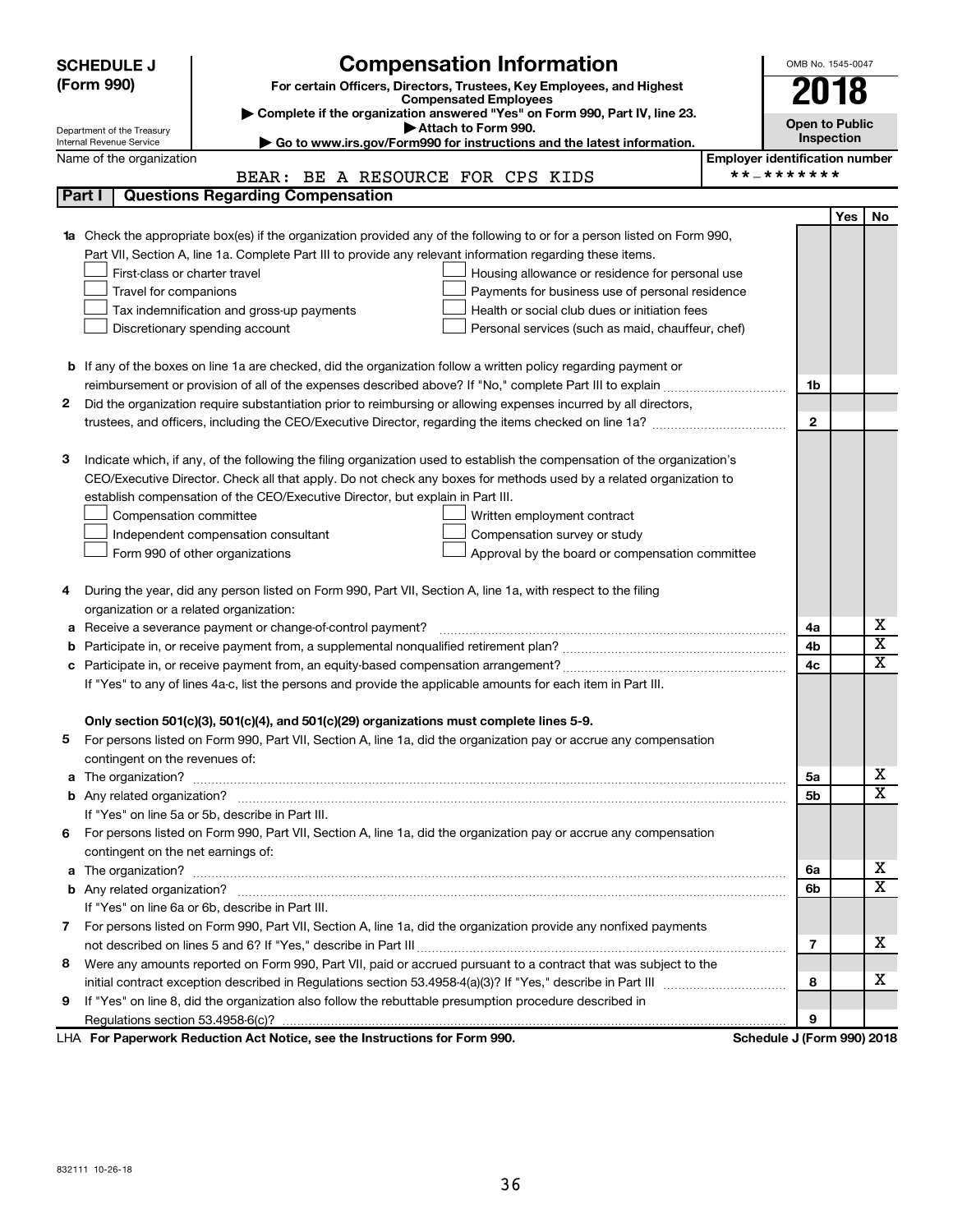832112 10-26-18

# Part II | Officers, Directors, Trustees, Key Employees, and Highest Compensated Employees. Use duplicate copies if additional space is needed.

For each individual whose compensation must be reported on Schedule J, report compensation from the organization on row (i) and from related organizations, described in the instructions, on row (ii). Do not list any individuals that aren't listed on Form 990, Part VII.

Note: The sum of columns (B)(i)-(iii) for each listed individual must equal the total amount of Form 990, Part VII, Section A, line 1a, applicable column (D) and (E) amounts for that individual.

| (A) Name and Title     |                                      |                          | (B) Breakdown of W-2 and/or 1099-MISC compensation |                                           | (C) Retirement and             | (D) Nontaxable              | (E) Total of columns | (F) Compensation                                           |
|------------------------|--------------------------------------|--------------------------|----------------------------------------------------|-------------------------------------------|--------------------------------|-----------------------------|----------------------|------------------------------------------------------------|
|                        |                                      | (i) Base<br>compensation | (ii) Bonus &<br>incentive<br>compensation          | (iii) Other<br>reportable<br>compensation | other deferred<br>compensation | benefits                    | $(B)(i)$ - $(D)$     | in column (B)<br>reported as deferred<br>on prior Form 990 |
| TAMMY HETMANIAK<br>(1) | (i)                                  | $\overline{0}$ .         | $\overline{0}$ .                                   | $\overline{0}$ .                          | $\overline{0}$ .               | $\overline{\mathfrak{o}}$ . | $\overline{0}$ .     | $\overline{\mathbf{0}}$ .                                  |
| EXECUTIVE DIRECTOR     | (ii)                                 | 64,754.                  | $\overline{\mathfrak{o}}$ .                        | $\overline{0}$ .                          | 5,226.                         | 17,878.                     | 87,858.              | $\overline{0}$ .                                           |
|                        | (i)                                  |                          |                                                    |                                           |                                |                             |                      |                                                            |
|                        | (ii)                                 |                          |                                                    |                                           |                                |                             |                      |                                                            |
|                        | (i)                                  |                          |                                                    |                                           |                                |                             |                      |                                                            |
|                        | (ii)                                 |                          |                                                    |                                           |                                |                             |                      |                                                            |
|                        | (i)                                  |                          |                                                    |                                           |                                |                             |                      |                                                            |
|                        | (ii)                                 |                          |                                                    |                                           |                                |                             |                      |                                                            |
|                        | (i)                                  |                          |                                                    |                                           |                                |                             |                      |                                                            |
|                        | (ii)                                 |                          |                                                    |                                           |                                |                             |                      |                                                            |
|                        | $\qquad \qquad \textbf{(i)}$         |                          |                                                    |                                           |                                |                             |                      |                                                            |
|                        | (ii)                                 |                          |                                                    |                                           |                                |                             |                      |                                                            |
|                        | $\qquad \qquad \textbf{(i)}$         |                          |                                                    |                                           |                                |                             |                      |                                                            |
|                        | (ii)                                 |                          |                                                    |                                           |                                |                             |                      |                                                            |
|                        | $\qquad \qquad \textbf{(i)}$<br>(ii) |                          |                                                    |                                           |                                |                             |                      |                                                            |
|                        | (i)                                  |                          |                                                    |                                           |                                |                             |                      |                                                            |
|                        | (ii)                                 |                          |                                                    |                                           |                                |                             |                      |                                                            |
|                        | $\qquad \qquad \textbf{(i)}$         |                          |                                                    |                                           |                                |                             |                      |                                                            |
|                        | (ii)                                 |                          |                                                    |                                           |                                |                             |                      |                                                            |
|                        | $\qquad \qquad \textbf{(i)}$         |                          |                                                    |                                           |                                |                             |                      |                                                            |
|                        | (ii)                                 |                          |                                                    |                                           |                                |                             |                      |                                                            |
|                        | $\qquad \qquad \textbf{(i)}$         |                          |                                                    |                                           |                                |                             |                      |                                                            |
|                        | (ii)                                 |                          |                                                    |                                           |                                |                             |                      |                                                            |
|                        | $(\mathsf{i})$                       |                          |                                                    |                                           |                                |                             |                      |                                                            |
|                        | (ii)                                 |                          |                                                    |                                           |                                |                             |                      |                                                            |
|                        | $\qquad \qquad \textbf{(i)}$         |                          |                                                    |                                           |                                |                             |                      |                                                            |
|                        | (ii)                                 |                          |                                                    |                                           |                                |                             |                      |                                                            |
|                        | $\qquad \qquad \textbf{(i)}$         |                          |                                                    |                                           |                                |                             |                      |                                                            |
|                        | (ii)                                 |                          |                                                    |                                           |                                |                             |                      |                                                            |
|                        | (i)                                  |                          |                                                    |                                           |                                |                             |                      |                                                            |
|                        | (ii)                                 |                          |                                                    |                                           |                                |                             |                      |                                                            |

**Schedule J (Form 990) 2018**

37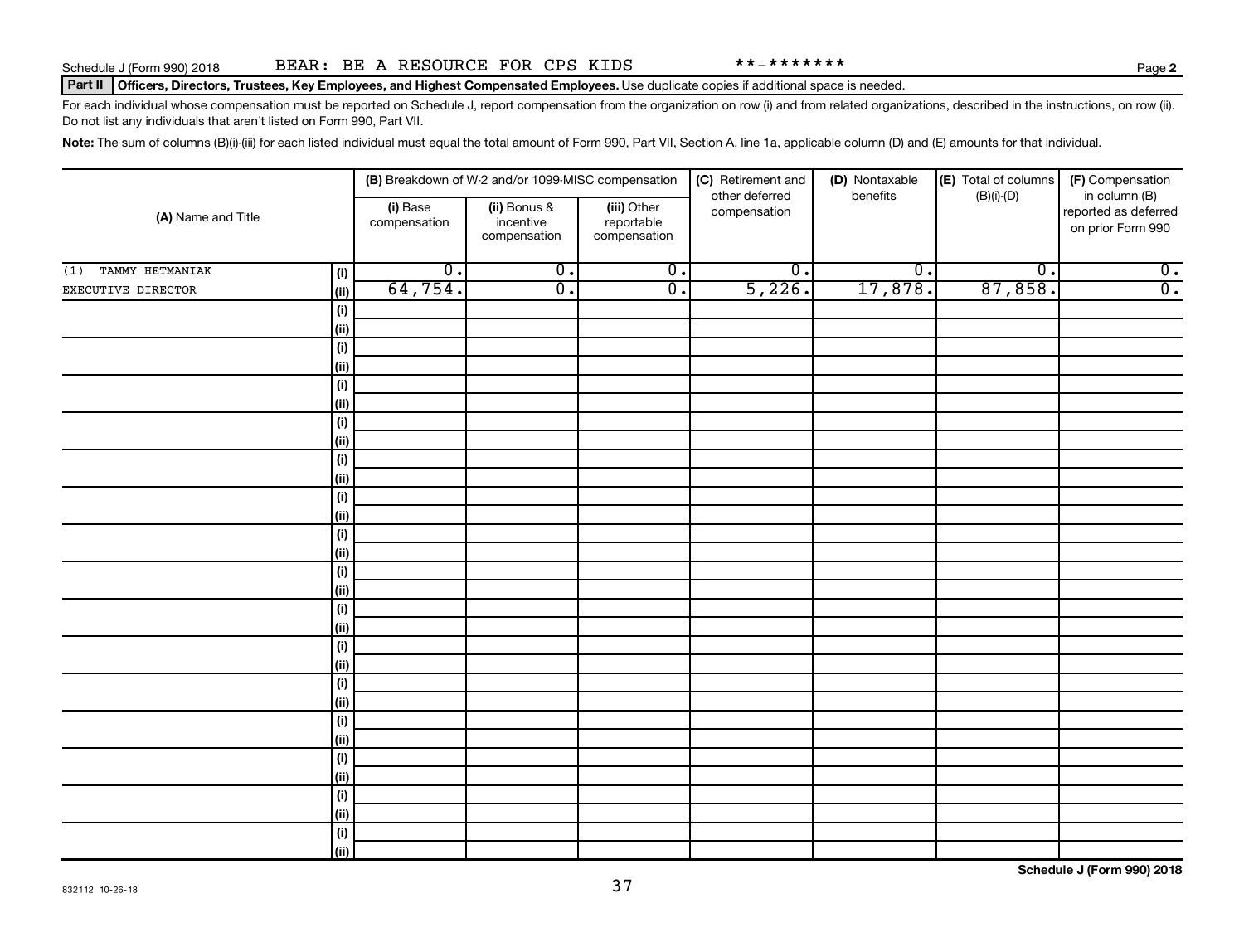#### **Part III Supplemental Information**

Provide the information, explanation, or descriptions required for Part I, lines 1a, 1b, 3, 4a, 4b, 4c, 5a, 5b, 6a, 6b, 7, and 8, and for Part II. Also complete this part for any additional information.

#### COMPENSATION FROM UNRELATED ORGANIZATIONS

THE COMPENSATION OF THE EXECUTIVE DIRECTOR IS PAID BY HARRIS COUNTY

PROTECTIVE SERVICES FOR CHILDREN AND ADULTS, A LOCAL GOVERNMENTAL

AGENCY. THE BOARD OF DIRECTORS OF BEAR DOES NOT AUTHORIZE OR ESTABLISH

### THE AMOUNT OF COMPENSATION OR BENEFITS.

Page 3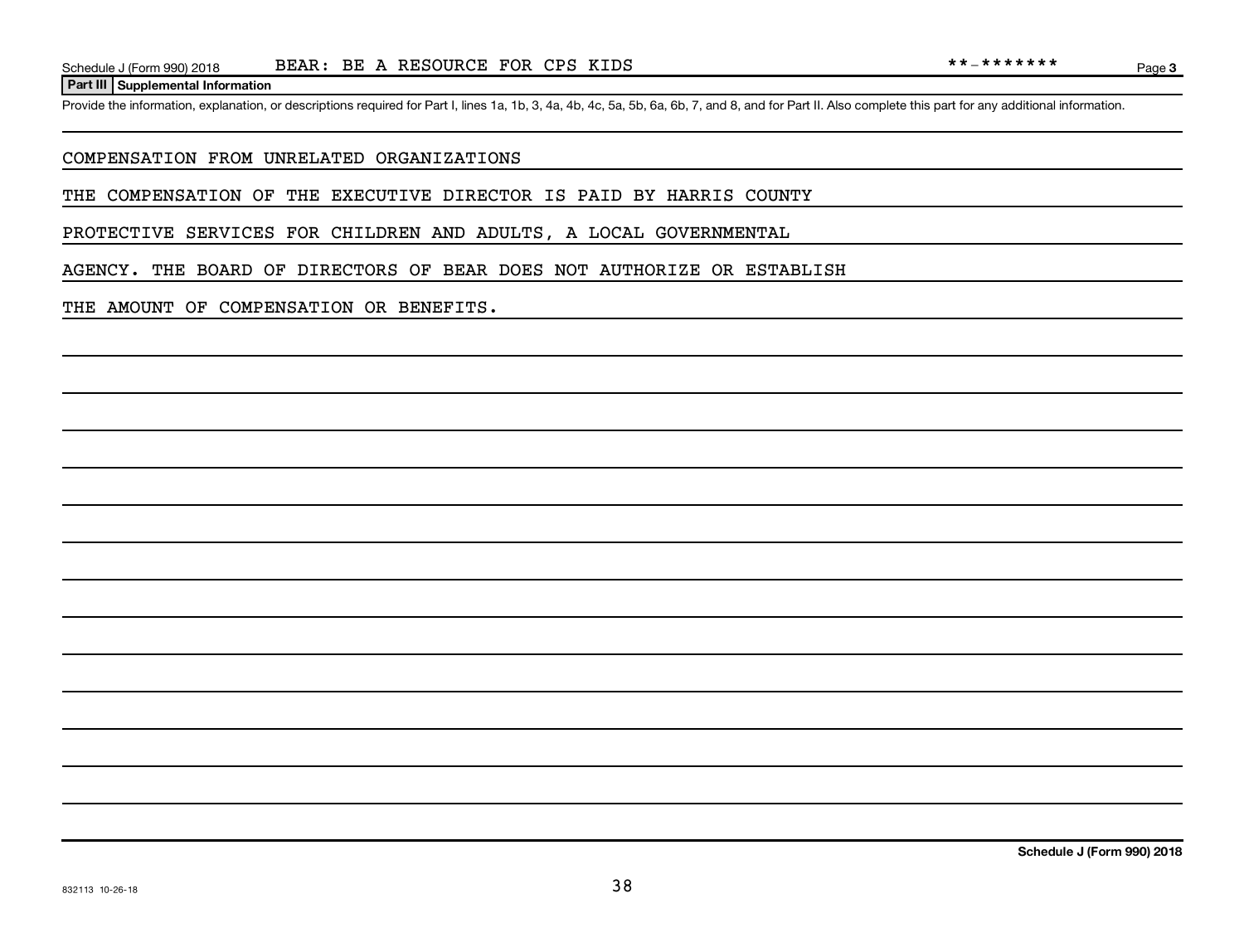## **SCHEDULE M (Form 990)**

# **Noncash Contributions**

OMB No. 1545-0047

| Department of the Treasury |
|----------------------------|
| Internal Revenue Service   |

◆ Complete if the organizations answered "Yes" on Form 990, Part IV, lines 29 or 30.<br>▶ Complete if the organizations answered "Yes" on Form 990, Part IV, lines 29 or 30. **Attach to Form 990.**  $\blacktriangleright$ 

 **Go to www.irs.gov/Form990 for instructions and the latest information.** J

**Inspection Employer identification number**

**Open to Public**

|        | Name of the organization         |                               |                                      |                                                                                                       | <b>Employer identification num</b>                    |
|--------|----------------------------------|-------------------------------|--------------------------------------|-------------------------------------------------------------------------------------------------------|-------------------------------------------------------|
|        | BEAR: BE A RESOURCE FOR CPS KIDS |                               |                                      |                                                                                                       | $** - * * * * * * * *$                                |
| Part I | <b>Types of Property</b>         |                               |                                      |                                                                                                       |                                                       |
|        |                                  | (a)<br>Check if<br>applicable | (b)<br>Number of<br>contributions or | (C)<br>Noncash contribution<br>amounts reported on<br>litems contributed Form 990, Part VIII, line 1q | Method of determining<br>noncash contribution amounts |
|        | Art - Works of art               |                               |                                      |                                                                                                       |                                                       |
|        | Art - Historical treasures       |                               |                                      |                                                                                                       |                                                       |
|        | Art - Fractional interests       |                               |                                      |                                                                                                       |                                                       |
|        | A Doolco and publications        |                               |                                      |                                                                                                       |                                                       |

| 4               |                                                                                                                                                                                                                                                                                                                                                                                                                                                                                       |                                                                                                                                                                                                                                |    |                                           |                        |
|-----------------|---------------------------------------------------------------------------------------------------------------------------------------------------------------------------------------------------------------------------------------------------------------------------------------------------------------------------------------------------------------------------------------------------------------------------------------------------------------------------------------|--------------------------------------------------------------------------------------------------------------------------------------------------------------------------------------------------------------------------------|----|-------------------------------------------|------------------------|
| 5               | Clothing and household goods                                                                                                                                                                                                                                                                                                                                                                                                                                                          | $\overline{\text{x}}$                                                                                                                                                                                                          |    | 264,536.FMV                               |                        |
| 6               |                                                                                                                                                                                                                                                                                                                                                                                                                                                                                       |                                                                                                                                                                                                                                |    |                                           |                        |
| 7               |                                                                                                                                                                                                                                                                                                                                                                                                                                                                                       |                                                                                                                                                                                                                                |    |                                           |                        |
| 8               |                                                                                                                                                                                                                                                                                                                                                                                                                                                                                       |                                                                                                                                                                                                                                |    |                                           |                        |
| 9               | Securities - Publicly traded                                                                                                                                                                                                                                                                                                                                                                                                                                                          | $\overline{\mathtt{x}}$                                                                                                                                                                                                        |    | 6,911.FMV                                 |                        |
| 10              | Securities - Closely held stock                                                                                                                                                                                                                                                                                                                                                                                                                                                       |                                                                                                                                                                                                                                |    |                                           |                        |
| 11              | Securities - Partnership, LLC, or                                                                                                                                                                                                                                                                                                                                                                                                                                                     |                                                                                                                                                                                                                                |    |                                           |                        |
|                 |                                                                                                                                                                                                                                                                                                                                                                                                                                                                                       |                                                                                                                                                                                                                                |    |                                           |                        |
| 12 <sup>2</sup> | Securities - Miscellaneous                                                                                                                                                                                                                                                                                                                                                                                                                                                            |                                                                                                                                                                                                                                |    |                                           |                        |
| 13              | Qualified conservation contribution -                                                                                                                                                                                                                                                                                                                                                                                                                                                 |                                                                                                                                                                                                                                |    |                                           |                        |
|                 |                                                                                                                                                                                                                                                                                                                                                                                                                                                                                       |                                                                                                                                                                                                                                |    |                                           |                        |
| 14              | Qualified conservation contribution - Other                                                                                                                                                                                                                                                                                                                                                                                                                                           |                                                                                                                                                                                                                                |    |                                           |                        |
| 15              |                                                                                                                                                                                                                                                                                                                                                                                                                                                                                       |                                                                                                                                                                                                                                |    |                                           |                        |
| 16              | Real estate - Commercial                                                                                                                                                                                                                                                                                                                                                                                                                                                              |                                                                                                                                                                                                                                |    |                                           |                        |
| 17              |                                                                                                                                                                                                                                                                                                                                                                                                                                                                                       |                                                                                                                                                                                                                                |    |                                           |                        |
| 18              |                                                                                                                                                                                                                                                                                                                                                                                                                                                                                       |                                                                                                                                                                                                                                |    |                                           |                        |
| 19              |                                                                                                                                                                                                                                                                                                                                                                                                                                                                                       |                                                                                                                                                                                                                                |    |                                           |                        |
| 20              | Drugs and medical supplies                                                                                                                                                                                                                                                                                                                                                                                                                                                            |                                                                                                                                                                                                                                |    |                                           |                        |
| 21              |                                                                                                                                                                                                                                                                                                                                                                                                                                                                                       |                                                                                                                                                                                                                                |    |                                           |                        |
| 22              |                                                                                                                                                                                                                                                                                                                                                                                                                                                                                       |                                                                                                                                                                                                                                |    |                                           |                        |
| 23              |                                                                                                                                                                                                                                                                                                                                                                                                                                                                                       |                                                                                                                                                                                                                                |    |                                           |                        |
| 24              |                                                                                                                                                                                                                                                                                                                                                                                                                                                                                       |                                                                                                                                                                                                                                |    |                                           |                        |
| 25              | $($ AUCTION ITEMS $)$<br>Other $\blacktriangleright$                                                                                                                                                                                                                                                                                                                                                                                                                                  | $\overline{\text{x}}$                                                                                                                                                                                                          | 18 |                                           | 17,833. SALES PROCEEDS |
| 26              | RAFFLE ITEMS<br>Other $\blacktriangleright$                                                                                                                                                                                                                                                                                                                                                                                                                                           | X                                                                                                                                                                                                                              | 9  | 12,527.FMV                                |                        |
| 27              | Other $\blacktriangleright$                                                                                                                                                                                                                                                                                                                                                                                                                                                           |                                                                                                                                                                                                                                |    |                                           |                        |
| 28              | Other                                                                                                                                                                                                                                                                                                                                                                                                                                                                                 |                                                                                                                                                                                                                                |    |                                           |                        |
|                 | $\mathbf{a} \cdot \mathbf{a} \cdot \mathbf{a} \cdot \mathbf{b} \cdot \mathbf{b} \cdot \mathbf{c} \cdot \mathbf{b} \cdot \mathbf{b} \cdot \mathbf{c} \cdot \mathbf{c} \cdot \mathbf{c} \cdot \mathbf{c} \cdot \mathbf{c} \cdot \mathbf{c} \cdot \mathbf{c} \cdot \mathbf{c} \cdot \mathbf{c} \cdot \mathbf{c} \cdot \mathbf{c} \cdot \mathbf{c} \cdot \mathbf{c} \cdot \mathbf{c} \cdot \mathbf{c} \cdot \mathbf{c} \cdot \mathbf{c} \cdot \mathbf{c} \cdot \mathbf{c} \cdot \mathbf{$ | a contract and contract the contract of the contract of the contract of the contract of the contract of the contract of the contract of the contract of the contract of the contract of the contract of the contract of the co |    | $\sim$ $\sim$ $\sim$ $\sim$ $\sim$ $\sim$ |                        |

**29** Number of Forms 8283 received by the organization during the tax year for contributions for which the organization completed Form 8283, Part IV, Donee Acknowledgement ............

**29**

|     |                                                                                                                                 |            | Yes | No |
|-----|---------------------------------------------------------------------------------------------------------------------------------|------------|-----|----|
| 30a | During the year, did the organization receive by contribution any property reported in Part I, lines 1 through 28, that it      |            |     |    |
|     | must hold for at least three years from the date of the initial contribution, and which isn't required to be used for           |            |     |    |
|     |                                                                                                                                 | <b>30a</b> |     | х  |
|     | <b>b</b> If "Yes," describe the arrangement in Part II.                                                                         |            |     |    |
| 31  | Does the organization have a gift acceptance policy that requires the review of any nonstandard contributions?                  | 31         |     | х  |
| 32a | Does the organization hire or use third parties or related organizations to solicit, process, or sell noncash<br>contributions? | 32a        |     |    |
|     | <b>b</b> If "Yes." describe in Part II.                                                                                         |            |     |    |
| 33  | If the organization didn't report an amount in column (c) for a type of property for which column (a) is checked,               |            |     |    |
|     | describe in Part II.                                                                                                            |            |     |    |
| .   | For Boroman Bodieston Ast Netter and the bottom for for Form AAA                                                                |            |     |    |

**For Paperwork Reduction Act Notice, see the Instructions for Form 990. Schedule M (Form 990) 2018** LHA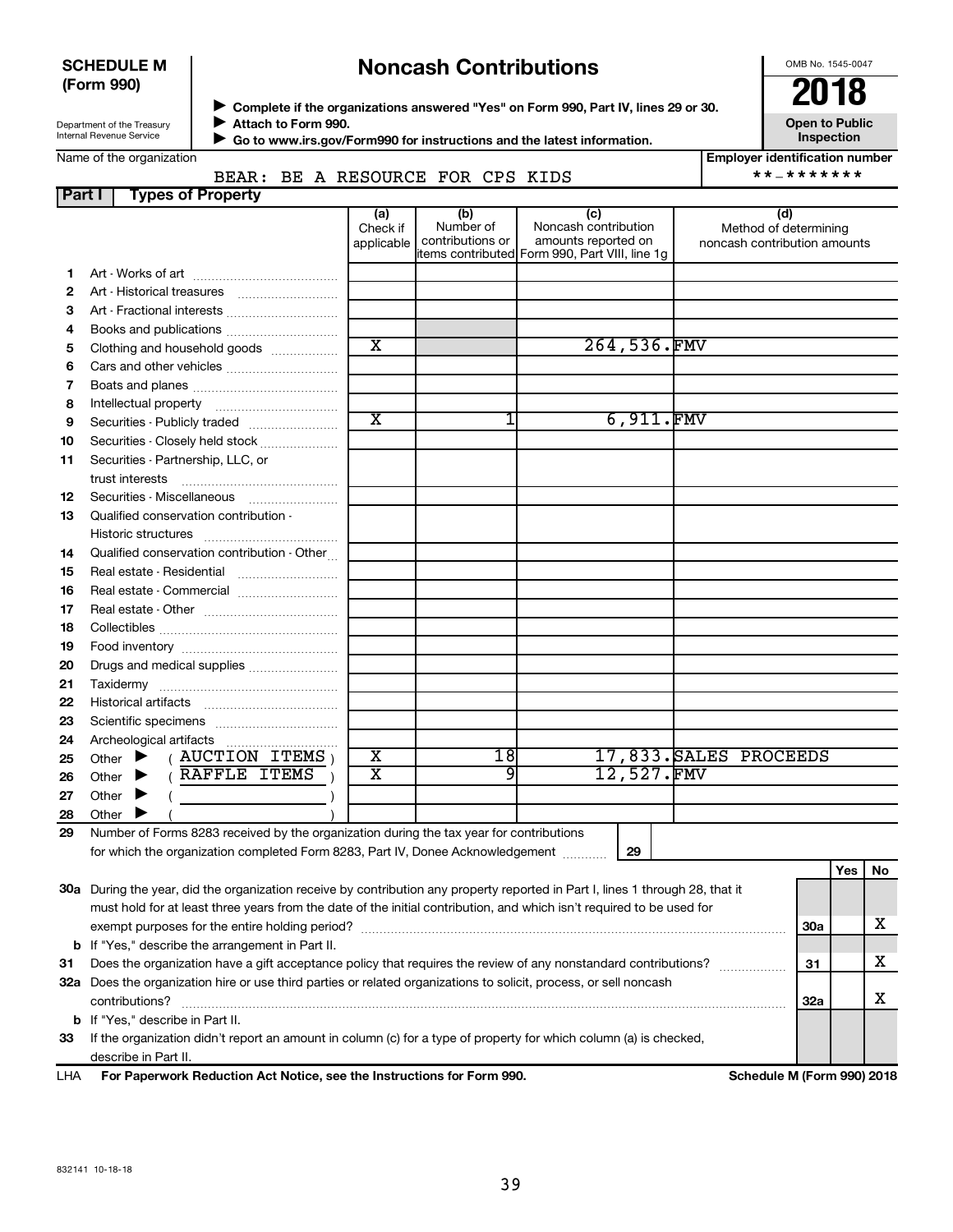**2**

Provide the information required by Part I, lines 30b, 32b, and 33, and whether the organization is reporting in Part I, column (b), the number of contributions, the number of items received, or a combination of both. Also complete this part for any additional information. **Part II Supplemental Information.**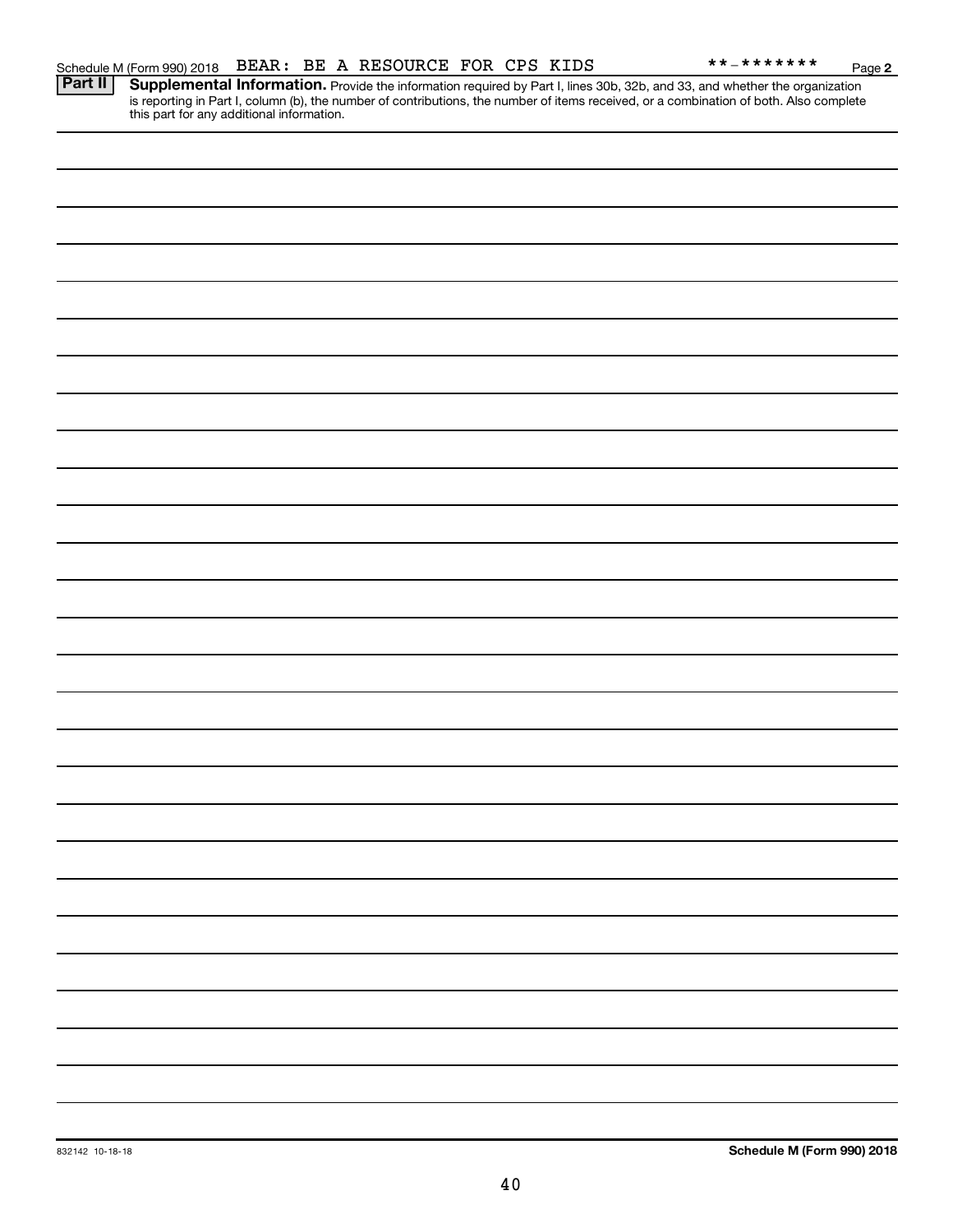Department of the Treasury **(Form 990 or 990-EZ)**

Name of the organization

Internal Revenue Service

SCHEDULE O **Supplemental Information to Form 990 or 990-EZ 2018**<br>(Form 990 or 990-EZ) Complete to provide information for responses to specific questions on

**Complete to provide information for responses to specific questions on Form 990 or 990-EZ or to provide any additional information. | Attach to Form 990 or 990-EZ.**

**| Go to www.irs.gov/Form990 for the latest information.**



BEAR: BE A RESOURCE FOR CPS KIDS

**Employer identification number**<br> $\star \star = \star \star \star \star \star \star \star$ 

FORM 990, PART I, LINE 1, DESCRIPTION OF ORGANIZATION MISSION:

ABUSED AND NEGLECTED CHILDREN WHO ARE REMOVED FROM THEIR HOMES UNDER

THE CARE OF CHILD PROTECTIVE SERVICES (CPS) IN HARRIS COUNTY, TEXAS.

FORM 990, PART III, LINE 1 - ORGANIZATION MISSION

BEAR: BE A RESOURSE FOR CPS KIDS DEVELOPS AND IMPLEMENTS PROGRAMS TO

PROVIDE EMERGENCY GOODS AND SERVICES SUCH AS NEW CLOTHING, SHOES,

HYGENE ITEMS TO ABUSED AND NEGLECTED CHILDREN WHO ARE REMOVED FROM

THEIR HOMES AND ARE UNDER THE CARE OF CHILD PROTECTIVE SERVICES (CPS)

IN HARRIS COUNTY, TEXAS.

BEAR IS A UNIQUE PUBLIC/PRIVATE PARTNERSHIP. BEAR DOES NOT PAY SALARIES TO FIVE FULL-TIME EMPLOYEES. HARRIS COUNTY AND THE TEXAS DEPARTMENT OF FAMILY AND PROTECTIVE SERVICES DONATE ALL SALARIES, TELECOMMUNICATION SUPPORT, AND EMPLOYEE TRAVEL COSTS.

LHA For Paperwork Reduction Act Notice, see the Instructions for Form 990 or 990-EZ. Schedule O (Form 990 or 990-EZ) (2018) FORM 990, PART III, LINE 4D-OTHER PROGRAM SERVICES DESCRIPTION IN ADDITION TO THE THREE PROGRAMS LISTED IN FORM 990, PART III, LINES 4A-C, BEAR PROVIDES SERVICES AND SUPPORT FOR CHILDREN IN CHILD PROTECTIVE SERVICES CUSTODY. SOME OF THESE CHILDREN ARE IN FOSTER CARE UNTIL THEY REACH THE AGE OF MAJORITY, AT AGE 18. GRADATION FROM HIGH SCHOOL USUALLY COINCIDES WITH THE AGING OUT OF THE FOSTER CARE SYSTEM. THE GRADUATION CELEBRATION PROGRAM IS DESIGNED TO HELP PREPARE THESE YOUTHS FOR THE TRANSITION INTO ADULTHOOD. BEAR CELEBRATES THE GRADUATION FROM HIGH SCHOOL OF THE YOUTH EACH YEAR BY HAVING A PARTY. IN 2018, THE BEAR GRADUATION CELEBRATION PROGRAM PROVIDED GIFTS TO 79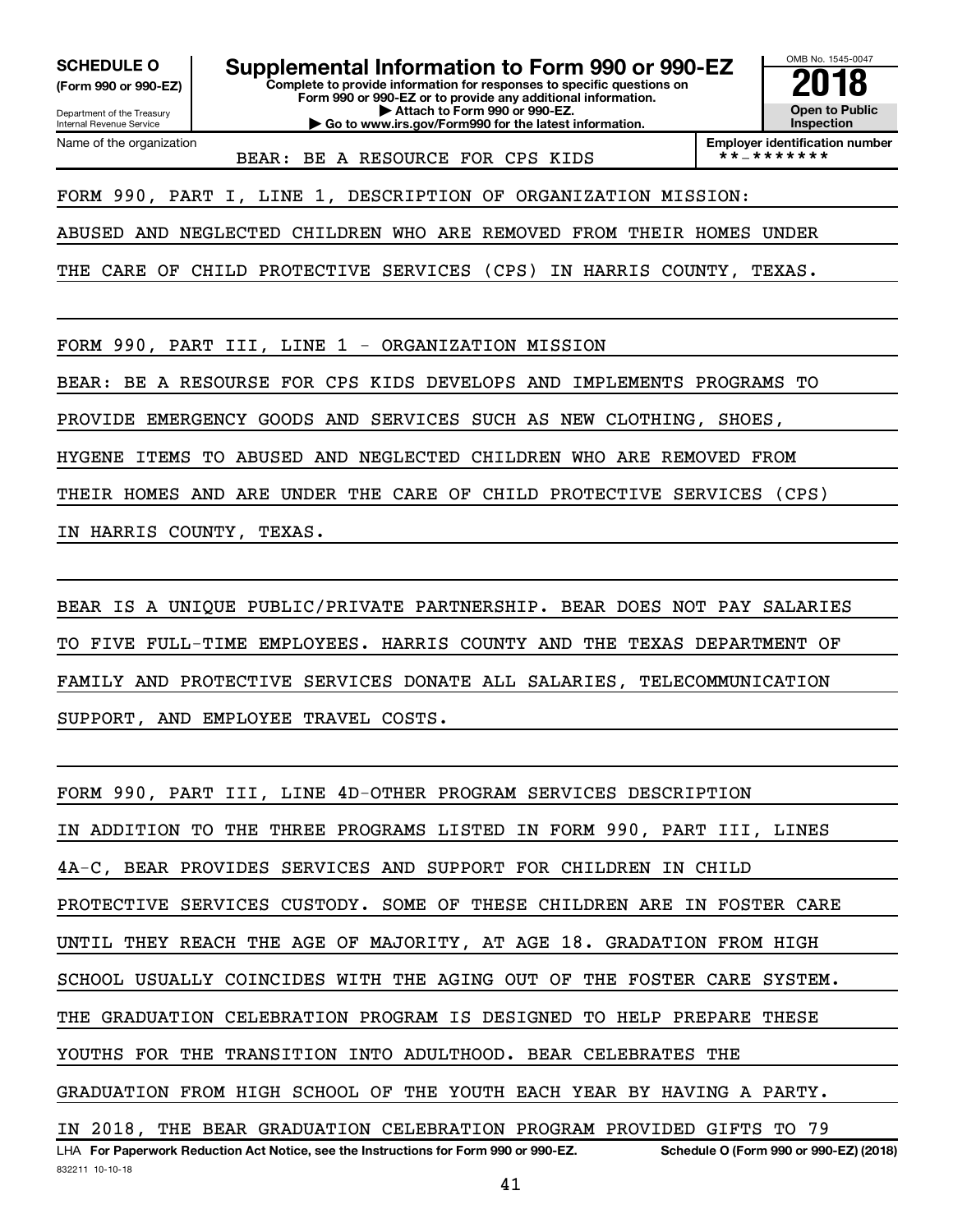**2**

GRADUATES AND RECEIVED SERVICES FROM 15 VOLUNTEERS. GRADUATION GIFTS

ARE PURCHASED FOR THE YOUTH TO ASSIST WITH THEM LIVING INDEPENDENTLY.

FORM 990, PART VI, SECTION B, LINE 11B:

FORM 990 REVIEW PROCESS:

THE TREASURER AND EXECUTIVE DIRECTOR REVIEWS THE FORM 990. A COPY OF THE

FORM IS PROVIDED TO ALL BOARD MEMBERS PRIOR TO FILING WITH THE IRS.

FORM 990, PART VI, SECTION B, LINE 12C:

EXPLANATION OF MONITORING AND ENFORCEMENT OF CONFLICTS:

MEMBERS OF THE BOARD ARE REQUIRED TO FILE WITH THE CHAIRMAN A STATEMENT

LISTING RELATIONSHIPS THAT MAY CONSTITUTE A CONFLICT OF INTEREST. THE

CONFLICT OF INTEREST POLICY OUTLINES AND ELABORATES ISSUES REGARDING

CONFLICTS AND WHAT SHOULD BE DONE IF A CONFLICT SHOULD OCCUR. IT IS A

DETAILED DOCUMENT AND EACH BOARD MEMBER REVIEWS AND SIGNS THE AGREEMENT EVERY YEAR.

FORM 990, PART VI, SECTION C, LINE 19:

OTHER ORGANIZATION DOCUMENTS PUBLICLY AVAILABLE:

THE GOVERNING DOCUMENTS, CONFLICT OF INTEREST POLICY, FINANCIAL STATEMENTS

AND IRS FORM 990 ARE AVAILABLE TO THE PUBLIC UPON WRITTEN REQUEST.

FORM 990, PART VI, LINE 1A-EXPL. OF DELEGATED BROAD AUTHORITY TO COMMITTEE

THE EXECUTIVE COMMITTEE OF THE BOARD OF DIRECTORS IS COMPRISED OF

OFFICERS WHO WERE NOMINATED BY A NOMINATING COMMITTEE AND VOTED IN

FAVOR OF BY A MAJORITY VOTE OF THE BOARD OF DIRECTORS. THE OFFICERS ARE

CHAIRMAN, VICE CHAIRMAN, TREAURER AND SECRETARY. THE EXECUTIVE

42

**Schedule O (Form 990 or 990-EZ) (2018)**